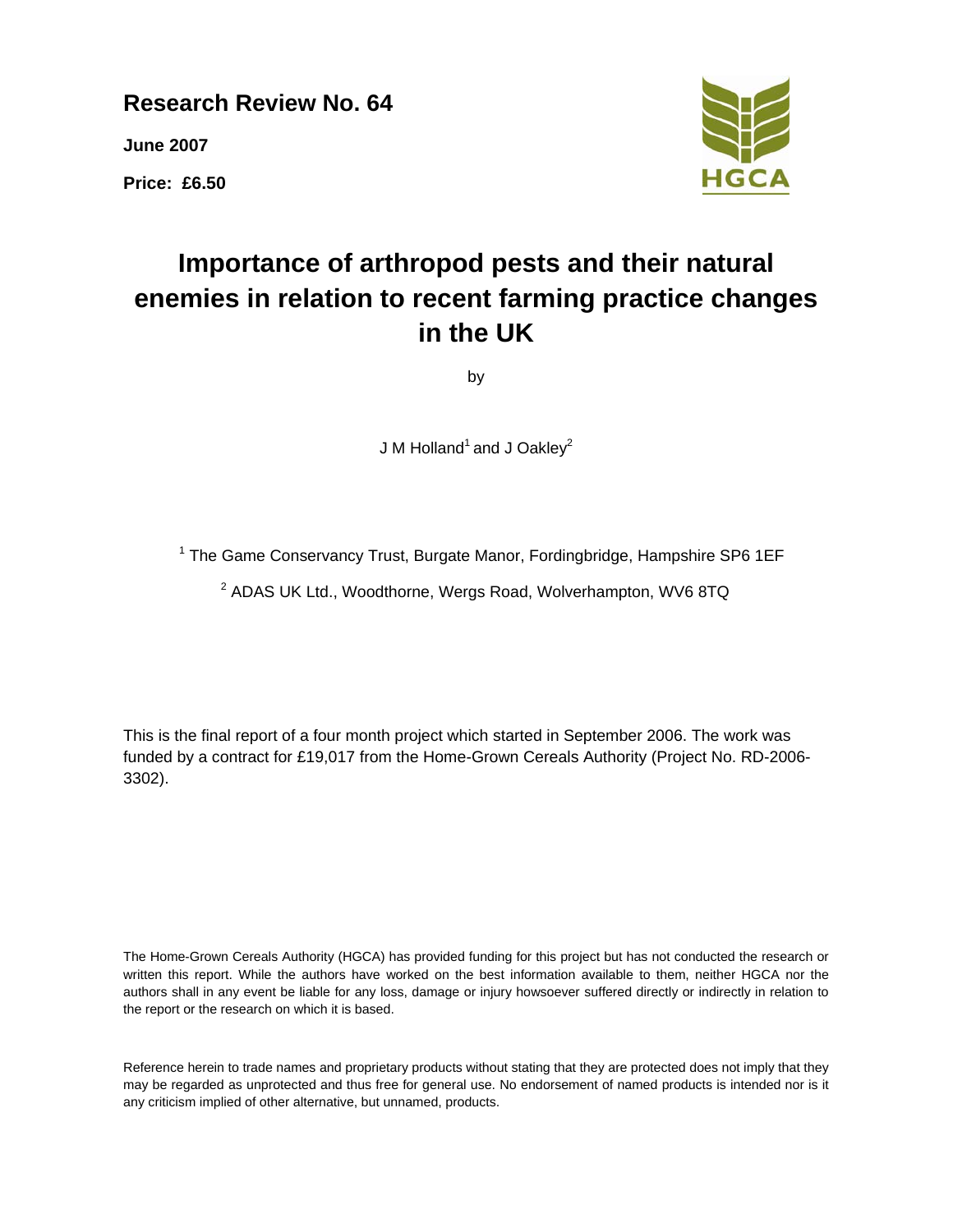# **Contents**

| 17 |
|----|
|    |
|    |
|    |
|    |
|    |
|    |
|    |
|    |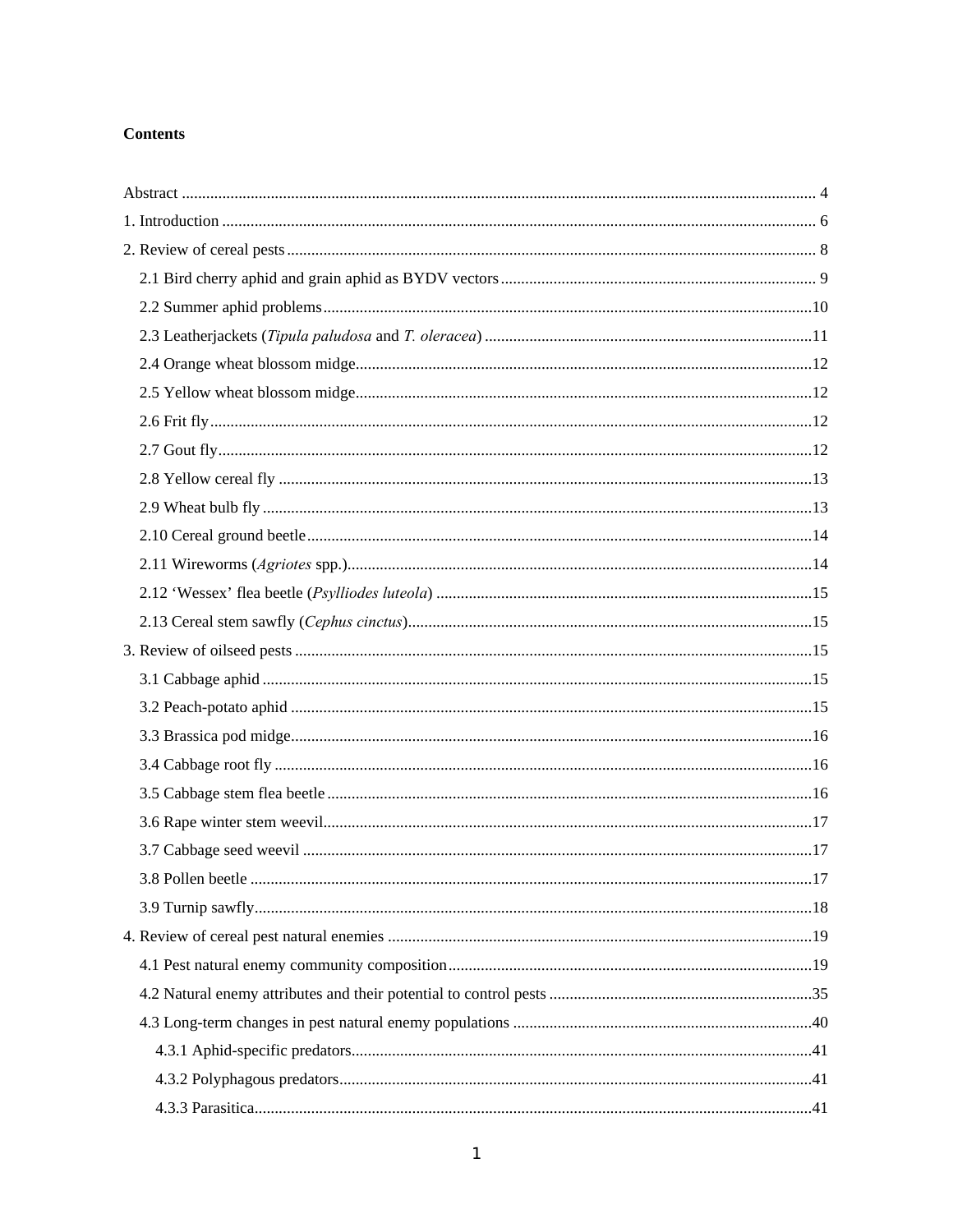| 5. Review of Entry Level Stewardship (ELS) & Organic Entry Level Stewardship (OELS) options 44   |  |
|--------------------------------------------------------------------------------------------------|--|
|                                                                                                  |  |
| 5.2 Protection/creation of uncultivated ground flora (EB/OB1-10, EC/OC1, EC/OC4, ED/OD2, EE/OE1- |  |
|                                                                                                  |  |
|                                                                                                  |  |
|                                                                                                  |  |
|                                                                                                  |  |
|                                                                                                  |  |
| 58. Reduced or no herbicide inputs (EF9-10, EF11; HF14, HF15, HF18, HF19, HG7)58                 |  |
|                                                                                                  |  |
|                                                                                                  |  |
|                                                                                                  |  |
|                                                                                                  |  |
|                                                                                                  |  |
|                                                                                                  |  |
|                                                                                                  |  |
|                                                                                                  |  |
|                                                                                                  |  |
|                                                                                                  |  |
|                                                                                                  |  |
|                                                                                                  |  |
|                                                                                                  |  |
|                                                                                                  |  |
|                                                                                                  |  |
|                                                                                                  |  |
|                                                                                                  |  |
|                                                                                                  |  |
|                                                                                                  |  |
|                                                                                                  |  |
|                                                                                                  |  |
|                                                                                                  |  |
|                                                                                                  |  |
|                                                                                                  |  |
|                                                                                                  |  |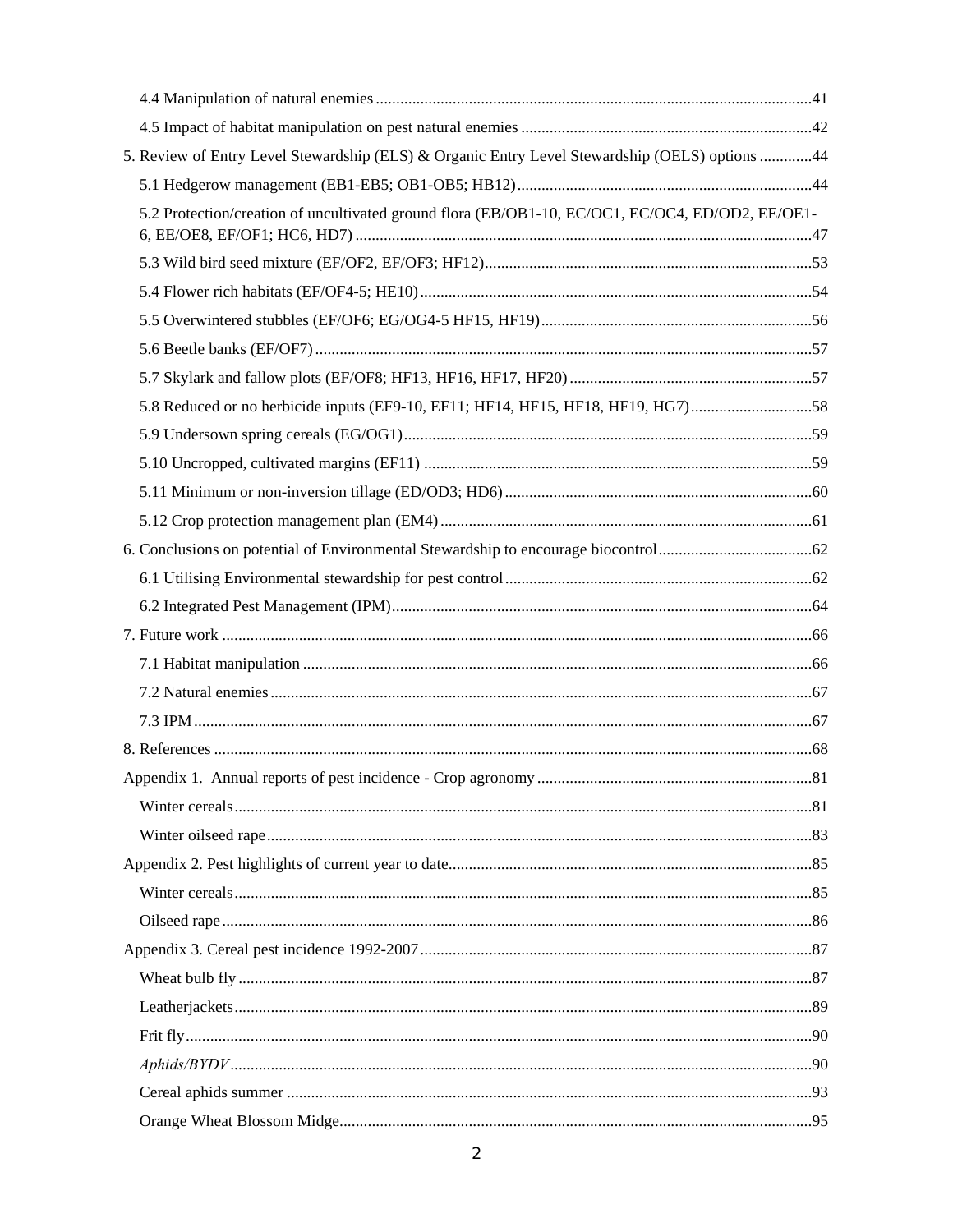| Appendix 4. Current and recent completely research projects relating to pest control in cereal and oilseed     |  |
|----------------------------------------------------------------------------------------------------------------|--|
| Appendix 5. List of British researchers working on biocontrol or aspects of pest control in cereal and oilseed |  |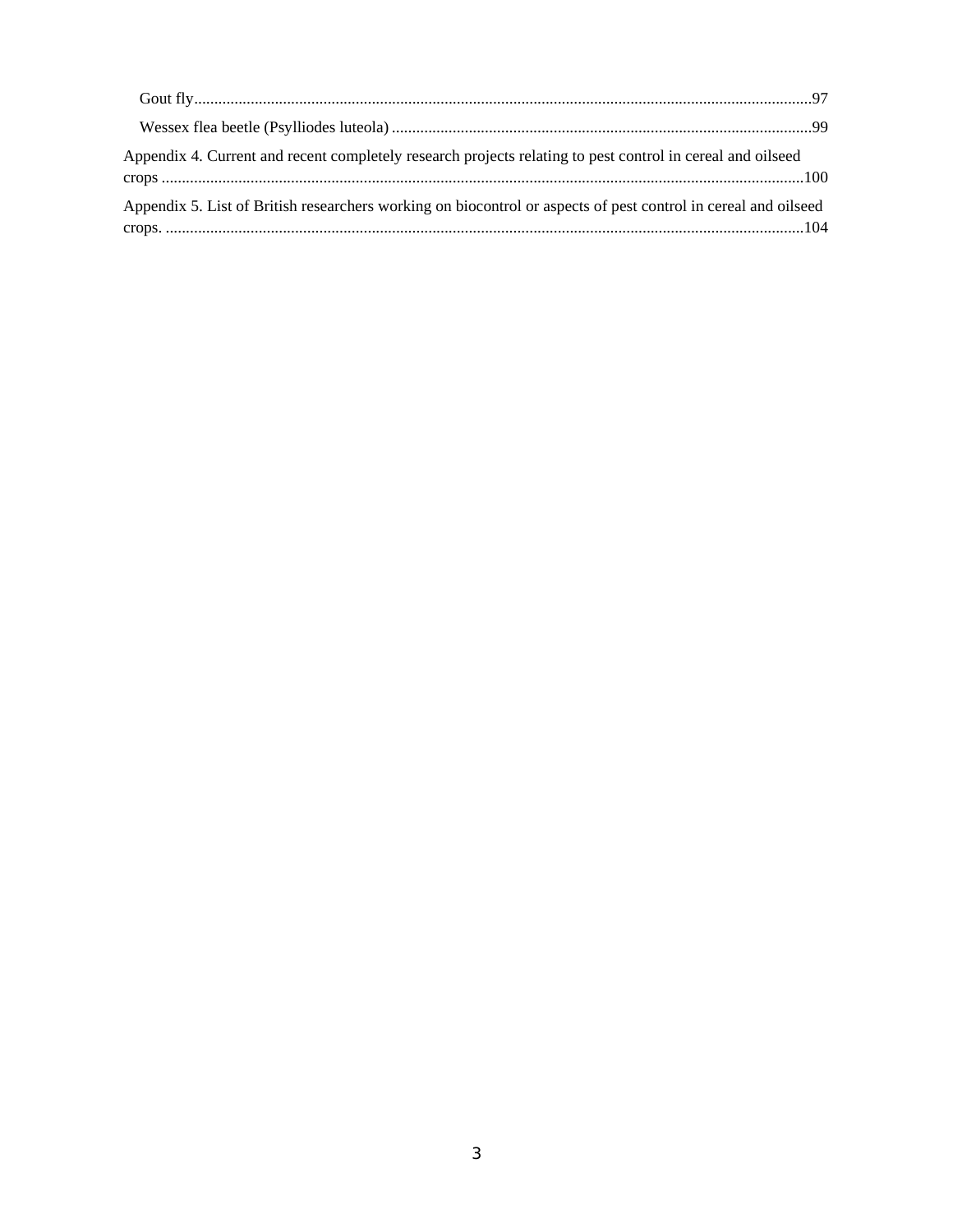# **Abstract**

Pressure to reduce insecticide use and increase farmland diversity is encouraging farmers to employ a range of approaches to reduce the impact of insect pests on crop yield and quality. Insecticide applications are often still required to prevent significant damage but these interact with other approaches and can undermine efforts to sustain functionally significant populations of beneficial insects. Populations of beneficial and pest insects are also influenced by a range of other factors including cultivations, climate, landscapes and rotations. Consequently, the population dynamics of beneficial and pest insects in arable agriculture are complex. In this review the economically important pests and beneficial arthropods in arable crops were assessed in the context of recent changes in farming practice.

#### Pests

The current and future status of the more important and potentially important pests of cereals and oilseed rape was reviewed. Information on incidence was drawn from specific surveys of incidence, where conducted, and reports from agronomists and farmers. The reasons for changing status were reviewed, with particular emphasis on any changes linked to climate change, changing farming practice and landscape issues. Milder winters have increased the importance of those pests active during the winter, especially aphid virus vectors transmitting BYDV and oilseed rape viruses. Warmer spring and summer temperatures have resulted in outbreaks of other pests such as orange wheat blossom midge and turnip sawfly. Warmer autumn weather favoured pests such as gout fly and cabbage stem flea beetle. The provision of larger areas of grass margins favoured the traditional ley pests and pests such as the cereal ground beetle.

#### Natural enemies of cereal and oilseed pests

A list of all the natural enemies of cereal and oilseed rape pests was compiled from the literature. References on their biology and ecology were reviewed, along with opinions of relevant experts and a subjective scoring system devised to identify important gaps in knowledge. This revealed large discrepancies in the level of knowledge for different families and even orders of insects. Long-term trends in the abundance of natural enemies were reviewed using data from The Game Conservancy Trust Sussex study. Polyphagous predators showed consistent long-term declines, unlike the aphid-specific predators. These may be more vulnerable to intensive farming practices because many species are relatively immobile. Parasitica were probably responding to the trends in their hosts, but as they are not identified to species, this relationship could not be examined.

The options available under the Environmental Stewardship scheme, along with minimum tillage and Integrated Pest Management, were assessed to identify the types of natural enemies that they can support and for their potential to improve biocontrol. A subjective score was determined that indicated the potential of each habitat type for natural enemies. Overall well-managed hedgerows comprised a substantial shrubby component with a 2m wide floristically diverse hedgebase providing most resources. Relatively few of the options allow for manipulation of the cropped area even though this is important for some of the most

4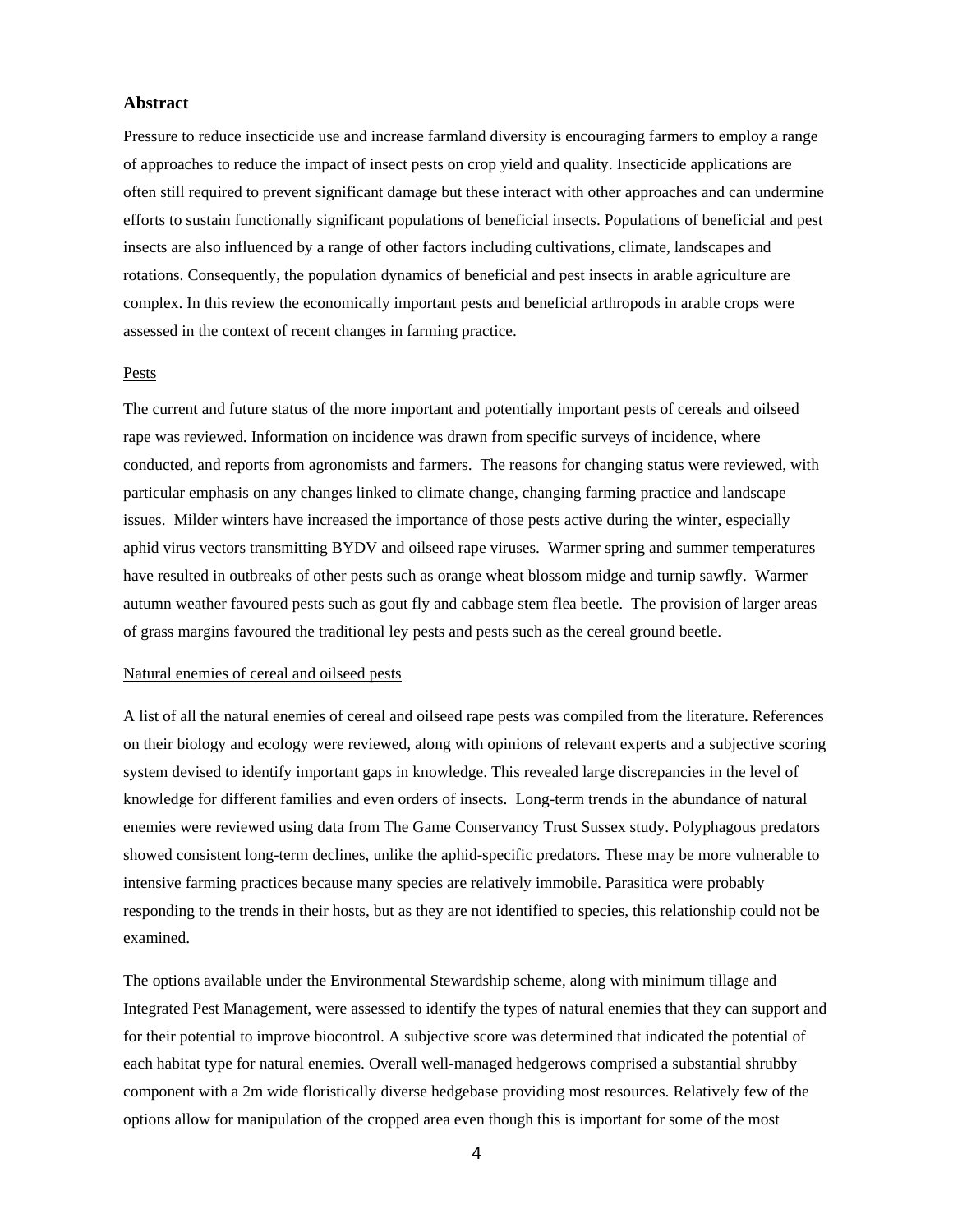abundant natural enemies (Carabidae, Linyphiidae and some parasitoids). Pest control using insecticide/molluscicide was considered by a panel of experts to remain the mainstay in the future, however alongside the use of natural enemies. To achieve such a balance would require further information and the use of reduced doses was seen as one possible way forward. Suggestions for future research are provided.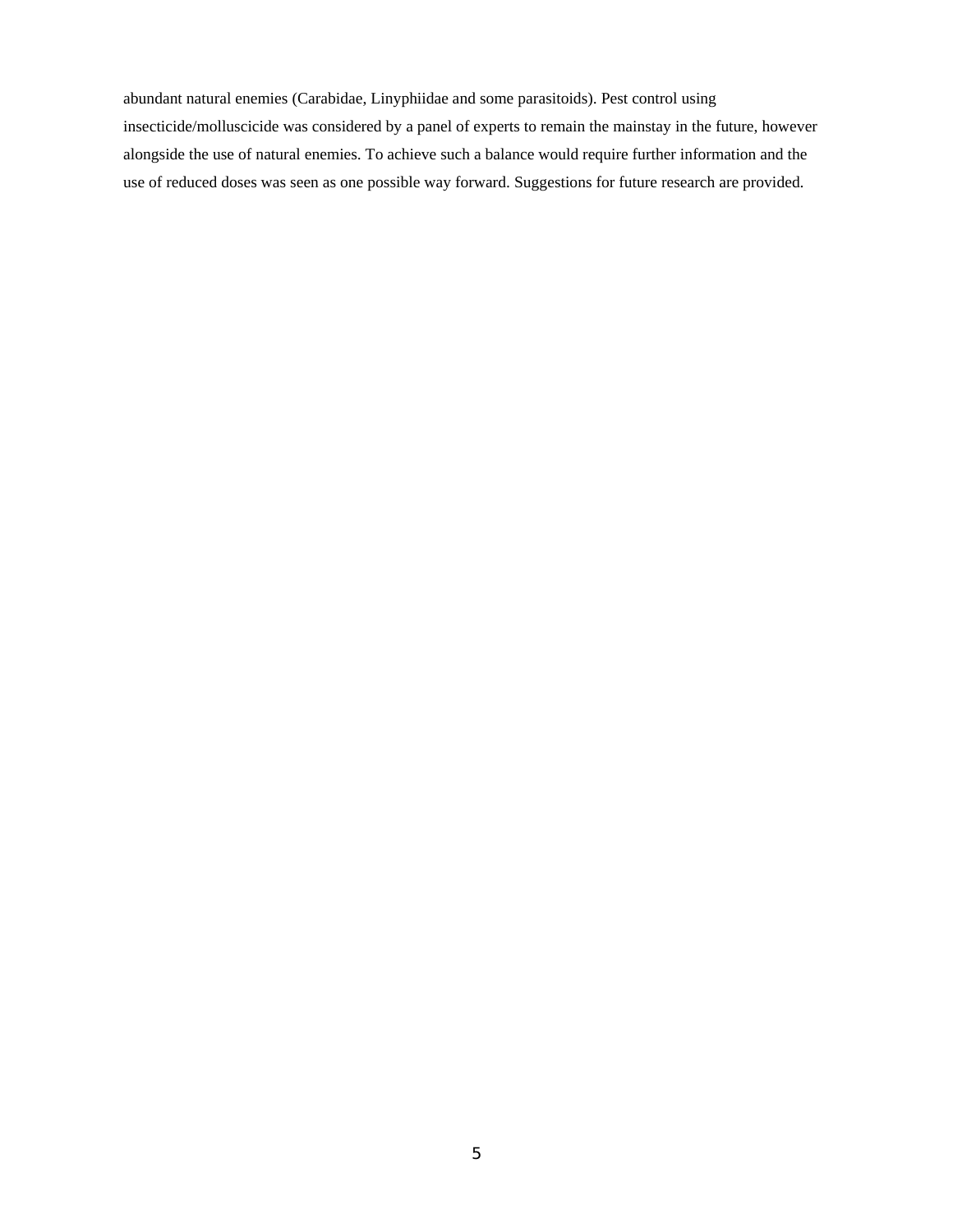# **1. Introduction**

Insect pest of cereals and oilseed rape show considerable variation in incidence from year-to-year due to climatic and agronomic factors. These fluctuations can make it difficult to identify trends in incidence due to other factors.

Fluctuations in temperature are particularly influential on cold blooded insect pests, affecting their rate of development, fecundity, longevity and ability to fly. A trend to warmer temperatures has been evident since 1989. This has directly increased the importance of certain pests, such as the orange wheat blossom midge, which are very sensitive to temperature at critical stages in their life cycles.

Climatic factors also have an indirect effect through their influence on crop establishment and growth.

Other factors affecting pest incidence include the rotation, both in terms of succeeding crops and intensity of cropping, cultivation, the time of sowing, the varieties grown, overall pesticide usage and the impact of natural enemies. Long distance migration can introduce new pest problems to an area.

One issue considered in this review is whether changes to the agricultural landscape may enhance the survival of particular pest by providing alternative host plant reservoirs, hibernation sites and adult food sources.

Each year ADAS collates information on pest incidence on behalf of PSD, continuing a series of such observations which started in 1917 (Anon, 1918). An extract of these reports back to 1993 before the current warm phase is at Appendix 1. These records have been examined to establish whether any pests are changing in status. Possible causes for increasing numbers are examined.

Natural enemies with specific hosts are dependent on the presence of the host for their survival. High mortality of the natural enemies will result if the all of the available food supply is eaten. Preserving a low population of pests in a natural habitat could help to stabilise natural enemy numbers. Other natural enemies are more general feeders and could benefit from the provision of alternative prey within marginal habitats.

Agri-environment schemes offer a range of options for creating wildlife habitats on farmland. Substantial areas of farmland are now devoted to such schemes and this is expected to increase further with the introduction of Entry Level and Higher Level Stewardship schemes in 2005. Many of these habitats can support substantial populations of arthropods, including pests and their natural enemies.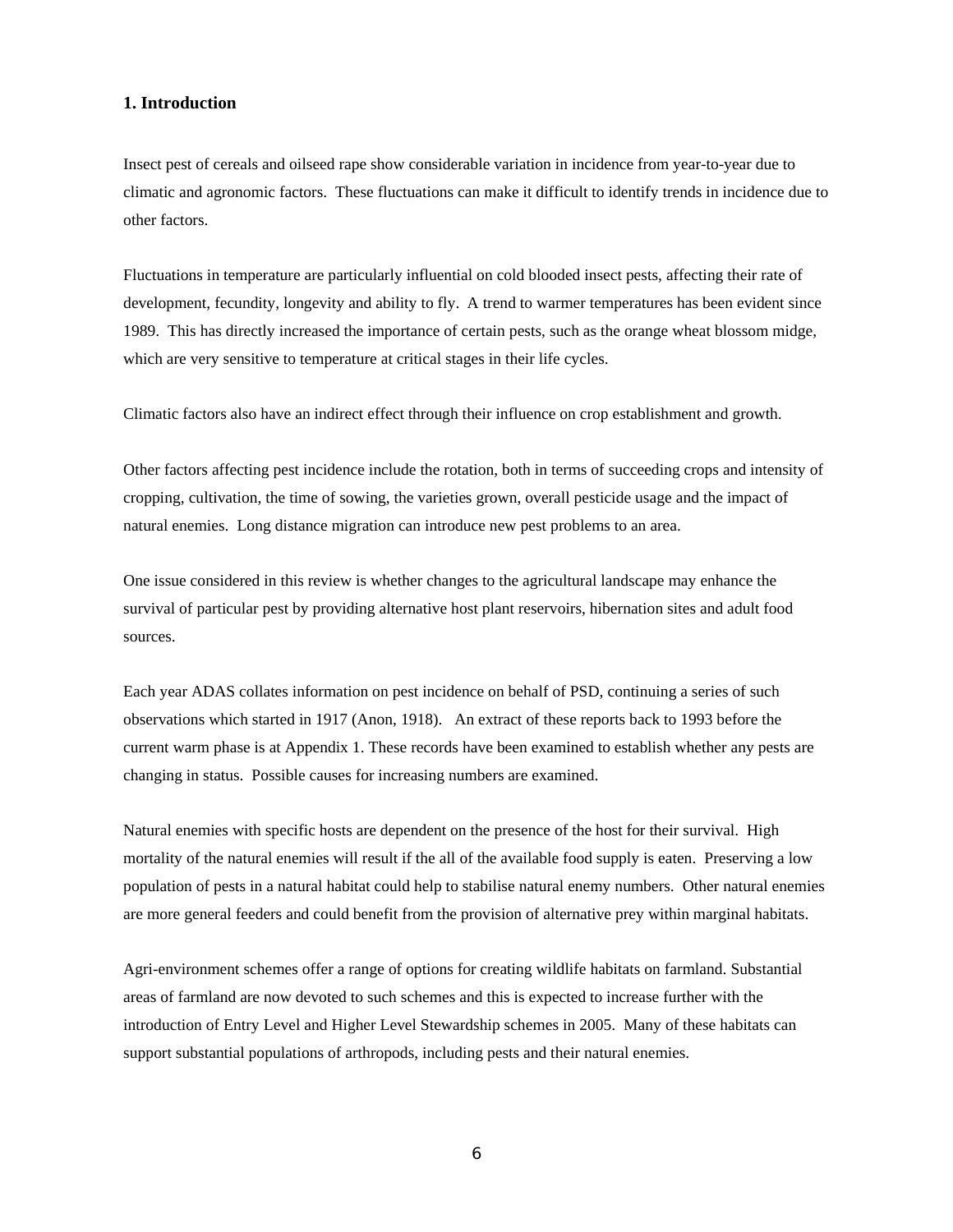The options available under Entry Level Stewardship, Organic Entry Level Stewardship and Higher Level Stewardship schemes were appraised to identify the types of natural enemies that they can support and for their potential to improve biocontrol.

Studies of the invertebrate natural enemies of cereal and oilseed rape pests are extensive but usually conducted as isolated studies of individual species or guilds. A comprehensive list of the known invertebrate natural enemies was compiled.

# **Aims**

- To identify important gaps in knowledge regarding the biology and ecology of economically important pests and their invertebrate natural enemies in arable crops.
- To review the impacts of changes in farming practice, for example agri-environment schemes, tillage, rotations on the dynamics between pests and their natural enemies.

# **Objectives**

- Define a list of target species of pests and their invertebrate natural enemies.
- Review published literature and recent/ongoing projects in the UK and overseas on the biology and ecology of existing and emerging pests.
- Identify changes in the prevalence of different pests.
- Review relevant changes in crop production, for example Environmental Stewardship schemes, tillage and rotations.
- Assemble a list of researchers working in this area.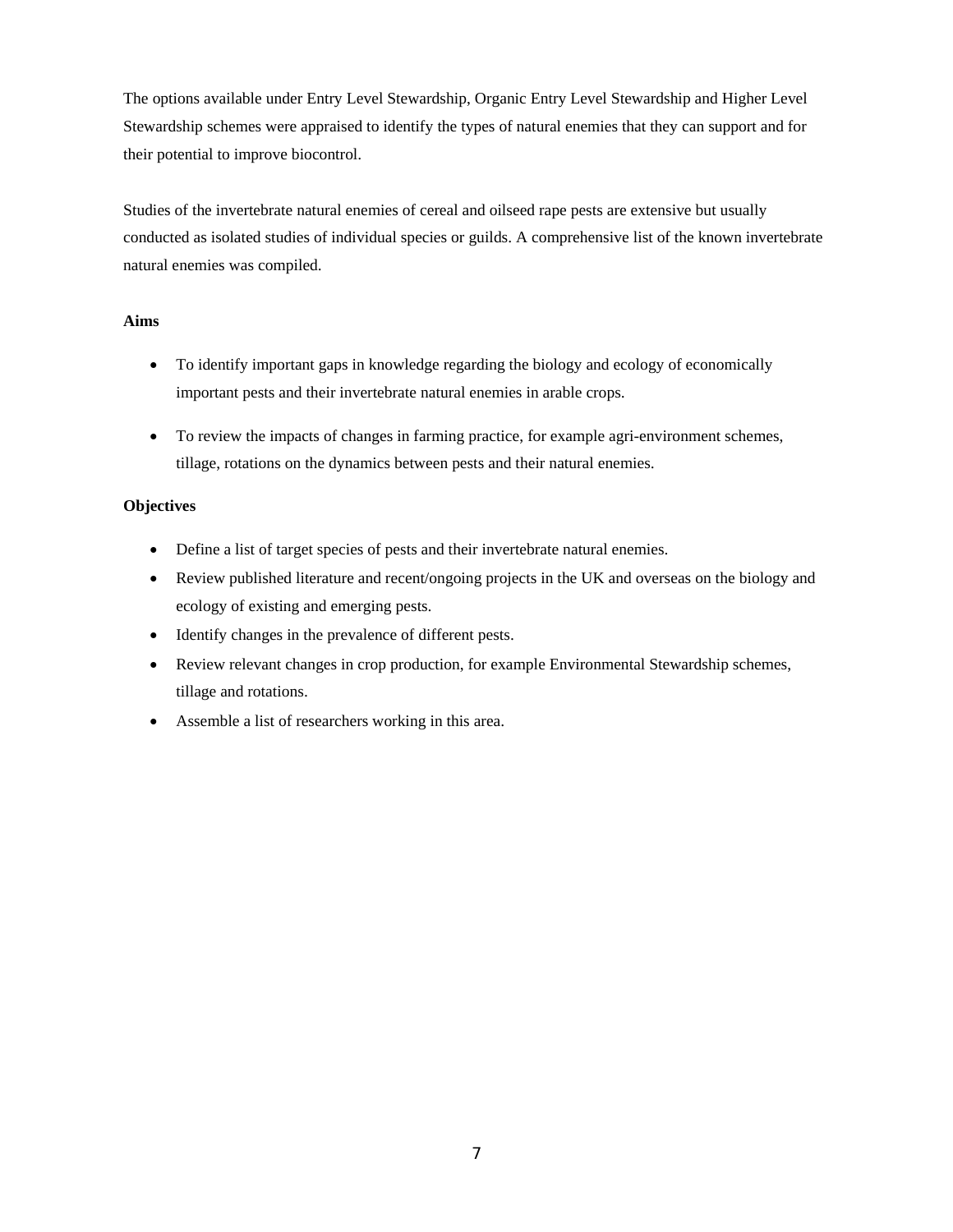# **2. Review of cereal pests**

Table 1. Current status of pests

| Common name              | Scientific name          | <b>Status</b>                       |
|--------------------------|--------------------------|-------------------------------------|
| Rose-grain aphid         | Rhopalosiphum padi       | Increasing due to warm autumns /    |
|                          |                          | mild winters                        |
| Grain aphid              | Sitobion avenae          | Increasing due to warm autumns /    |
|                          |                          | mild winters                        |
| Green bug*               | Schizaphis graminum      | Increasing in France, occasionally  |
|                          |                          | recorded in UK                      |
| Leatherjackets           | Tipula spp.              | Fluctuating with autumn rainfall    |
| Orange wheat blossom     | Sitodiplosis mosellana   | Increased incidence since 1993      |
| midge                    |                          |                                     |
| Yellow wheat blossom     | Contarinia tritici       | Increasing since 2005.              |
| midge                    |                          |                                     |
| Frit fly                 | Oscinella frit           | Fluctuating.                        |
| Gout fly                 | Chlorops pumilionis      | Increased from 1989.                |
| Yellow cereal fly        | Opomyza florum           | Caused problems in the early        |
|                          |                          | 1980's, then declined               |
| Wheat bulb fly           | Delia coarctata          | Fluctuating according to wet        |
|                          |                          | weather around harvest              |
| Cereal ground beetle     | Zabrus tenebriodes       | Increasing slowly on affected farms |
| Wireworm                 | Agriotes spp.            | Increasing in arable rotations      |
| Wessex flea beetle       | Psylliodes luteola       | Spreading rapidly from original     |
|                          |                          | centre                              |
| Cereal stem sawfly       | Cephus cinctus           | Increasing generally                |
| Cabbage aphid            | Brevicoryne brassicae    | A problem after mild winters.       |
| Peach-potato aphid       | Myzus persicae           | A problem spreading virus during    |
|                          |                          | mild winters but less so due to     |
|                          |                          | widespread insecticide use.         |
| Brassica pod midge       | Dasineura brassicae      | Static, highly visible damage on    |
|                          |                          | headlands, but of no consequence    |
| Cabbage root fly         | Delia radicum            | Incidence related to time of sowing |
|                          |                          | and speed of emergence, more seen   |
|                          |                          | in autumn 2006.                     |
| Cabbage stem flea beetle | Psylliodes chrysocephala | Spreading N and W. Incidence        |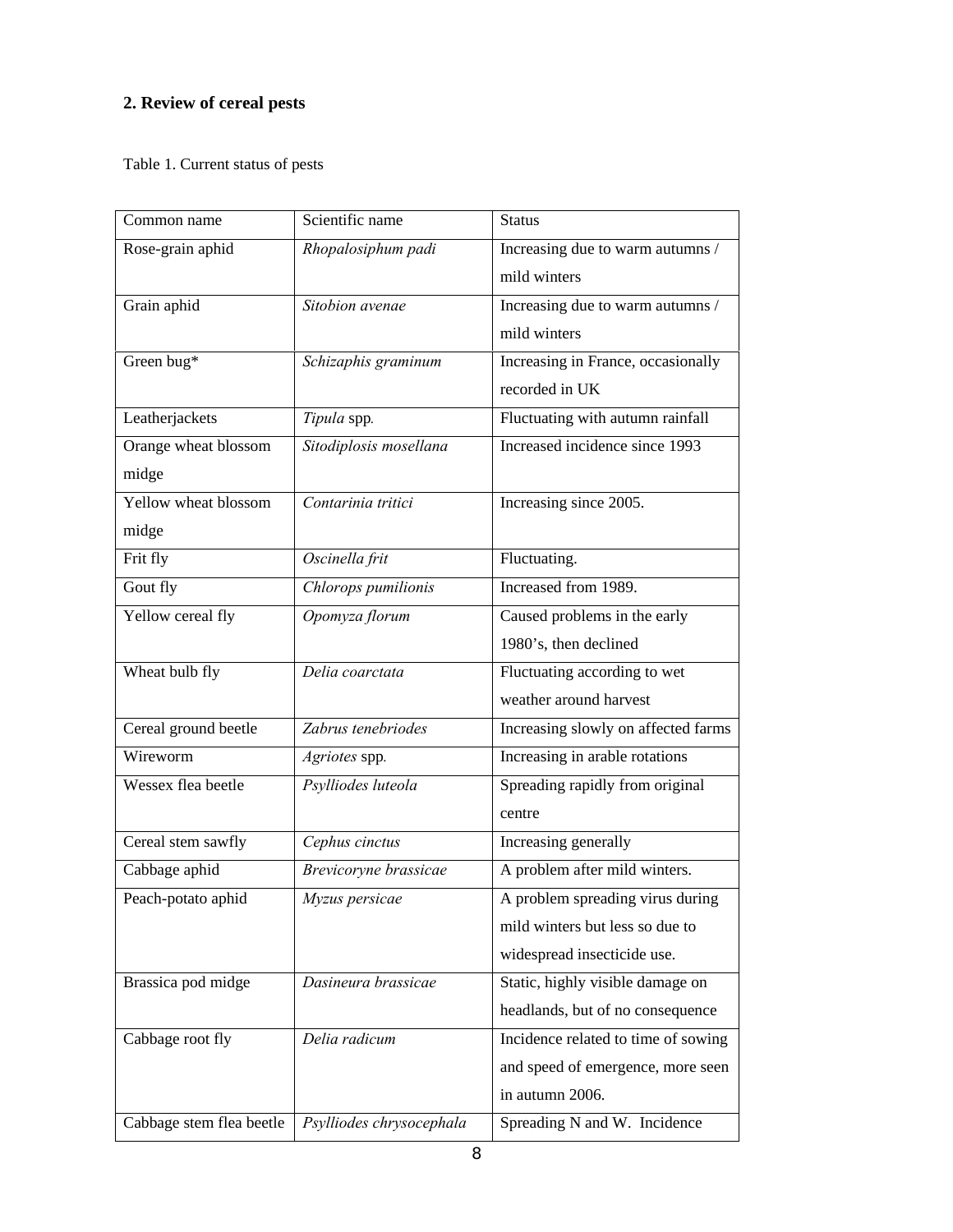|                               |                           | higher in 'new' areas.              |
|-------------------------------|---------------------------|-------------------------------------|
| Rape winter weevil            | Ceutorhynchus picitarsis  | Incidence increasing                |
| Seed weevil                   | Ceutorhynchus assimilis   | Incidence low and remaining so.     |
| Cabbage stem weevil           | Ceutorhynchus pallidactus | <b>Static</b>                       |
|                               | <i>(quadridens)</i>       |                                     |
| Rape stem weevil <sup>*</sup> | Ceutorhynchus napi        | A major pest on the continent, not  |
|                               |                           | yet in UK.                          |
| Pollen beetle                 | Meligethes aeneus         | Insecticide usage greatly increased |
|                               |                           | in UK, may lead to resistance       |
|                               |                           | problems as on Continent            |
| Turnip sawfly                 | Athalia rosae             | Large migration to UK in 2006       |
|                               |                           | after long absence, problems may    |
|                               |                           | now persist.                        |

# **2.1 Bird cherry aphid and grain aphid as BYDV vectors**

The bird cherry aphid is important only as a vector of BYDV. A form of the aphid has evolved that overwinters on cereal. Harrington (2003) has demonstrated that a mean winter temperature in excess of 4.6ºC is required for this strain to overwinter successfully and pose a threat in the following autumn.

The grain aphid first emerged as a significant overwinter vector of BYDV in the very mild winter of 1988/89. The effect was to overturn a forecast of low BYDV incidence following a cold wet autumn and result in widespread BYDV infection. A similarly mild winter followed in 1989/90 resulting in the adoption of a prophylactic approach to autumn aphid control on cereals that continues to the present day. Oakley & Young (2000) demonstrated that a similar mean winter temperature of around 5°C applied to the development of BYDV spread by grain aphid.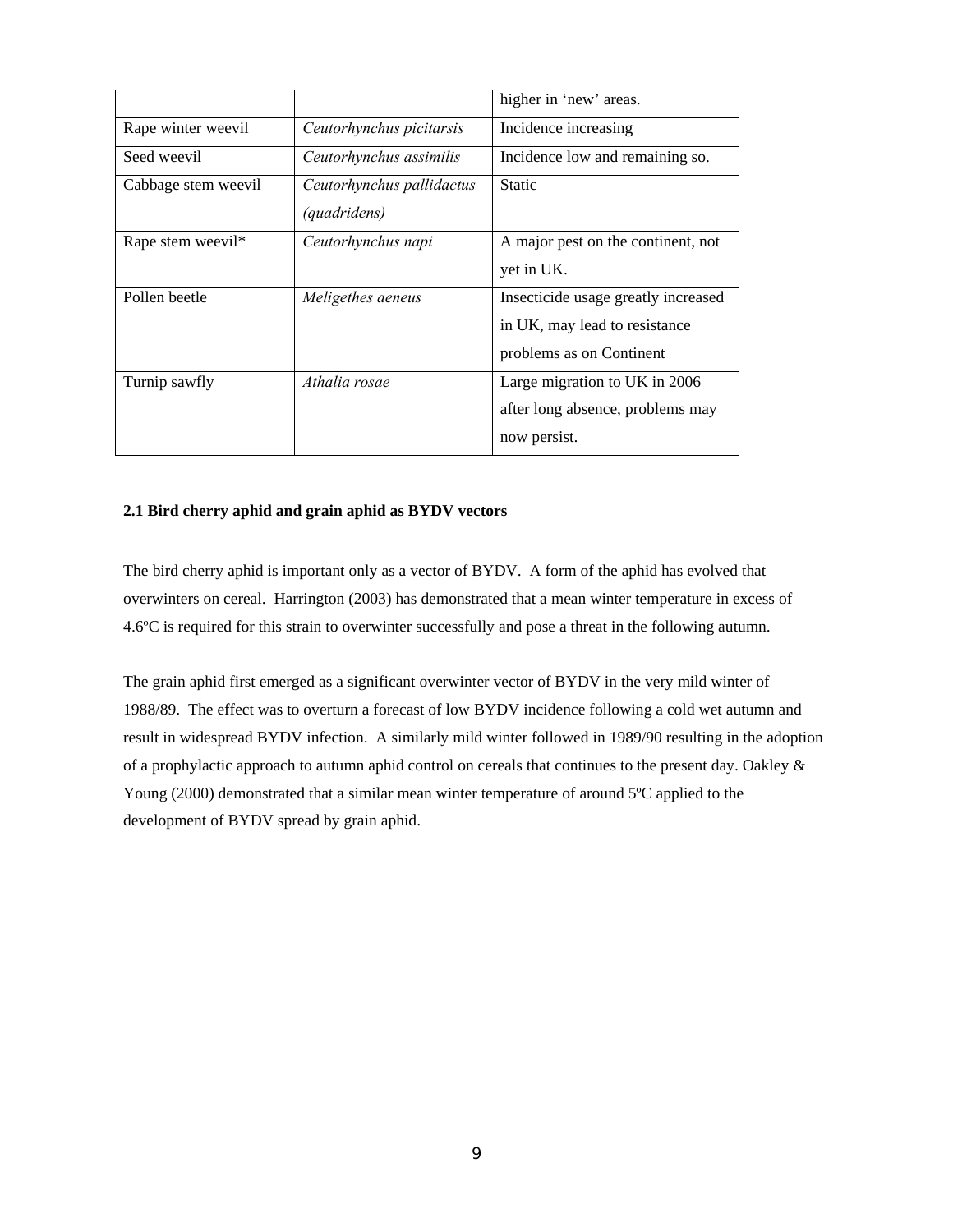

Figure 1. Mean winter temperatures in England and Wales 1961-2007 (Meteorological Office).

The prevalence of mild winters has increased to the point that a prophylactic approach may now be justified (Fig. 1); however the widespread pesticide use prevents the collection of any data on whether it is indeed needed.

#### **Possible implications of landscape factors**

Autumn migrations of cereal aphids come from grasses which bridge the gap between cereal crop maturity in the summer and the emergence of winter crops. Perennial grasses also act as a reservoir of BYDV. In arable areas the addition of grassed margins could significantly increase the availability of such reservoirs. Local reservoirs of infested aphids may allow late spread by short flights of winged aphids and by walking wingless aphids, increasing the possibility of re-infestation after treatment.

#### **2.2 Summer aphid problems**

Summer aphid problems are usually caused by the grain aphid. The last widespread outbreak was in 1975 when initially low numbers of aphids increased rapidly in favourable weather with few natural enemies to restrain them. This may have been due to widespread spraying against orange wheat blossom midge in 1974 which eliminated many natural enemies. The increase in spraying to prevent BYDV spread has reduced the incidence of overwintered infestations causing problems in the summer and most grain aphid infestations probably originate from aphids migrating from grasses.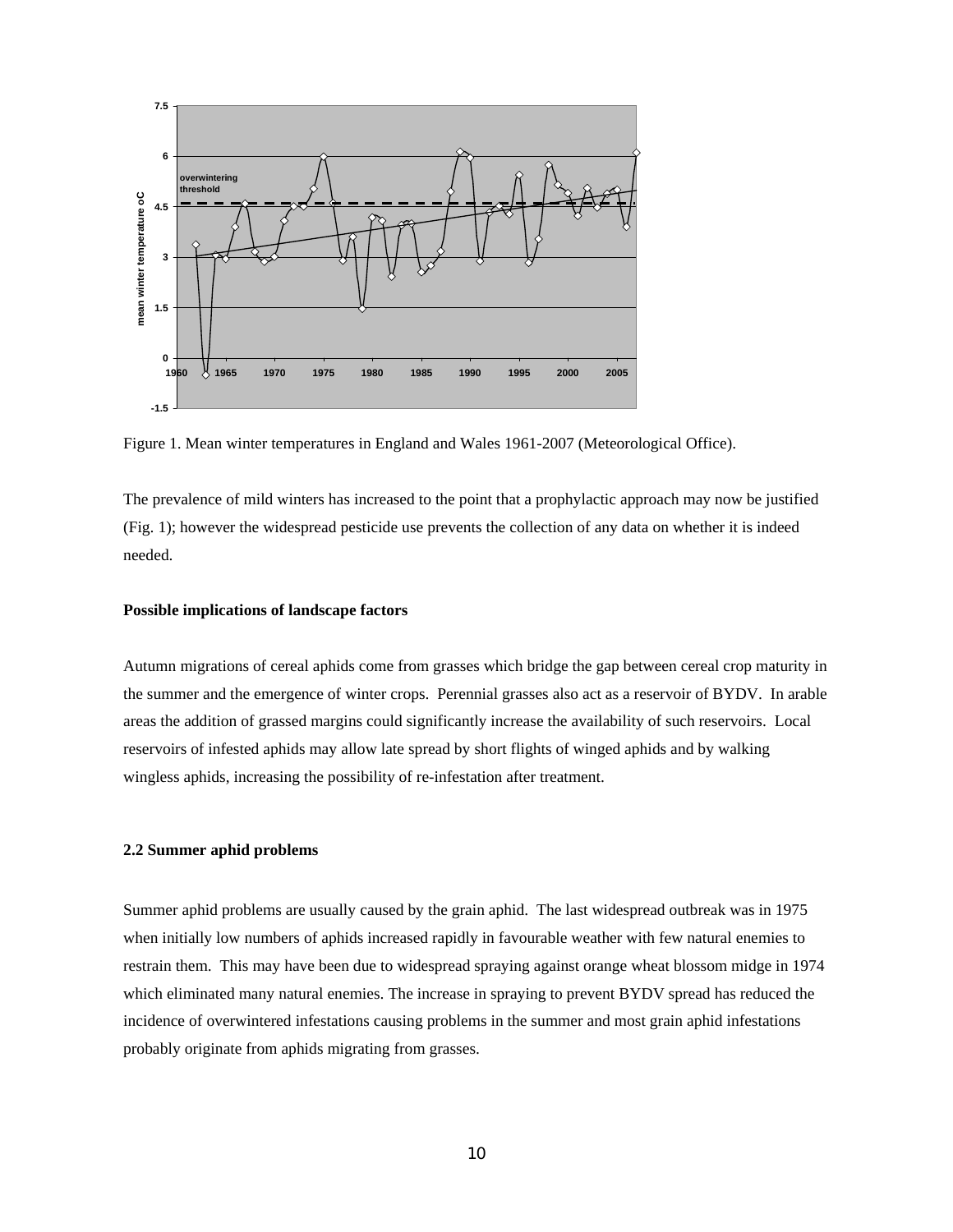Potential damage can be caused by the rose-grain aphid. This species overwinters as eggs on roses but usually arrives on cereal crops after grain aphid. This aphid is usually well controlled by natural enemies attracted to the crop by the presence of grain aphids.

Should temperatures continue to rise, the green bug could become a problem in the UK. Numbers caught in suction traps are increasing (Harrington, pers. comm.) and the species has occasionally been recorded on wheat crops in the SE. The EURAPHID suction trap network provides a suitable means of monitoring the spread of this aphid.

# **2.3 Leatherjackets (***Tipula paludosa* **and** *T. oleracea***)**

Leatherjacket numbers fluctuate according to rainfall in the autumn, the eggs and young larvae being susceptible to dry conditions.



Figure 2. Mean annual leatherjacket numbers in grassland (1993-2006).

Numbers recorded in grassland between 1992 and 2006 (Fig. 2) suggest that there may be a trend for populations to increase when, unlike 2002 and 2003, weather conditions favoured low mortality.

Leatherjackets are a typical 'ley' pest affecting crops sown after grass leys are ploughed up. They may also be found after oilseed rape crops sown after a ley where the canopy prevents the adults from escaping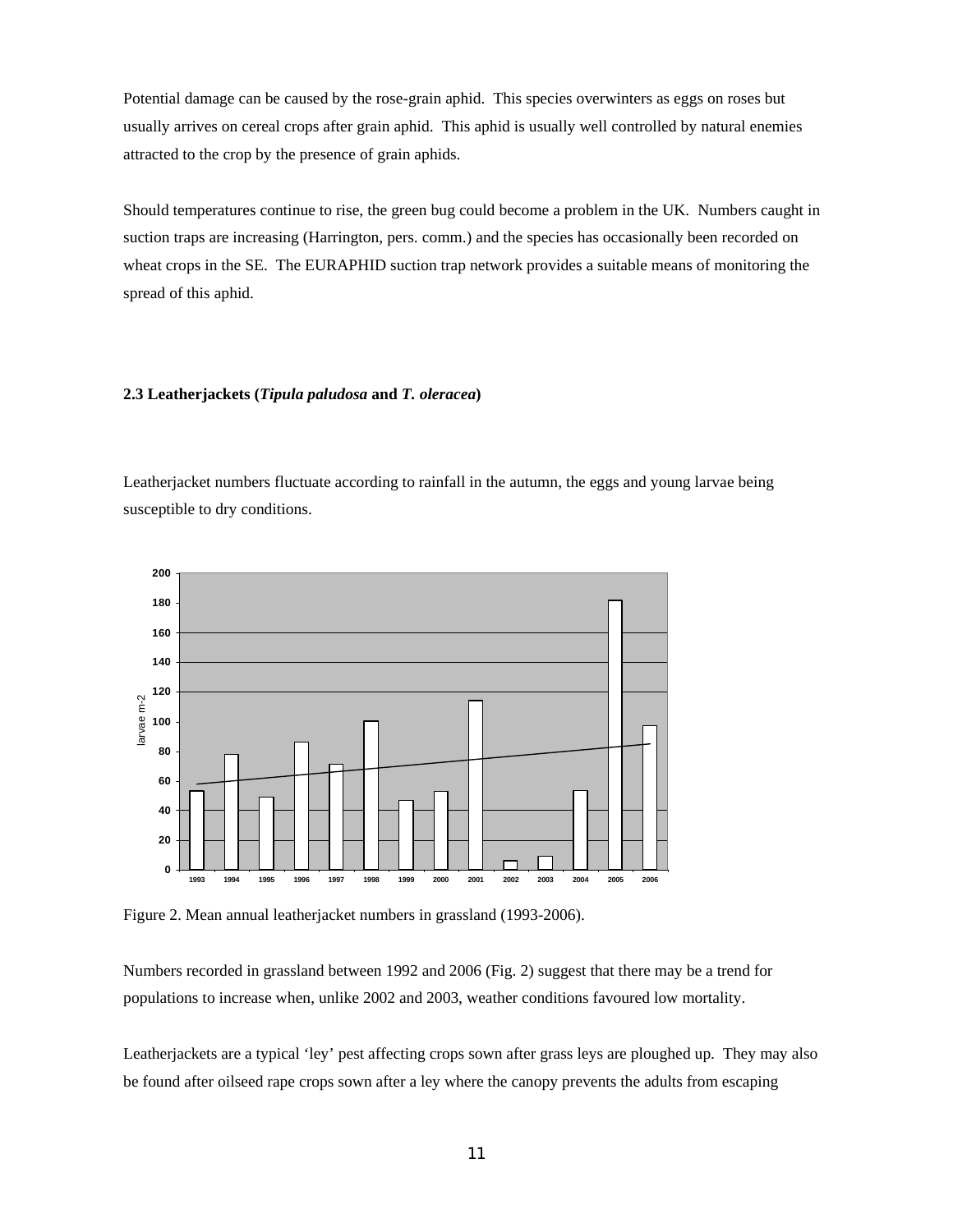(Blackshaw & Coll, 1999). It is unlikely that marginal grass strips would affect population dynamics on the mixed farms where they occur as they would not add significantly to the grassed area.

#### **2.4 Orange wheat blossom midge**

The current orange wheat blossom midge (owbm) outbreak was first noticed in 1993 when half of UK wheat crops were damaged sufficiently for quality to be reduced and 21% of crops suffered significant yield reduction. A heavy insecticide usage in 1994 reduced numbers, but these recovered progressively from 1996 to cause a further major outbreak in 2004. Insecticide usage and the introduction or resistant varieties grown in 20% of fields reduced numbers in 2005 and 2006. Incidence also increased over the same period in France, Belgium, Denmark and Germany due to similar climatic factors.

As the larvae hibernate in the soil of infested fields and the adults don't feed it is unlikely that landscape factors will influence incidence. Further outbreaks remain probable whenever and wherever soil temperatures and moisture in late May and early June induce a hatch of adult midges coinciding with the susceptible ear emergence stages of crops. The use of resistant varieties could help to reduce population recovery and stabilise the situation.

#### **2.5 Yellow wheat blossom midge**

The yellow wheat blossom midge (ywbm) is favoured by the same climatic conditions as owbm. Numbers are now increasing to give noticeable infestations in many crops. The ywbm can attack owbm resistant varieties so could benefit if their use replaces insecticides as the main form of control.

#### **2.6 Frit fly**

The frit fly is a 'ley' pest attacking crops sown after ryegrass leys. Direct egg lay may also occur on volunteer cereal plants and early sown crops. Other grass species are poor hosts so the avoidance of ryegrass in grass margins would prevent them acting as reservoirs for infestations.

#### **2.7 Gout fly**

Gout fly has increased greatly in numbers thanks mainly to the early sowing of winter wheat crops. It has two generations per year and the summer generation, feeding mainly in the flag leaf sheaf causes more yield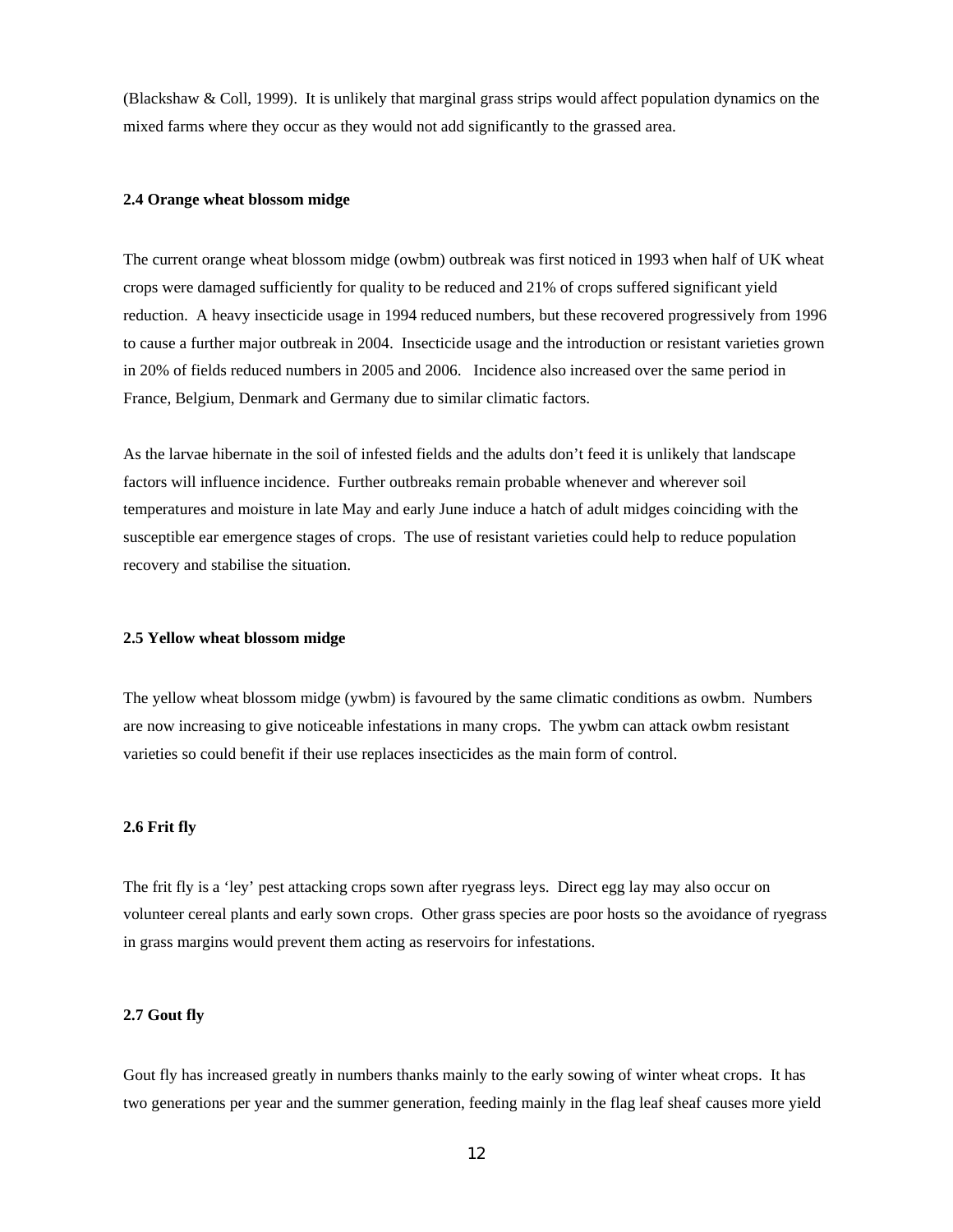loss than the winter generation which causes swollen shoots. A project funded by the HGCA confirmed that crops recovered well from winter damage (Bryson *et al*. 2005)

Adult gout flies hatch from crops in late July and feed on flowers, mainly Umbelliferae to maintain themselves and mature eggs that they start to lay in October. The provision of wildflower strips with species flowering in August and September could aid survival and retain populations close to fields. The parasitoids attacking gout fly utilise the same flowers to feed.

#### **2.8 Yellow cereal fly**

The yellow cereal fly caused a lot of concern in the early 1980's when early sowing encouraged the pest, which lays its eggs in the autumn to increase. Some varieties, particularly Maris Freeman, were prone to overcompensate for damage and produce a second tier of small, late, secondary tillers in response to damage. Current varieties tend not to do this and recover well from attacks.

### **2.9 Wheat bulb fly**

Adult wheat bulb fly hatch in June and feed on saprophytic fungi and wildflower pollen to mature eggs laid from the end of July. They tend to do better when July and early August are wet encouraging the growth of saprophytic fungi and delaying the harvest of wheat crops in which they rest and feed. Numbers vary considerably from year to year, but in recent years there has been a trend towards more fields having populations above the economic threshold (Fig. 3).

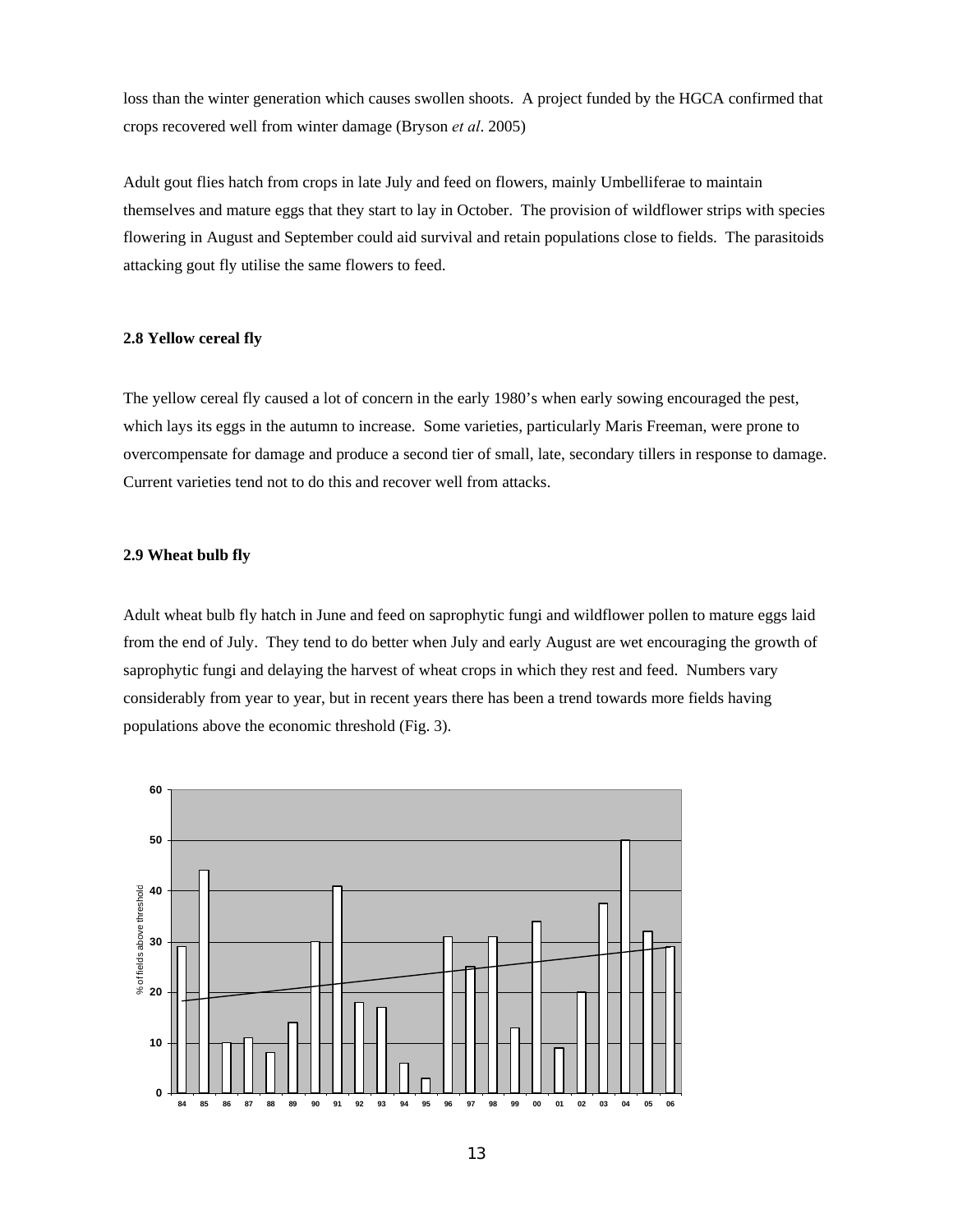Figure 3. The percentage of fields sampled in England each year with egg numbers above the economic threshold of  $250 \text{ eggs} \text{ m}^2$ .

Couch grass is an alternative host of wheat bulb fly. Small populations are maintained on most farms on couch grass but development of these into problem levels is dependent on the adoption of a suitable rotation. This involves growing wheat after a crop providing an egg laying site such as set-aside vining peas or root crops on at least 10% of the farm area. Where this situation occurs on 25% of the farm area regular wheat bulb fly problems tend to develop (Young & Ellis, 1996).

An increase in areas prone to couch grass infestation would be insufficient to increase populations to damaging levels.

#### **2.10 Cereal ground beetle**

Problems associated with cereal ground beetle first appeared in the 1980's on certain farms in the south of England in the 1980's and have slowly developed on these farms subsequently. The pest is slow to spread and quite rare generally so that newly infested farms have tended to be those adjoining previously infested areas.

As it colonises new fields quite slowly the pest is dependent on the provision of a rotation dominated by cereals and grasses to maintain damaging levels. Growing a broad-leaved crop cuts numbers back severely and it usually takes 3-4 years for numbers to return to damaging levels. Ploughing also tends to provide some control. Increased problems have occurred on farms with wide grass margins which provide a reservoir for infestations; here populations have recovered much more quickly after a break crop has reduced numbers.

# **2.11 Wireworms (***Agriotes* **spp.)**

Wireworm numbers have tended to increase gradually on many farms growing arable rotations. The causes of this increase have not been studied, but it is suspected that it is due to a switch to mainly winter cropping providing a year round food supply for the larvae. As with cereal ground beetle the provision of grassed field margins provides a reservoir for infestations that can spread into cultivated fields (Parker & Howard, 2001).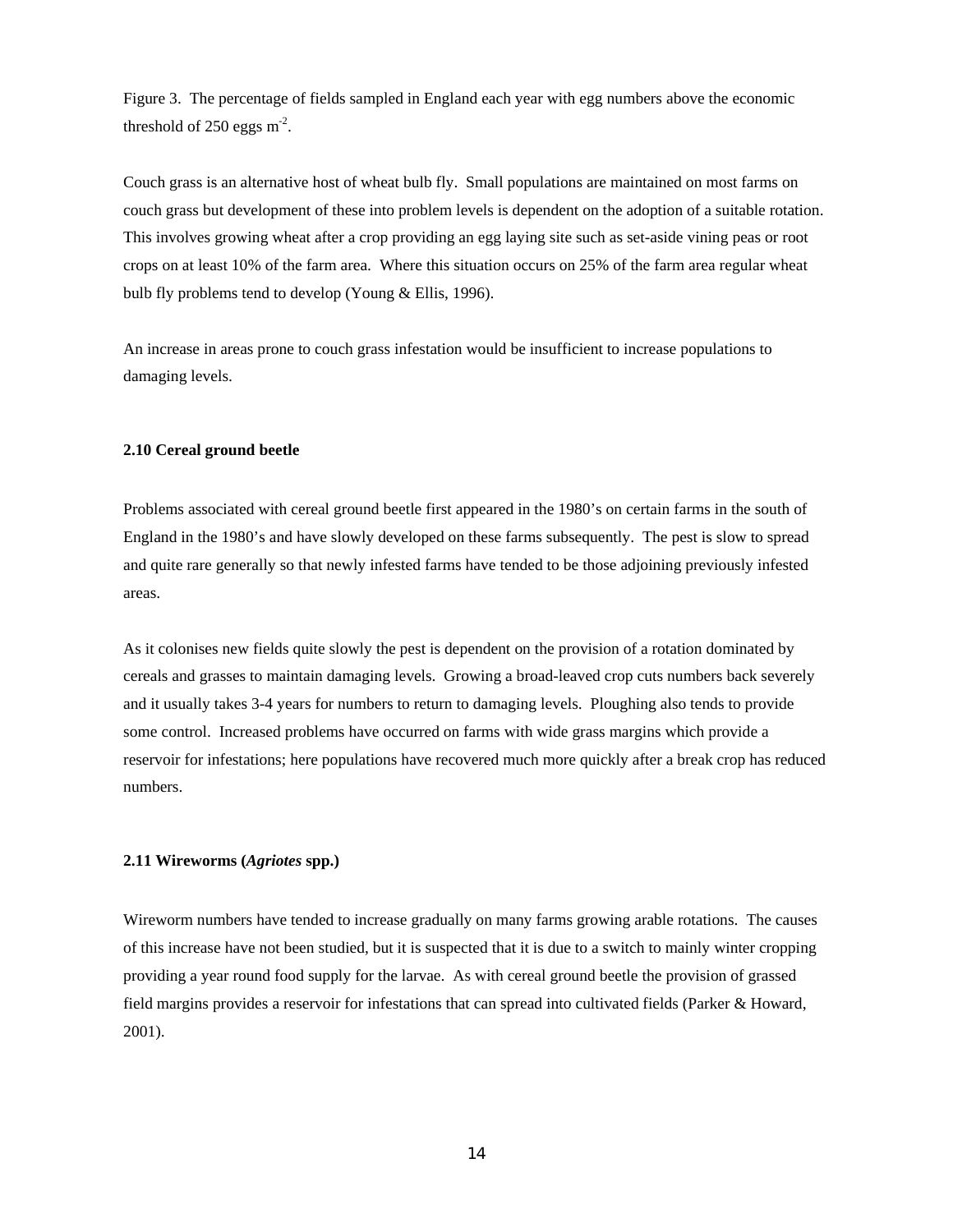#### **2.12 'Wessex' flea beetle (***Psylliodes luteola***)**

The 'Wessex' flea beetle has continued to spread out from the herbage seed growing farms on the Hampshire/Wiltshire border on which it was first noted in 1994. Infestations have now been recorded as far north as the Wash. Nothing is known of the biology of the species other than that very large numbers of adult beetles appear in the early autumn and feed on germinating seeds of cereals, grass and oilseed rape. It is presumed that the unknown larvae may feed on grasses in which case grass margins may provide reservoirs of infestation.

#### **2.13 Cereal stem sawfly (***Cephus cinctus***)**

The cereal stem sawfly is an 'old' pest that had virtually disappeared from the UK for many years. The larva feeds in the stem of wheat plants from mid-June onwards interfering with grain filling and weakening the stem. The damage is easily overlooked and it is only the increasing frequency of adult sawflies in the crop that has drawn attention to the pest. The adult sawflies feed on wildflowers and the presence of wildflower strips could attract more sawflies to a field and increase their longevity and fecundity.

# **3. Review of oilseed pests**

#### **3.1 Cabbage aphid**

The cabbage aphid overwinters on brassica plants. When warm autumn encourage colonisation of oilseed rape crops patches of infestation may break out in the spring causing considerable damage. These infestations re usually controlled by parasitoids and seem to have become less frequent as autumn insecticide usage and seed treatment has increased. As with all the oilseed rape pests the inclusion of other brassicas, such as kale in wild bird seed mixes could provide an alternative host plant, maintaining a reservoir of cabbage aphids. However, this should also maintain a reservoir of parasitoids.

#### **3.2 Peach-potato aphid**

Peach-potato aphid is mainly important as a vector of TSWV. As with cabbage aphid problems appear to have declined with increasing pesticide usage.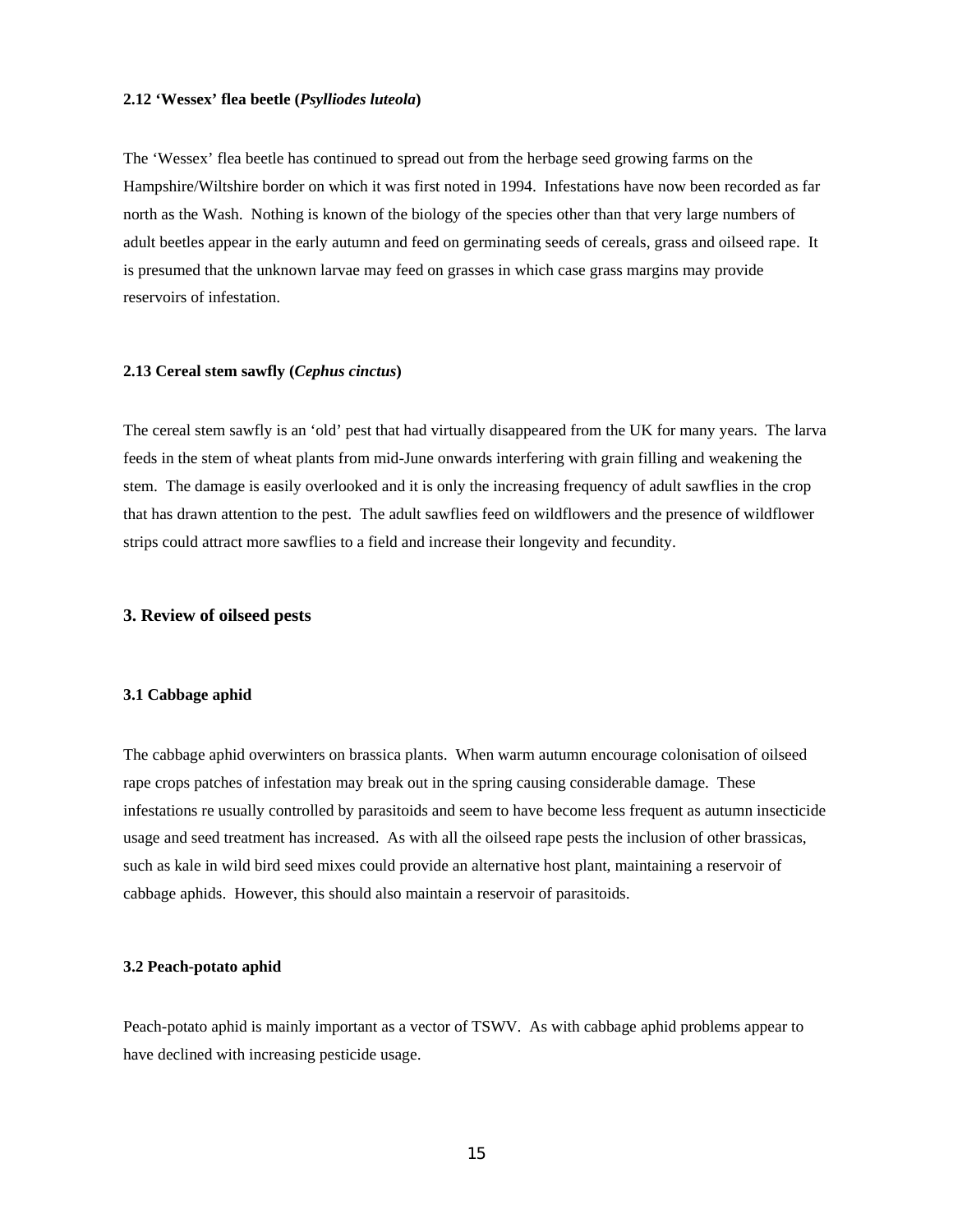#### **3.3 Brassica pod midge**

The damage caused by brassica pod midge larvae is mainly restricted to the headland. The damage is extremely visible so that the pest's importance tends to be over rated. There is no evidence that the loss of some pods results in significant yield depression or of increased levels of damage.

# **3.4 Cabbage root fly**

Cabbage root fly larvae frequently attack early sown oilseed rape crops in the autumn, particularly those crops which emerge before the end of September. There are insufficient records of incidence to detect any trends.

Cabbage root fly attack all brassica crops and incidence could be increased by the growing of kale and stubble turnips in the absence of vegetable brassicas. The adult flies feed on flowers and would benefit from wildflower mixes, especially those containing umbellifers.

## **3.5 Cabbage stem flea beetle**

The area affected by cabbage stem flea beetle has continued to spread northwards following an earlier spread across all of southern England from the original haunts of East Anglia. Within newly infested areas numbers tend to increase until regular insecticide treatment is adopted (Figure 5).



Figure 4. Mean csfb larval infestation by region 2004-06.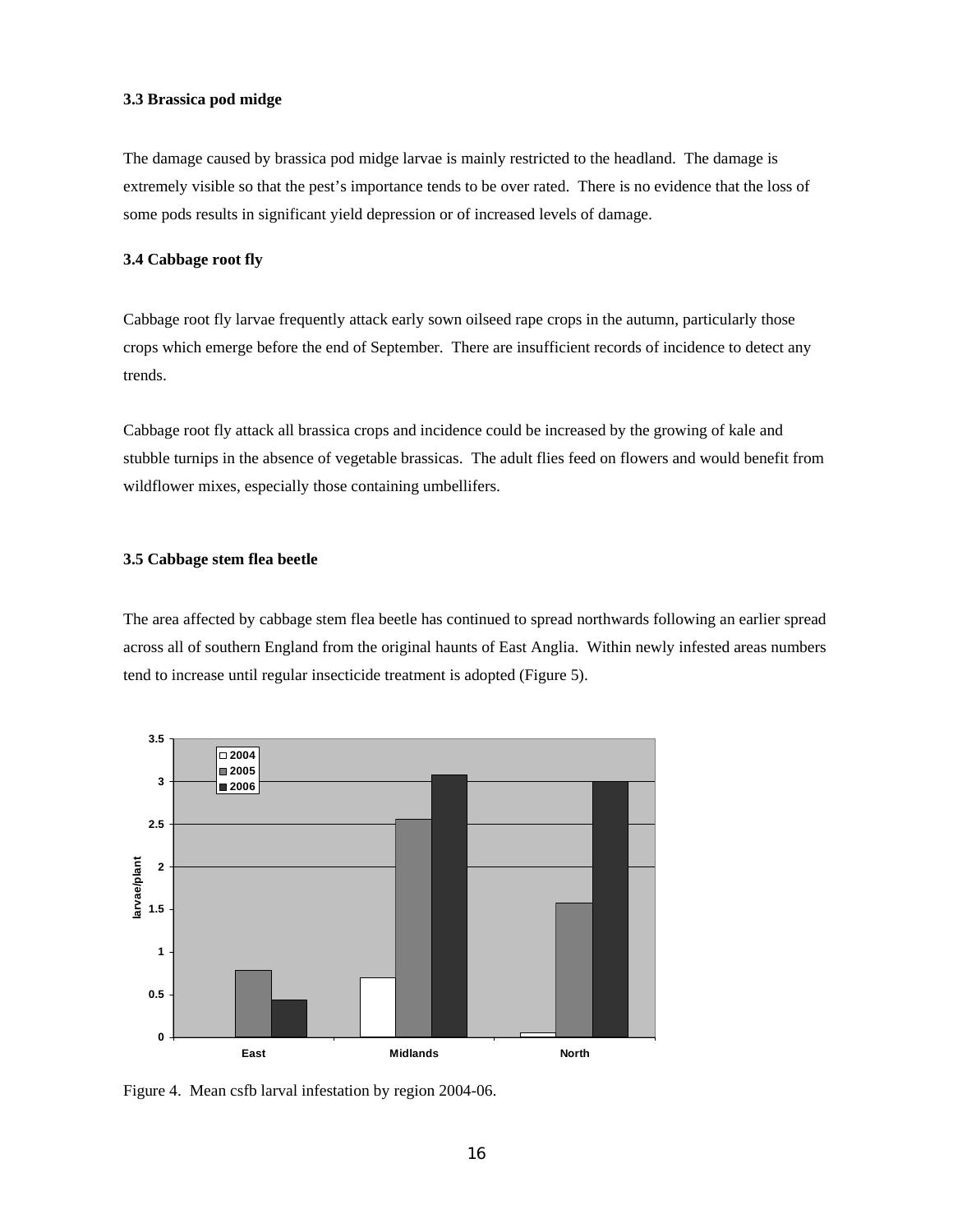Cabbage stem flea beetles hatch at around harvest time and aestivate in field boundaries before starting to feed and lay their eggs from early September. The presence of suitable field boundary habitats could aid retention of csfb by previous crops where volunteer oilseed rape plants would provide an early food source.

#### **3.6 Rape winter stem weevil**

Numbers of rape winter stem weevil are currently increasing in the infested areas of the Midlands and East Anglia. It is suspected that use of insecticide sprays may have declined with the adoption of Chinook seed treatment, which does not control this pest. This beetle also aestivates in the summer and could be favoured by suitable field margin habitats.

#### **3.7 Cabbage seed weevil**

The cabbage seed weevil is generally well controlled by its parasitoid and numbers well below threshold. Searching plants to count adult weevils is unpopular resulting in considerable over treatment with the opportunity being taken to include an insecticide with Sclerotinia sprays.

Cabbage seed weevil's hibernation behaviour is poorly understood, but appears to be dispersed and unlikely to be enhanced by field margin management.

# **3.8 Pollen beetle**

Pollen beetle numbers during the green to yellow bud stages are more important those found feeding on open flowers later. These tend to be highest in seasons when warm spells in March reach the flight threshold of 15ºC allowing for early migration to crops.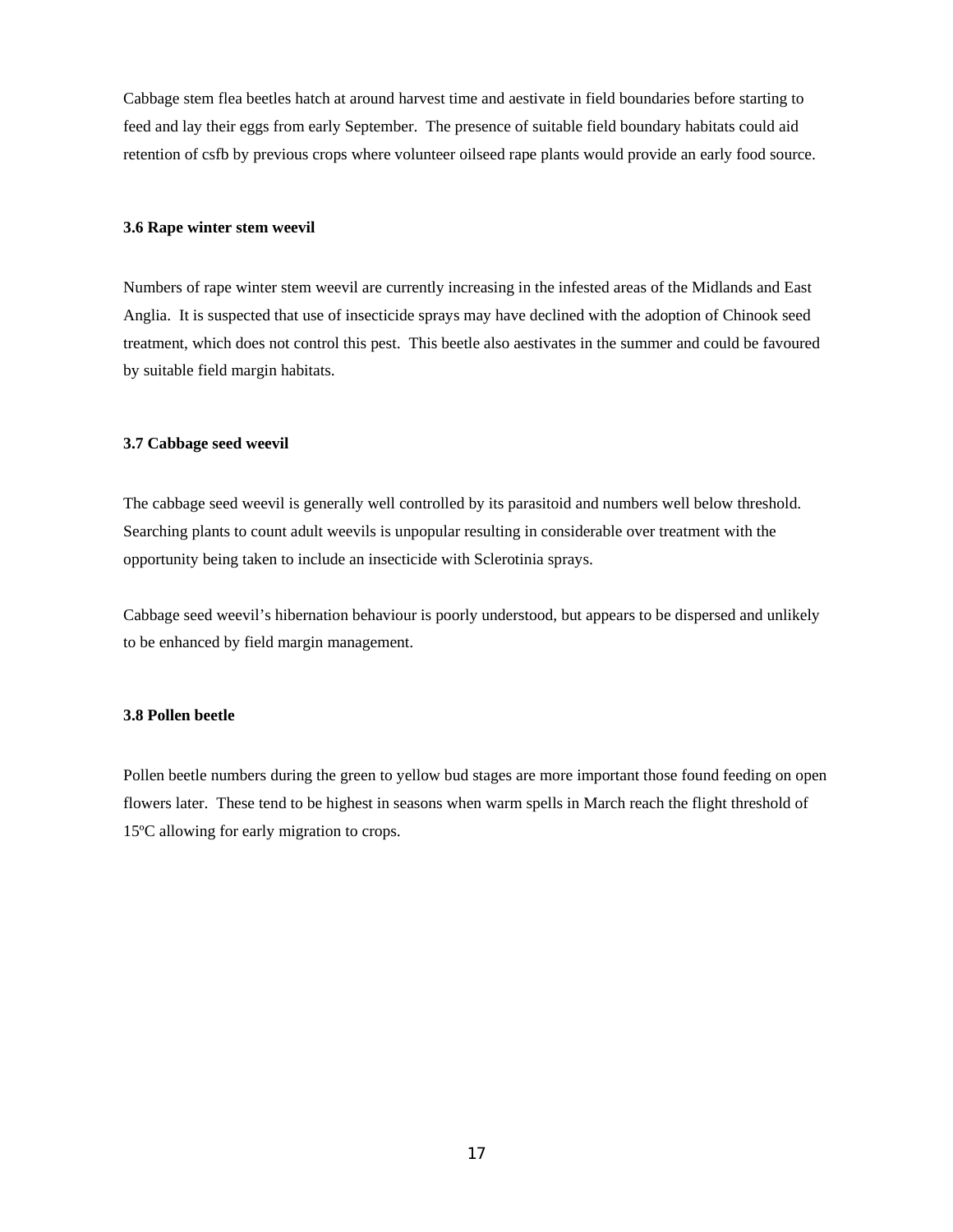

Figure 5. Numbers of pollen beetles per plant at green/yellow bud stages 1998-2005. (CSL Pest Monitoring Scheme data).

Numbers were particularly high in 2004 (Northing pers. comm., Fig. 5) when 58% of oilseed rape crops were sprayed against pollen beetle (Garthwaite *et. al.* 2005). This is a considerable increase in previous spray usage. It would appear that most of these applications are against relatively low numbers of the pest. Insecticide resistant pollen beetle are now a serious problem on the Continent and over use of insecticides in the UK could lead to selection of resistant beetles here.

The hibernation sites used by pollen beetles are poorly understood. The beetles disperse before harvest and feed on a range of flowering plants before hibernating in lighter soils in woodland or grassland. Widlflower strips by fields can attract large numbers of pollen beetles, but whether they then remain on the farm to hibernate is unknown. Where the beetles disperse prior to hibernation it seems unlikely that the provision of additional hibernation sites on farms will have any great effect on risk, although beetles from sources close to crops could disperse to them when conditions do not favour longer range flight.

# **3.9 Turnip sawfly**

Following hot summer weather in France a large scale migration of turnip sawflies invaded England in late August and September. An outbreak of this scale had not been recorded since the 1830s. Outbreaks tend to persist until a severe winter kills the hibernating larvae. It is anticipated that the larvae will have overwintered well and will cause further trouble in summer 2007.

Turnip sawfly has three generations per year, feeding on oilseed rape, turnips, kale and charlock. The adult sawflies feed on wildflowers to increase longevity and fecundity and fuel long distance migration.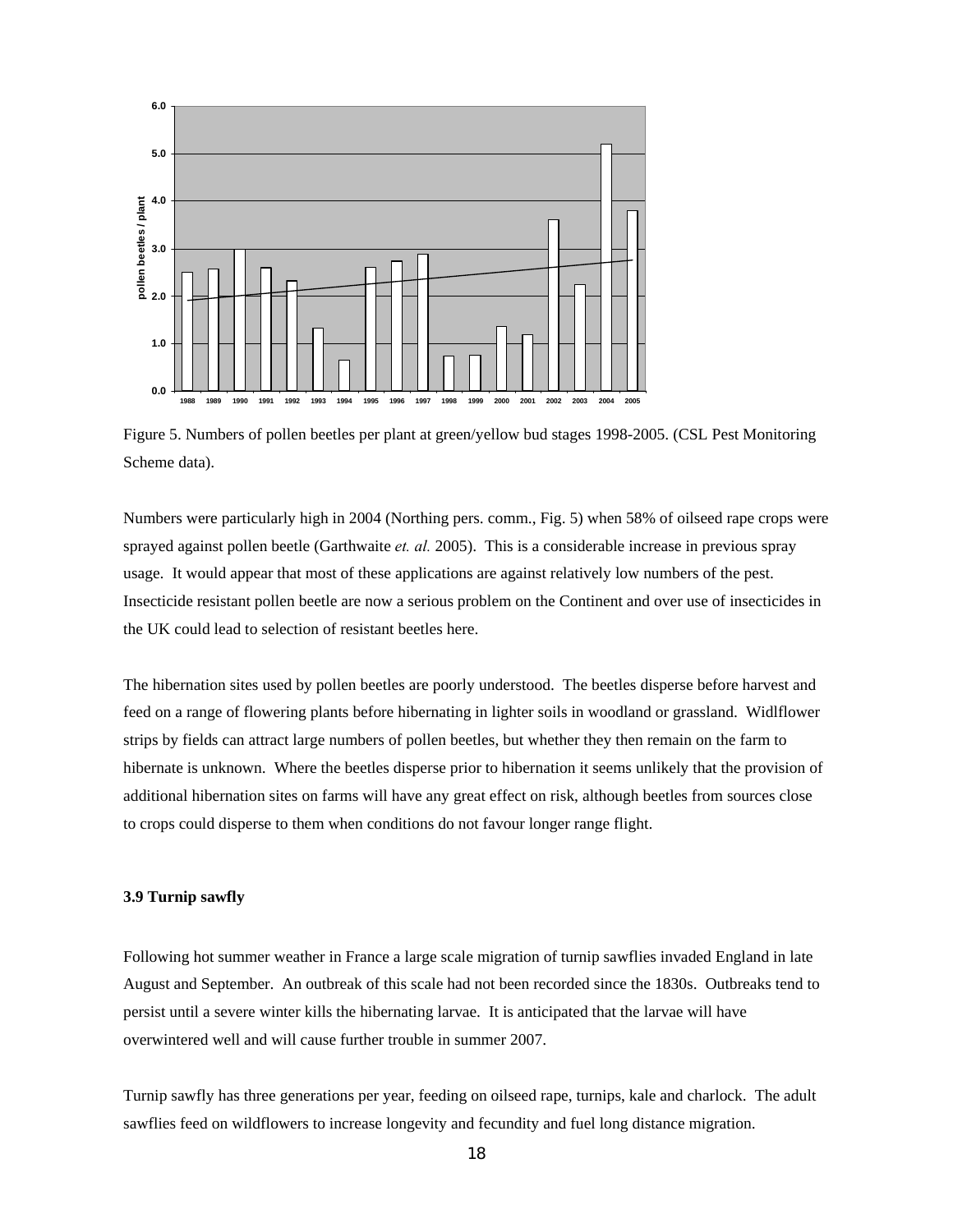# **4. Review of cereal pest natural enemies**

#### **4.1 Pest natural enemy community composition**

A list of all the natural enemies of cereal and oilseed rape pests was compiled from the literature, internet searches and project reports (Tables  $2 \& 3$ ). Pest populations may also be regulated by other organisms including entomopathogenic fungi, nematodes and other microorganisms but these were not appraised here. For cereals the list of natural enemies of cereal aphids was the most comprehensive as these have been much investigated, in part because aphid infestations can be artificially created, their remains are detectable in gut analyses and molecular techniques have been developed to confirm feeding. The parasitoids of the most common cereal aphid species are listed (Table 2) although others exist, especially for those aphids that sometimes occur in the UK but have not yet become serious pests, e.g. green bug and Russian wheat aphid. These two species are the most important cereal aphid species in North America. Their biological control using plant resistance and habitat manipulation was reviewed recently (Brewer & Elliott, 2004). Less detailed information was found for the predators of dipteran pests, especially gout fly and for cereal leafhoppers. No predators were found for the cereal ground beetle. A comprehensive list of the predators and parasitoids of oilseed rape pests was compiled as part of the EU-funded Concerted Action BORIS.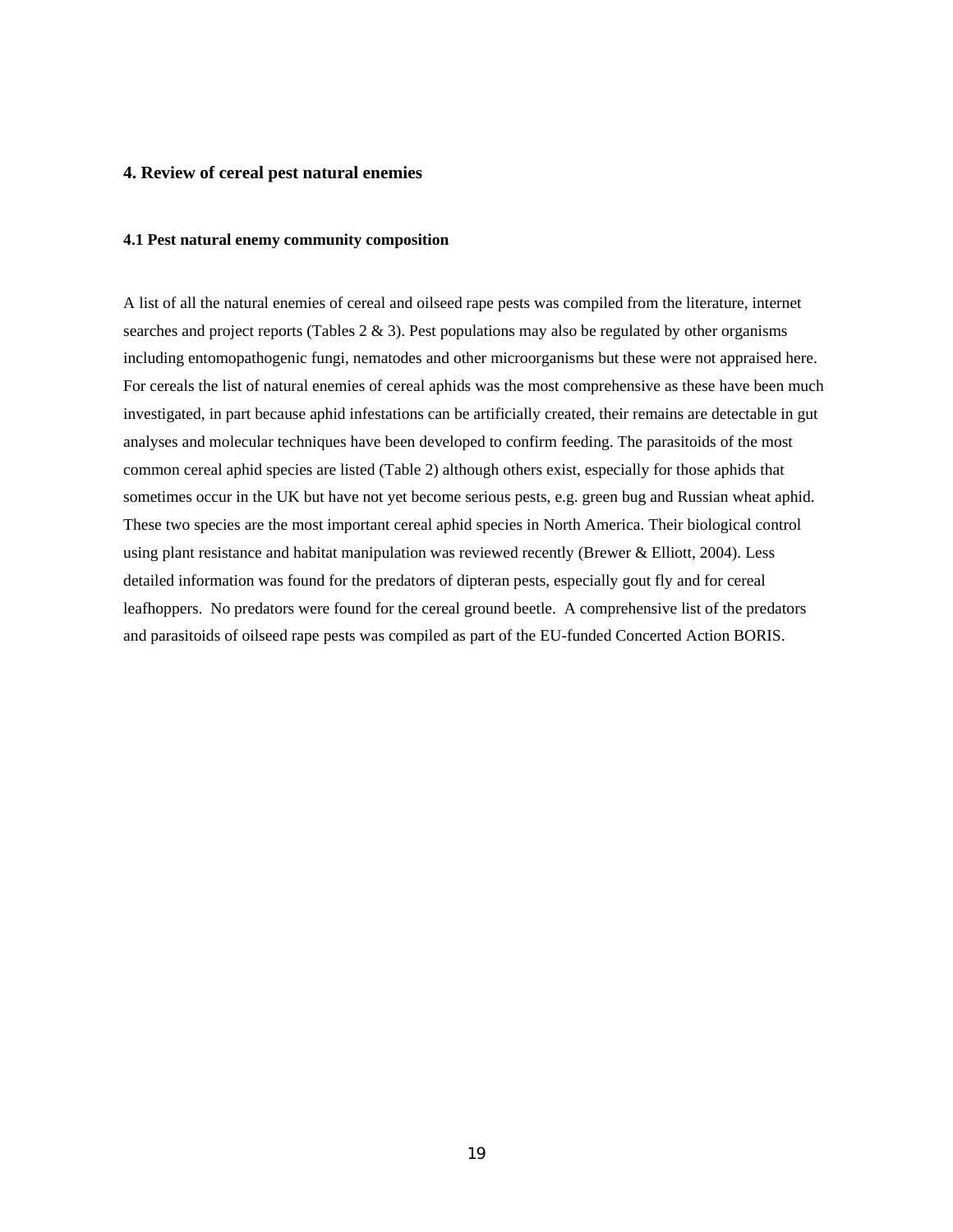Table 2. Cereal pests and their natural enemies.

|                        | Pest stage    |                                                 |                                                          |                      |                |
|------------------------|---------------|-------------------------------------------------|----------------------------------------------------------|----------------------|----------------|
| Pest name              | attacked      | <b>Natural enemies</b>                          |                                                          |                      |                |
|                        |               | <b>Species</b>                                  | <b>Synonym</b>                                           | Order                | Family         |
|                        |               | <b>Predators</b>                                |                                                          |                      |                |
| Leatherjackets         | Larvae        | Pterostichus melanarius                         |                                                          | Coleoptera           | Carabidae      |
|                        |               | Cantharis spp. (larvae)                         |                                                          | Coleoptera           | Cantharidae    |
|                        | Larvae        | Talpa europaea L. (moles)                       |                                                          | Mammalia             | Talpidae       |
|                        | Larvae        | Sorex spp., Crocidura spp. (Shrews)             |                                                          | Mammalia             | Soricidae      |
|                        | Larvae        | Vanellus vanellus L. (Lapwing)                  |                                                          | Chordata             | Charadriidae   |
|                        | Larvae        | Sturnus vulgaris L.(Starling)                   |                                                          | Chordata             | Sturnidae      |
|                        | Larvae        | Corvus frugilegus (Rook)                        |                                                          | Chordata             | Corvidae       |
|                        | <b>Adults</b> | Many                                            |                                                          | Chordata             |                |
|                        |               | <b>Parasitoids</b>                              |                                                          |                      |                |
|                        | egg           | Anaphes sp.                                     |                                                          | Hymenoptera          | Mymaridae      |
|                        | larvae        | Phaonia signata (Mg.)                           |                                                          | Diptera              | Muscidae       |
|                        |               | <b>Predators</b>                                |                                                          |                      |                |
| <b>Cereal aphids</b>   | Adult/Nymph   | Pardosa agrestis, Pardosa prativaga             |                                                          | Arachnida            | Lycosidae      |
| Grain aphid            |               |                                                 |                                                          | Arachnida            | Opiliones      |
|                        |               |                                                 | Oedothorax apicatus, Lepthyphantes tenuis, Erigone atra, |                      |                |
| Sitobion avenae        |               | Erigone dentipalpus                             |                                                          | Arachnida            | Linyphiidae    |
| Rose-grain aphid       |               | Many species                                    |                                                          | Coleoptera           | Carabidae      |
| Metopolophium dirhodum |               | Tachyporus spp., Philonthus cognatus            |                                                          | Coleoptera           | Staphylinidae  |
| Bird cherry-oat aphid  |               | Cantharis spp. (L)                              |                                                          | Coleoptera           | Cantharidae    |
|                        |               | Coccinella septempunctata, Propylea             |                                                          |                      | Coccinelidae   |
| Rhopalosiphum padi     |               | quattuordecimpunctata                           |                                                          | Coleoptera (Beetles) |                |
| Russian wheat aphid    |               | Platypalpus spp., Hilara spp., Tachydromia spp. |                                                          | Diptera              | Empididae      |
| Diuraphis noxia        |               | Scathophaga stercoraria                         |                                                          | Diptera              | Scathophagidae |
| Green bug              |               | e.g. Dolichopus spp.                            |                                                          | Diptera              | Dolichopodidae |
| Schizaphis graminum    |               | e.g. Aphidoletes aphidimyza                     |                                                          | Diptera              | Cecidomyiidae  |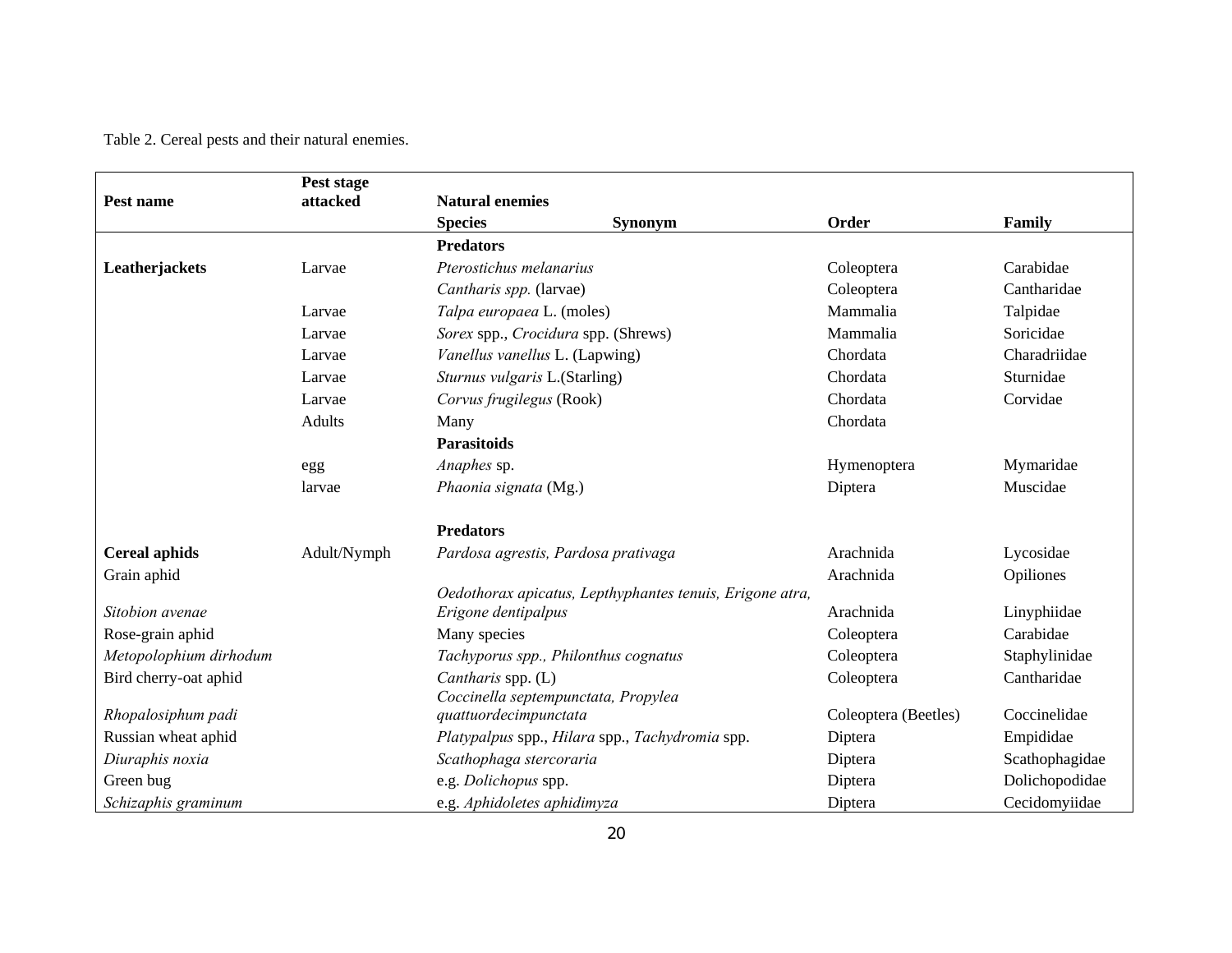|                             |             | e.g. Anthocoris nemorum |                                          | Heteroptera | Anthocoridae      |
|-----------------------------|-------------|-------------------------|------------------------------------------|-------------|-------------------|
|                             |             | Nabis spp.              |                                          | Heteroptera | Nabidae           |
|                             |             | e.g. Calocoris spp.     |                                          | Heteroptera | Miridae           |
|                             |             | Forficula spp. (earwig) |                                          | Dermaptera  | Forficulidae      |
|                             |             | Episyrphus balteatus    |                                          | Diptera     | Syrphidae         |
|                             |             | Chrysoperla carnea      |                                          | Neuroptera  | Chrysopidae       |
|                             |             | <b>Parasitoids</b>      |                                          |             |                   |
|                             |             | Aphidius rhopalosiphi   |                                          | Hymenoptera | <b>Braconidae</b> |
|                             |             | A. ervi                 |                                          | Hymenoptera | <b>Braconidae</b> |
|                             |             | A. picipes              |                                          | Hymenoptera | <b>Braconidae</b> |
|                             |             | Praon volucre           |                                          | Hymenoptera | <b>Braconidae</b> |
|                             |             | P. gallicum             |                                          | Hymenoptera | <b>Braconidae</b> |
|                             |             | Ephedrus plagiator      |                                          | Hymenoptera | <b>Braconidae</b> |
|                             |             | Toxares deltiger        |                                          | Hymenoptera | <b>Braconidae</b> |
|                             |             | Aphelinus abdominalis   |                                          | Hymenoptera | Aphelinidae       |
|                             |             | <b>Predators</b>        |                                          |             |                   |
| <b>Orange wheat blossom</b> |             |                         |                                          |             |                   |
| midge                       | Adult/Larva | many                    |                                          | Arachnida   | Linyphiidae       |
| Sitodiplosis mosellana      | Larva/Pupa  | many                    |                                          | Coleoptera  | Carabidae         |
|                             | Larva/Pupa  | many                    |                                          | Coleoptera  | Staphylinidae     |
|                             | Adult       | unknown                 |                                          | Diptera     | Predatory flies   |
|                             |             | <b>Parasitoids</b>      |                                          |             |                   |
|                             | Egg-Larva   | Platygaster tuberosula  |                                          | Hymenoptera | Platygastridae    |
|                             | Egg-Larva   | Macroglenes penetrans   | Pirene penetrans, Ichneumon<br>penetrans | Hymenoptera | Pteromalidae      |
|                             |             |                         | Platygaster error, Anopedias             |             |                   |
|                             | Egg-Larva   | Euxestonotus error      | error                                    | Hymenoptera | Chalcidae         |
|                             | Egg-Larva   | Inostemma mosellanae    |                                          |             |                   |
|                             |             | <b>Predators</b>        |                                          |             |                   |
| <b>Yellow wheat blossom</b> | Adult/Larva |                         |                                          | Arachnida   | Linyphiidae       |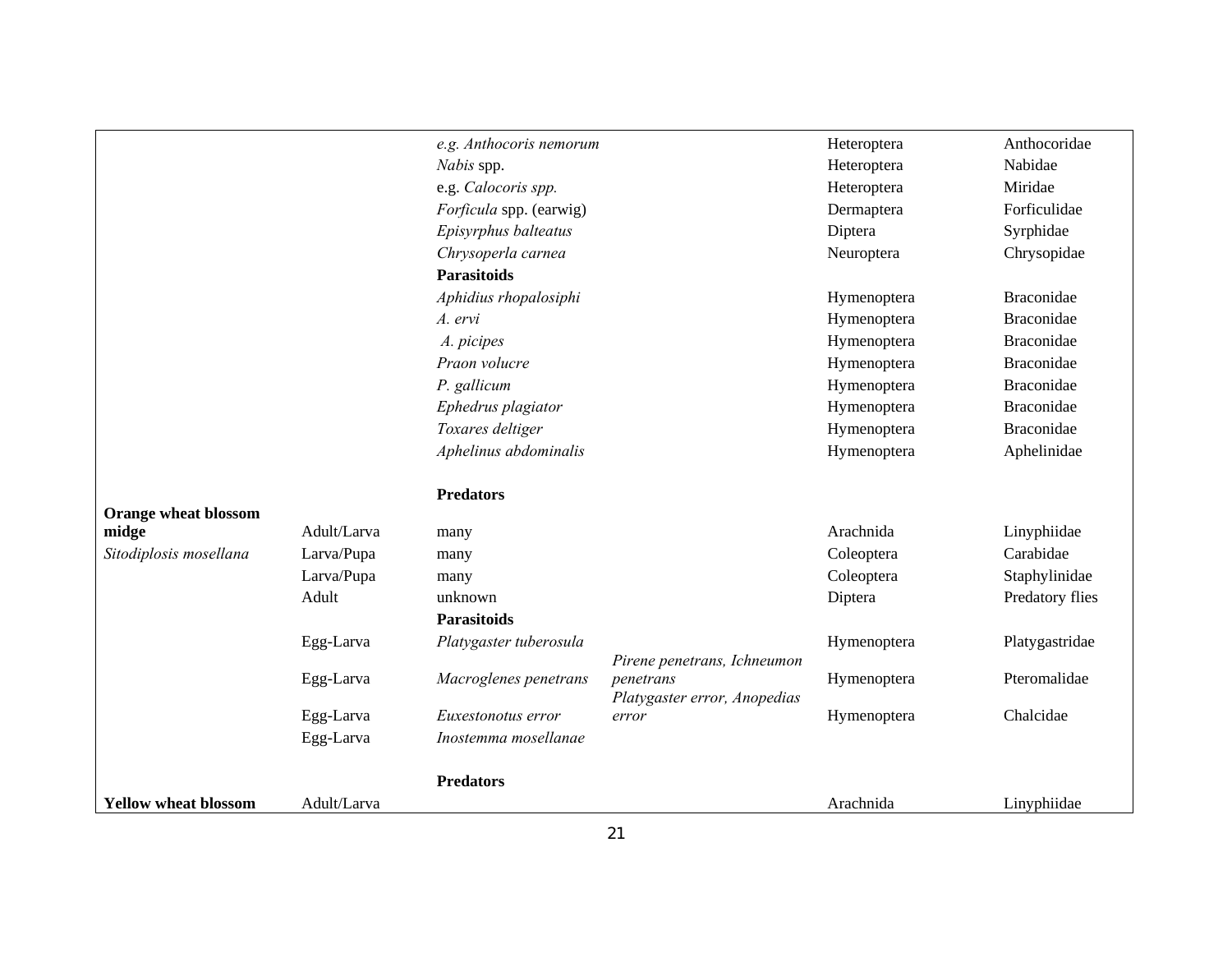| midge                    |                |                                  |             |                 |
|--------------------------|----------------|----------------------------------|-------------|-----------------|
| Contarinia tritici       | Larva/Pupa     |                                  | Coleoptera  | Carabidae       |
|                          | Larva/Pupa     |                                  | Coleoptera  | Staphylinidae   |
|                          | Adult          |                                  | Diptera     | Predatory flies |
|                          |                | <b>Parasitoids</b>               |             |                 |
|                          | Egg-Larva      | Piestopleura spp.                | Hymenoptera | Platygastridae  |
|                          | Larva          | Leptacis tipulae                 |             |                 |
|                          | Egg-Larva      | Isostasius punctiger             |             |                 |
|                          |                | <b>Predators</b>                 |             |                 |
| Frit fly                 | Adult          |                                  | Arachnida   | Araneae         |
| Oscinella frit           | Adult          |                                  | Diptera     | Empididae       |
|                          | Egg/Pupa       | Tachyporus spp., Philonthus spp. | Coleoptera  | Staphylinidae   |
|                          | Egg/Larva/Pupa |                                  | Coleoptera  | Carabidae       |
|                          |                | <b>Parasitoids</b>               |             |                 |
|                          |                | 91 species                       |             |                 |
|                          | Larva          | Rhoptromeris heptoma             |             |                 |
|                          | Larva          | Chasmodon apterus                |             |                 |
|                          |                | <b>Parasitoids</b>               |             |                 |
| <b>Gout fly</b>          |                | Stenomalus micans                |             |                 |
| Chlorops pumilionis      |                | Coelinus niger                   |             |                 |
|                          |                | <b>Predators</b>                 | Arachnida   | Araneae         |
| <b>Yellow Cereal Fly</b> | Pupa           | Coccinella 7-punctata            | Coleoptera  | Coccinelidae    |
| Delia coarctata          | Pupa           | Cantharis fusca                  | Coleoptera  | Cantharidae     |
|                          |                | Poecillus cupreus                | Coleoptera  | Carabidae       |
|                          |                | <b>Predators</b>                 |             |                 |
| Wheat bulb fly           | Adult          |                                  | Arachnida   | Araneae         |
|                          | Egg            | Trechus quadristriatus           | Coleoptera  | Carabidae       |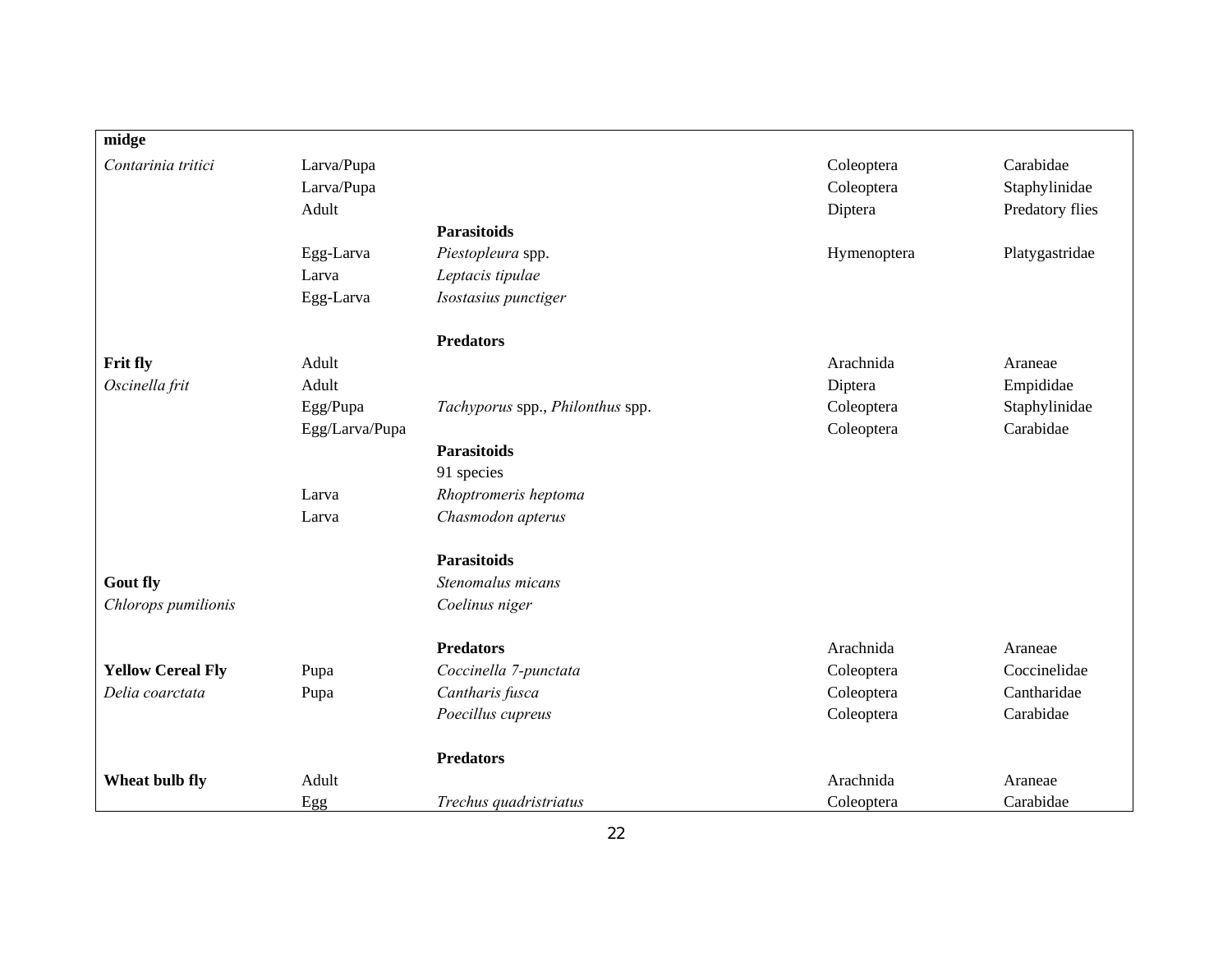|                                    |           | Agonum dorsale, Notiophilus biguttatus, Bembidion |             |                |
|------------------------------------|-----------|---------------------------------------------------|-------------|----------------|
|                                    | Larvae    | spp.& others                                      | Coleoptera  | Carabidae      |
|                                    |           | <b>Parasitoids</b>                                |             |                |
|                                    | Pupa      | Aleochara bipustulata and A. laevigata            |             |                |
|                                    |           | <b>Parasitoids</b>                                |             |                |
| Saddle gall midge                  |           | Chrysocharis seiuncta                             | Hymenoptera | Eulophidae     |
| Haplodiposis marginata             |           | Platygaster taras                                 | Hymenoptera | Platygastridae |
|                                    |           |                                                   |             |                |
|                                    |           | <b>Parasitoids</b>                                |             |                |
| Cereal stem sawfly                 |           | Many species                                      |             |                |
| Cephus cinctus                     |           | Bracon cephi                                      | Hymenoptera | Braconidae     |
|                                    |           | <b>B.</b> lissogaster                             | Hymenoptera | Braconidae     |
|                                    |           | <b>Predators</b>                                  |             |                |
| <b>Cereal leafhoppers</b>          |           |                                                   | Arachnida   | Araneae        |
| Macrosteles cristatus              |           |                                                   |             |                |
| M. laevis                          |           |                                                   |             |                |
| Psammotettix alienus [P. striatus] |           |                                                   |             |                |
| Delphacodes (Javasella) pellucida  |           |                                                   |             |                |
| Dicranotropis hamata               |           |                                                   |             |                |
| Megadelphax sordidula              |           |                                                   |             |                |
| J. pellucida                       |           |                                                   |             |                |
| J. obscurella                      |           |                                                   |             |                |
|                                    |           | <b>Predators</b>                                  |             |                |
| <b>Cereal leaf beetle</b>          | Egg/Larva | Chrysoperla carnea                                | Neuroptera  | Chrysopidae    |
| Lema melanopus                     | Pupa      | Coccinella 7-punctata                             | Coleoptera  | Coccinelidae   |
|                                    |           | Cantharis fusca                                   | Coleoptera  | Cantharidae    |
|                                    |           | Staphylinus caesareus                             | Coleoptera  | Staphylinidae  |
|                                    |           | Poecillus cupreus                                 | Coleoptera  | Carabidae      |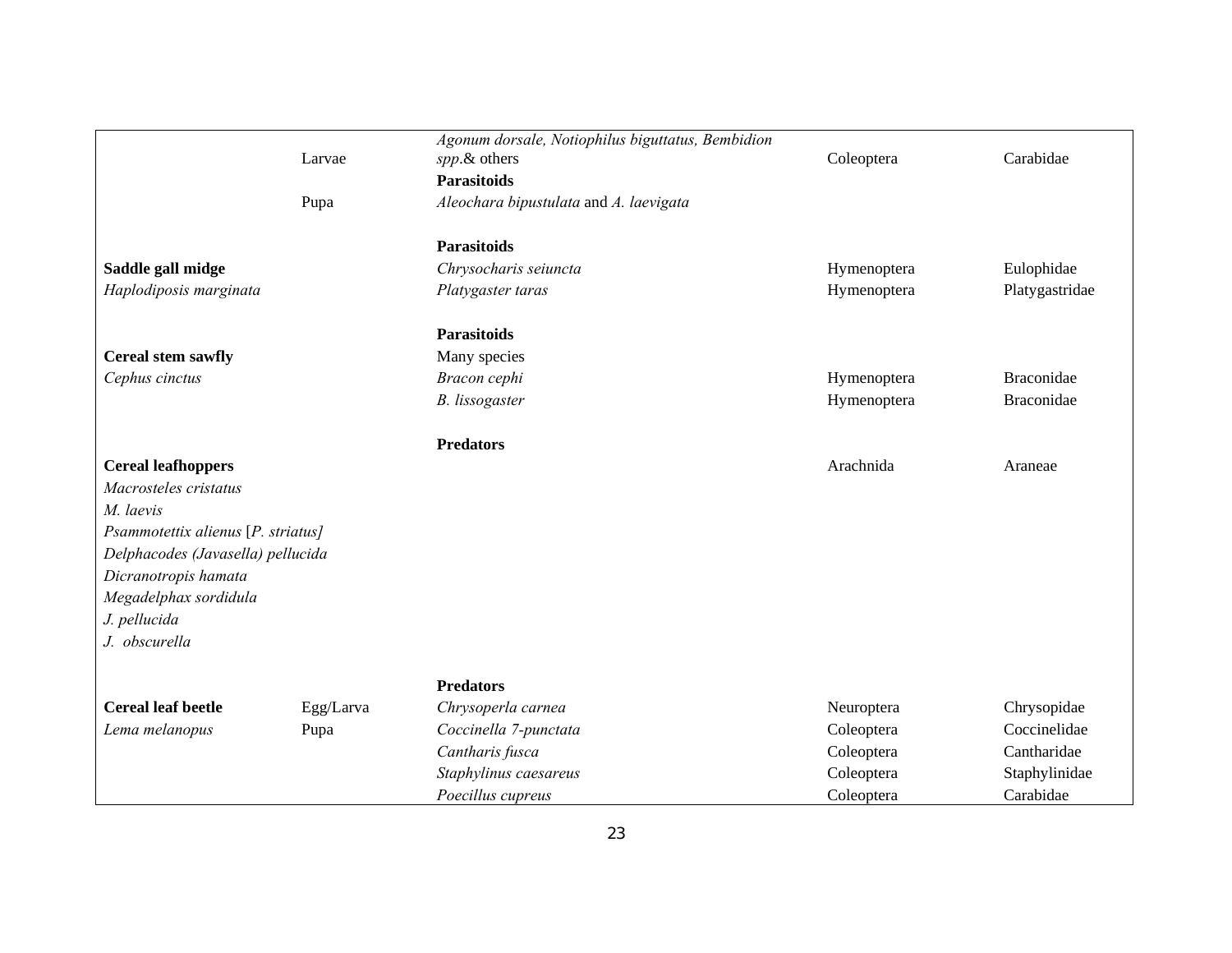|                                     |               | <b>Parasitoids</b>                                    |             |               |
|-------------------------------------|---------------|-------------------------------------------------------|-------------|---------------|
|                                     | Larva         | Tetrastichus julis                                    |             |               |
|                                     | Larva         | Diaparsis carinifer                                   | Hymenoptera | Ichneumodidae |
|                                     | Larva         | Lemophagus curtus                                     |             |               |
| Cereal ground beetle                |               | No info                                               |             |               |
| Zabrus tenebrioides                 |               |                                                       |             |               |
|                                     |               | <b>Predators</b>                                      |             |               |
| <b>Wireworm</b>                     | Adult         | Many                                                  | Chordata    | Many          |
| Agriotes lineatus                   | Larva         |                                                       | Diptera     | Therivae      |
| A. obscurus                         |               |                                                       |             |               |
|                                     |               | <b>Predators</b>                                      |             |               |
| <b>Slugs</b>                        | Egg/Juvenille | Abax spp., Carabus spp., Pterostichus spp.            | Coleoptera  | Carabidae     |
| Field grey slug                     |               | Scaphinotus striatopunctatus, Scaphinotus interruptus | Coleoptera  | Cychrinidae   |
| Deroceras reticulatum               |               | Staphylinus olens<br>Ocypus olens                     | Coleoptera  | Staphylinidae |
| Round backed slugs                  |               | Phasmarhabditis hermaphrodita                         | Nematoda    | Rhabditidae   |
| Arion spp.                          |               |                                                       | Amphibia    |               |
| Keeled slugs<br>Milax, Tandonia and |               | Many                                                  | Chordata    | <b>Birds</b>  |
| Boettgerilla spp.                   |               | Hedgehog<br>Erinaceus europaeus                       | Insectivora | Erinaceidae   |
|                                     |               | Many                                                  | Mammalia    |               |
|                                     |               | <b>Parasitoids</b>                                    |             |               |
|                                     |               | Tetanocera spp.(L)                                    | Diptera     | Sciomyzidae   |
|                                     |               | Riccardoella limacum                                  | Arachnida   | Acarina       |
|                                     |               | <b>Predators</b>                                      |             |               |
| <b>Cereal thrips</b>                |               | Anystis baccarum                                      | Arachnida   | Mesostigmata  |
| Limnothrips cerealium               | Larva         |                                                       | Arachnida   | Araneae       |
| L. denticollis                      | Egg           | Coccinella septempunctata                             | Coleoptera  | Coccinelidae  |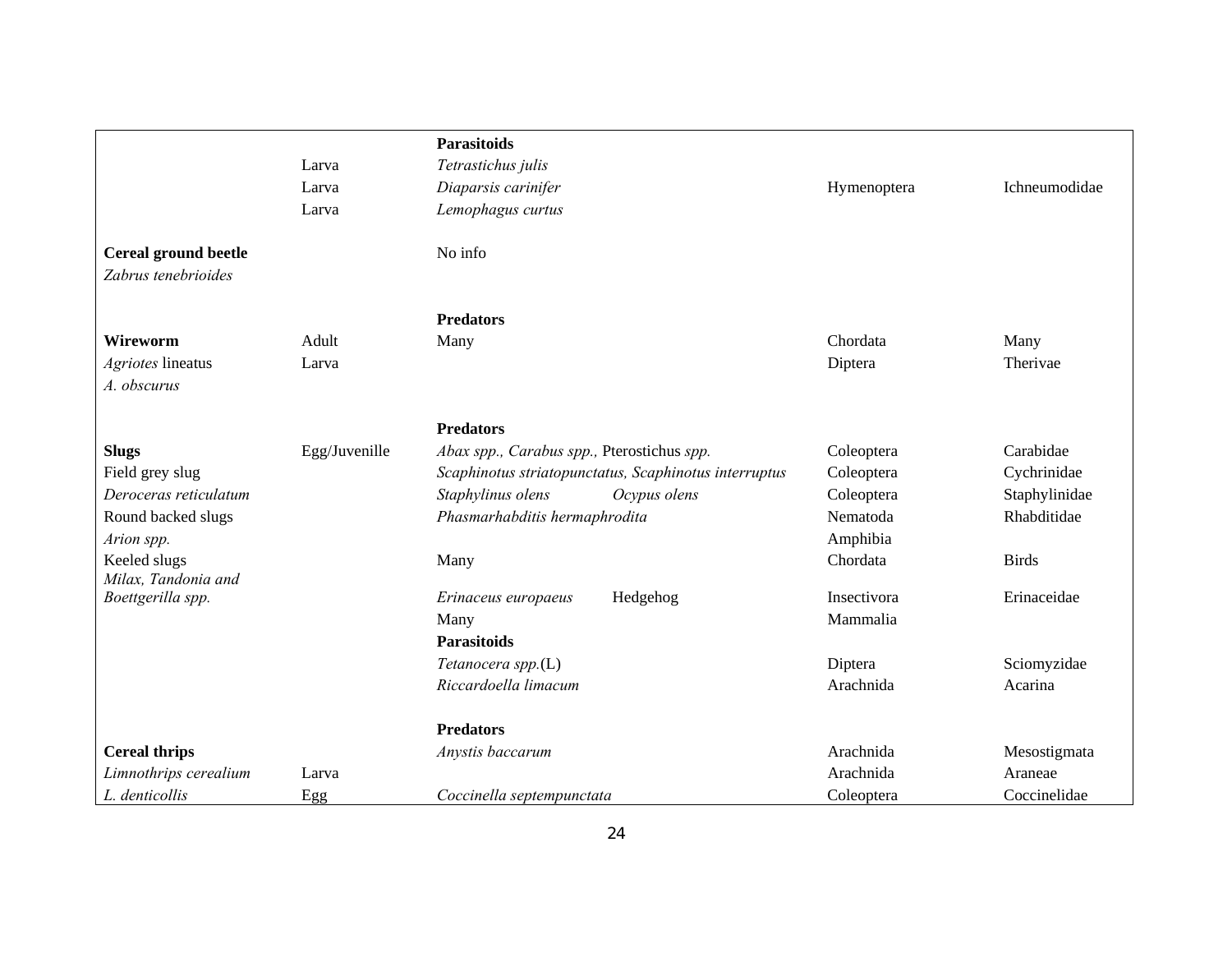| Adult | Stilpon nubila, Platypalpus spp. | Diptera    | Empididae      |
|-------|----------------------------------|------------|----------------|
| ∟arva | Chrysoperla carnea               | Neuroptera | Chrysopidae    |
|       |                                  | Diptera    | Dolichopodidae |

Table 2. Cereal pests and their natural enemies.

(\*=key species, S=spring sown, W=winter sown)

| Pest name             | Pest stage attacked | <b>Natural enemies</b>    |         |             |                       |
|-----------------------|---------------------|---------------------------|---------|-------------|-----------------------|
|                       |                     | <b>Species</b>            | Synonym | Order       | Family                |
|                       |                     |                           |         |             |                       |
|                       |                     | <b>Predators</b>          |         |             |                       |
| Cabbage aphid         | adult/nymph         | Many                      |         | Diptera     | Syrphidae             |
| Brevicoryne brassicae |                     | Theridion impressum       |         | Arachnida   | Araneae (web forming) |
|                       |                     | Many                      |         | Coleoptera  | Carabidae             |
|                       |                     | Many                      |         | Coleoptera  | Staphylinidae         |
|                       | Adult               | Platypalpus pallidicornis |         | Diptera     | Hybotidae             |
|                       |                     | P. pallidiventris         |         | Diptera     | Hybotidae             |
|                       |                     | P. interstinctus          |         | Diptera     | Hybotidae             |
|                       |                     | P. articulatoides         |         | Diptera     | Hybotidae             |
|                       | Adult               |                           |         | Diptera     | Empididae             |
|                       | Adult               | Dolichopus acuticornis    |         | Diptera     | Dolichopodidae        |
|                       |                     | Medetera micacea          |         | Diptera     | Dolichopodidae        |
|                       | adult/nymph         | Episyrphus balteatus      |         | Diptera     | Syrphidae             |
|                       | adult/nymph         | Chrysoperla carnea        |         | Neuroptera  | Chrysopidae           |
|                       |                     | <b>Parasitoids</b>        |         |             |                       |
|                       |                     | Diaretiella rapae         |         | Hymenoptera | Braconidae            |
|                       |                     | Praon spp.                |         | Hymenoptera | Aphididae             |
|                       |                     | Aphidius colemani         |         | Hymenoptera | Braconidae            |
|                       |                     | <b>Predators</b>          |         |             |                       |
| Peach-potato aphid    |                     | Many                      |         | Coleoptera  | Coccinelidae          |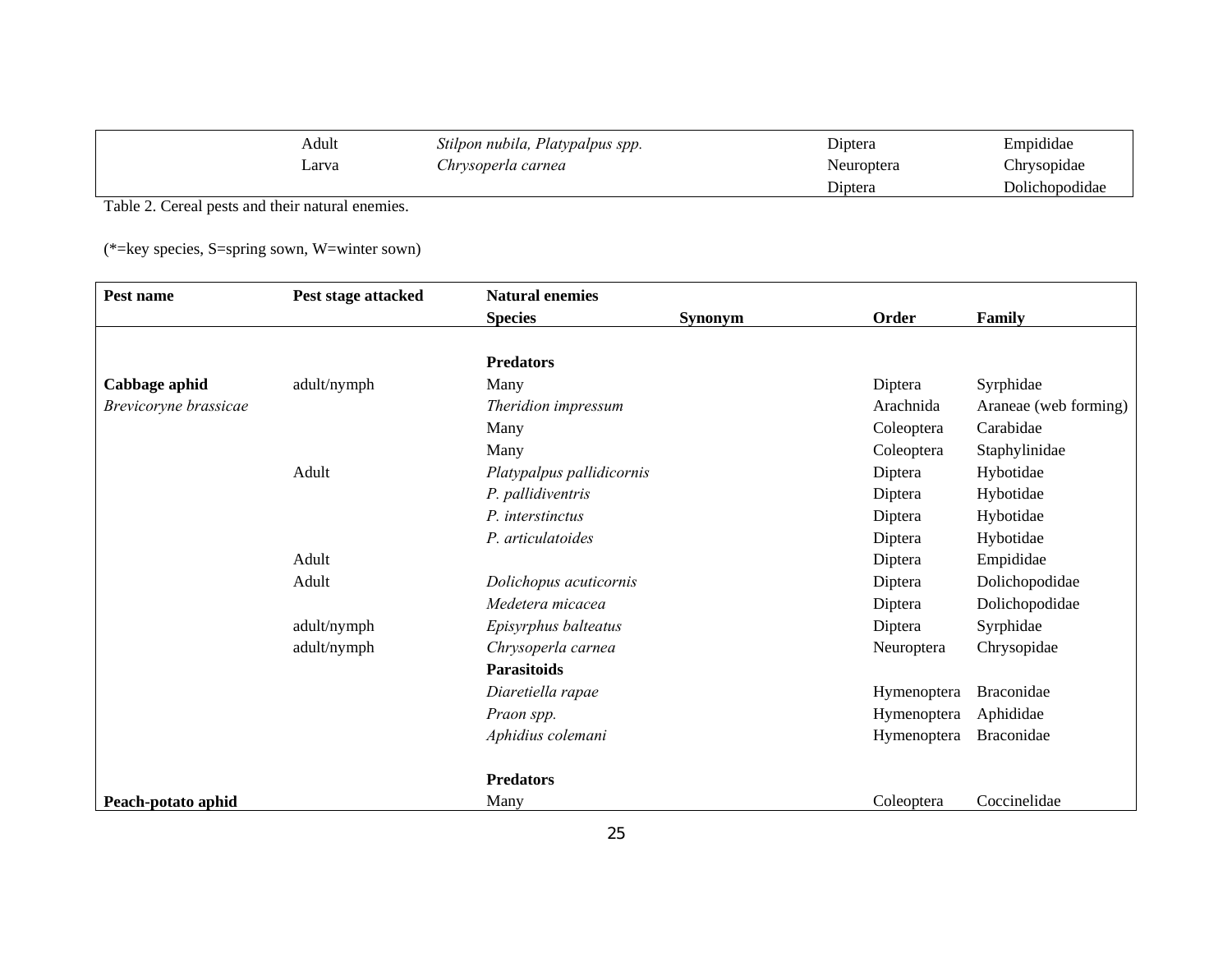| Myzus persicae            |             |                           | Coleoptera  | Cantharidae larvae    |
|---------------------------|-------------|---------------------------|-------------|-----------------------|
|                           |             | Many                      | Diptera     | Syrphidae             |
|                           |             | Theridion impressum       | Arachnida   | Araneae (web forming) |
|                           |             | Many                      | Coleoptera  | Carabidae             |
|                           |             | Many                      | Coleoptera  | Staphylinidae         |
|                           | Adult       | Platypalpus pallidicornis | Diptera     | Hybotidae             |
|                           |             | P. pallidiventris         | Diptera     | Hybotidae             |
|                           |             | P. interstinctus          | Diptera     | Hybotidae             |
|                           |             | P. articulatoides         | Diptera     | Hybotidae             |
|                           | Adult       |                           | Diptera     | Empididae             |
|                           | Adult       | Dolichopus acuticornis    | Diptera     | Dolichopodidae        |
|                           |             | Medetera micacea          | Diptera     | Dolichopodidae        |
|                           | adult/nymph | Episyrphus balteatus      | Diptera     | Syrphidae             |
|                           | adult/nymph | Chrysoperla carnea        | Neuroptera  | Chrysopidae           |
|                           |             | <b>Parasitoids</b>        |             |                       |
|                           |             | Diaeretiella rapae        | Hymenoptera | Braconidae            |
|                           |             | Aphidius colemani         | Hymenoptera | Braconidae            |
|                           |             | <b>Predators</b>          |             |                       |
| <b>Brassica pod midge</b> | Larva/Pupa  | Many                      | Coleoptera  | Carabidae             |
| Dasineura brassicae       | Larva/Pupa  | Many                      | Coleoptera  | Staphylinidae         |
|                           | Adult/Larva | Theridion impressum       | Arachnida   | Araneae (web forming) |
|                           | Larva       |                           | Arachnida   | Araneae (hunting)     |
|                           | Adult       | Platypalpus pallidicornis | Diptera     | Hybotidae             |
|                           |             | P. pallidiventris         | Diptera     | Hybotidae             |
|                           |             | P. interstinctus          | Diptera     | Hybotidae             |
|                           |             | P. articulatoides         | Diptera     | Hybotidae             |
|                           | Adult       |                           | Diptera     | Empididae             |
|                           | Adult       | Dolichopus acuticornis    | Diptera     | Dolichopodidae        |
|                           |             | Medetera micacea          | Diptera     | Dolichopodidae        |
|                           | Adult       | Episyrphus balteatus      | Neuroptera  | Syrphidae             |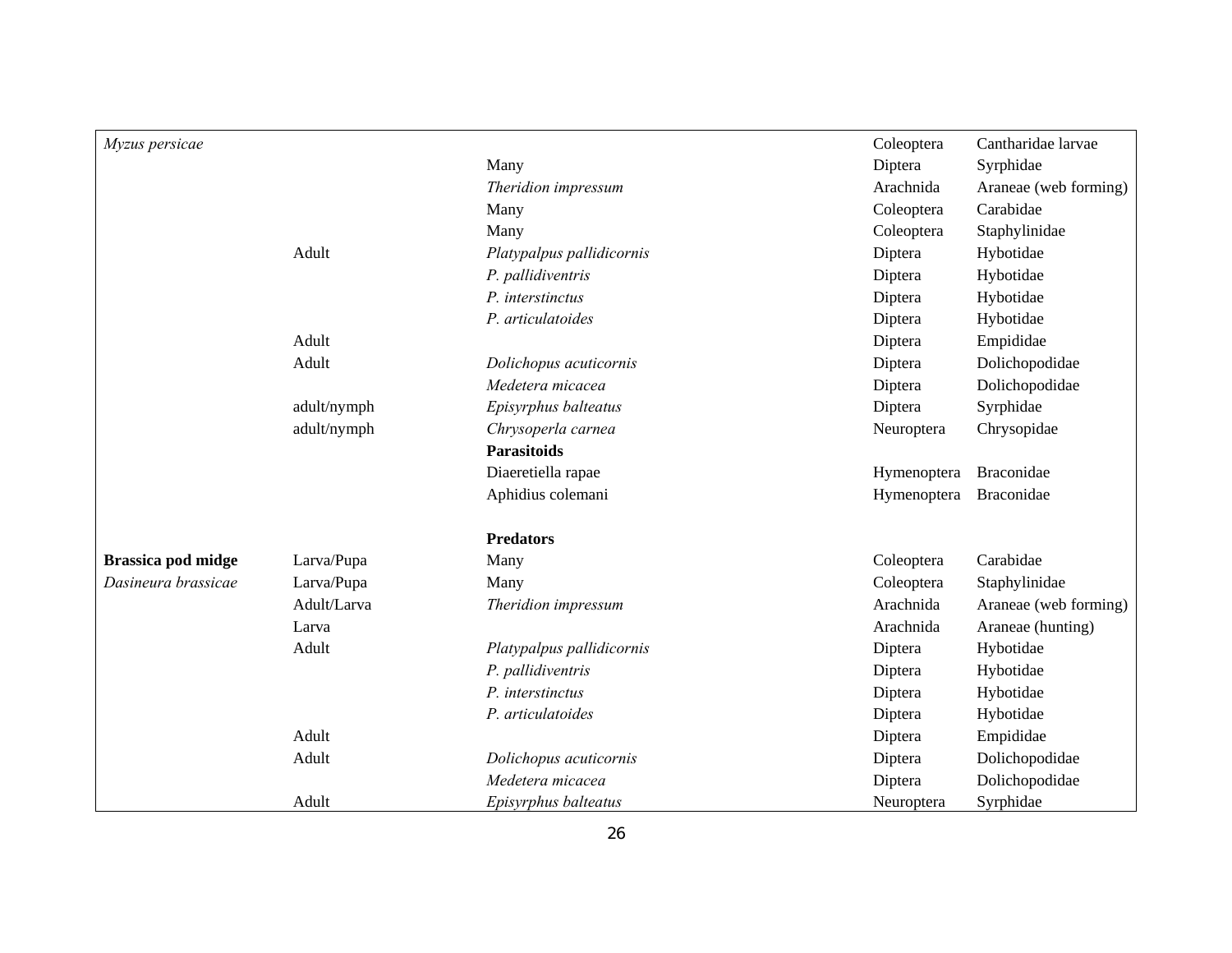|                         |           | <b>Parasitoids</b>        |                        |             |                |
|-------------------------|-----------|---------------------------|------------------------|-------------|----------------|
|                         | Egg/Larva | Amblyapsis sp.            |                        | Hymenoptera | Platygastridae |
|                         |           | Aphanogmus abdominalis    | Calliceras abdominalis | Hymenoptera | Ceraphronidae  |
|                         |           | Ceraphron insularis       | Calliceras insularis   | Hymenoptera | Ceraphronidae  |
|                         |           | Ceraphron pallipes        |                        | Hymenoptera | Ceraphronidae  |
|                         |           | Ceraphron serraticornis   |                        | Hymenoptera | Ceraphronidae  |
|                         |           | Ceraphron tenuicornis     | Calliceras tenuicornis | Hymenoptera | Ceraphronidae  |
|                         |           | Ceraphron xanthosoma      | Calliceras xanthosoma  | Hymenoptera | Ceraphronidae  |
|                         |           | Conostigmus rufescens     |                        | Hymenoptera | Megaspilidae   |
|                         |           | Inostemma boscii          |                        | Hymenoptera | Platygastridae |
|                         |           | Inostemma nov. sp. pr.    |                        |             |                |
|                         |           | reticulatum               |                        | Hymenoptera | Platygastridae |
|                         |           | Inostemma sp.             |                        | Hymenoptera | Platygastridae |
|                         |           | Inostemma walkeri         |                        | Hymenoptera | Platygastridae |
|                         |           | Neochrysocharis           |                        | Hymenoptera | Eulophidae     |
|                         |           | Omphale clypealis*        | Secodes clypealis      | Hymenoptera | Eulophidae     |
|                         |           | Piestopleura sp.          |                        | Hymenoptera | Platygastridae |
|                         |           | Platygaster boscii        |                        | Hymenoptera | Platygastridae |
|                         |           | Platygaster niger         |                        | Hymenoptera | Platygastridae |
|                         |           | Platygaster oebalus       | Prosactogaster oebalus | Hymenoptera | Platygastridae |
|                         |           | Platygaster sp.           | Prosactogaster sp.     | Hymenoptera | Platygastridae |
|                         |           | Platygaster subuliformis* |                        | Hymenoptera | Platygastridae |
|                         |           | Prosactogaster tisias     |                        | Hymenoptera | Platygastridae |
|                         |           | Synopeas sp.              |                        | Hymenoptera | Platygastridae |
|                         |           | Synopeas thomsonii        | Piestopleuro thomsoni  | Hymenoptera | Platygastridae |
|                         |           | Tetrastichus brevicornis  | Geniocerus brevicornis | Hymenoptera | Eulophidae     |
|                         |           | Tetrastichus sp.          | Syntomsophyrum sp.     | Hymenoptera | Eulophidae     |
|                         | Larva     | Pseudotorymus brassicae   |                        |             |                |
|                         |           | <b>Predators</b>          |                        |             |                |
| <b>Cabbage root fly</b> | Egg       | Many                      |                        | Coleoptera  | Carabidae      |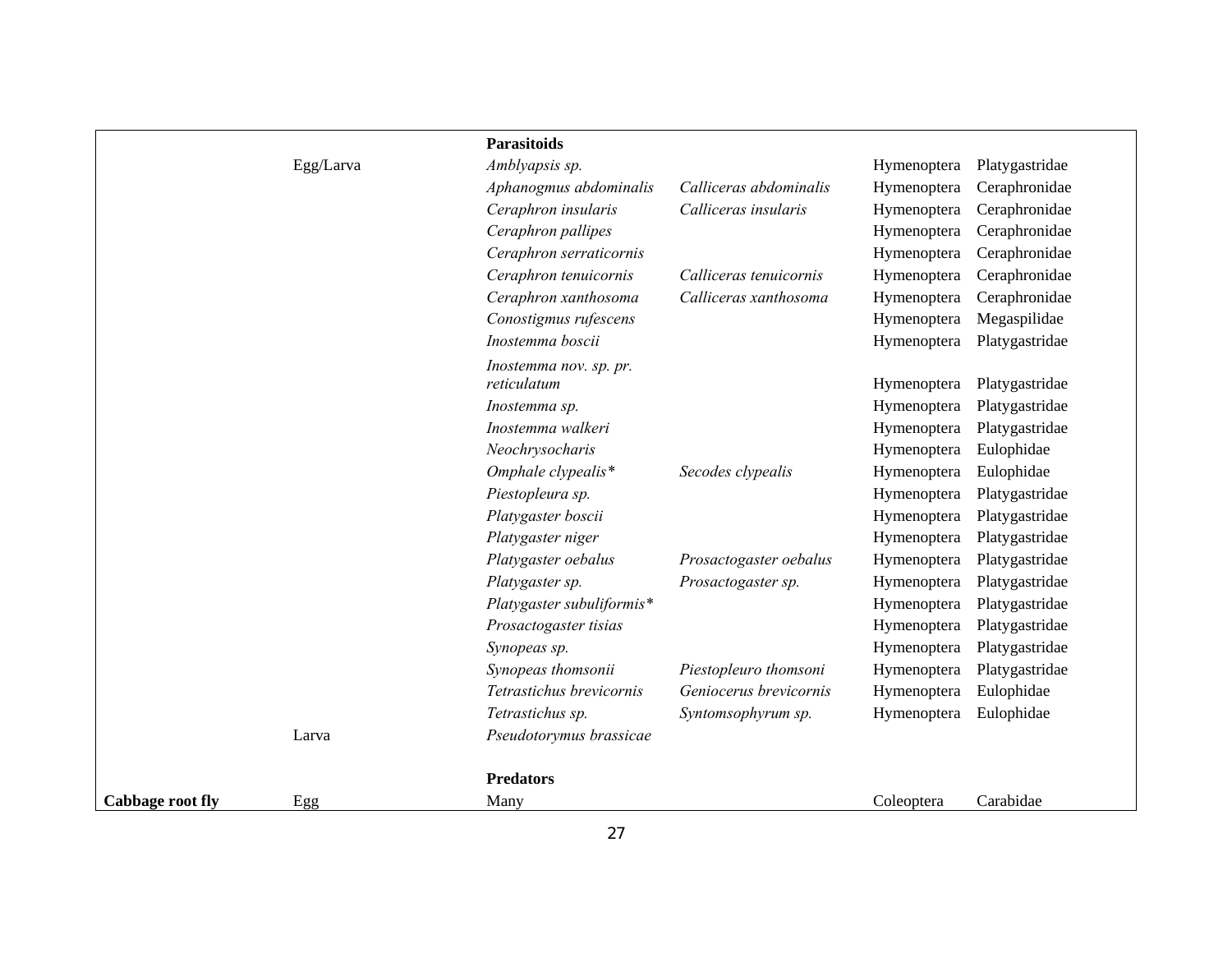| Delia radicum            | Egg/Larva/Pupa | Many                    |                                                                                    | Coleoptera  | Staphylinidae     |
|--------------------------|----------------|-------------------------|------------------------------------------------------------------------------------|-------------|-------------------|
| (Delia brassicae)        | Larva/Pupa     |                         |                                                                                    | Arachnida   | Araneae           |
|                          | Larva/Pupa     |                         | Aleochara bilineata/A. bipustulata<br>Coleoptera<br>Phaonia trimaculata<br>Diptera |             | Aleocharinae      |
|                          | Larva/Pupa     |                         |                                                                                    |             | Muscidae          |
|                          | Larva/Pupa     | Coenosia tigrina        | Diptera                                                                            |             | Muscidae          |
|                          |                | <b>Parasitoids</b>      |                                                                                    |             |                   |
|                          | Larva          | Tersilochus microgaster |                                                                                    |             | Ichneumonidae     |
|                          | Larva          | Trybliographa rapae     |                                                                                    | Hymenoptera | Figitidae         |
|                          |                | <b>Predator</b>         |                                                                                    |             |                   |
| Cabbage stem flea beetle | Adult/Larva    | Centromerita bicolor    |                                                                                    | Arachnida   | Araneae           |
| Psylliodes chrysocephala | Egg/Larva/Pupa |                         |                                                                                    | Coleoptera  | Carabidae         |
|                          | Egg/Larva/Pupa |                         |                                                                                    | Coleoptera  | Staphylinidae     |
|                          |                | <b>Parasitoids</b>      |                                                                                    |             |                   |
|                          |                | Tersilochus microgaster | Isurgus microgaster                                                                | Hymenoptera | Ichneumonidae     |
|                          |                | Aneuclis melanarius     | Thersilochius melanarius                                                           | Hymenoptera | Ichneumonidae     |
|                          |                | Diospilus oleraceus     |                                                                                    | Hymenoptera | <b>Braconidae</b> |
|                          |                | Diospilus morosus       |                                                                                    | Hymenoptera | Braconidae        |
|                          | Adult          | Microctonus sp.         |                                                                                    | Hymenoptera | <b>Braconidae</b> |
|                          |                | Microctonus melanopus   | Perilitus melanopus                                                                | Hymenoptera | <b>Braconidae</b> |
|                          |                | <b>Predators</b>        |                                                                                    |             |                   |
| Cabbage flea beetle      | Egg            |                         |                                                                                    | Coleoptera  | Carabidae         |
| Phyllotrea spp.          | Egg            |                         |                                                                                    | Coleoptera  | Staphylinidae     |
|                          |                | <b>Parasitoids</b>      |                                                                                    |             |                   |
|                          | Larva          | Diospilus morosus       |                                                                                    | Hymenoptera | Braconidae        |
|                          | Larva          | Eulophus sp.            |                                                                                    | Hymenoptera | Eurytomidae       |
|                          | Adult          | Howardula phyllotretae  |                                                                                    | Hymenoptera | Allantonematidae  |
|                          | Adult          | Townesiltus bicolor     | Microtonus bicolor                                                                 | Hymenoptera | Braconidae        |
|                          |                | <b>Predators</b>        |                                                                                    |             |                   |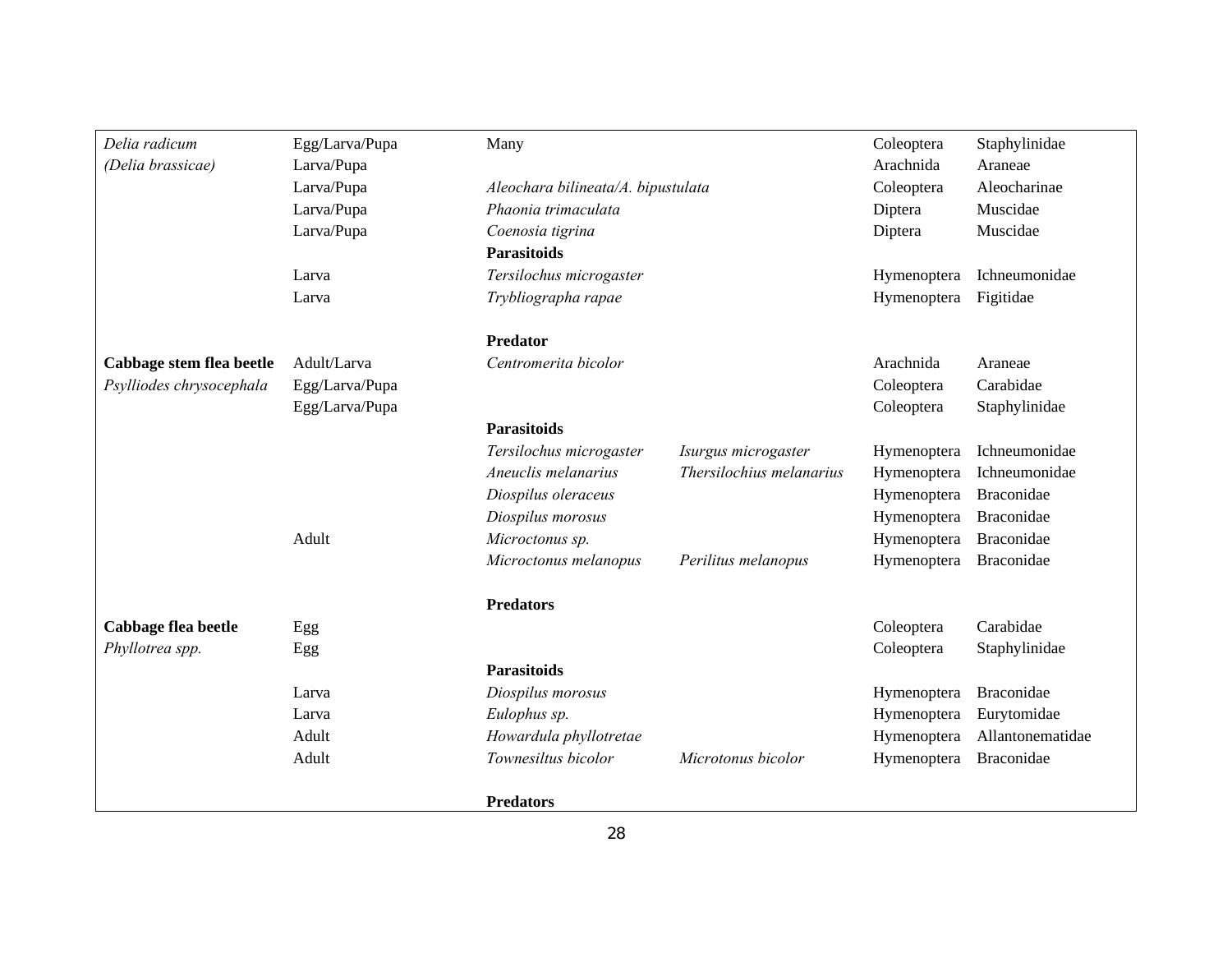| Rape winter stem weevil  | Larva/Pupa |                         |                           | Coleoptera  | Carabidae     |
|--------------------------|------------|-------------------------|---------------------------|-------------|---------------|
| Ceutorhynchus picitarsis |            |                         |                           | Coleoptera  | Staphylinidae |
|                          |            | <b>Parasitoids</b>      |                           |             |               |
|                          | Larva      | Diospilus oleraceus*    |                           | Hymenoptera | Braconidae    |
|                          |            | Sigalphus obscurellus   |                           | Hymenoptera | Braconidae    |
|                          |            | Tersilochus spp.*       |                           | Hymenoptera | Ichneumonidae |
|                          | Adult      | Microctonus melanopus   |                           | Hymenoptera | Braconidae    |
|                          |            | <b>Predators</b>        |                           |             |               |
| <b>Seed weevil</b>       | Larva/Pupa |                         |                           | Coleoptera  | Carabidae     |
| Ceutorhynchus assimilis  |            | <b>Parasitoids</b>      |                           |             |               |
| (Ceutorhynchus           |            |                         |                           |             |               |
| <i>obstrictus</i> )      | Egg        | Mymar autumnalis        |                           | Hymenoptera | Myrmaridae    |
|                          |            | Potasson brachygaster   |                           | Hymenoptera | Myrmaridae    |
|                          |            | Potasson declinata      | Antoniella declinata      | Hymenoptera | Myrmaridae    |
|                          |            | Anisopteromalus         |                           |             |               |
|                          | Larva      | calandrae               | Aplastomorpha calandra    | Hymenoptera | Pteromalidae  |
|                          |            | <b>Bracon</b> fulvipes  |                           | Hymenoptera | Braconidae    |
|                          |            |                         | Bracon discoideus; Bracon |             |               |
|                          |            | <b>Bracon</b> variator  | maculiger                 | Hymenoptera | Braconidae    |
|                          |            | Chlorocytus diversus    |                           | Hymenoptera | Pteromalidae  |
|                          |            | Eulophus hegemon        |                           | Hymenoptera | Eurytomidae   |
|                          |            | Eurytoma curculionum    |                           | Hymenoptera | Eurytomidae   |
|                          |            | Habrocytus semotus      |                           | Hymenoptera | Pteromalidae  |
|                          |            | Mesopolobus morys*      | Xenocrepis pura           | Hymenoptera | Pteromalidae  |
|                          |            | Necremnus sp.           |                           | Hymenoptera | Eurytomidae   |
|                          |            | Stenomalina gracilis*   |                           | Hymenoptera | Pteromalidae  |
|                          |            | Tetrastichus galectobus |                           | Hymenoptera | Eurytomidae   |
|                          |            | Trichomalus perfectus*  | Trichomalus fasciatus     | Hymenoptera | Pteromalidae  |
|                          | Larva      | Aneuclis melanarius     | Tersilochus melanarius    | Hymenoptera | Ichneumonidae |
|                          |            | Diospilus morosus       |                           | Hymenoptera | Braconidae    |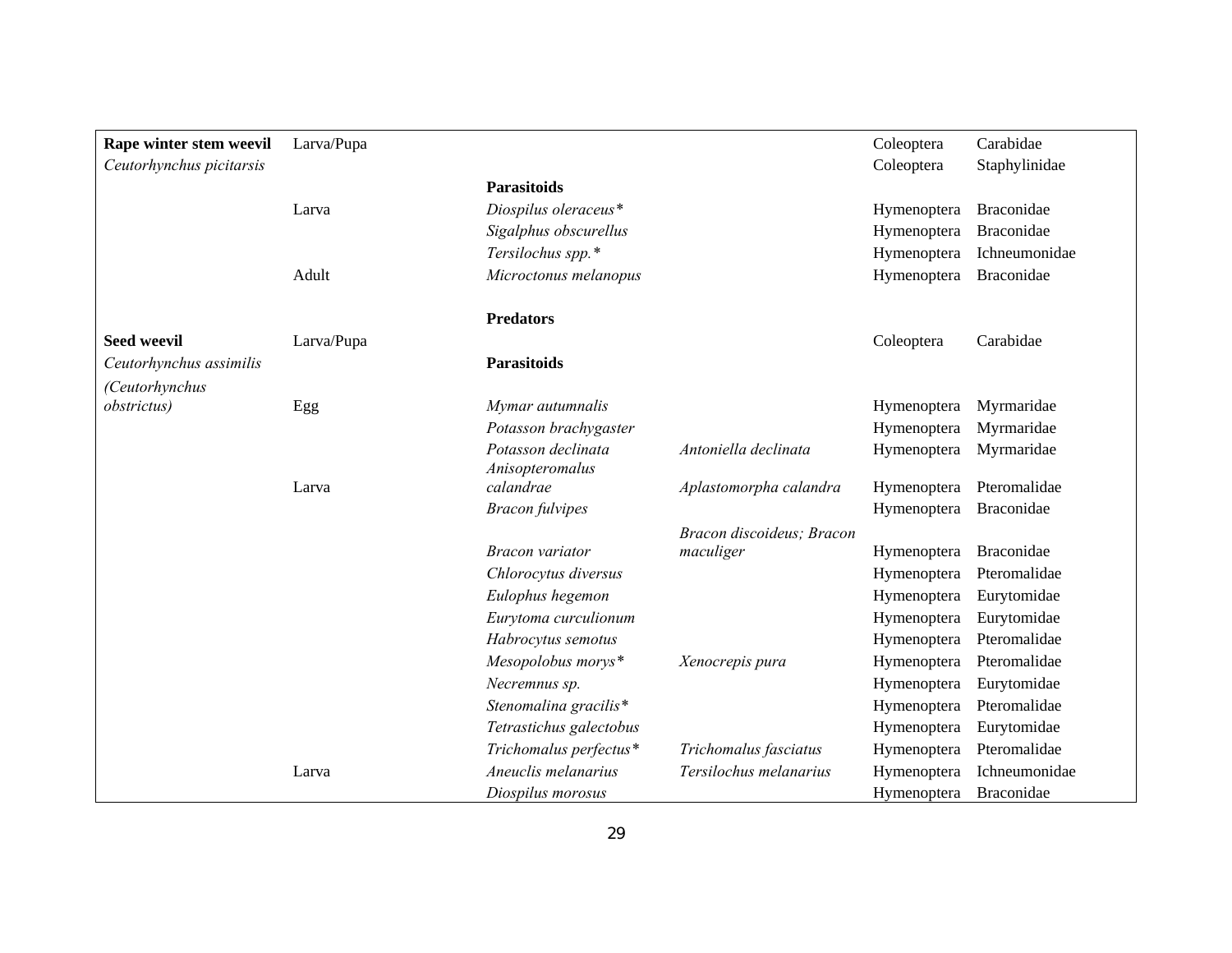|                           |            | Diospilus oleraceus     |                     | Hymenoptera | Braconidae        |
|---------------------------|------------|-------------------------|---------------------|-------------|-------------------|
|                           |            | Sigalphus obscurellus   |                     | Hymenoptera | Braconidae        |
|                           | Adult      | Microctonus melanopus   | Perilitus melanopus | Hymenoptera | Braconidae        |
|                           |            | Microctonus sp.         |                     | Hymenoptera | Braconidae        |
|                           |            | <b>Predators</b>        |                     |             |                   |
| Cabbage stem weevil       | Larva/Pupa |                         |                     | Coleoptera  | Carabidae         |
| Ceutorhynchus pallidactus | Larva/Pupa |                         |                     | Coleoptera  | Staphylinidae     |
| (Ceutorhynchus            |            |                         |                     |             |                   |
| quadridens)               | Larva/Pupa |                         |                     | Arachnida   | Araneae           |
|                           | Adult      | Muscina stabulans       |                     | Diptera     | Muscidae          |
|                           | Larva/Pupa | Phaonia trimaculata     |                     | Diptera     | Muscidae          |
|                           |            | <b>Parasitoids</b>      |                     |             |                   |
|                           | Adult      | Microctonus melanopus   |                     | Hymenoptera | Braconidae        |
|                           | Egg        | No info                 |                     |             |                   |
|                           | Larva      | Tersilochus obscurator* |                     | Hymenoptera | Ichneumonidae     |
|                           |            | Tersilochus sp.         |                     | Hymenoptera | Ichneumonidae     |
|                           |            | <b>Predators</b>        |                     |             |                   |
| Rape stem weevil          | Larva/Pupa |                         |                     | Coleoptera  | Carabidae         |
| Ceutorhynchus napi        | Larva/Pupa |                         |                     | Coleoptera  | Staphylinidae     |
|                           | Larva/Pupa |                         |                     | Arachnida   | Araneae           |
|                           | Larva/Pupa | Phaonia trimaculata     |                     | Diptera     | Muscidae          |
|                           |            | <b>Parasitoids</b>      |                     |             |                   |
|                           |            | Tersilochus fulvipes    | Porizon fulvipes    | Hymenoptera | Ichneumonidae     |
|                           |            | <b>Predators</b>        |                     |             |                   |
| <b>Pollen beetle</b>      | Larva/Pupa |                         |                     | Coleoptera  | Carabidae         |
| Meligethes aeneus         | Larva/Pupa |                         |                     | Coleoptera  | Staphylinidae     |
|                           | Larva      |                         |                     | Arachnida   | Araneae (hunting) |
|                           | Larva      |                         |                     | Coleoptera  | Coccinelidae      |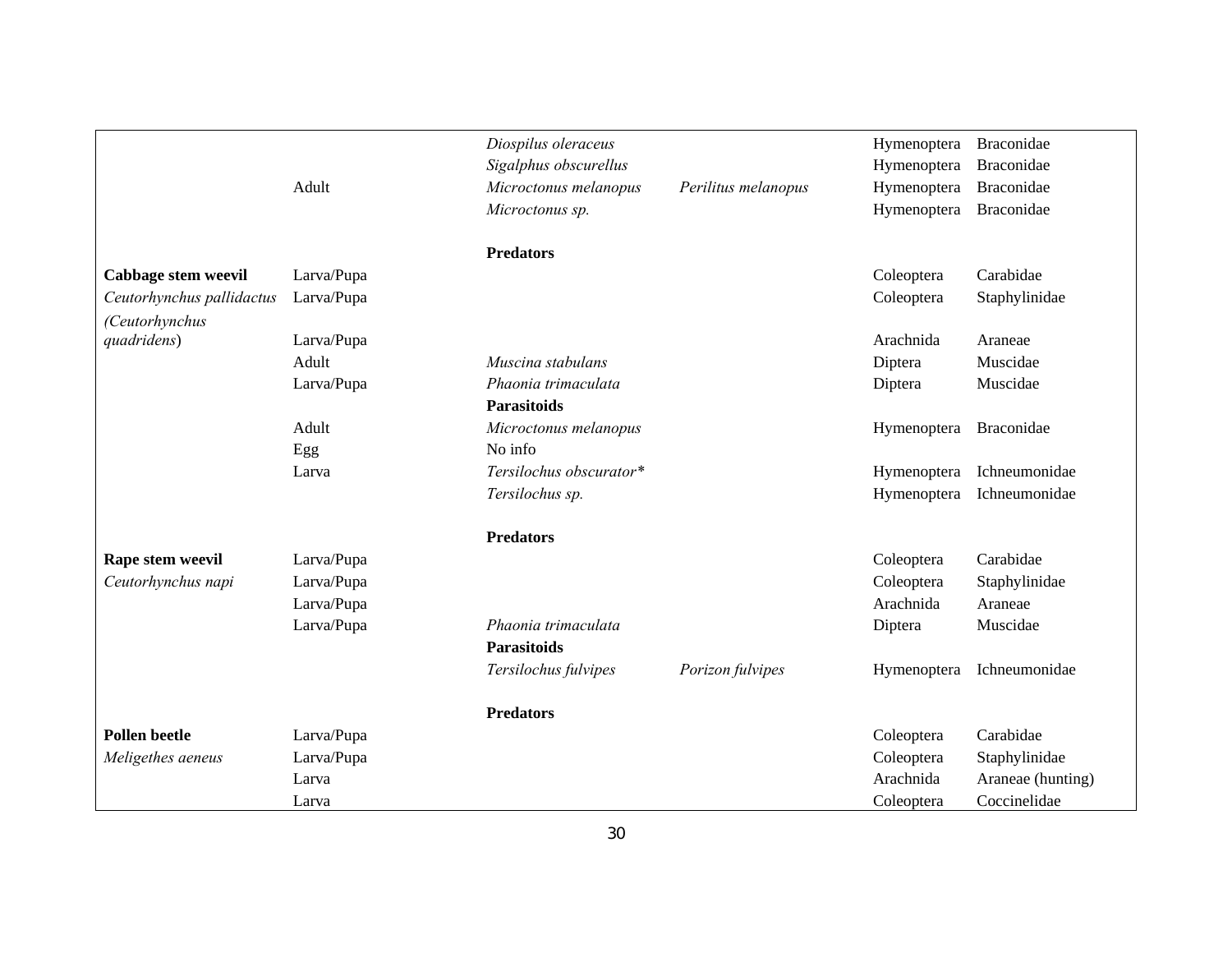|                                       |               | Parasitoids                                          |                        |             |                   |
|---------------------------------------|---------------|------------------------------------------------------|------------------------|-------------|-------------------|
| Meligethes species                    | Larva         | Aneuclis incidens                                    |                        | Hymenoptera | Ichneumonidae     |
|                                       |               | Blacus nigricornis <sup>*S</sup>                     |                        | Hymenoptera | Braconidae        |
|                                       |               | Brachyserphus parvulus <sup>*S</sup>                 | Codus parvulus         | Hymenoptera | Proctotrupidae    |
|                                       |               | Calyptus sigalphoides                                |                        | Hymenoptera | <b>Braconidae</b> |
|                                       |               | Diospilus capito* <sup>S</sup>                       |                        | Hymenoptera | Braconidae        |
|                                       |               | Phradis interstitialis $*^{W}$                       | Isurgus interstitialis | Hymenoptera | Ichneumonidae     |
|                                       |               | Phradis morionellus $*^{SW}$                         | Isurgus morionellus    | Hymenoptera | Ichneumonidae     |
|                                       |               | Tersilochus heterocerus $*^W$<br><b>Zeteticontus</b> | Isurgus heterocerus    | Hymenoptera | Ichneumonidae     |
|                                       |               | planiscutellum                                       |                        | Hymenoptera | Encyrtidae        |
|                                       |               | <b>Parasitoids</b>                                   |                        |             |                   |
| <b>Turnip sawfly</b>                  | Larva         | Perilissus lutescens                                 |                        | Hymenoptera | Ichneumonidae     |
| Athalia rosae                         | Larva         | Meigenia bisignata                                   |                        | Diptera     | Tachinidae        |
|                                       |               | <b>Predators</b>                                     |                        |             |                   |
| <b>Slugs</b>                          | Egg/Juvenille | Pterostichus melanarius                              |                        | Coleoptera  | Carabidae         |
| Field grey slug                       |               |                                                      |                        | Coleoptera  | Cantharidae       |
| Deroceras reticulatum                 |               | Phasmarhabditis hermaphrodita                        |                        | Nematoda    | Rhabditidae       |
| Round backed slugs                    |               |                                                      |                        |             |                   |
| Arion spp.                            |               |                                                      |                        |             |                   |
| Keeled slugs                          |               |                                                      |                        |             |                   |
| Milax, Tandonia and Boettgerilla spp. |               |                                                      |                        |             |                   |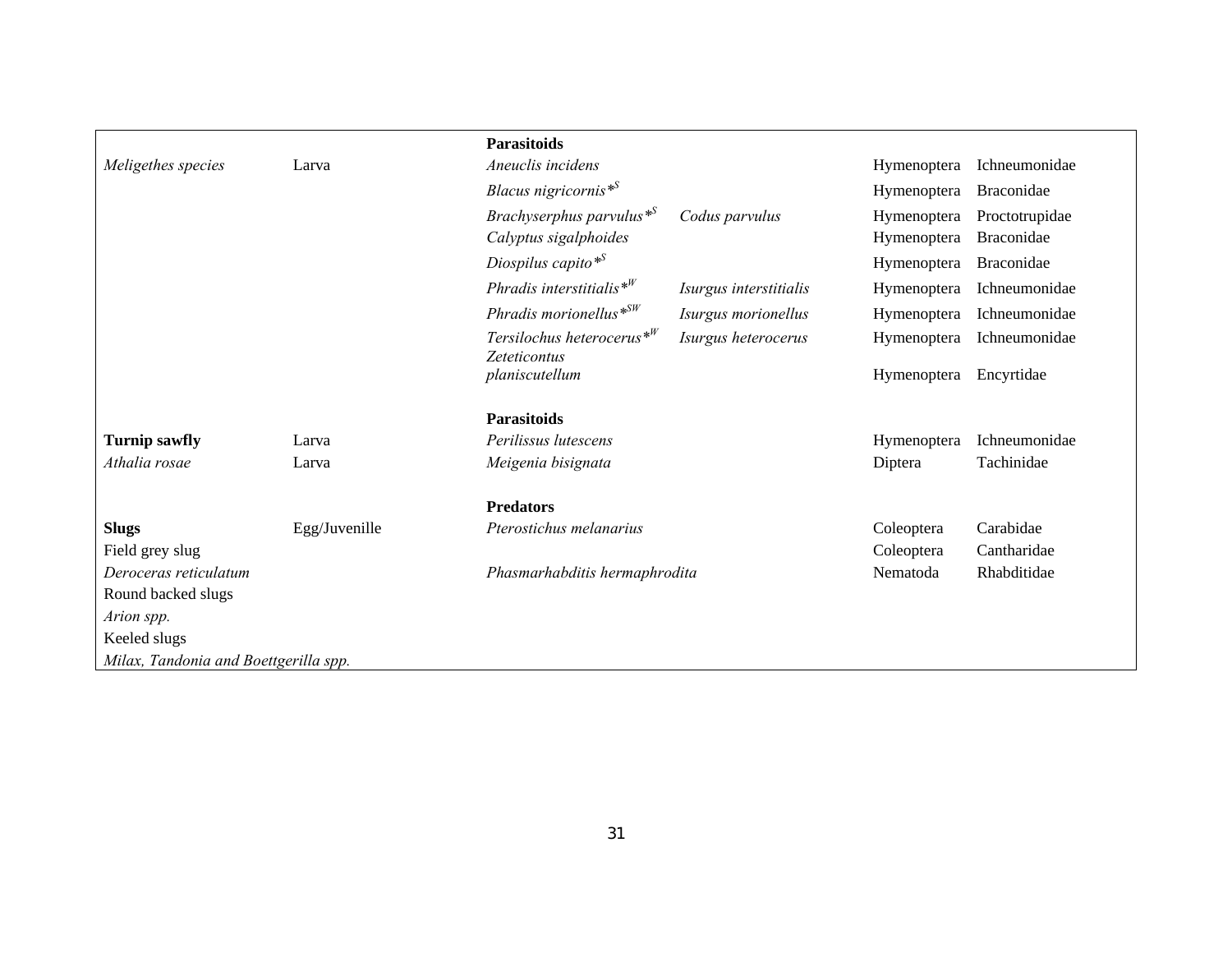(Biocontrol of Oilseed Rape Insect pests) and the list of parasitoids is available on the internet, although this contains a few inaccuracies (http://boris.csl.gov.uk/index.html). The publication that arose from this project, edited by Alford (2003), includes chapters describing the parasitoids of the main oilseed rape pests, their predators and their potential to control pests. The taxonomy of oilseed rape parasitoids has been further refined in the MASTER project (Appendix 4, Project no. 39).

Details regarding the lifestage of the pest that was attacked by a particular species are not always provided although this can usually be discerned from the predators feeding habits. For the generalist and aphidspecific predators of cereals and oilseed rape, individual species are sometimes listed, but the list is unlikely to be comprehensive as in many studies investigations are restricted to a limited number of species and therefore these in some cases can only be considered as examples.

There was considerable overlap in the groups of generalist predators contributing towards the control of cereal and oilseed pests and consequently when summarising aspects of their biology they are all listed together (Table 4). On the whole predatory natural enemies are opportunistic feeders, but if given the choice show preferences for particular prey types with aphids often being the least preferred. Moreover, for some species, an aphid only diet inhibited development and a diverse diet was often optimum, indicating that the presence of alternative prey is needed if natural enemy development and fecundity is to be achieved (reviewed for Carabidae by Toft & Bilde, 2002; and for arthropods by Toft, 1996). However, the presence of alternative prey may also reduce the consumption of pests. This concept and whether biocontrol of cereal pests can be enhanced by augmenting the abundance and diversity of predatory natural enemies was explored in a recent Defra project (Appendix 4, Project no. 21). Natural enemy and alternative prey abundance and diversity were enhanced using spent mushroom compost. Significantly fewer aphids occurred where the compost was applied.

The evaluation of predator diet is an important component in the development of IPM, however, appropriate techniques must be used. Predatory invertebrates may also scavenge dead pests and as a consequence this can provide false positives in dietary studies of field collected specimens (Calder *et al*., 2005). A comprehensive dietary list for carabids inhabiting arable land was compiled by Sunderland (2002) and for Staphylinidae (Good & Giller, 1991). For other taxa there is sometimes scant information, especially for crop inhabiting species. Likewise overwintering locations are known for Carabidae, Staphylinidae and some Arachnida but is sparse for other taxa. Not all of the species within each family will overwinter as adults and larva but in one life form. Information on dispersal ability is often lacking because of the difficulty in marking and tracking species, especially those capable of flight beyond the field scale.

Research to identify pest natural enemies continues and techniques are continually being modified, led by researchers at Cardiff University. Such research may highlight influential natural enemies that may require further investigation of their biology and from this ways to manipulate their effectiveness may be developed. It is important that a diverse and abundant natural enemy community is maintained to ensure that pests are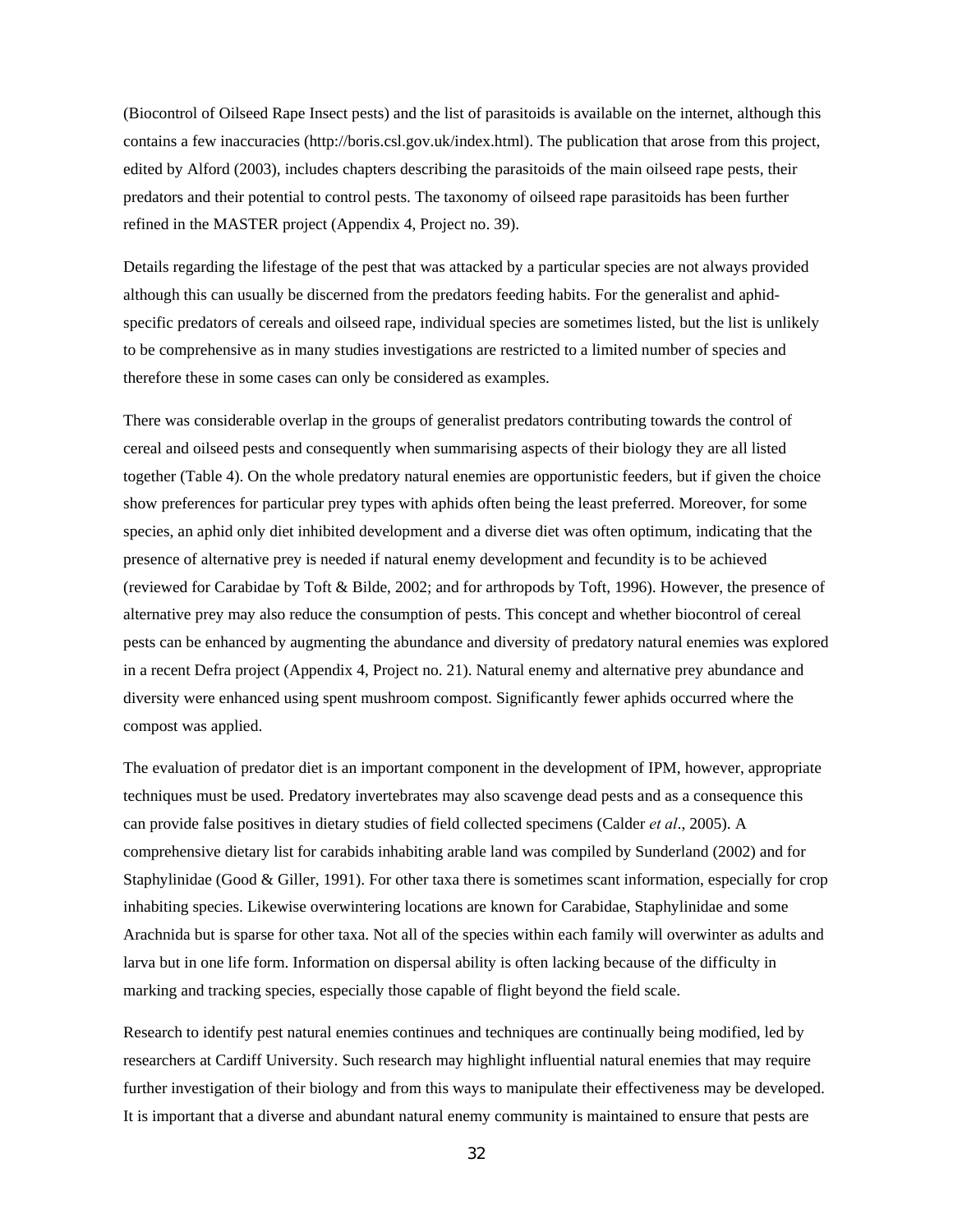attacked throughout their lifecycle and by a wide variety of natural enemies (Waage & Mills, 1992). Thus if any particular natural enemy of group thereof become scarce, as commonly occurs, then another will take over. This is likely to occur because many generalist predators have diverse diets and are opportunistic in their feeding habits. Some degree of synergism may also occur, especially between different guilds of predators. For example, foliage foraging predators are known to increase the falling off rate of aphids, thereby increasing predation by ground-active generalist predators (Evans, 1991; Losey & Denno, 1998). Alternatively, natural enemies may compete for the same resources or consume each other (Sunderland *et al*., 1997; Dinter, 1998). Some studies have examined predation and inter- and intra-species interactions, normally within closed systems with a limited number of natural enemies (Lang, 2003). Such studies can provide some indication of the relationships that occur, but given the diverse complexity of species that reside within arable ecosystems, they cannot replicate what occurs in practice and are of more theoretical interest.

| Family              | <b>Diet</b>           | Phenology      | <b>Overwintering location</b> | <b>Mobility of adults</b> |
|---------------------|-----------------------|----------------|-------------------------------|---------------------------|
| Adults (Ad)         | Aphidophagous<br>(A)  |                | (number of generations/year)  |                           |
| Larva (La)          | Fungivorous (F)       |                |                               |                           |
|                     | Parasitic (Pa)        |                |                               |                           |
|                     | Phytophagous<br>(Ph)  |                |                               |                           |
|                     | Pollen/nectar<br>(PN) |                |                               |                           |
|                     | Polyphagous (Po)      |                |                               |                           |
|                     | Predatory (Pr)        |                |                               |                           |
| Arachnida           |                       |                |                               |                           |
| Acari               | Pr / Pa               | $5+$           | Margins/Grassland/Soil        | Field                     |
| Araneae             | Pr                    | >1             | Margins/Grassland             | Landscape                 |
| Opiliones           | Po                    | $\mathbf{1}$   | Margins                       | Field/Farm                |
|                     |                       |                |                               |                           |
| Coleoptera          |                       |                |                               |                           |
| Carabidae (Ad)      | Po                    | $\mathbf{1}$   | Margins/Grasslands/Soil       | Between-field             |
| Carabidae (La)      | P <sub>O</sub>        |                | Soil                          |                           |
| Cantharidae (Ad)    | PN/Pr                 | $\mathbf{1}$   | Margins/Grassland             | Farm                      |
| Cantharidae (La)    | $Po$ / $Ph$           |                | Soil                          |                           |
| Coccinellidae (Ad)  | A / Pr / PN           |                | Margins/Woodland/Crev<br>ices | Landscape                 |
| Coccinellidae (La)  | A/Pr                  |                |                               |                           |
| Staphylinidae (Ad)  | Po / F                | $\mathbf{1}$   | Margins/Grassland/Soil        | Farm/field                |
| Staphylinidae (La)  | $Po$ / $Pa$           |                | Soil                          |                           |
|                     |                       |                |                               |                           |
| <b>Diptera</b>      |                       |                |                               |                           |
| Dolichopodidae (Ad) | Pr / PN               | $\overline{?}$ |                               | Farm/Landscape?           |

Table 4. Key aspects of natural enemy biology.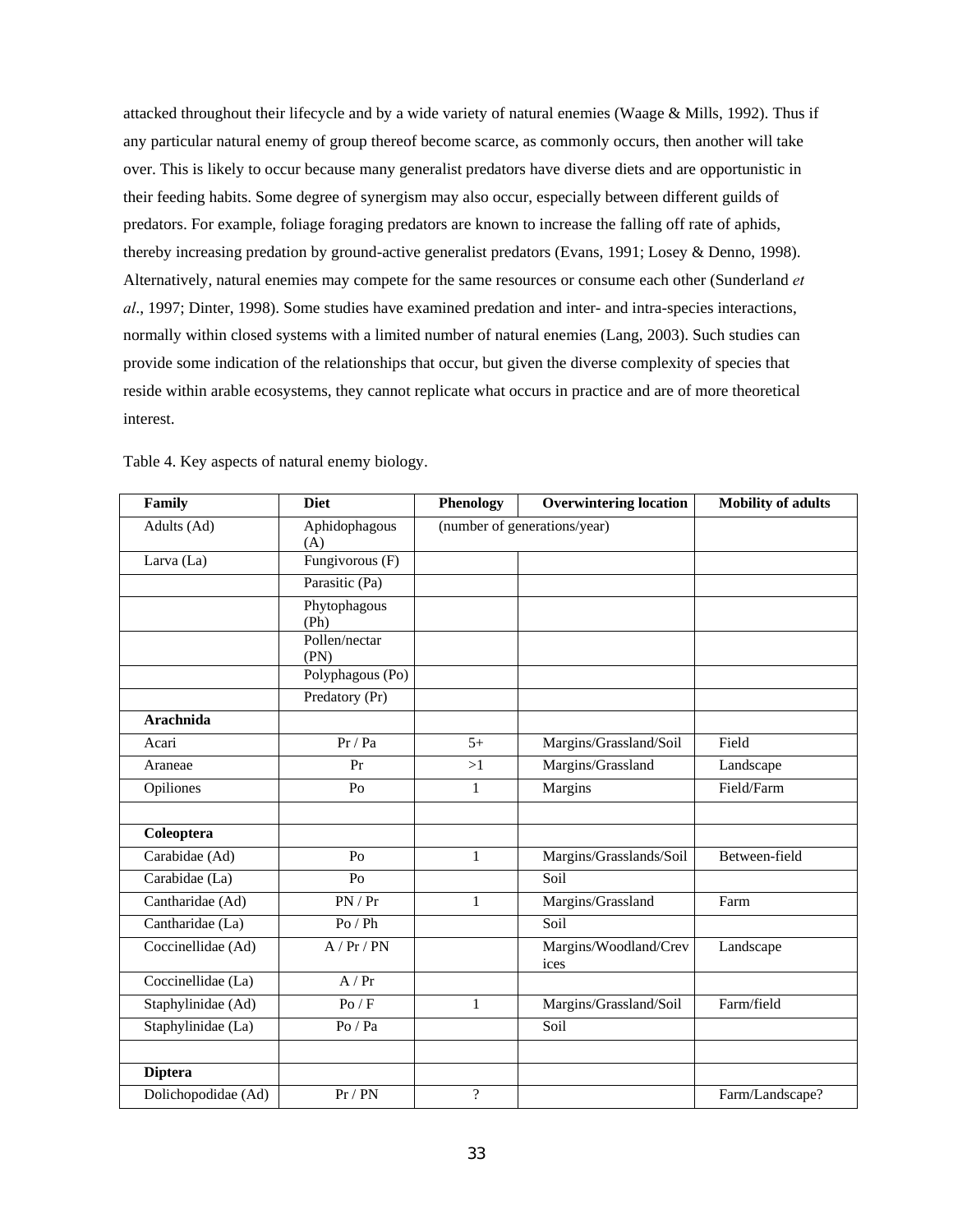| Dolichopodidae (La)         |                       |                          | Damp areas/Soil/under bark |                                  |
|-----------------------------|-----------------------|--------------------------|----------------------------|----------------------------------|
| Empididae (Ad)              | Pr / PN               | $\gamma$                 |                            | Farm/Landscape?                  |
| Empididae (La)              | Pr                    |                          | Soil/decaying vegetation   |                                  |
| Hybotidae (Ad)              | Pr / PN               | $\overline{?}$           |                            | Farm/Landscape?                  |
| Hybotidae (La)              | Pr                    |                          | Soil/decaying vegetation   |                                  |
| Phoridae (Ad)               | $Po$ / $Pa$           | $\overline{?}$           |                            | Field/Farm                       |
| Phoridae (La)               | Pr / Pa               |                          | $\gamma$                   |                                  |
| Syrphidae $(\overline{A}d)$ | PN                    | >1                       |                            | Landscape                        |
| Syrphidae (La)              | Pr / Po / A           | $\overline{?}$           |                            |                                  |
| Asilidae (Ad)               | $Pr$ (not A)          | $\mathbf{1}$             |                            | Farm/Landscape                   |
| Asilidae (La)               | Pr                    |                          | Soil/decaying wood         |                                  |
| Scathophagidae (Ad)         | Pr-Po (possibly<br>A) | $\overline{?}$           |                            | Farm/Landscape                   |
| Scathophagidae (La)         | Ph / Pr               |                          | Dung/plants/water          |                                  |
| Hemiptera                   |                       |                          |                            |                                  |
| Anthocoridae (Ad)           | Pr/PN                 | $\gamma$                 | Margins?                   | Field/Farm                       |
| Lygaeidae (Ad)              | Ph - few Pr           | $\overline{?}$           | Margins?                   | Field/Farm                       |
| Microphysidae (Ad)          | Pr                    | $\overline{\mathcal{L}}$ | Margins?                   | Field/Farm                       |
| Miridae (Ad)                | Ph - few Pr           | $\gamma$                 | Margins?                   | Field/Farm                       |
| Miridae (La)                | Ph - few Pr           |                          | Margins?                   |                                  |
| Pentatomidae (Ad)           | Ph - few Pr           | $\overline{?}$           | Margins?                   | Field/Farm                       |
| Pentatomidae (La)           | Ph - few Pr           |                          |                            |                                  |
| Reduviidae (Ad)             | Pr                    | $\overline{?}$           | Margins?                   | Field/Farm                       |
| Nabidae (Ad)                | Pr                    | $\overline{?}$           | Margins?                   | Field/Farm                       |
|                             |                       |                          |                            |                                  |
| Hymenoptera                 |                       |                          |                            |                                  |
| <b>Braconidae</b>           | Pa/PN                 | >1                       | Host                       | Field/Landscape<br>(within host) |
| Ichneumonidae               | Pa/PN                 | >1                       | Host                       | Field/Landscape<br>(within host) |
| Neuroptera                  |                       |                          |                            |                                  |
| Chrysopidae (Ad)            | PN/Pr                 |                          |                            | Farm/Landscape?                  |
| Chrysopidae (La)            | Pr                    |                          |                            |                                  |
| Hemerobiidae (Ad)           | Pr                    |                          |                            | Farm/Landscape?                  |
| Hemerobiidae (La)           | Pr                    |                          |                            |                                  |
|                             |                       |                          |                            |                                  |

Not all predators contribute to the control of pests during the current growing season, because the pest is for example, inaccessible whilst feeding on the crop, instead they contribute to the overall regulation of the pests population by feeding on the pest during other periods. On the whole, the impact of natural enemies during these periods is less well understood because their impact cannot be so easily measured. In oilseed rape especially, many of the generalist predators predate on dipteran larvae but only after they have dropped to the ground prior to pupation. Likewise, predation of orange wheat blossom midge larvae by ground-active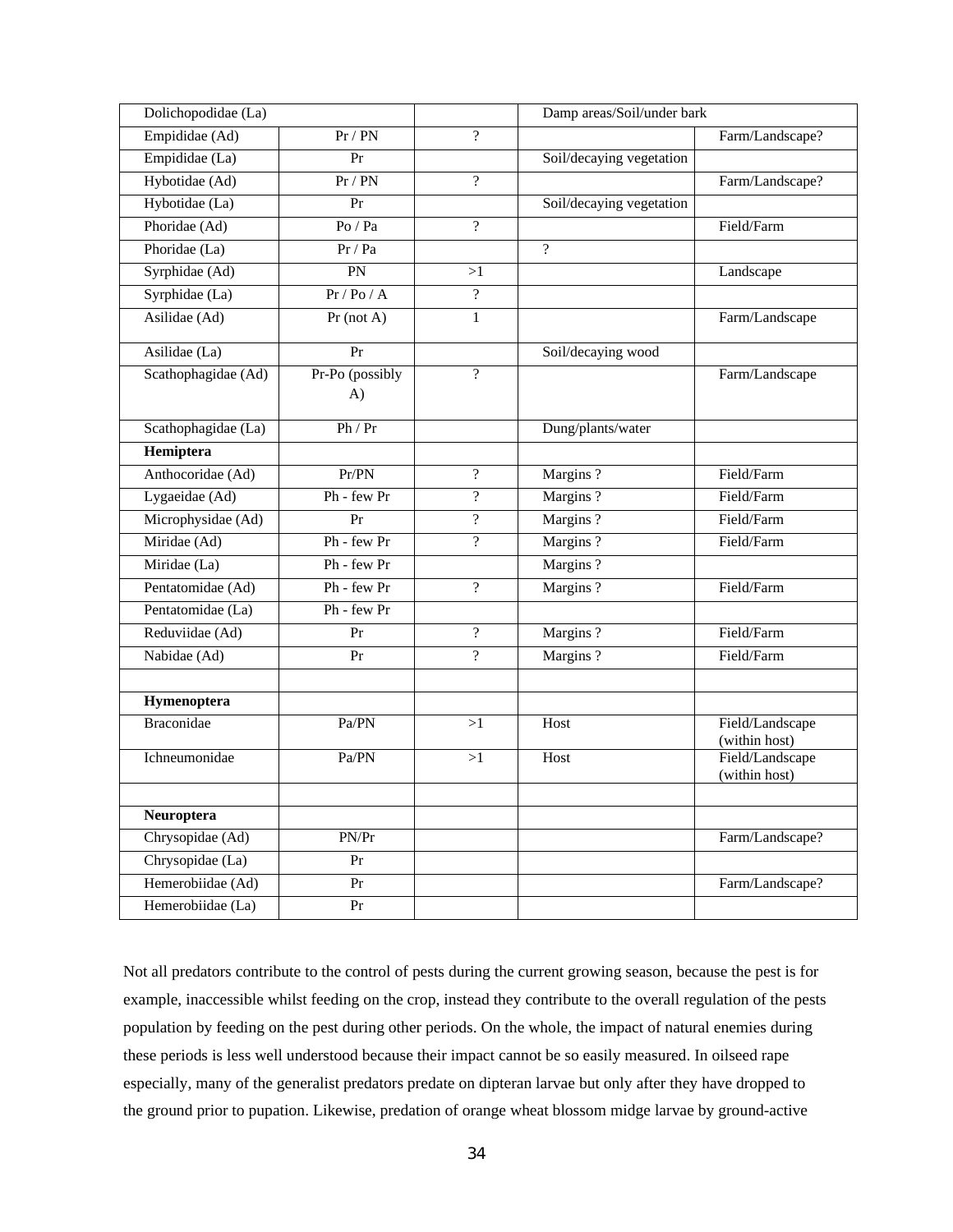invertebrates occurred after feeding on the crop (Holland *et al*., 1996). Consequently, with sporadic pests that are long lived, the extent of predation is not only important during the current crops growing season but for the pests lifetime.

#### **4.2 Natural enemy attributes and their potential to control pests**

The literature pertaining to the biology of natural enemies, their abundance in arable crops, impact on pests and potential for manipulation is extensive. To provide a condensed synopsis, a subjective scoring system was applied for each of the main families of predators and for parasitoids of the main pest species that described the level of knowledge for a range of key factors (Table 5). The scoring was then appraised by experts attending the project workshop and further revised. This information was then used to identify gaps in the knowledge. In addition, to provide further indication as to the amount of information currently available, a literature search of the database "Web of Science" was conducted using the terms "cereal or oilseed" and each predator and parasitoid family. For predators this confirmed that there were most publications on Carabidae (137), almost a third less on Coccinellidae, Staphylinidae, Syrphidae and Linyphiidae and relatively few on any other family (Figure 6). To a large extent these results reflect the ease by which the families can be collected and studied in the field rather than their relative abundance. Many of the predators are confined to field margins and consequently their contribution to pest control is limited (Table 4), however, of the widely dispersed and abundant predators, least information exist for the predatory flies, notably the Dolichopodidae and Empididae. A similar search was conducted for publications relating to parasitoids of cereal and oilseed rape pests. There were 87 publications on Braconidae, 12 for Ichneumonidae and less than five for any other parasitoid family (Figure 7).

Of the predators most information exists for the Carabidae, Syrphidae and for Linyphiidae. Within these families there have been studies of individual species inhabiting arable crops, their impact on pests has been investigated and as a consequence there have been attempts to increase their abundance, predominantly using habitat manipulation (Table 4). The biology, role in pest control and effectiveness as natural enemies is well understood and has been reviewed for Carabidae (Luff, 1987; Kromp, 1999; Holland & Luff, 2000; Holland, 2002; Sunderland, 2002), Araneae (Sunderland & Samu, 2000; Nyffeler & Sunderland, 2003; Riechert & Lockley, 1984; Riechert, 1998) and natural enemies *per se*. (Sunderland *et al*., 1997; Symondson *et al*.,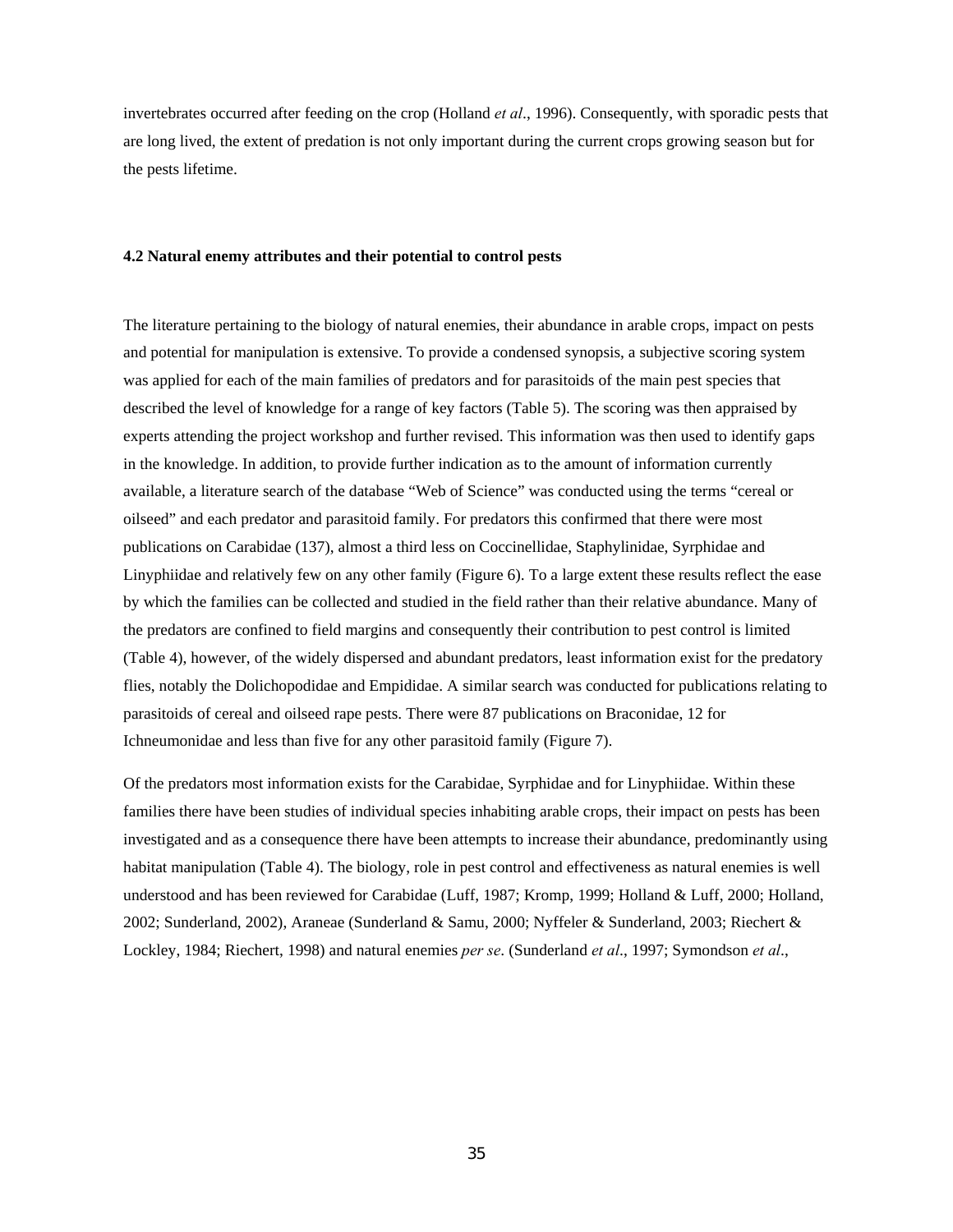

2002). Nevertheless, there have been surprisingly few attempts to manipulate the number or

Figure 6. Number of publications 1970-2007 relating to predatory natural enemy families occurring in cereal or oilseed rape crops.



Figure 7. Number of publications 1970-2007 relating to parasitoids occurring in cereal or oilseed rape crops.

distribution of these most abundant predators within crops, as outlined below. Predatory flies are also widespread and abundant but little is known about their biology with the exception of Syrphidae. They were identified in the RELU project "Re-bugging the system" as potentially important predators of cereal aphids"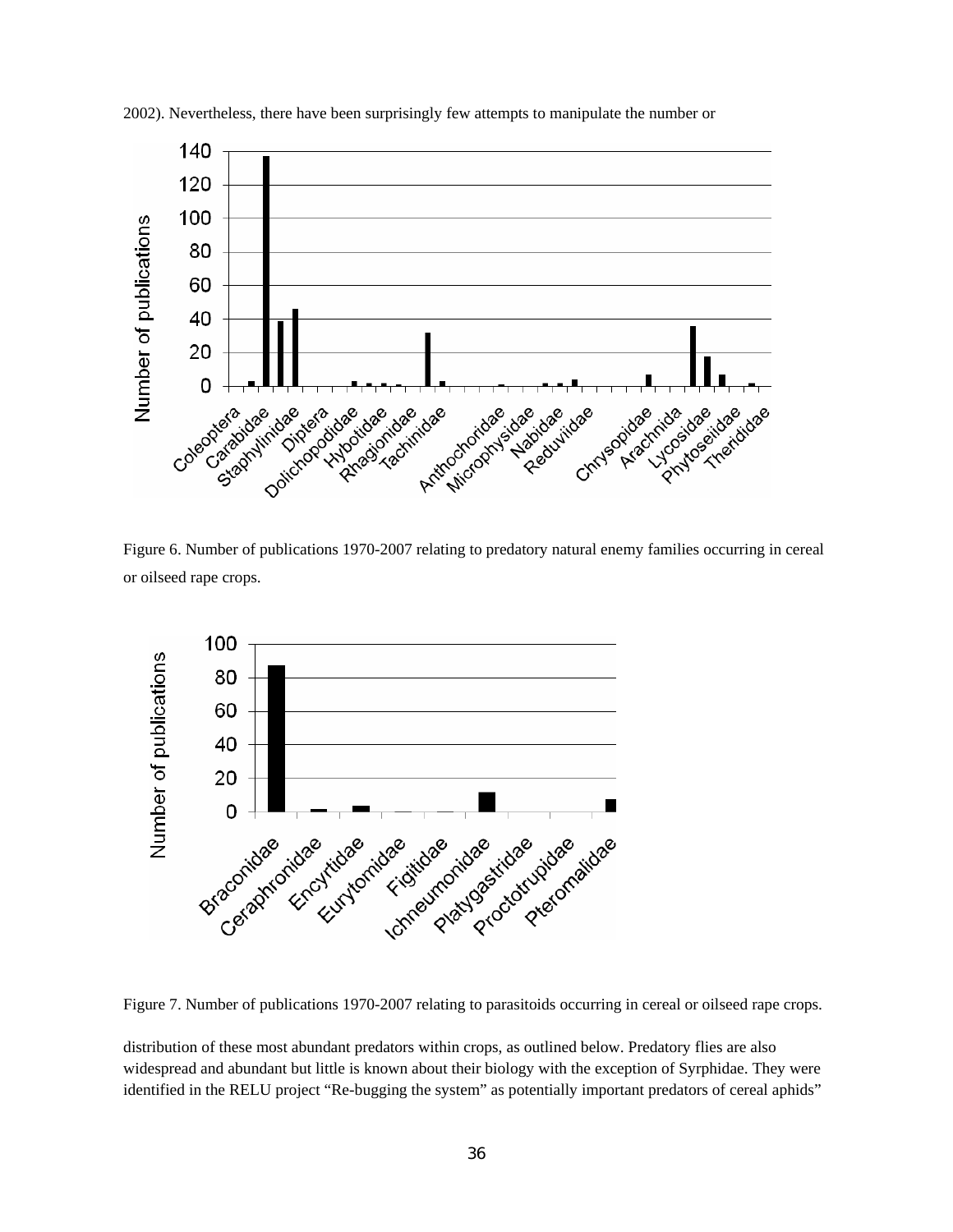Table 5. Key aspects of the biology of pest natural enemies and the potential for manipulation.

(**Abundance in arable crops**: 1=more present at edges, 2=present throughout field, 3=more common at edges, 4=common throughout fields, 5=more abundant at edges, 6=abundant throughout fields. **Knowledge of biology**: 1=none, 2=basic, 3=some for individual species, 4=some for arable inhabiting species. **Impact on pests**: 1=Unlikely, 2=Biological possibility, 3=Experimental demonstration, 4=Dietary information only, 5=Some impact-diet and experimental manipulation, 6=High impact demonstrated-diet and experimental manipulation. **Potential to manipulate:** 1=Unlikely, 2=Unknown, 3=Biological possibility, 4=Some evidence, 5=Strongly demonstrated; **using Environmental Stewardship**: 1=Unlikely, 2=Unknown, 3=Biological possibility, 4=Some evidence, 5=Strongly demonstrated; **using cultural practices**: 1=Unlikely, 2=Unknown, 3=Biological possibility, 4=Some evidence, 5=Strongly demonstrated; **using semiochemicals**: E=Electophysiology, L=Laboratory bioassays, F=Field experiments, U=Investigations underway. **Landscape effect**: 1=Not investigated, 2=No effect, 3=Confirmed.

|                                                  |                                         |                              |                         |                           |                                   | Potential to manipulate using:      |                              |                     |                     |
|--------------------------------------------------|-----------------------------------------|------------------------------|-------------------------|---------------------------|-----------------------------------|-------------------------------------|------------------------------|---------------------|---------------------|
| <b>Predators</b>                                 | <b>Number</b><br>species<br>(important) | Abundance in<br>arable crops | Knowledge<br>of biology | <b>Impact</b><br>on pests | <b>Potential to</b><br>manipulate | <b>Environmental</b><br>stewardship | <b>Cultural</b><br>practices | Semio-<br>chemicals | Landscape<br>effect |
| Coleoptera                                       |                                         |                              |                         |                           |                                   |                                     |                              |                     |                     |
| Cantharidae (Soldier beetles)                    | 5(3)<br>$20-30(5-$                      | 3                            | 2                       | $\overline{4}$            | 3                                 | 3                                   | $\overline{2}$               |                     |                     |
| Carabidae (Ground beetles)                       | 10)                                     | 5 & 6                        | 4                       | 6                         | 5                                 | 5                                   | 4                            |                     | 3                   |
| Coccinelidae (Ladybirds)                         | 5<br>$40-50$ $(5-$                      | $\overline{4}$               | 4                       | 5                         | 4                                 | 4                                   | $\overline{2}$               | L                   |                     |
| Staphylinidae (Rove beetles)                     | 10)                                     | 5 & 6                        | 4                       | 6                         | 5                                 | 5                                   | 4                            |                     |                     |
| <b>Diptera</b>                                   |                                         |                              |                         |                           |                                   |                                     |                              |                     |                     |
| Asilidae (Robber flies)<br>Dolichopodidae (Long- | $\overline{c}$                          |                              | $\overline{2}$          | $\overline{2}$            | $\overline{c}$                    |                                     |                              |                     |                     |
| legged flies)                                    | 6                                       | 3                            | $\overline{2}$          | 2                         | 3                                 |                                     |                              |                     |                     |
| Empididae                                        | 6                                       | 3                            | $\overline{2}$          | 2                         | 3                                 | $\overline{4}$                      | 3                            |                     |                     |
| Hybotidae (Dance flies)                          | 3                                       |                              | $\mathfrak{D}$          | 2                         | 3                                 |                                     |                              |                     |                     |
| Muscidae (Muscid flies)                          | 6                                       |                              | $\mathfrak{D}$          | 2                         | 3                                 |                                     |                              |                     |                     |
| Rhagionidae (Snipe flies)                        | 3                                       |                              | $\mathfrak{D}$          | $\overline{2}$            | 3                                 |                                     |                              |                     |                     |
| Syrphidae (Hoverflies)                           | 6(2)                                    | 3                            | 4                       | 6                         |                                   |                                     | $\mathfrak{D}$               |                     |                     |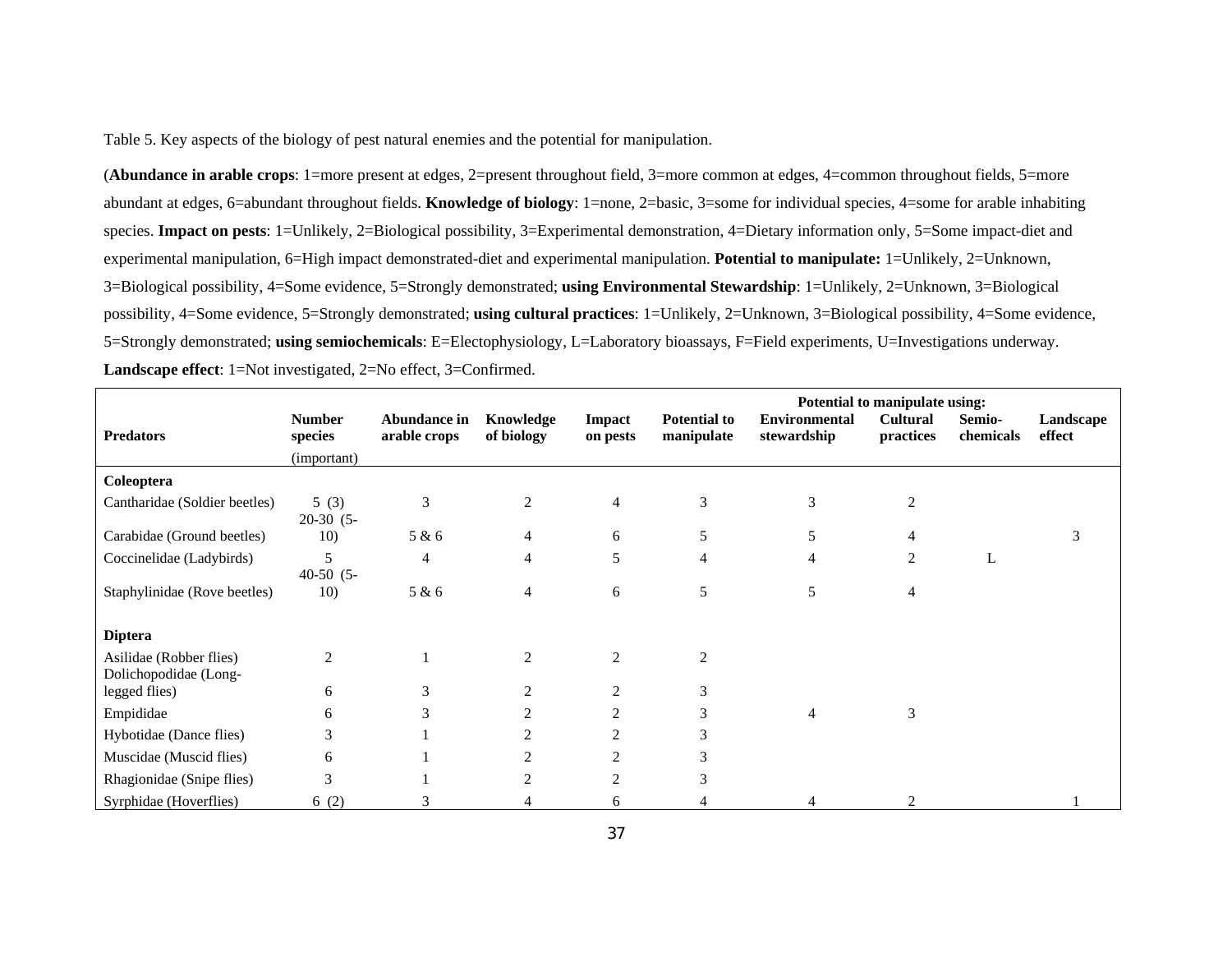| Therevidae (Stiletto flies)            | $\overline{2}$ | $\mathbf{1}$   | $\overline{2}$ | $\overline{2}$ | 3                        |                |                  |           |   |
|----------------------------------------|----------------|----------------|----------------|----------------|--------------------------|----------------|------------------|-----------|---|
|                                        |                |                |                |                |                          |                |                  |           |   |
| Heteroptera<br>Anthorochoridae (Flower |                |                |                |                |                          |                |                  |           |   |
| (pirate) bugs)                         | $\mathbf{1}$   | 1              | 3              | $\overline{c}$ | 3                        | 3              | $\boldsymbol{2}$ |           |   |
| Geocoridae                             | $\overline{2}$ | 1              | $\overline{c}$ | $\overline{2}$ | 3                        | 3              | $\overline{c}$   |           |   |
| Microphysidae                          | 2              |                | $\overline{2}$ |                | $\overline{c}$           | $\mathfrak{Z}$ | $\mathbf{2}$     |           |   |
| Miridae                                | 12             | 3              | 3              | $\overline{2}$ | 3                        | 3              | $\overline{2}$   |           |   |
| Nabidae                                | $\sqrt{2}$     | 3              | 3              | $\sqrt{2}$     | 3                        | 3              | $\sqrt{2}$       |           |   |
| Pentomidae                             | 3              | 1              | $\overline{2}$ | $\overline{2}$ | 3                        | $\mathfrak{Z}$ | $\overline{c}$   |           |   |
| Reduviidae                             | 2              | 1              | 2              |                | $\overline{c}$           | 3              | 2                |           |   |
| Saldidae                               | 1              | $\mathbf{1}$   | $\overline{2}$ | $\overline{2}$ | $\overline{3}$           | $\overline{3}$ | $\overline{2}$   |           |   |
|                                        |                |                |                |                |                          |                |                  |           |   |
| Neuroptera                             |                |                |                |                |                          |                |                  |           |   |
| Chrysopidae (Lacewings)                | 3(1)           | $\overline{c}$ | $\mathfrak{Z}$ | $\overline{4}$ | $\overline{\mathcal{L}}$ | $\overline{4}$ | $\sqrt{2}$       | ${\bf F}$ |   |
|                                        |                |                |                |                |                          |                |                  |           |   |
|                                        |                |                |                |                |                          |                |                  |           |   |
| Arachnida                              |                |                |                |                |                          |                |                  |           |   |
| Linyphiidae (Money spiders)            | $40-50(10)$    | 6              | $\overline{4}$ | 5              | 4                        | $\overline{4}$ | $\overline{4}$   |           | 3 |
| Lycosidae (Wolf spiders)               | 12(2)          | 5              | $\mathfrak{Z}$ | 5              | $\mathbf{1}$             |                |                  |           | 2 |
| Opiliones (Harvestmen)                 | 3              | $\overline{2}$ | $\overline{c}$ | $\overline{2}$ | $\overline{c}$           |                | 2                |           |   |
| Phytoseiidae (Predatory<br>mites)      |                | $\overline{2}$ | $\overline{2}$ | $\overline{2}$ | $\overline{2}$           | $\overline{2}$ | $\overline{2}$   |           |   |
| Tetragnathidae (Long-jawed             |                |                |                |                |                          |                |                  |           |   |
| spiders)                               | $\overline{4}$ | 1              |                | 1              | $\sqrt{2}$               | 1              | $\overline{2}$   |           |   |
| Therididae (House spiders)             | 6              | 1              |                |                | $\sqrt{2}$               | $\mathbf{1}$   | $\boldsymbol{2}$ |           |   |
| Thomisidae (Crab spiders)              | $\overline{4}$ | $\mathbf{1}$   | $\overline{3}$ | $\overline{2}$ | $\overline{2}$           | -1             | $\overline{2}$   |           |   |
|                                        |                |                |                |                |                          |                |                  |           |   |
| Parasitoids & parasites of:            |                |                |                |                |                          |                |                  |           |   |
| <b>Cereal pests</b>                    |                |                |                |                |                          |                |                  |           |   |
| Cereal aphids                          | $\,8\,$        | 6              | $\overline{4}$ | 6              | $\overline{4}$           | $\overline{4}$ | 3                | E, L, F   | 3 |
| Orange wheat blossom<br>midge          | 4(3)           | 6              | 4              | 5              |                          |                | 4                | E, L, F   |   |
|                                        |                |                |                |                |                          |                |                  |           |   |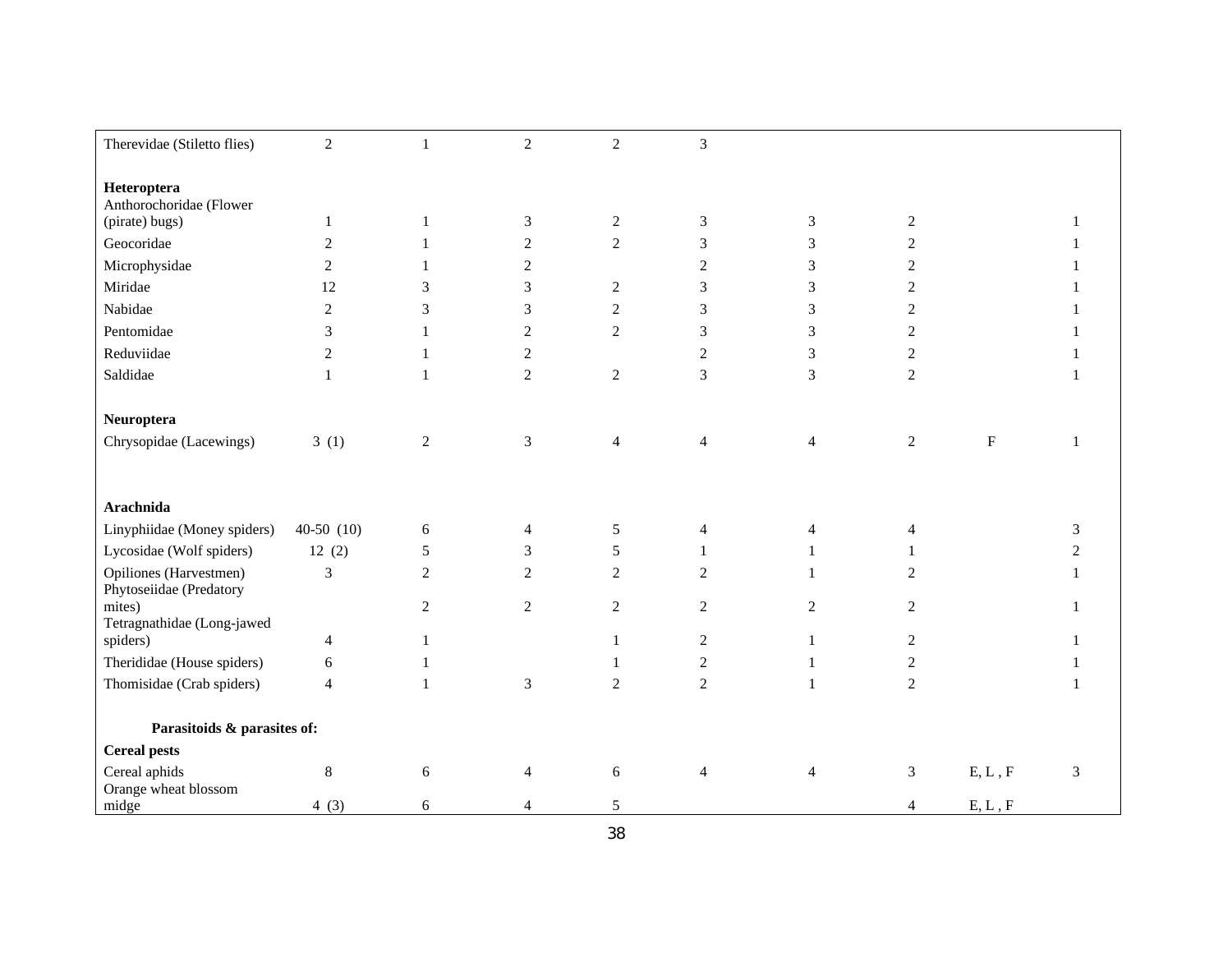| Yellow wheat blossom     |                          |                |                |                |                          |                |                |             |   |
|--------------------------|--------------------------|----------------|----------------|----------------|--------------------------|----------------|----------------|-------------|---|
| midge                    | $\mathfrak{Z}$           |                |                | 5              |                          |                | $\overline{4}$ |             |   |
| Frit fly                 | 91(2)                    | 6              | $\mathfrak{Z}$ | 5              | $\overline{4}$           | $\overline{c}$ | 4              |             |   |
| Gout fly                 | $\overline{2}$           | 4              | $\overline{2}$ | $\overline{2}$ | $\overline{2}$           | $\overline{2}$ | $\overline{2}$ |             |   |
| Yellow Cereal Fly        | $\Omega$                 |                |                |                |                          |                |                |             |   |
| Wheat bulb fly           | $\overline{2}$           | $\overline{4}$ | $\overline{2}$ | $\overline{2}$ | $\overline{2}$           | $\overline{2}$ | $\overline{2}$ |             |   |
| Cereal leaf beetle       | 3                        |                |                |                |                          |                |                |             |   |
| Cereal ground beetle     | $\overline{?}$           |                |                |                |                          |                |                |             |   |
| Wireworm                 | $\overline{\mathcal{L}}$ |                |                |                |                          |                |                |             |   |
| Cereal stem sawfly       | $\overline{2}$           |                |                |                |                          |                | $\overline{4}$ |             |   |
| Leatherjackets           | $\overline{2}$           |                |                |                |                          |                |                |             |   |
| Slugs                    | $10-20$                  |                |                |                |                          |                |                |             |   |
| Oilseed rape pests       |                          |                |                |                |                          |                |                |             |   |
| Cabbage aphid            | 3                        | 6              | $\overline{4}$ | 5              | $\overline{4}$           | 3              | $\overline{2}$ | E, L, F     |   |
| Peach-potato aphid       | $\overline{2}$           | 6              | $\overline{4}$ | 5              | 4                        | $\overline{3}$ | $\overline{2}$ | $\mathbf U$ |   |
| Brassica pod midge       | $>20$ (2)                | 4 & 5          | $\overline{4}$ | 5 to 6         | 4                        | 3              | $\overline{4}$ |             |   |
| Cabbage root fly         | $\overline{2}$           |                |                |                |                          |                |                |             |   |
| Cabbage stem flea beetle | 8(1)                     | $\overline{4}$ | $\overline{4}$ | 5              | $\overline{4}$           | 3              | $\overline{4}$ |             |   |
| Cabbage flea beetle      | $\overline{4}$           |                |                |                |                          |                |                |             |   |
| Rape winter stem weevil  | 4(2)                     |                |                |                |                          |                |                |             |   |
| Seed weevil              | >20(3)                   | 4              | 4              | 6              | $\mathfrak{Z}$           | $\mathfrak{Z}$ |                |             |   |
| Cabbage stem weevil      | 6(1)                     | $\overline{4}$ | $\overline{4}$ | 6              | $\overline{4}$           | 3              | 5              |             |   |
| Rape stem weevil         | 3(1)                     |                |                |                |                          |                |                |             |   |
| Pollen beetle            | 9(3)                     | $3, 4$ or $6$  | $\overline{4}$ | $6\,$          | $\overline{\mathcal{L}}$ | $\overline{4}$ | $\sqrt{5}$     |             | 3 |
| Turnip sawfly            | $\overline{2}$           |                |                |                |                          |                |                |             |   |
| <b>Slugs</b>             | $10-20$                  |                |                |                |                          |                |                |             |   |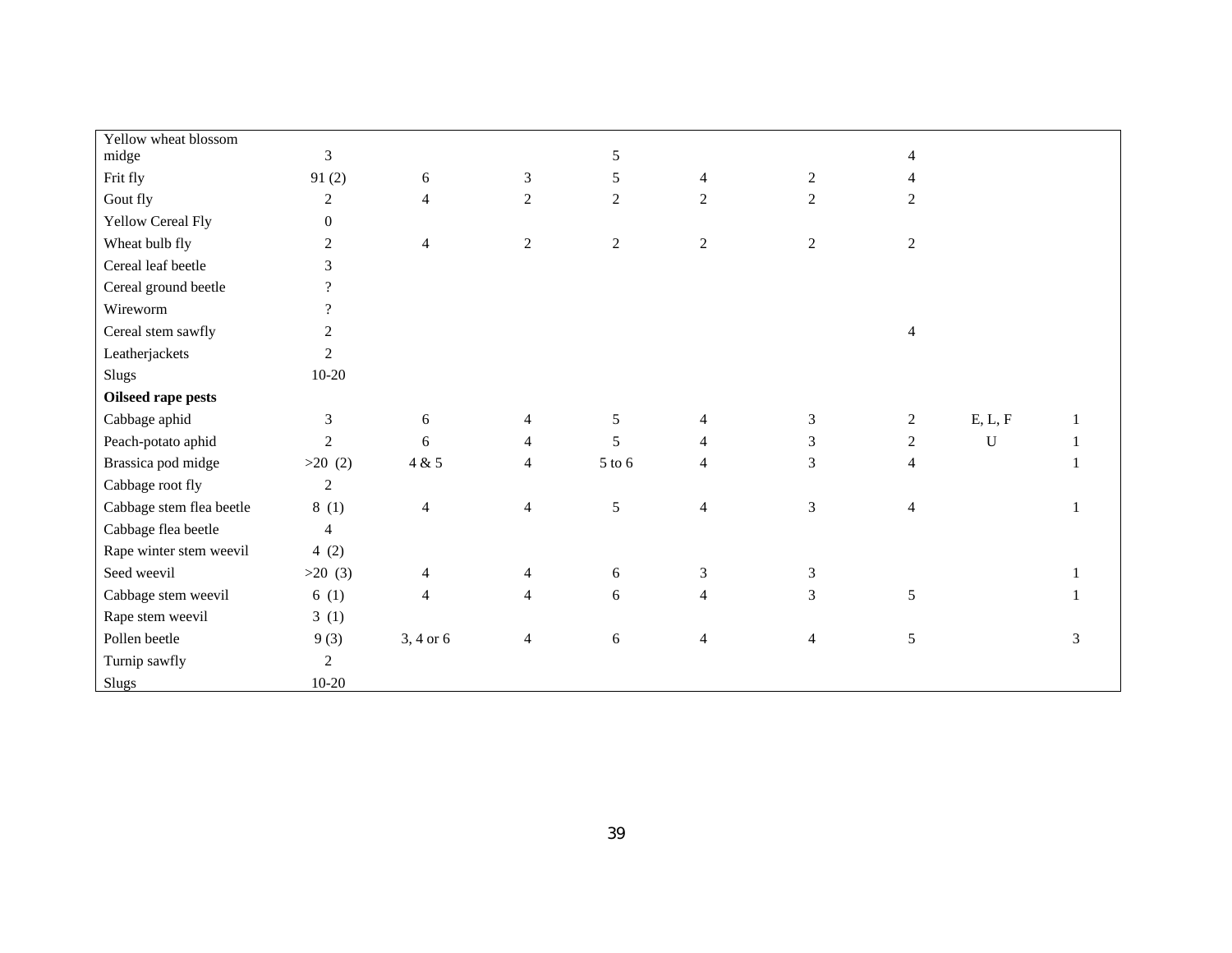and further work to examine their diet is planned. Their abundance and distribution may be manipulated because they utilise floral resources, however, because they on the whole are generalist predators such diverse habitats that provide an abundance of prey may equally retain them. Relatively little is known about the predatory Heteroptera inhabiting arable fields (Moreby, pers. comm.). Their diversity is lower than for some of the other Orders and they are usually most abundant at field edges, consequently they may be less effective as biocontrol agents. However, most studies of invertebrates have been conducted at field edges or involve the use of pitfall traps and consequently the distribution of predatory Heteroptera within fields is poorly understood. Only one species of Neuroptera is considered to be important in arable fields and this feeds predominantly on aphids. It has been shown to respond to chemical cues and is a potential candidate for manipulation using semiochemicals.

The ability of predators to withstand starvation is another key attribute that improves their survival and effectiveness as biocontrol agents. Indeed, spiders have become physiologically adapted to survive long periods without food (Wise, 1993) and carabids have also been shown to be food limited within cereal fields (Bilde & Toft, 1998).

The parasitoids of the more serious pests have been well studied and their potential to control the pest quantified. Parasitoids are able to find their hosts wherever they may be within a field and consequently their distribution is linked to that of their host, although they may make use of floral resources along field boundaries. Of the cereal pests, the parasitoids of cereal aphids have been the most intensively studied and their manipulation using semiochemicals is a real possibility, as demonstrated in the 3D Farming project (Powell *et al*., 2004). Further research on their manipulation using semiochemicals is underway or has been recently completed (Appendix 4, Project nos. 5, 18, 23, 24, 31). Enhancement of other parasitoids is recommended through the judicious use of insecticides using treatment thresholds and cultural measures. Their manipulation using habitat manipulation for arable pest control has seldom been explored. In the MASTER project (Appendix 4, Project no. 39) ways to conserve and enhance the 11 key parasitoids of oilseed rape pests (and other natural enemies) are being explored in order to construct, develop, evaluate and promote an IPM system (Williams *et al*., 2005). Techniques include the manipulation of row spacings, seed rates, seed mixes and insecticide inputs alongside different cultivation methods.

#### **4.3 Long-term changes in pest natural enemy populations**

The only long-term monitoring of arable pest natural enemies is of those taxa collected by the Game Conservancy Trust in the Sussex study. The abundance of insects and spiders is measured in approximately one hundred cereal fields during the third week in June each year using a Dvac suction sampler. Sampling started in 1970. The study area is comprised of five farms, of which four are now primarily all arable and one remains as a mixed farm. The data from the study for the period 1970-2005 was analysed recently for The Leverhulme Trust (Potts, Ewald and Moreby, 2006). Of the natural enemies the trends of the following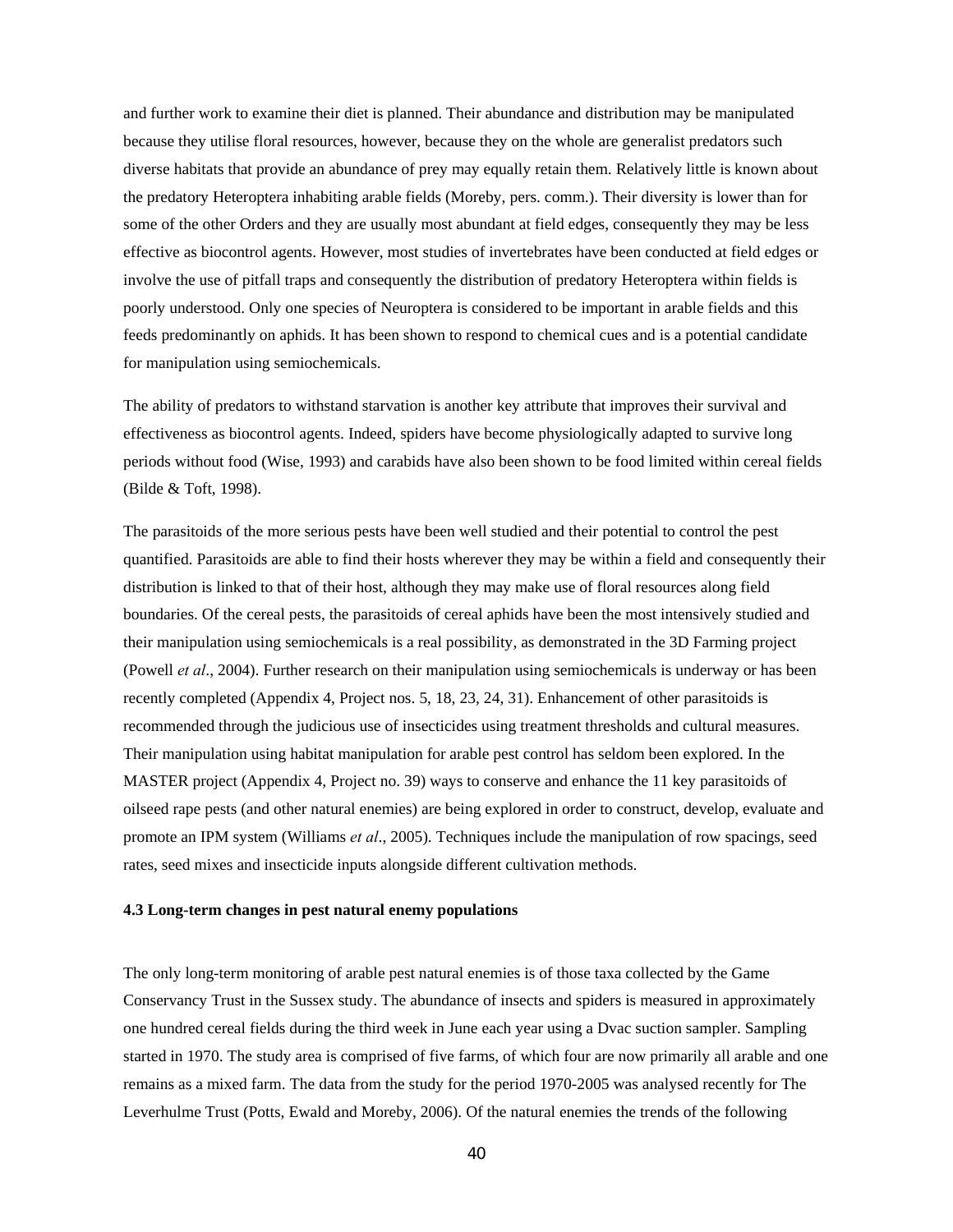groups were analysed: aphid-specific predators, polyphagous (generalist) predators and parasitoids. Within these groups there was some further differentiation into families.

#### *4.3.1 Aphid-specific predators*

Across all farms combined there was no significant change in the abundance of aphid-specific predators and no difference between the farms. None of the four components of the group (Coccinellidae, Cantharidae, Neuroptera and Syrphidae) showed any long-term trends, with the exception of Syrphidae which appeared to have been on the increase since the mid 1980's.

### *4.3.2 Polyphagous predators*

There was a decline in the abundance of polyphagous predators across all farms combined and on one farm. Of the components of the group (Araneae, Opiliones, Carabidae, Dermaptera, Staphylinidae, Tachyporus, Staphylinidae minus Tachyporus) all but the Opiliones showed declines over time but not always of each farm.

### *4.3.3 Parasitica*

There was no change across all farms combined but of the six components, two have shown a significant increase (Chalcidae and Ichneumonidae) while two have decreased (Braconidae and Proctrupoidae).

Overall there is some cause for concern of the long-term trends in pest natural enemies, particularly the polyphagous predators. These may be more vulnerable to intensive farming practices because they are on the whole, less mobile than the aphid-specific predators. The parasitica are most likely responding to the trends in their hosts but as they are not identified to species this relationship could not be examined.

### **4.4 Manipulation of natural enemies**

The recent extension of agri-environment funding may create a more diverse arable landscape with a greater proportion of non-crop habitats that can support natural enemies. This may help to reverse some of these long-term declines. Evidence from landscape studies indicate that more consistent and higher levels of biocontrol are achieved in diverse as opposed to simple landscapes (Ostman *et al*., 2001; Thies *et al*., 2003, 2005). To ascertain whether this is likely to occur, the options available under the new Environmental Stewardship scheme were appraised for their potential to encourage natural enemies and whether there evidence for an associated increase in pest control. The effect of non-inversion tillage was also included because this practice is also becoming widespread and can impact on pest and natural enemy abundances.

Of the other farming practices likely to affect natural enemies, the application of insecticides can be substantial because the majority of products (organophosphates and pyrethroids) have a broad spectrum of activity (Moreby *et al*., 2001). Molluscicides are also toxic to non-target species including Carabidae (Purvis & Bannon, 1992). However, the effects of an insecticide on the natural enemy population and the subsequent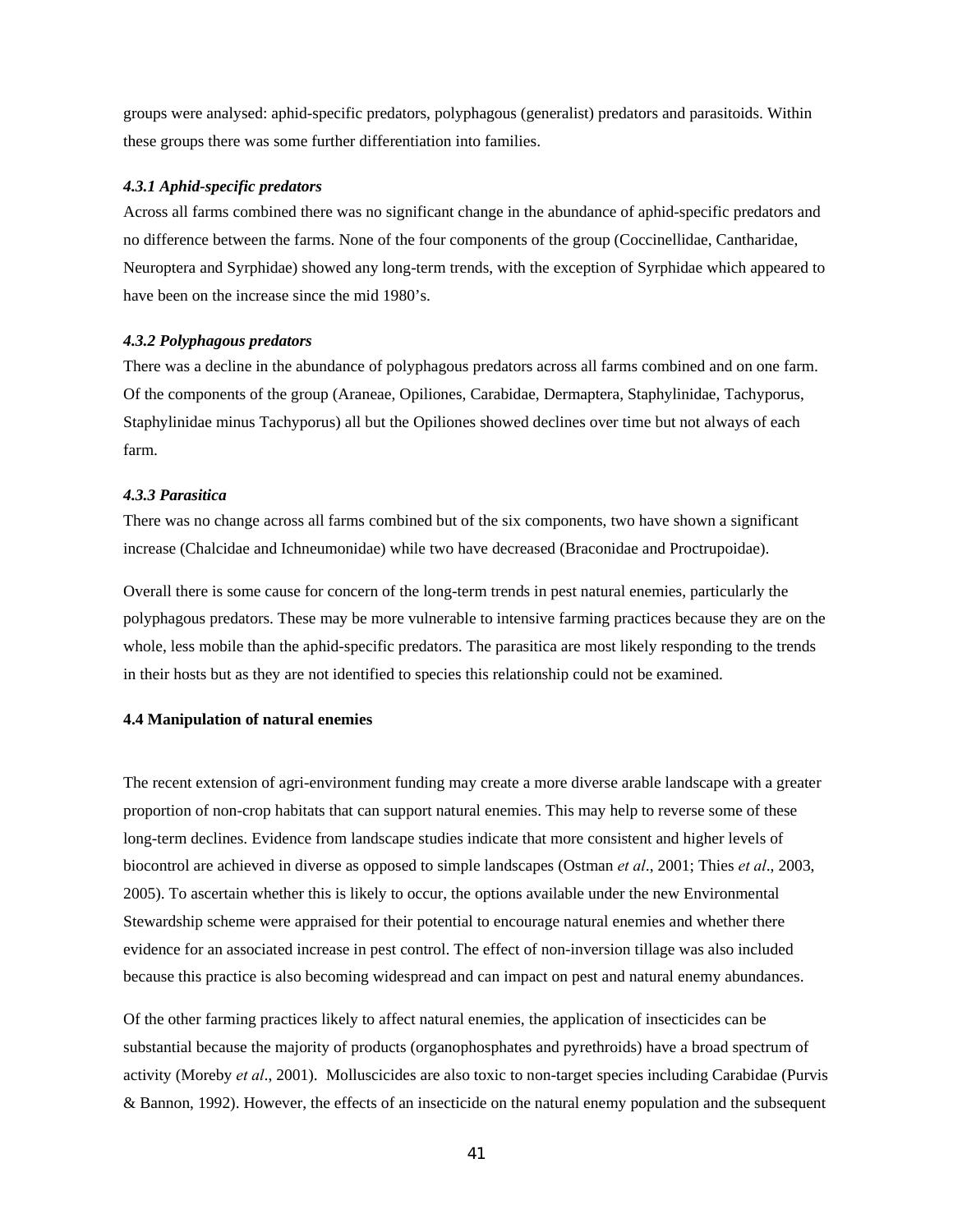rate of repopulation depends on many complex and interacting factors including the susceptibility of the each species, the spatial extent of the application in conjunction with the natural enemies mobility and the proportion that remained unaffected in the landscape. Integrated Pest Management guidelines include many suggestions on how to reduce the effects of insecticides and these are reviewed below.

### **4.5 Impact of habitat manipulation on pest natural enemies**

In this section of the review the potential to enhance levels of pest control using habitat manipulation was examined with an emphasis on those habitats that can be created using Environmental Stewardship (ES) schemes. The focus is on those schemes currently being funded. Other approaches that aim to enhance natural enemies exist but have been adequately reviewed in the existing literature and most apply to crops other than cereals or oilseed rape (Landis *et al*., 2000; Wäckers *et al*. Eds, 2005; Gurr & Wratten, Eds, 2000).

The suite of ES schemes introduced in 2005 have a number of aims, but, like their predecessors, the improvement of biological control (biocontrol) of insect pests is only considered for beetle banks. Nevertheless, our understanding of the ecology of pest natural enemies is sufficient to conclude that many of the habitats created under Entry Level Stewardship (ELS), Organic Entry Level Stewardship (OELS) or Higher Level Stewardship (HLS) have the potential to enhance or support populations of pest natural enemies (Holland, 2007). To achieve the most effective pest control it is necessary to provide the following:

- Resources must be sufficient to ensure the survival and reproductive capacity of natural enemies is maintained or improved.
- The farmed landscape must permit movement between non-crop habitats and crops or between crops ensuring an even distribution of natural enemies during the pest infestation.
- A diversity of natural enemies with a range of phenologies and feeding habitats must be present to ensure that the pest is attacked throughout its lifetime and by a variety of ways.
- In the case of parasitic species, it may be necessary to allow the pest to survive outside of the crop ensuring that the parasites survive in the locality.

Overall the contribution that the ES options make towards achieving the first of the above is best understood. The biology and consequently resources required by natural enemies were investigated for many of the more common taxa and consequently inferences about how the ES options will contribute to their survival can be determined. These essential resources include:

1) Pollen and nectar. Floral resources are utilised by a broad range of predators and parasitoids because they provide energy and can act as an alternative food source (Wäckers, 2005). For parasitoids a source of nonhost food can influence many facets of their biology that ultimately affect the levels of biocontrol achieved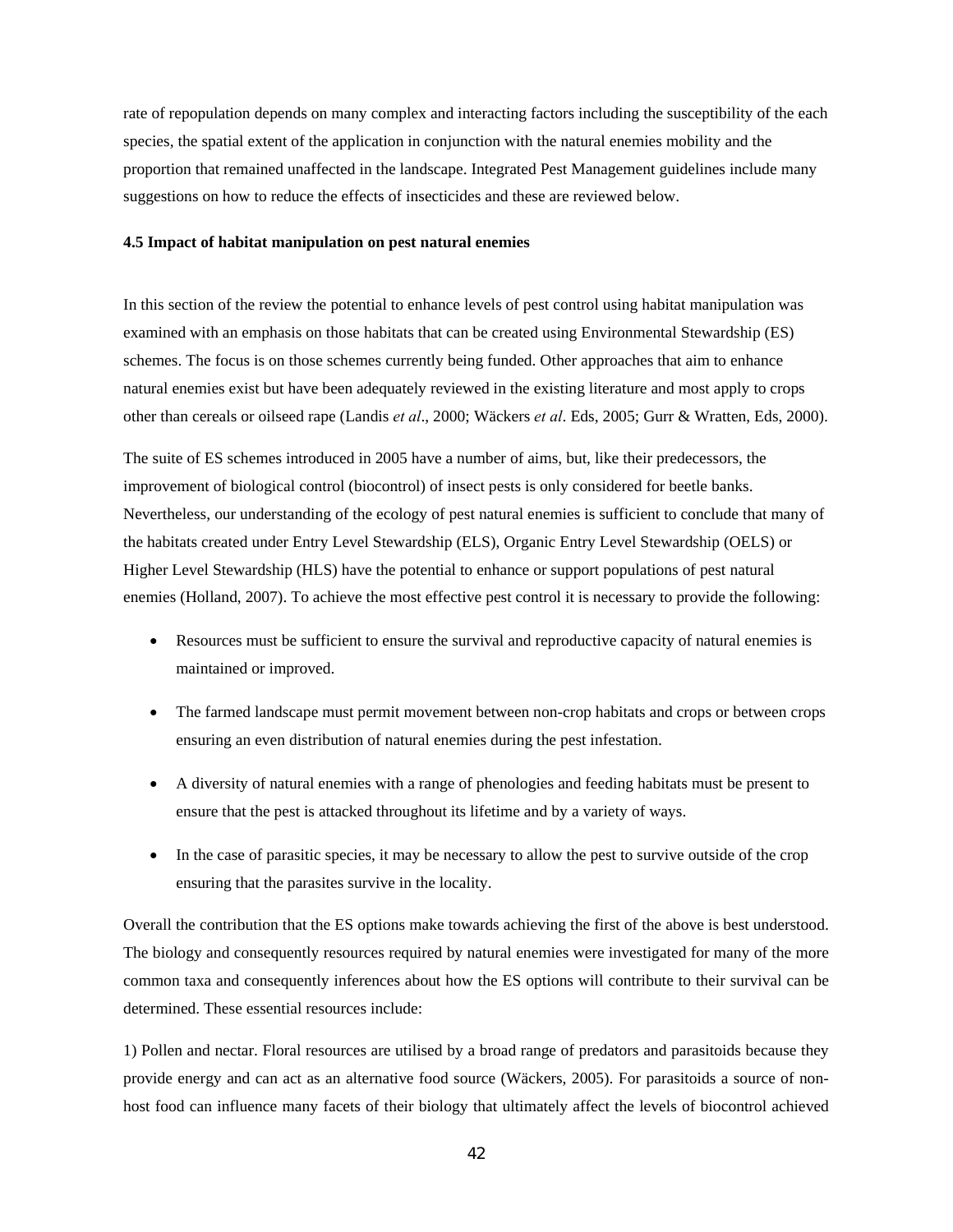for example, longevity, mortality rates and fecundity while locating these adjacent to the crop improves searching efficiency (Olson *et al*., 2005).

2) Above-ground overwintering habitats. Predators that overwinter outside of the cropped area benefit from the provision of habitats that create the correct environmental conditions, protect them from predation and damaging farming operations. Grassy margins associated with field boundaries have been shown to support a range of Coleoptera and Araneae, and the woody structure of hedgerows and woods may also provide suitable conditions for the more widely dispersing species, although this has been less well studied. In addition, such habitats may also allow pests and their parasitoids to survive the winter, ensuring their supply in the following season.

3) Alternative prey. Pests may not be present throughout the natural enemies foraging lifetime and therefore a source of alternative prey or hosts are needed to ensure survival and to maximise reproductive potential. These may be present within non-crop habitats or a crop.

4) Refuges from disturbance. Pesticides and some other farming operations e.g. tillage, can directly and indirectly reduce the abundance and diversity of natural enemies. Reinvasion of the affected areas will occur, but the speed with which this is achieved will depend upon the scale and timing of the treatment and for each species will also depend upon behavioural, ecological and toxicological factors (Jepson, 1989). The impact on local populations will be governed by extent of their distribution in relation to the proportion of area affected. Non-crop habitats and untreated cropped land can act as refuges from which treated fields can be repopulated.

5) Uncultivated land. A range of important natural enemies including beetle larvae, parasitoids and spiders overwinter within the soil. Intensive tillage can destroy natural enemies; however, the impact will vary according to the vulnerability of life stage present and the timing of cultivations.

Whether ES options can provide a suitable environment to achieve the other requirements has not been specifically investigated although there is published information available that can assist with this deduction. The potential of each ES option to promote biocontrol was therefore appraised according to the predatory and parasitic species supported (Tables  $6 \& 7$ ). Where there was no direct information available the option was judged according to the type of habitat created and the likely resources that would be provided.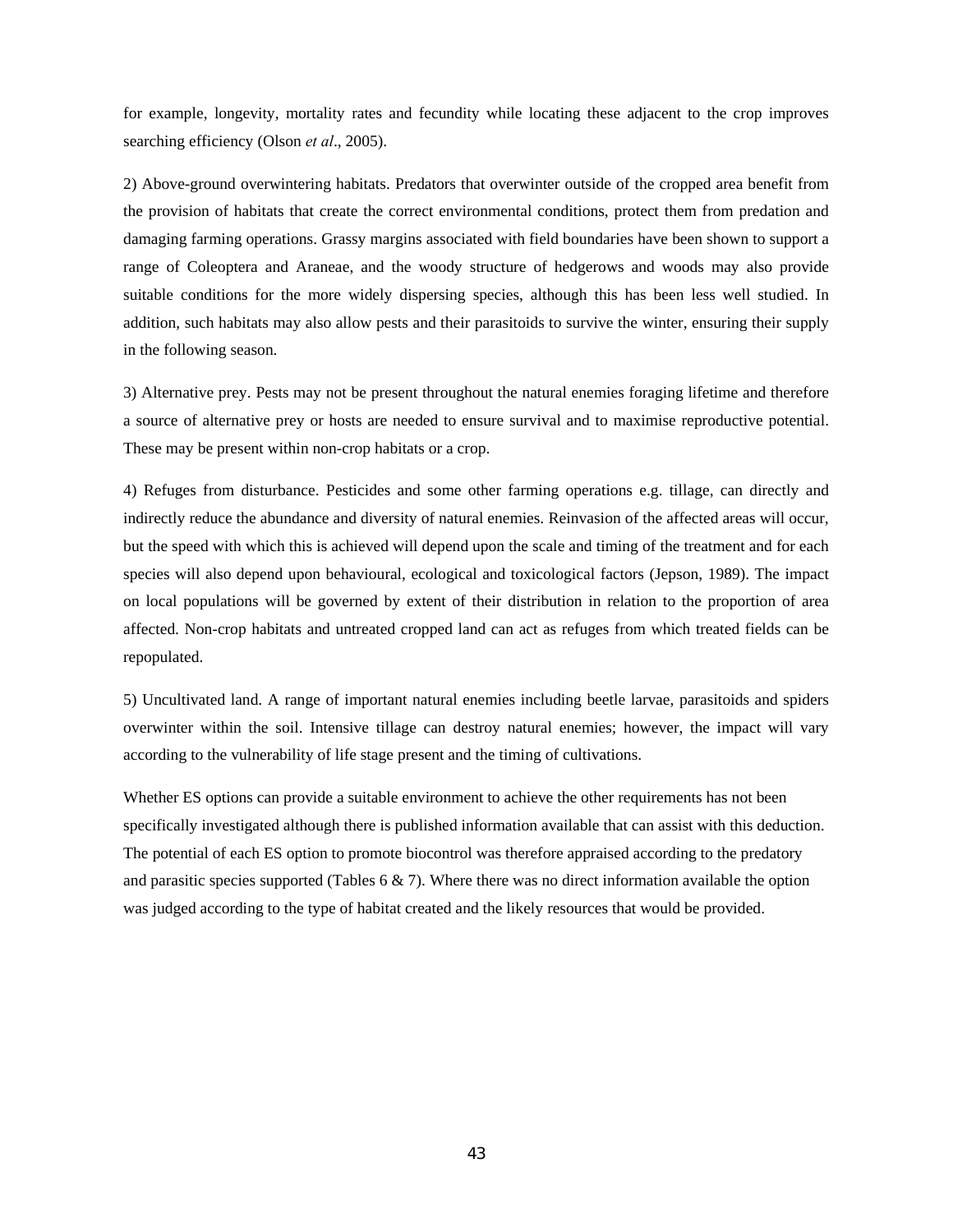| <b>ES Option</b>                                           | Pollen &    | Overwintering  | <b>Alternative</b> | <b>Refuge</b> | <b>Uncultivated</b> |
|------------------------------------------------------------|-------------|----------------|--------------------|---------------|---------------------|
|                                                            | nectar      |                | prey               |               | soil                |
| <b>Hedgerow management</b>                                 | *** $9$     | ***            | ***                | ***           | $\ast$              |
| <b>Protection/creation of</b><br>uncultivated ground flora | $\star$     | *** $9$        | ***                | *** $9$       | $*$ ?               |
| Wild bird seed mixture                                     | $*$ ?       | $*$ ?          | $** 9$             | $*$ ?         | $*$ ?               |
| <b>Flower rich habitats</b>                                | ***         | $**9$          | ***                | ***           | $*$ ?               |
| <b>Overwintered stubbles</b>                               |             | $\ast$         |                    | $\gamma$      |                     |
| <b>Beetle banks</b>                                        | $\mathbf N$ | ***            | ***                | ***           | $*$ ?               |
| <b>Skylark and fallow plots</b>                            | $\star$     | $\mathbf N$    | $*$ ?              | $\gamma$      | $\gamma$            |
| Reduced or no herbicide<br>inputs                          | $**$        | N              | ***                | ***           | $\mathbf N$         |
| <b>Undersown spring cereals</b>                            | N           | ***            | $**$               | **            | ***                 |
| Uncropped, cultivated margins                              | $**$        | $\overline{N}$ | $**$ ?             | $\ast$        | $\mathbf N$         |
| Non-inversion tillage                                      | N           | ***            | $**$               | $\mathbf N$   | ***                 |

Table 6. Resources provided for natural enemies by Environmental Stewardship

N=No; ? = assumed but not tested

# **5. Review of Entry Level Stewardship (ELS) & Organic Entry Level Stewardship (OELS) options**

### **5.1 Hedgerow management (EB1-EB5; OB1-OB5; HB12)**

These options entail maintaining hedgerows at a height of at least 1.5 m, protecting them from agricultural inputs, and reducing cutting frequency to alternate years (EB1-2) or once every three years (EB3). Only hedgerows/banks with no more than 20% of gaps are permitted in the option. It is hoped that such management will provide hedges in a variety of growth stages and therefore flowers should be present in a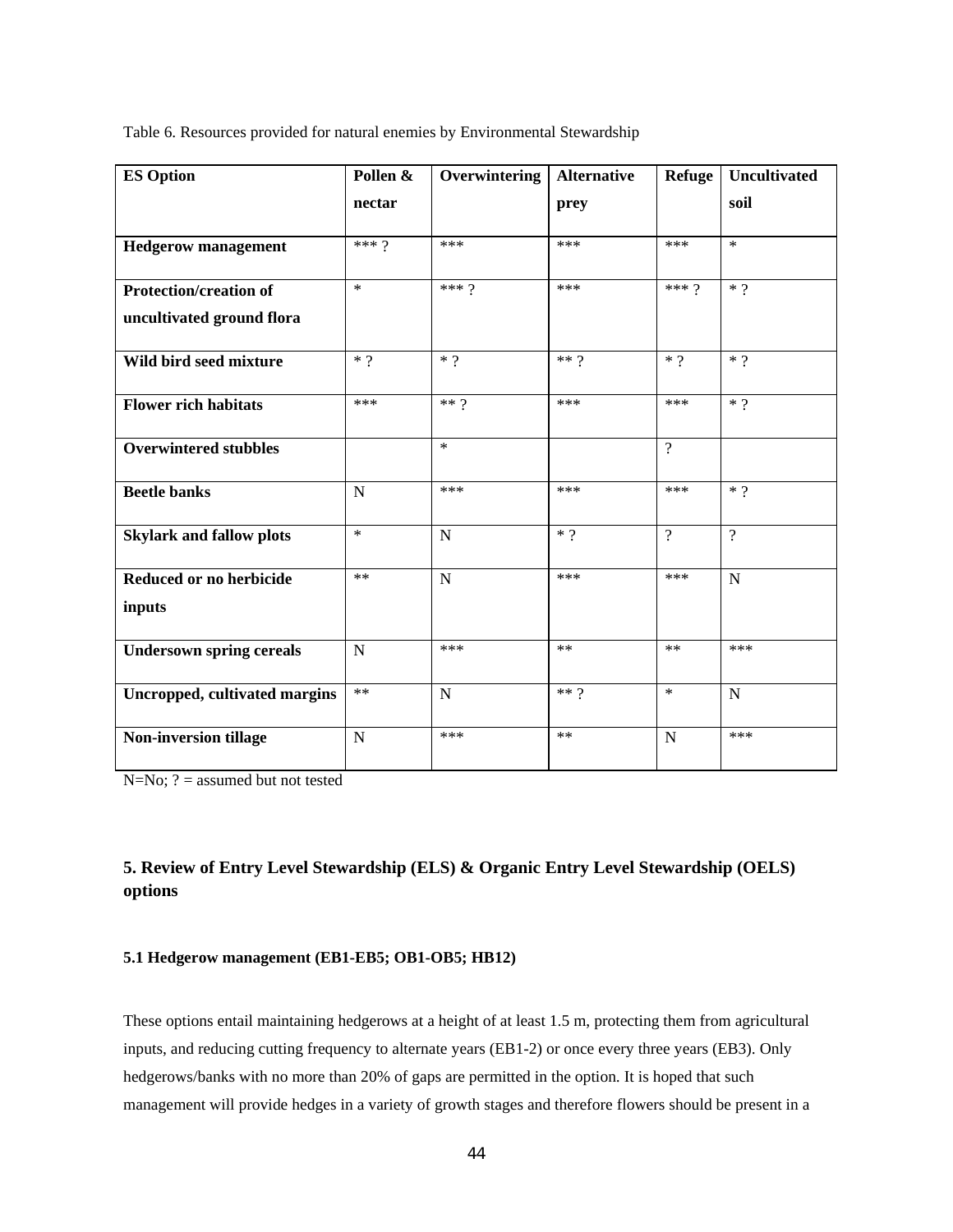proportion of the hedges every year. Overall, the impact of hedgerow cutting on invertebrates is poorly understood and conflicting evidence exists. Wild hedges were found to support more invertebrates compared to cut hedges (Van Emden, 1963). Likewise invertebrate abundance was higher on uncut compared to recently cut hedges, but diversity showed the opposite trend (Sotherton *et al*., 1981). The timing of cutting may also be important; invertebrate diversity was lower when Cornish hedgerows were cut in summer as opposed to the autumn (Meneer, 1994).

| <b>ES Option</b>                           | Evidence that natural enemies supported within |  |  |  |  |  |
|--------------------------------------------|------------------------------------------------|--|--|--|--|--|
|                                            | habitat                                        |  |  |  |  |  |
|                                            |                                                |  |  |  |  |  |
| <b>Hedgerow management</b>                 | *** $(A, C, D, He, Hy)$                        |  |  |  |  |  |
|                                            |                                                |  |  |  |  |  |
| Protection/creation of uncultivated ground | $**$ (A, C, D, He, Hy)                         |  |  |  |  |  |
| flora                                      |                                                |  |  |  |  |  |
|                                            |                                                |  |  |  |  |  |
| Wild bird seed mixture                     | $*(A, C, D, He, Hy)$                           |  |  |  |  |  |
|                                            |                                                |  |  |  |  |  |
| <b>Flower rich habitats</b>                | *** $(D, Hy)$                                  |  |  |  |  |  |
| <b>Overwintered stubbles</b>               | $*(A,C)$                                       |  |  |  |  |  |
|                                            |                                                |  |  |  |  |  |
| <b>Beetle banks</b>                        | *** $(A,C)$                                    |  |  |  |  |  |
|                                            |                                                |  |  |  |  |  |
| <b>Fallow plots</b>                        | $\overline{?}$                                 |  |  |  |  |  |
|                                            |                                                |  |  |  |  |  |
| Reduced or no herbicide inputs             | $*(A,C, D)$                                    |  |  |  |  |  |
|                                            |                                                |  |  |  |  |  |
| <b>Undersown spring cereals</b>            | $**$ (C)                                       |  |  |  |  |  |
| <b>Uncropped, cultivated margins</b>       | ** $(A,C)$                                     |  |  |  |  |  |
|                                            |                                                |  |  |  |  |  |
| <b>Non-inversion tillage</b>               | $**$ (C,D, Hy)                                 |  |  |  |  |  |
|                                            |                                                |  |  |  |  |  |

Table 7. Extent to which natural enemies are supported within Environmental Stewardship habitats.

Regular cutting was found to have a negative effect on the abundance of highly mobile invertebrates, Hymeoptera and Diptera (Maudsley *et al*., 2000). Further research is needed to determine the extent to which the hedge shape, frequency and time of cutting affects the abundance and diversity of natural enemies.

The floristic composition of the hedgerow also has an impact on the diversity and abundance of natural enemies, because the two are positively correlated (Pollard *et al.*, 1974). The number of arthropod species associated with individual plant species found within hedges can vary enormously. For example, hawthorn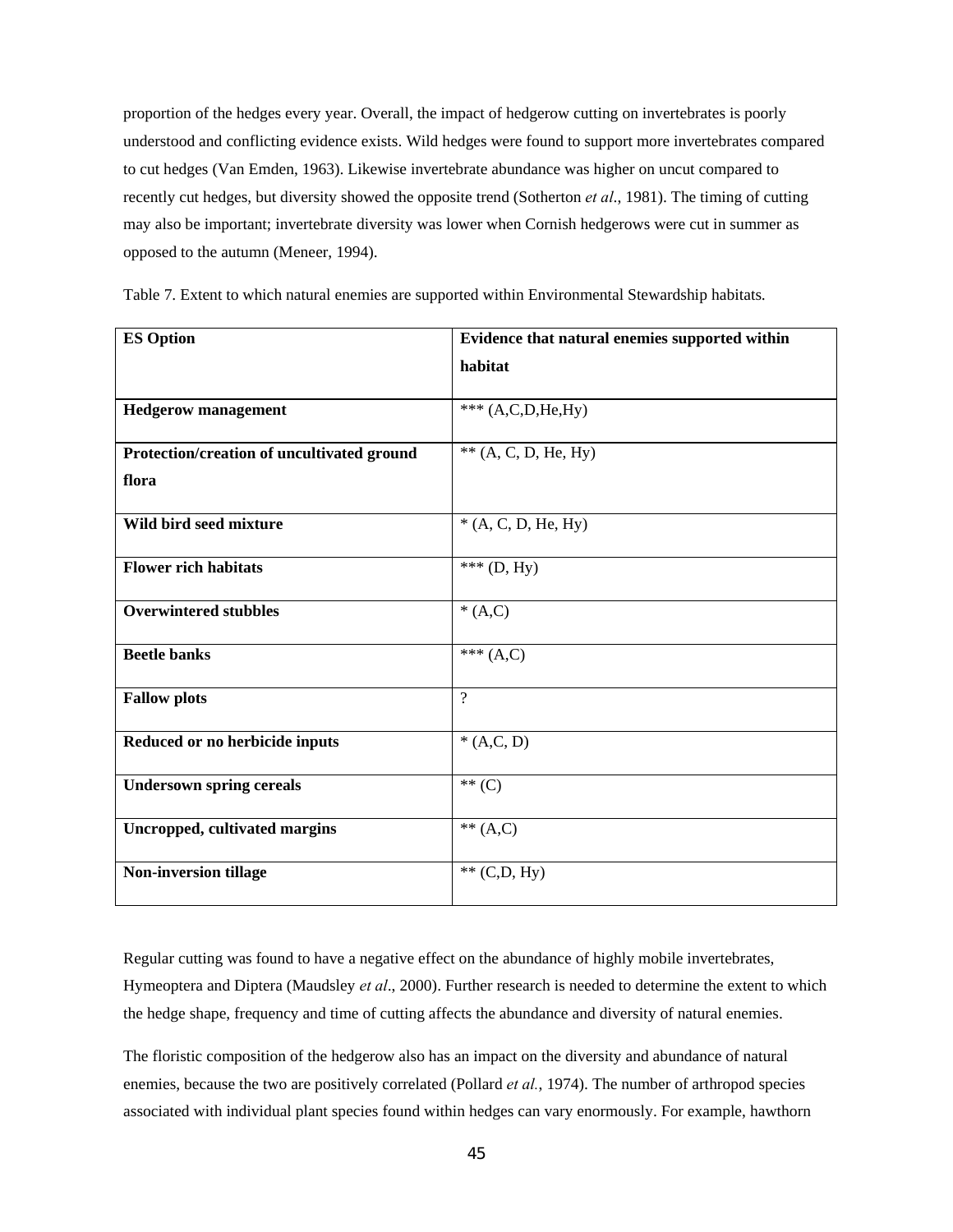(*Crateagus mongyna*) supported 209 invertebrate species whereas holly (*Ilex aquifolium*) only supported 10 (Kennedy & Southwood, 1984). Floristically diverse hedges in southern England supported 51 families in 13 orders, all within the Phylum Arthropoda. Five orders accounted for 90% of all arthropods: Araneae, Coleoptera, Diptera, Hemiptera and Hymenoptera. The predators accounted for 31% and parasitic species 6% of the total sample (Pollard & Holland, 2006). Individual species were seldom identified in this study therefore it was not possible to identify the component that was comprised of known cereal and oilseed pests or their natural enemies. The proportion of predatory and parasitic taxa was relatively high compared to that found in other permanent vegetation, such as broad-leaf trees where it was only 20%, indicating that shrubby component of hedgerows is a valuable source of natural enemies.

The hedgebase which is also protected by these options, for up to 2m from the hedge centre, is known to harbour a range of natural enemies but is especially favoured as an overwintering site (Lipkow, 1966; D'Hulster & Desender, 1982; Sotherton, 1985; Maudsley, 2002). The abundance of predatory carabids and staphylinids showed a positive relationship with the amount of dead leaf litter, while carabids were also correlated with the biomass of dicotyledonous vegetation (Maudsley *et al*., 2002). In the same study, some carabid species were associated with a drier soil moisture, this being important because they overwinter in the soil beneath the leaf litter. The shrubby component also creates sheltered conditions with higher temperatures and humidity, encouraging particular invertebrates and plants (Lewis, 1969a,b). The climate within the hedgebase is also modified. The hedgebase has been confirmed in many studies to be an important source of natural enemies and is discussed in further detail in the following section.

#### *Potential to improve biocontrol*

The extent to which the shrubby hedgerow component contributes to pest control in neighbouring crops or act as a source of pests is unknown. In Canada woody borders did not affect insect densities within alfalfa fields, but increased insect family richness (Holland & Fahrig, 2000). Hedgerows may influence pests and natural enemies in a variety of ways: a) by providing resources that affect survival and fecundity and thereby populations within arable landscapes, b) by effecting the distribution of ground and aerially dispersing species; hedgerows alter air currents creating eddies that deposit airborne pests and natural enemies within fields (Lewis, 1969a). On the other hand, insect pests dispersing by flight may be inhibited from dispersing outside of the field by high structures leading to a population increase within the field (Bach, 1988). For ground dispersing species hedgerows may have a negative effect on biocontrol by inhibiting the movement of natural enemies (Frampton *et al*., 1995; Mauemootoo *et al*., 1995; Thomas *et al*., 1998; Fernández García *et al*., 2000; Holland *et al*., 2004a), the extent to which this occurs depending on the vegetation structure and species in question (Duelli *et al*., 1990). Such movement is necessary if reinvasion is to occur following events that reduce the natural enemy population within a field. The way in which hedgerows affect the distribution of pests and natural enemies requires further investigation. The movement of airborne invertebrates is being investigated in the "Re-bugging the system" project and this will provide some

46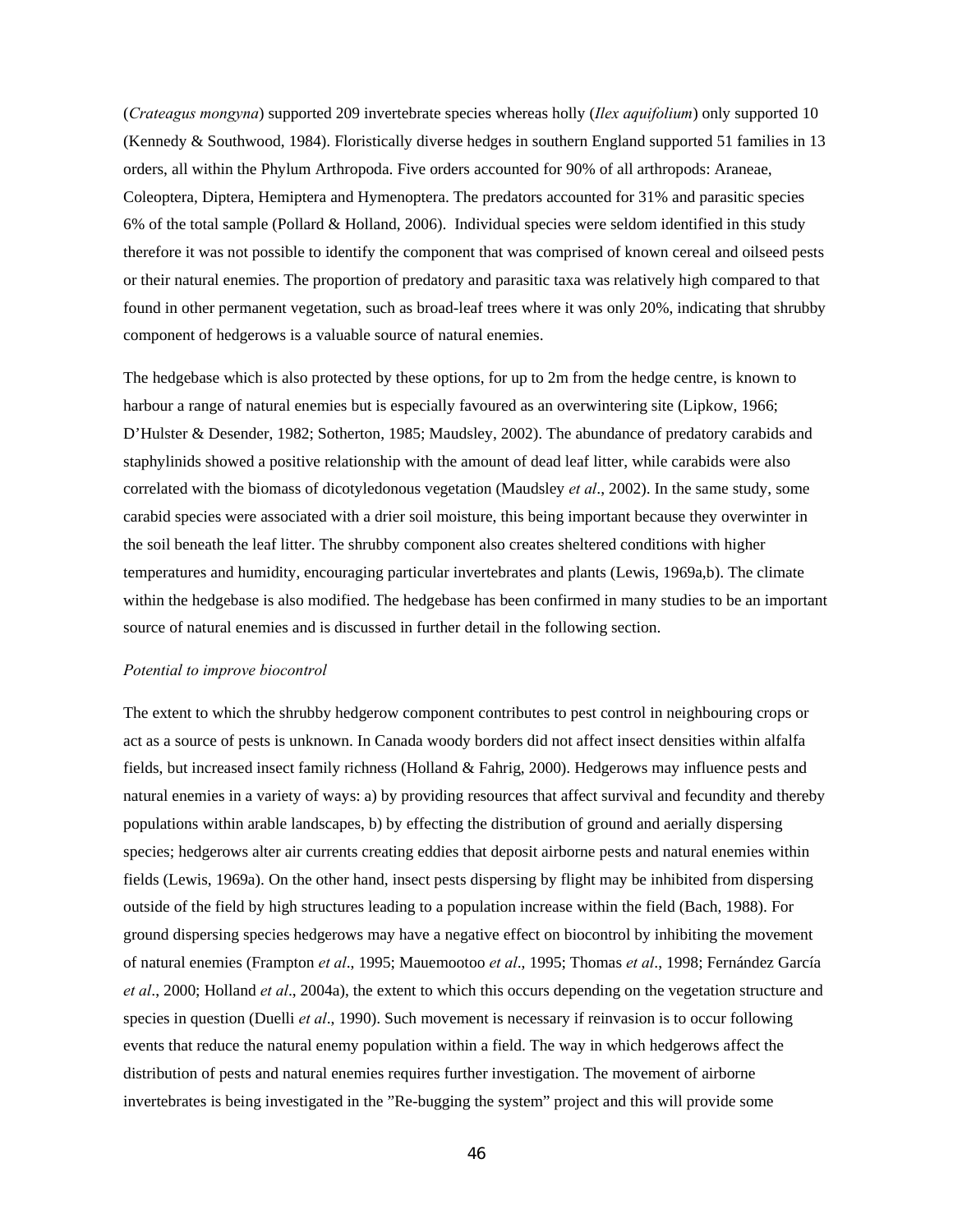information as to how hedgerows are effecting the distribution of natural enemies within fields (Oaten *et al*., 2007).

## **5.2 Protection/creation of uncultivated ground flora (EB/OB1-10, EC/OC1, EC/OC4, ED/OD2, EE/OE1-6, EE/OE8, EF/OF1; HC6, HD7)**

Many of the options available in ELS and OELS protect from cultivation the ground flora areas associated with particular landscape features including hedgerows, ditches, in-field trees and archaeological sites. Likewise buffer strips on cultivated land are likely to support a similar floral composition, which is most likely to be a grass dominated sward. The exact botanical composition and structure will vary according to the method of creation, whether this is from natural regeneration or a preparatory seed mix. Such areas provide suitable microclimatic conditions for overwintering and aestivation, as foraging sites in winter and summer and for breeding. The complexity of the habitat structure and the plant species composition will determine the range of niches and hosts available and consequently the diversity and abundance of beneficial arthropods that they support (Morris & Webb, 1987). The degree of shelter provided and the amount of nectar, pollen, host or prey availability are key determinants of the natural enemy community. They also act as refuges from inclement field conditions and the perturbations of farming practices, thereby facilitating reinvasion of areas where population reductions have occurred (Lee *et al*., 2001; Holland *et al*., 2000).

### *Overwintering sites*

Invertebrates seeking overwintering sites are especially attracted to tussocky grass swards in field boundaries because they provide stable and dry microclimatic conditions (Luff, 1966; Sotherton, 1985; Thomas *et al*., 1992; Maudsley *et al*., 2002). Temperature and the extent to which it fluctuates were shown to influence the survival of a carabid, staphylinid and coccinellid species, with survival being higher under lower and more stable temperatures (Dennis *et al*., 1995). The shrubby component of the hedgerow can also provide additional protection of the ground vegetation. The abundance of alternative prey within the margin habitat is also important because prior to overwintering the insects build-up fat reserves by feeding within the shelter habitat rather than in the crop (Leather *et al.*, 1993). There is a limit to the duration that insects can overwinter which depends on the levels of fat reserves and environmental conditions, while its physiological condition on emergence in early spring will determine subsequent mortality during this period, this often being high (Thomas *et al*., 1992; Dennis *et al*., 1994). Climate change may have an impact on overwinter survival. The lack of prey in early spring was considered a determining factor in post-overwintering mortality. Generalist predators may also feed during the winter and survival was improved where food was available (Thomas *et al*., 1992; Dennis *et al*., 1994).

Studies of ground flora associated with hedgerows have shown that they support a diverse and abundant range of natural enemies through the winter (Sotherton, 1984, 1985; Andersen, 1997; Collins *et al*., 2003a; Maudsley *et al*., 2002). Carabidae and Staphylinidae were the most abundant natural enemies but their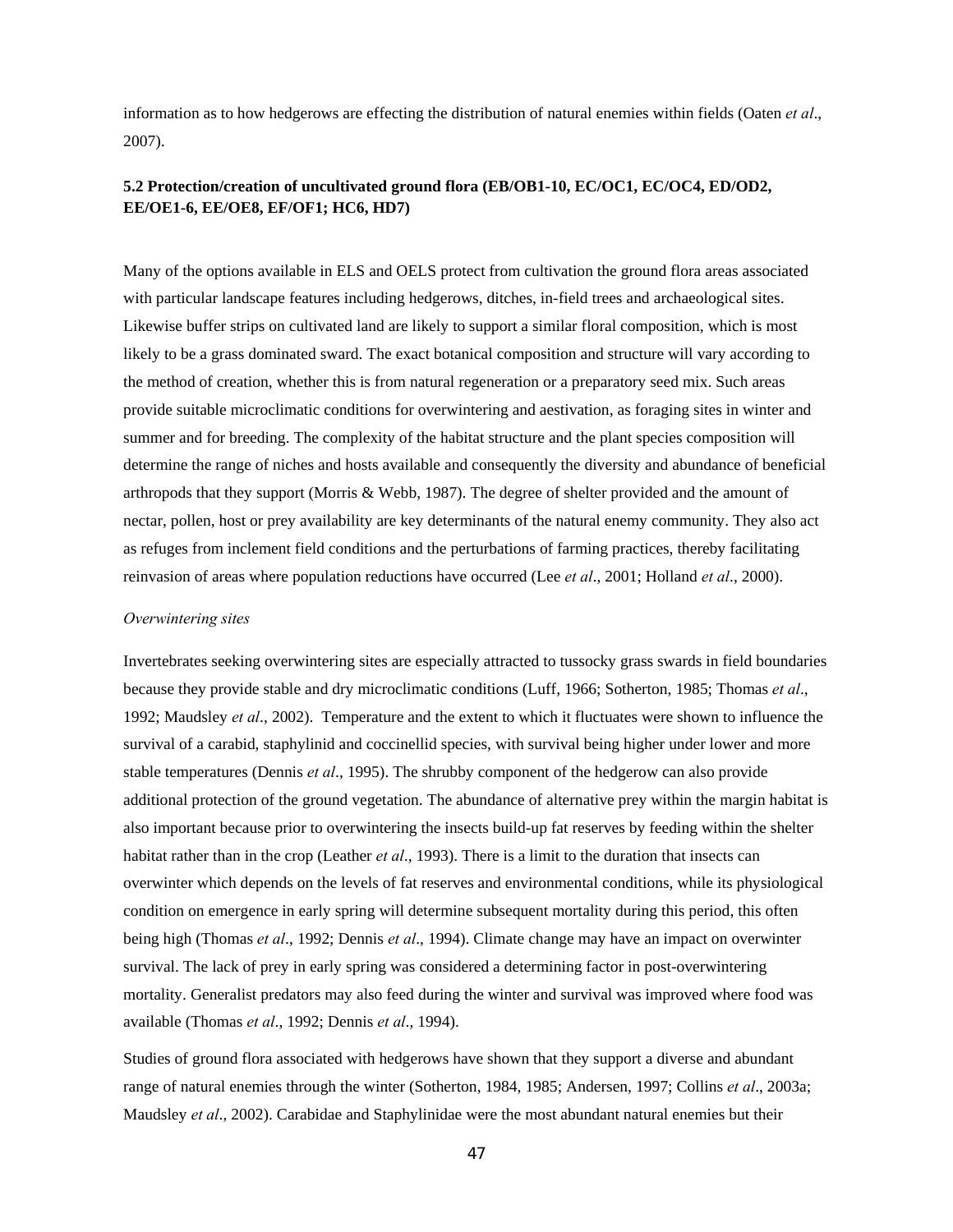densities varied enormously between different studies (margins), ranging from 880 m-2 (Thomas *et al*., 2000) to 3305 m-2 (Collins *et al*., 2003a). Considerable variation along the same hedgerow also occurs and some component of the variation is a consequence of insufficient replication when sampling (Maudsley *et al*., 2002). Considerable yearly variation in overwintering numbers may also be expected (MacLeod *et al*., 2004). Strips of tussocky grasses may also occur along fencelines and although these are poorer in their botanical diversity, they supported higher densities of Staphylinidae (Griffiths *et al*., 2007). At the farmscale, because the diversity and abundance of invertebrates in field boundaries is determined by plant diversity, its structure and the amount of leaf litter (Altieri & Letourneau, 1982; Dennis *et al*., 1994; Maudsley *et al*., 2002), the maximum invertebrate diversity will be achieved by having a range of different habitats (Griffiths *et al*., 2007). The propensity of other similar habitats (e.g. buffer zones) that may be created under Environmental Stewardship to support overwintering natural enemies has not been evaluated, but if they are comprised of tussocky grasses they will have some value as overwintering sites. This may, however, not be as great that provided by a hedgebase because there would be less leaf litter and dicotyledonous vegetation biomass, while soil moisture levels may not be a s favourable as those found in a raised bank, these all being key determinants of overwintering habitat suitability (Maudsley *et al*., 2002). Areas that are left to naturally regenerate usually develop a flora that is similar to that in adjacent uncultivated areas. The seed mixes that are promoted for use in field margins typically contain a mix of fine and tussock forming grasses that will provide overwintering cover for invertebrates, although the tussock forming species usually become dominant (MacLeod *et al*., 2004).

#### *Summer usage*

The invertebrates supported by uncultivated field margins during the summer have been widely investigated and natural enemies are often recorded within them, but pest species are seldom identified. Uncropped headlands that had been allowed to naturally regenerate supported almost twice as many carabid beetles as a conventional managed wheat crop (Cardwell *et al*., 1994). In contrast, naturally regenerating margins supported less Araneae than the adjacent established margins for the first four years and cutting reduced abundance and species richness (Baines *et al*., 1998). Cutting mid-summer had a greater impact than if conducted in the spring or autumn. Margins sown with a flower rich grass mix supported a greater abundance and to a lesser extent diversity of Araneae compared to those that regenerated naturally (Baines *et al*., 1998), although Linyphiidae showed no difference (Bell *et al*., 2002). There were few differences in the abundance or diversity of Carabidae, Opiliones (harvestmen), Dermaptera (earwigs) or Araneae in margins created by natural regeneration or sown with either tussocky grasses, grasses and wildflowers or strips of both adjacent to each other but were lower in the crop (Meek *et al*., 2002). However, it may take time for the number and diversity of invertebrates to build-up, distinct differences were found between one and six-year old margins (Denys & Tscharntke, 2002). In some cases individual species preferred certain margin types and this may be expected if they have particular environmental, structural or dietary preferences. As a consequence there may be little exchange between the margin and the cropped area and species preferring

48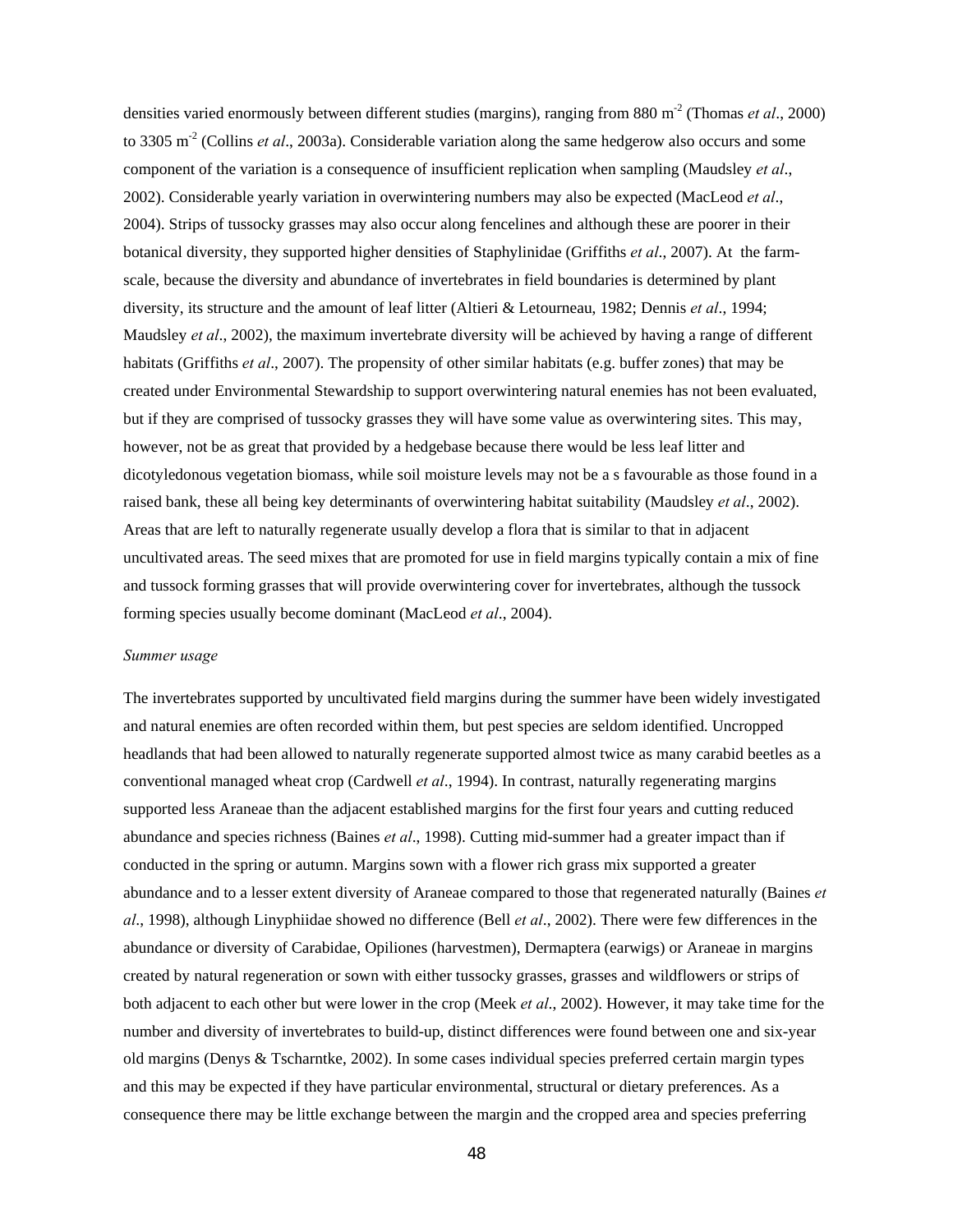the margins may not benefit pest control directly within the field, although they may reduce pests utilising margins. Araneae especially were shown to have different species composition in margins compared to the crop (Kromp & Steinberger, 1992) while some carabid species, especially spermophagous species, remain strongly associated with margins (Cardwell *et al*., 1994; Holland *et al*.,1999; Thomas *et al*., 2001;). Further information on the species composition of sown margins and the impact of cutting, scarification and herbicides will be gained from the SAFFIE project.

The establishment of grassy margins is one the most widely adopted ES options (Boatman, *et al*., 2007), but their value for natural enemies has received only limited attention in the UK. In the Arable Stewardship Pilot Scheme, the abundance and species richness of carabids was the same grassy margins, beetle banks and the open field, however, the community composition differed reflecting the differences in the environmental conditions and preferences of individual taxa (Gardner *et al*., 1999). Grassy margins were recommended as a way of enhancing carabid diversity in cereal dominated landscapes (Anon, 2001). The margins were, however, relatively new at the time of sampling and further changes in their invertebrate composition would be expected (Thomas & Marshall, 1999). In the Netherlands, emergence traps placed in grassy margins revealed that during the growing season the fauna was comprised mostly of dipteran flies, followed by parasitic wasps, spiders, carabid beetles and staphylinid beetles (Canters & Tamis, 1999). Numbers of Staphylinidae abd Carabidae were higher in the winter showing that they were used as an overwintering site. Mowing lead to increases in parasitic wasps, hoverflies and Staphylinidae, but also aphids. Spiders were reduced by mowing.

#### *Potential to improve biocontrol*

Most biocontrol related research on uncultivated habitats has focussed on determining whether natural enemies were enhanced in the adjacent crop rather than the impact on the pest. Furthermore, because the relationship between the level of predation and abundance of natural enemies remains unquantified, knowing the abundance of natural enemies does not allow their impact to be determined.

Natural enemies overwintering in field margins were shown to move outwards from field margins in two ways. For those species that walked a wave of dispersal was identified, but those that flew achieved rapid coverage across the whole field (Coombes & Sotherton, 1986; Kromp & Nitzlader, 1995). Even so the distribution of natural enemies across fields is rarely even, with most showing some degree of aggregation into patches (Holland *et al*., 1999, 2004b, 2005). Moreover, as the ratio of edge to field will decrease as field size increases, so the impact of boundary overwintering natural enemies would be expected to diminish. When the distribution of boundary overwintering ground-active predators (Carabidae, Staphylinidae and Lycosidae) was examined in the 3D Farming project, they were found throughout the smaller study fields during May and June where the distance to the field centre from the boundary was no more than 150 m. However, they did not penetrate the larger fields and most patches were located within 100 m of the field boundary. By July, most were located within 60 m of the field boundary (Powell *et al*., 2004; Holland *et al*.,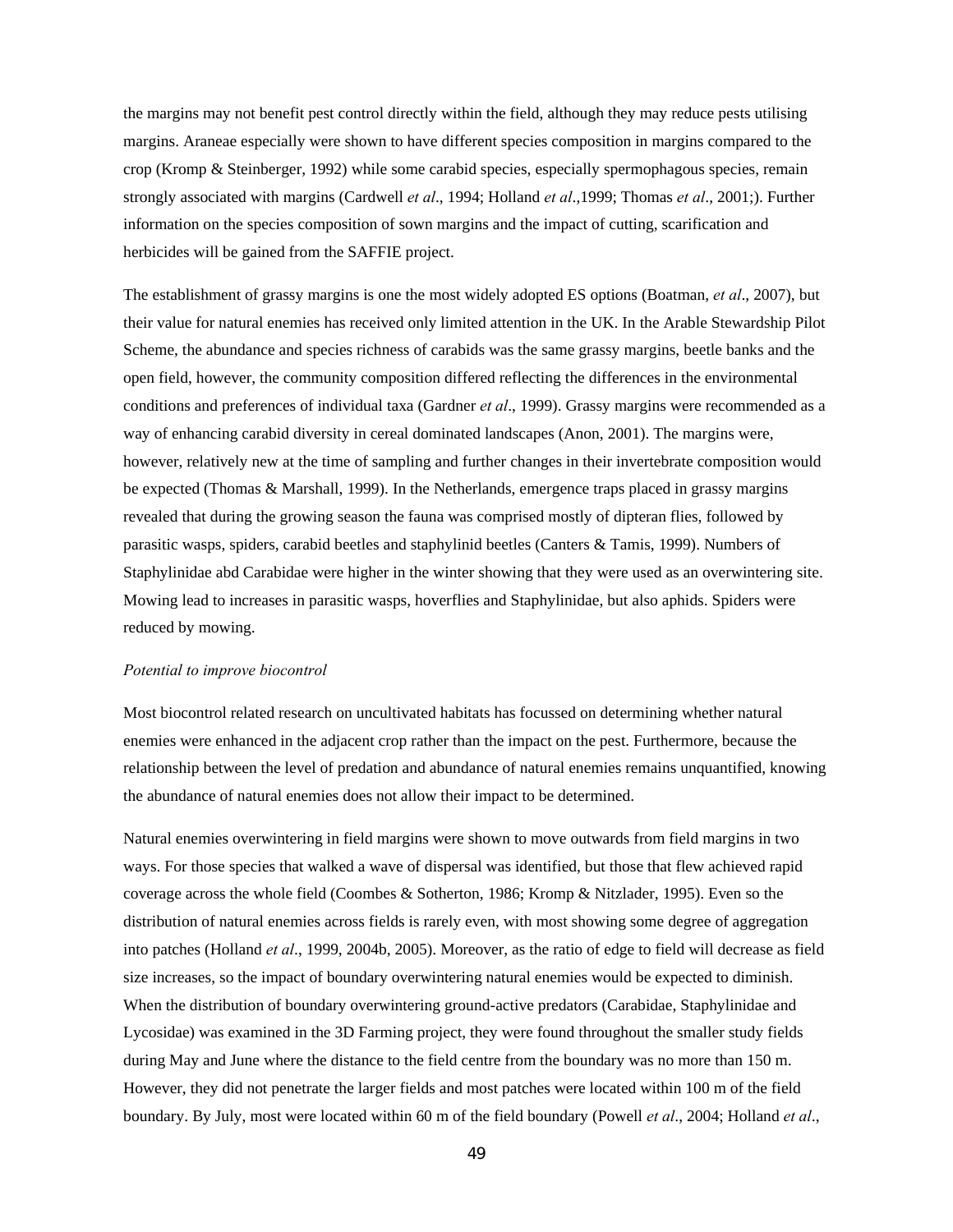in prep). Likewise other studies of natural enemy distributions have found strong evidence of aggregation into patches the size and stability of the patches, varying between the families and species (Ericson, 1978; Hengeveld, 1979; Thomas *et al*., 1998; Holland *et al*., 1999; Bohan *et al*., 2000; Thomas *et al*., 2006; Fernández-García *et al*. 2000; Thomas *et al*., 2001; Holland *et al*. 2004a, b, 2005). For Carabidae, some species remain associated with field margins throughout their lives, especially spermophagous species or those typically found in woodland. In contrast, other taxa that may use grassy field margins for overwintering (e.g. Linyphiidae) disperse beyond the adjacent fields and consequently their distribution is largely unaffected by the margins (Holland *et al*., 1999, 2004). Field overwintering species may use the margins as a foraging resource and overwinter within them either as adults or larvae as the soil remains undisturbed, but the number that do so compared to those within the field is relatively small (Holland *et al*., 2005).

Whether increasing the relative proportion of boundary habitat to crop consequently increases natural enemy densities within the adjacent fields has not been determined, although there may be other limiting factors that control densities within fields. Whether wider field margins enhance the levels of cereal aphid control is the one of the subjects currently being investigated in the RELU funded "Re-bugging the system" project. Initial findings revealed that the presence of 6m wide margins did not improve the levels of cereal aphid control, although almost 100% control of artificial aphid infestations was achieved in all fields (Holland *et al*., 2006). Further studies are underway as part this project to determine whether there is a relationship between the proportion and type of uncropped land in the surrounding landscape, and the level of cereal aphid control. Further discussion of the landscape impact is given below.

Not all ground-active natural enemies overwinter in field boundaries and the numerically most dominant species of Carabidae overwinter as larvae within fields. When the density of these two groups was estimated, the contribution of the field overwintering species far outweighed that of the boundary overwinters, except using the highest estimate of natural enemy abundance and fields surrounded by 6m margins (Holland *et al*., 2006). However, field overwintering species peak in abundance during July whereas boundary overwintering species peak in May to June. Therefore, even the overall contribution of boundary overwintering species may be smaller, this may occur at a more critical time when pests populations are starting to increase, as was demonstrated with carabids and cereal aphids (Edwards *et al*., 1979).

Exclusion techniques are often employed to quantify predation and isolate the impact of different guilds of natural enemies. The earliest studies of cereal aphid predation revealed that ground-active natural enemies reduced the number of cereal aphids and that these were most effective when aphid numbers built up slowly (Edwards *et al*., 1978, 1979; Sunderland *et al*., 1980; Chambers *et al*., 1983; DeClerq & Pietraszko, 1983; Chiverton, 1986; Collins *et al*., 2002) contributing most during the early stages of an aphid infestation (Edwards *et al*., 1979; Chiverton, 1986). However, sometimes the ground-active natural enemies were ineffective and did not prevent aphids reaching the spray threshold (Burn, 1992; Holland *et al*., 1997). More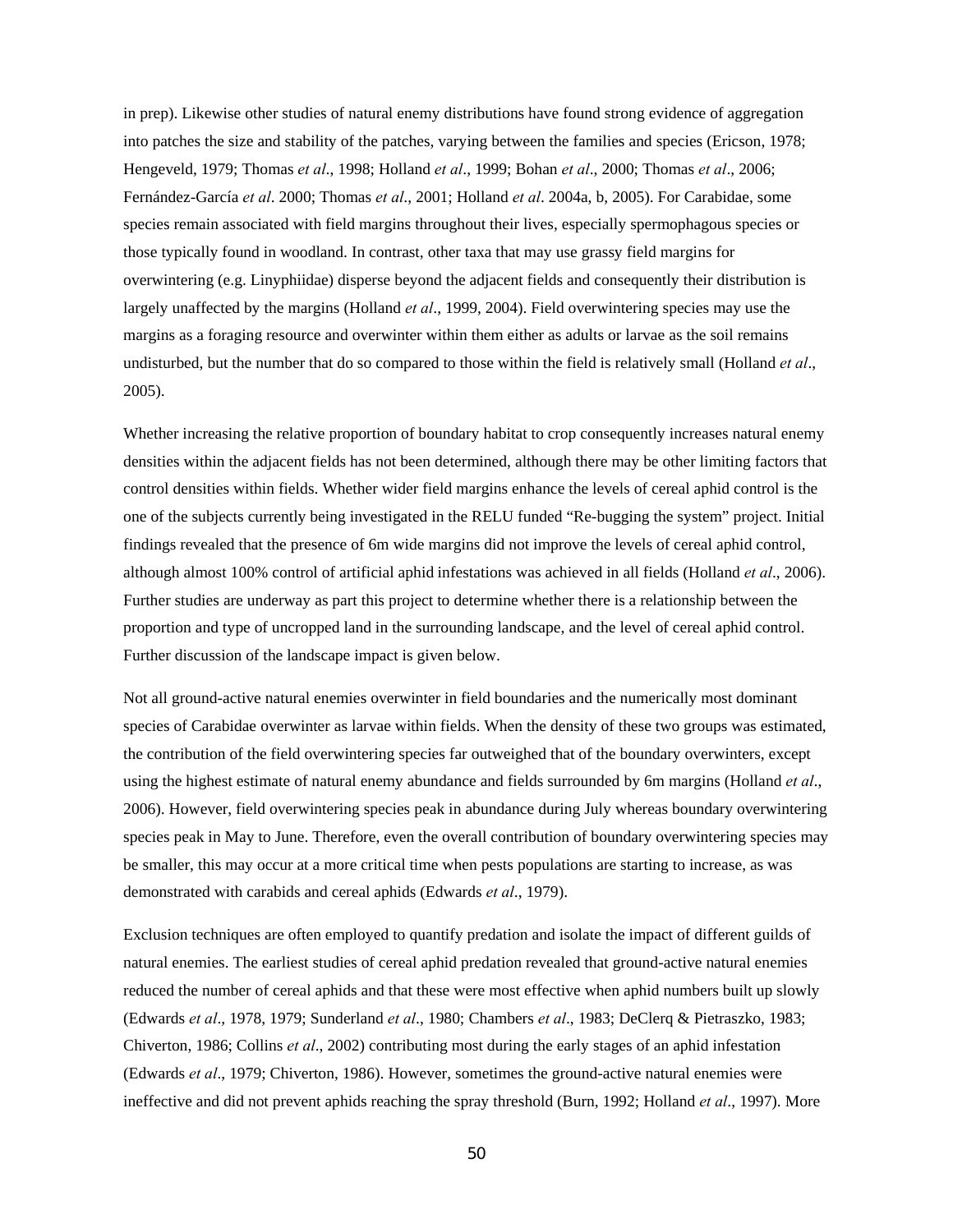recently, exclusion studies indicated that the contribution made by ground-active predators is relatively small compared to flying natural enemies and therefore the provision of additional margins may not increase the overall natural enemy community sufficiently to have an impact on pest control (Schmidt *et al*., 2004; Holland *et al*., 2006). As part of the RELU project "Re-bugging the system," exclusion cages infested with grain aphids were used to assess the impact of different guilds of natural enemies on the aphids, at different distances from 2 or 6m wide grass dominated margins. Almost 100% control of the aphids was achieved where all natural enemies and just flying ones had access, regardless of distance from the margin or the width of the margin (Holland *et al*., 2006). Ground-active natural enemies alone had less impact, even so sufficient amounts of overwintering habitats may already have been available. The wider margins probably had no effect because of immigration by aerially dispersing natural enemies from outside the study area. In a similar exclusion study, aphid densities were higher next to grassy field margins but lower adjacent to flower rich ones (Flückiger & Schmidt, 2006). Flying natural enemies were again identified as being the most important.

Carabidae and Staphylinidae are known to consume orange wheat blossom midge (OWBM) larvae and pupae on or in the soil (Floate *et al*., 1990; Holland *et al*., 1996) while spiders may prey upon eggs and adults (Barnes, 1956). Consequently, because uncultivated areas enhance these types of predators they may be expected to improve biocontrol of OWBM but this is most likely to occur when larvae drop to the ground to pupate (Holland *et al*., 1996) so preventing populations of OWBM building up within the soil. They were not shown to have any impact during the year of infestation (Holland *et al*., 1996).

In oilseed rape the impact of ground-based natural enemies is poorly understood for most pests (Büchs, 2003). Mortality of pollen beetle larvae caused by ground-based natural enemies was estimated to be 39% (Basedow, 1973) and 51% (Golterman, 1995) in Germany. In Switzerland, mortality due to predators was 16-27% and from parasitoids 2% (Büchi, 2002), although the type of predators was not identified. Predation in these cases was occurring after crops had been damaged, but this contributed to overall population regulation. Adult emergence was reduced by ground-active predators and reached 51% for cabbage seed weevil, 56% for pollen beetle, 58% for brassica pod midge and 82% for cabbage stem weevil (Büchs & Nuss, 2000). Estimates of the contribution to total mortality made by these predators was small in some cases (4% for pollen beetle, 10% brassica pod midge, 52% cabbage seed weevil) but this may be sufficient to ensure outbreaks are prevented (Büchs, 2003).

The predators responsible for control have not been confirmed through dietary analysis, although a good correlation between the peak of the carabid beetle (*Poecilus cupreus*) population and the dropping of pollen beetle larvae indicated that this species may be contributing to their control (Büchs & Nuss, 2000). This is a field overwintering species that peaks in mid-June, along with some other highly abundant field overwintering beetles (Holland *et al*., 2007). In the LINK Integrated Farming Systems project, the abundance and diversity of Carabidae, Staphylinidae and Linyphiidae was as high or higher in oilseed rape crops

51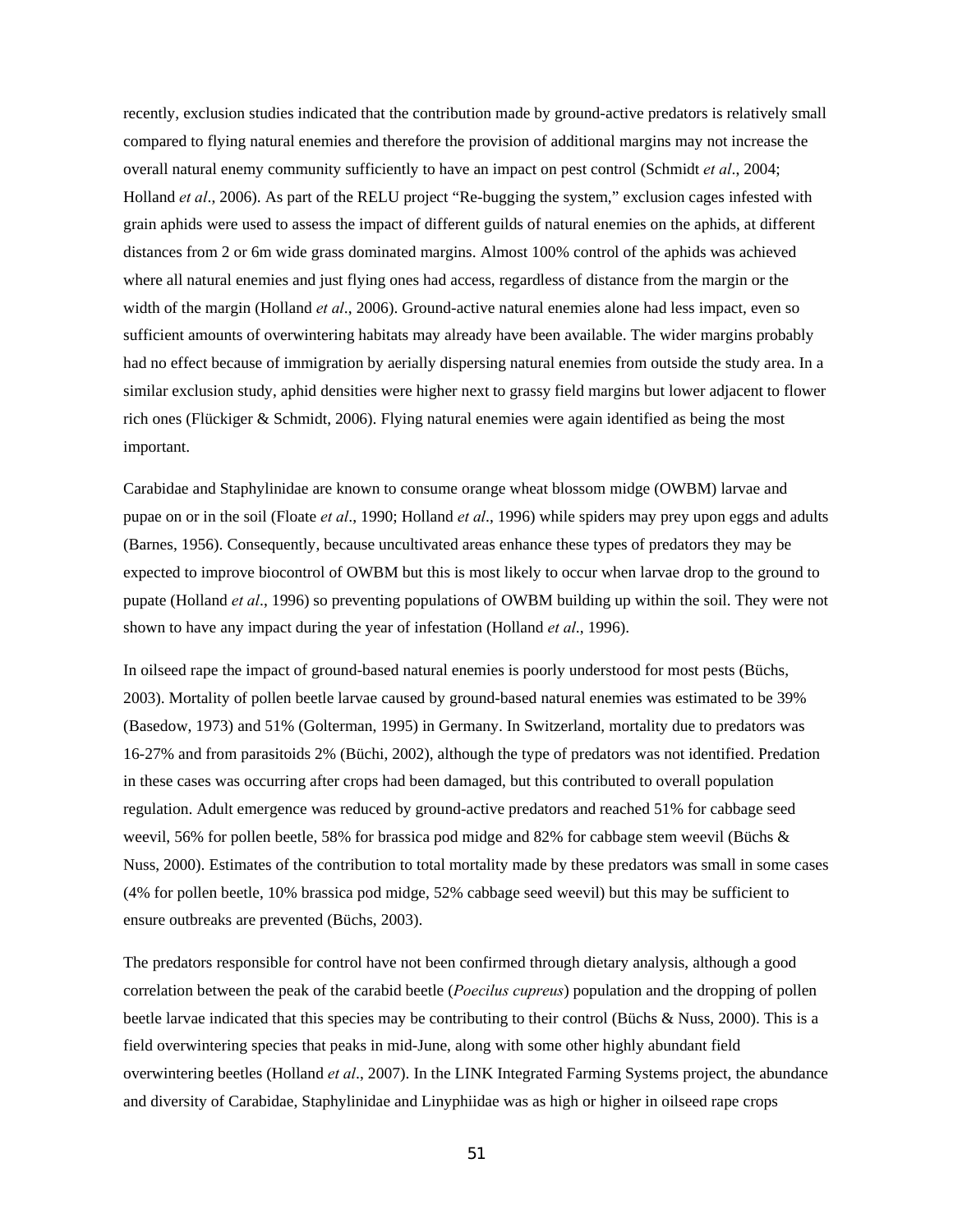compared to other cereal crops (Holland *et al*., 1998; Holland, 2000). The carabid species composition is similar to that of other arable crops (Büchs & Alford, 2003), although a greater proportion of spermophagous species was found, attracted by the weedy understorey (Gardner *et al*., 1999). Details of the staphylinid species composition have not been published for the UK although the data exists in the LINK IFS database. Details of other groups of predators found in oilseed rape are described by Büchs & Alford, 2003; of these Diptera and Aranaeae are considered valuable, but the contribution they make towards biocontrol remains unquantified.

Whether margin enhancement encourages the natural enemies of oilseed rape pests overwintering in field boundaries has not been examined to any great extent, although further information could be gained from further interpretation of the LINK IFS data. Migration into oilseed rape was inhibited and slower compared to winter wheat where enhanced margins were present (Goltermann, 1994). Oilseed rape creates cooler and more shaded conditions and consequently attracts or deters some species, as identified by Goltermann (1994). Overall, the value of margins for enhancing the ground-active natural enemies of oilseed rape pests cannot be confirmed and there have been no studies to examine the relationship between these, the amount of margin habitat and the levels of oilseed rape pests. In Switzerland, the flower rich strips encourage groundactive predators (Carabidae and Araneae) in the adjacent crop (Frank, 1996), but they rapidly declined in abundance and diversity with distance from the margin (Frank, 1996). As few predators occur in the canopy where the pests are prevalent (Hausamann, 1996) they are overall not considered to be important in the prevention of crop damage during an infestation.

Parasitoids are, however, considered to be more important in the regulation of oilseed rape pest populations. Parasitism was higher in field centres in the presence of six year old, but not one year old field margin strips and was also higher at the edge adjacent to six year old strips (Thies & Tscharntke, 1999). Parasitoids are known to overwinter in soil following a rape crop but 75% were killed by ploughing and harrowing (Nilsson, 1985). The older field margin strips were considered important in the parasitoids survival, allowing populations to build (Thies & Tscharntke, 1999). Even higher levels of parasitism were recorded in fields adjacent to large fallows, and the authors concluded that the size and age of uncultivated land were key factors in the biocontrol of pollen beetle. Indeed when the landscape was taken into consideration, parasitism increased with landscape heterogeneity. The rate of parasitism did not decrease as the area of rape grown increased. A combination of measures is recommended to maximise biocontrol in oilseed rape (Williams, 2004) alongside the judicious use of insecticides, host plant resistance and crop husbandry.

### *Negative effects*

Uncultivated areas may also have some negative effects on natural enemies. To ensure sufficient numbers of natural enemies are present within a field, some degree of movement between fields is necessary because crops are rotated and therefore the requirement for pest control may differ. The natural enemies may also prefer the environmental conditions created by particular crops and therefore will redistribute accordingly.

52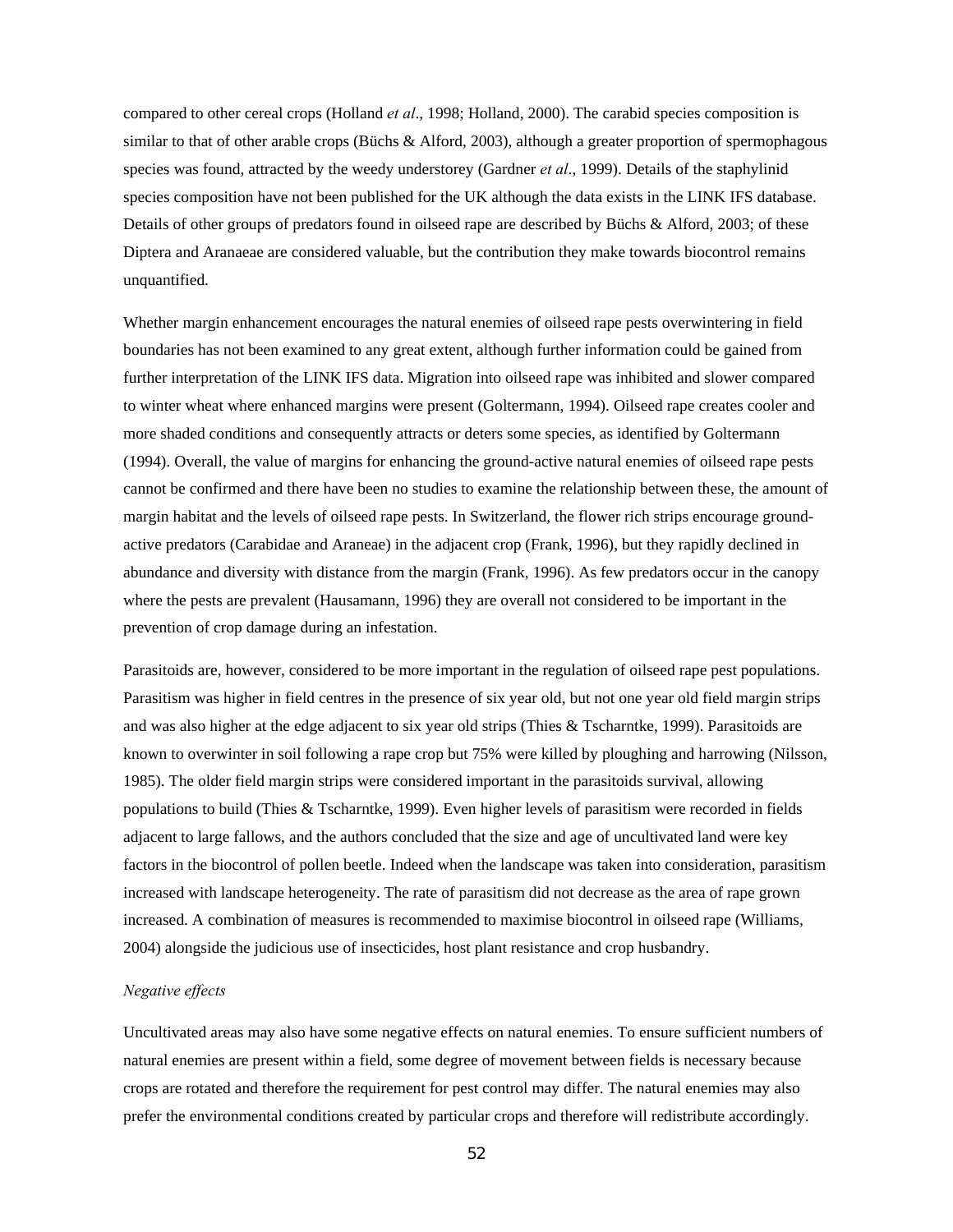Such a process was found to occur with Carabidae, although the whole process took several months (Thomas *et al*., 2006). In addition, agricultural operations (e.g. insecticides or intensive tillage) or natural population regulation (disease, parasitism) may reduce existing natural enemies within a field or part thereof, necessitating the need for immigration. However, uncultivated areas although acting as a reservoir of natural enemies, may inhibit the movement of ground-active invertebrates, the permeability of the feature depending on the vegetation structure and the species physical attributes (Jepson, 1994). Even one of the most mobile carabid species (*Pterostichus melanarius*), only 6% were found to have moved through a 5 m wide hedgerow (Thomas *et al*., 1998). Likewise in the 3D Farming project, use of mark-release-recapture revealed that the movement of two carabid species was restricted by the hedgerows, although the extent to which this occurred varied between the species (Holland *et al*., 2004b). In a study of individual marked beetles, none were recaptured beyond the field's boundaries (Winder *et al*., 2005). All of the above studies used beetle species that were large enough to be marked. Whether smaller species are also confined by field boundaries is not known. In the RELU project "Re-bugging the system," the movement of natural enemies dispersing by flight within fields is being investigated in conjunction with assessments of cereal aphid control. These studies are being conducted in landscapes with varying areas devoted to ES schemes so that this component can be appraised.

Further research is needed to determine whether the enhancement of field boundaries is restricting movement of natural enemies within the landscape and thereby increasing the risk of extinction, changing the community composition and increasing the risk of pest outbreaks. Jepson (1994) proposed that landscapes models could be used to investigate such factors incorporating factors such as permeability and land use for a variety of predator guilds.

Uncultivated areas, if more attractive than the crop to natural enemies may also act as sink habitats, lowering numbers in the adjacent crop. Indeed, a large proportion of those invertebrates overwintering in boundaries remain within or in close association with them during the summer and so contribute little to pest control. Approximately a third of the Carabidae and half the Staphylinidae measured during the winter remained within field boundaries during the summer (Thomas *et al*., 2000) with individual species showing different distribution patterns (Wallin, 1989). Likewise, other natural enemies may be attracted to non-crop habitats if they provide more suitable resources than the crop and with more land being devoted to ES options, depletion as well as augmentation of natural enemies within crops is a possibility.

The resources provided by uncultivated areas may also encouraged the natural enemies own controlling agents, parasitoids in particular may benefit from floral resources, but this remains an unknown quantity.

### **5.3 Wild bird seed mixture (EF/OF2, EF/OF3; HF12)**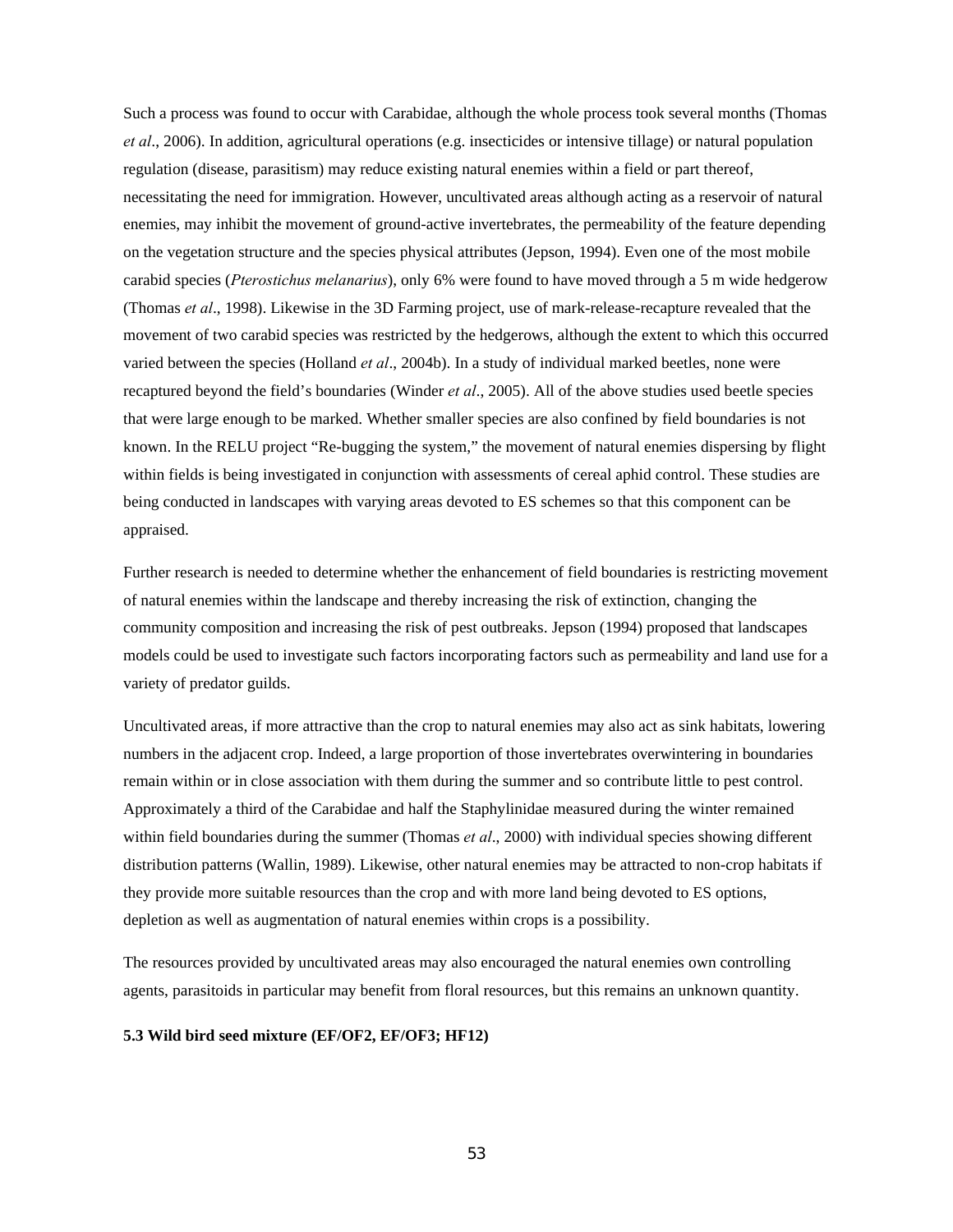Wildbird cover can develop a rich understorey of weeds, especially if retained for more than one year. Such uncultivated areas may become attractive to natural enemies but this has rarely been examined. In the 3D Farming project, the abundance of cereal and pea aphids and their natural enemies was assessed in fields with and without 24 m strip of wildbird cover. In one year, cereal aphids on wheat were higher at 10 and 30 m from the strips compared to the field boundary indicating that strips were encouraging biological control. The strips contained a high proportion of flowering plants at this time, including sown species such as *Phacelia tanacetifolia* that may not normally be sown as part of a wild bird seed mix and flowering weeds, and thus may have boosted numbers of hoverflies and parasitic wasps leading to higher levels of aphid predation or parasitism. There was some evidence that predatory invertebrates were encouraged by the strips, possibly through a diversification of food resources and overwinter cover. However in the second year the reverse effect on aphids was found, but some key natural enemy groups were not appraised, parasitoids and hoverflies, and there was some evidence that the strips were acting as a sink habitat for Staphylinidae. In the pea fields the set-aside strips had no effect on the abundance of pea aphids, but there was some evidence that the strips were acting as a sink for Staphylinidae.

Unpublished data held by the Game Conservancy Trust indicates that wild bird cover contains high numbers of Diptera and Parasitica, along with Araneae and predatory Coleoptera. Further identification of invertebrate samples would be needed to find the proportion of predators and parasites that contribute to the control of cereal and oilseed pests.

#### **5.4 Flower rich habitats (EF/OF4-5; HE10)**

These options encourage the establishment of a sward containing at least three pollen and nectar rich plants (EF4, EF5) along with non-aggressive grasses to aid establishment. Besides providing a source of pollen and nectar these habitats may also provide some overwintering and breeding cover and alternative food supplies, while also acting as refuges from agricultural operations. Studies evaluating the use of wildflowers by invertebrates have focussed on species of conservation concern (e.g. bees and butterflies) and to a lesser extent the natural enemies. Instead, studies investigating the value of floral resources for natural enemies have concentrated on using stands of a single flowering species to determine whether improved biocontrol can demonstrated. Plant species that have been tested include *Phacelia tanacetifolia*, buckwheat and coriander (Hodgson & Lovei, 1993; Hickman & Wratten, 1996; Macleod *et al*., 1999). Recent studies have also indicated that even supposedly unattractive flowers such as those of legumes are utilised by natural enemies (W. Powell, pers. comm.) The development of a technique to identify the presence and identity of sugars in the guts of adult parasitoids in the field will further aid our understanding of floral resources and their manipulation (Heimpel *et al*., 2004).

An extensive literature exists describing the mechanism by which flowering plants encourage natural enemies, the practicalities of the technique and results for a range of flowering plants and mixtures. The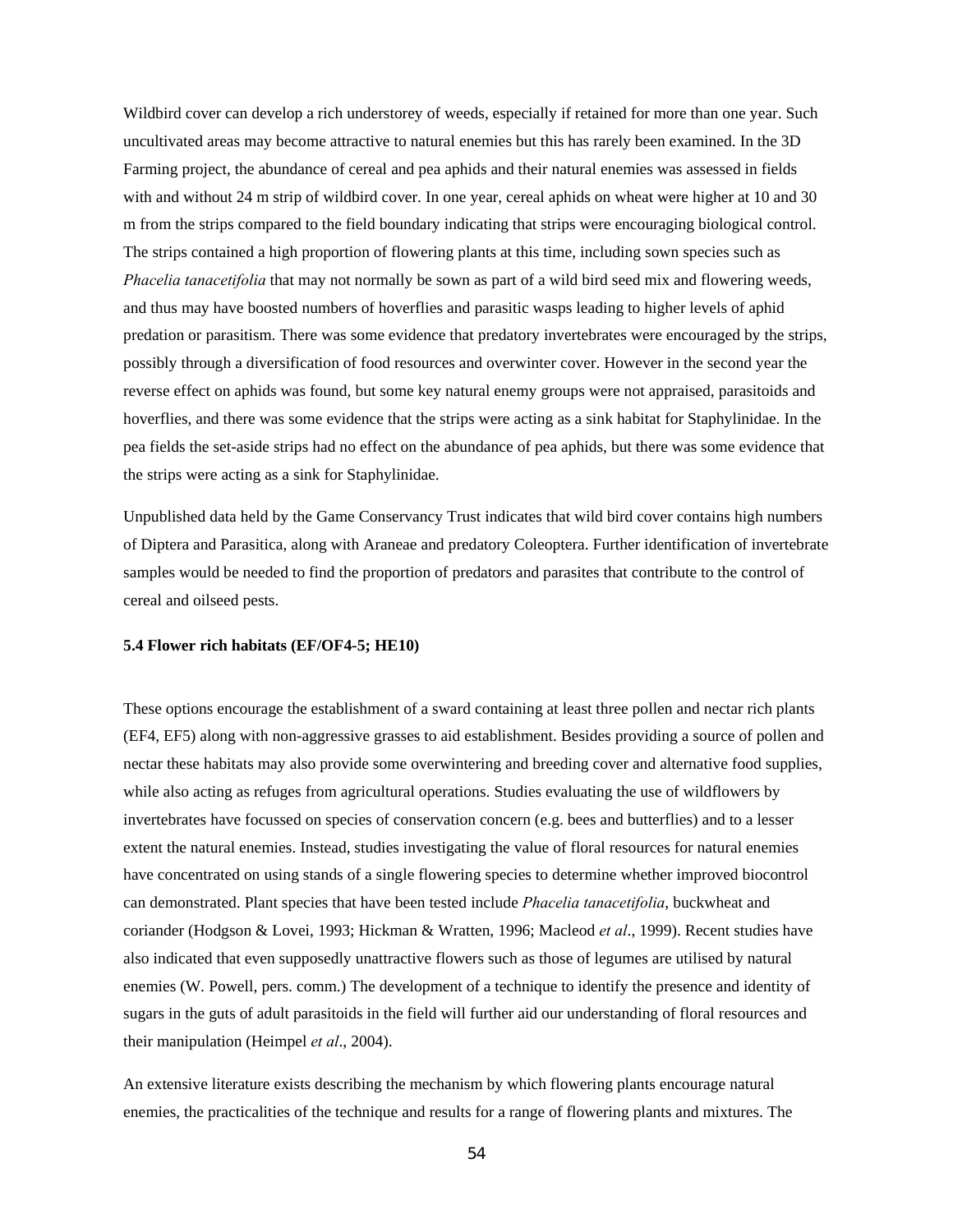literature has been extensively reviewed recently (Gurr *et al*., 2000; Wäckers *et al*. Eds, 2005) and will not be considered here except the key conclusions. Instead, only findings relating directly to cereals/oilseeds and for habitats similar to those likely to be established under ES are reviewed.

### *Key conclusions for flower rich habitats*

- Floral resources are utilised by a wide range of natural enemies.
- Plant species differ in the resources they provide, their accessibility and flowering period, all of which need to be considered when designing biocontrol enhancing seed mixtures, thereby ensuring a diverse natural enemy community is supported.
- For some species there is a positive relationship between the provision of floral resources and increase longevity, fecundity and ability to disperse (parasitoids, hoverflies)
- Floral resources may be utilised as an alternative food supply, aiding survival.
- Pests species, particularly Diptera may utilise floral resources and appropriate plants must be selected.

### *Uncertainties*

- The time frame over which floral resources must be available.
- The proportion of the landscapes which must be devoted to the provision of floral resources.
- The spatial arrangement of flower resources within the landscape.
- Whether their use by pests can lead to an increase in their population or crop damage.

### *Potential to improve biocontrol*

The value of floristically rich grass margins comprised of flowering species known to be preferred by natural enemies were investigated as components of the 3D Farming project and to a lesser extent the SAFFIE project.

In the 3D Farming project, the plant species most used by foraging aphidophagous hoverflies were determined (Powell *et al*., 2004) and margins rich in such species were established. The most preferred species were species yarrow, white campion, cornflower, common knapweed, rough hawkbit, field scabious and lady's bedstraw. The least preferred group included *Phacelia tanacetifolia*, ragged robin, red dead-nettle, cowslip and ox-eye daisy. Fecundity was improved by feeding on the preferred species indicating that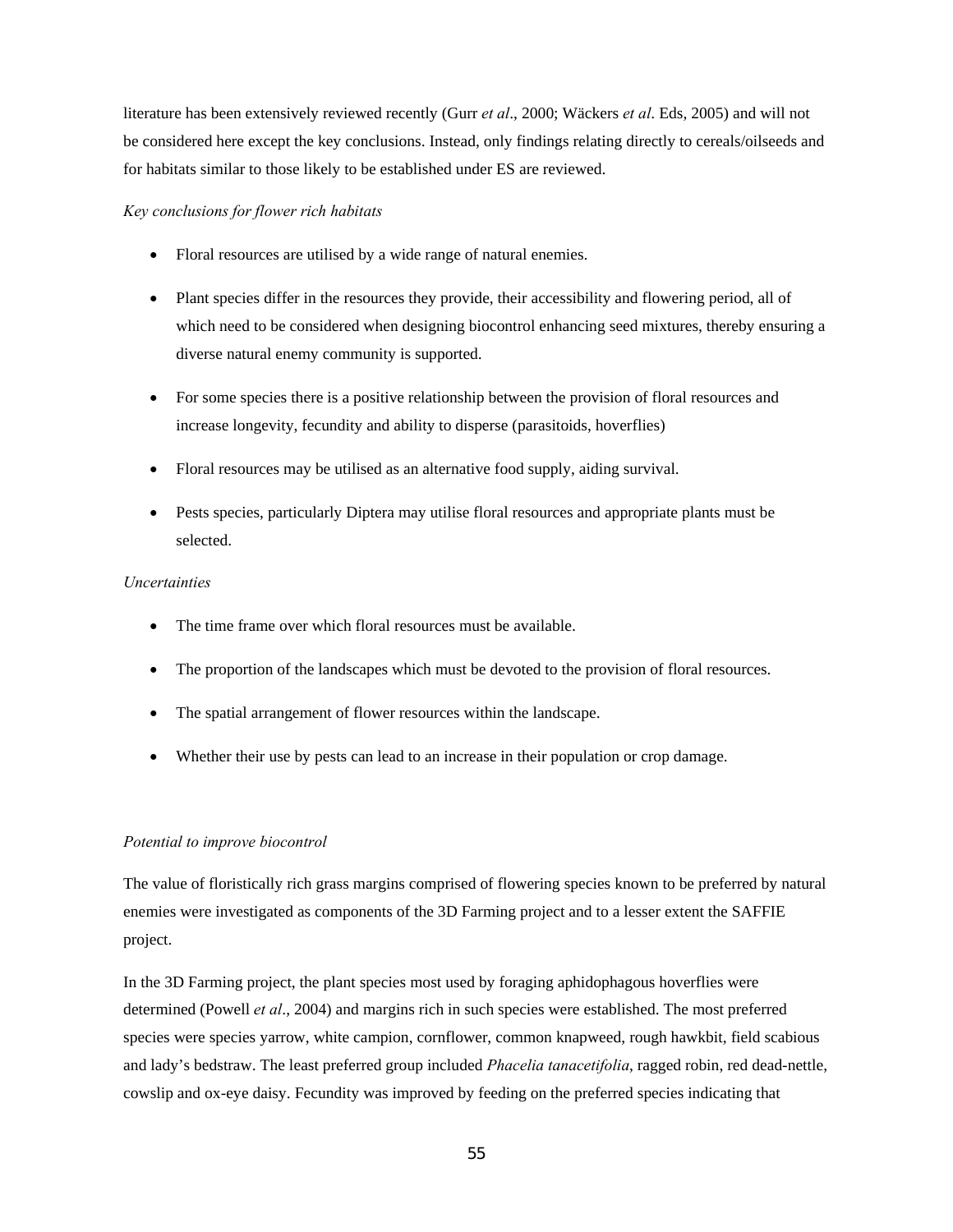females select species with appropriate nutrients. The abundance of hoverflies and cereal aphids within and at 10m, 30m and 100m from these flower rich margins was compared to that of un-enhanced field margins. There was no evidence that the numbers of adult hoverflies, adult parasitoids or carabid beetles was enhanced in the fields with flower rich margins, however, numbers of cereal aphids were significantly reduced in seven site-years out of twelve.

Within the SAFFIE project the impact of the flower rich grass margins on aphids within the adjacent crop was measured, however, there were no significant differences in the number of cereal aphids found in fields with and without 6m floristically enhanced grass margins (Douglas, 2004). The study was, however, conducted one year after establishment when the margins had not become fully colonised. Detailed investigations into the distribution of invertebrates within fields with and without the floristically enhanced margins were conducted during years 3-5. The abundance and distribution of ground-active predatory natural enemies within winter wheat fields was unaffected by the presence of floristically rich 6m wide margins. Further analysis of the data would be required to determine whether crop active predators were affected.

In Switzerland, damage by slugs was reported adjacent to wildflower strips (Frank, 1996) but there was no increase in oilseed rape insect pests (Hausammann, 1996). The strips harboured high numbers of natural enemies but augmentation of the adjacent crop was limited and a spacing of 24m apart was recommended (Nentwig *et al*., 1998). Predation of pollen beetle larvae was 20% and 35% higher at 3 and 30m from the wildflower strip, and parasitism by one species was higher (Büchi, 2002).

#### **5.5 Overwintered stubbles (EF/OF6; EG/OG4-5 HF15, HF19)**

In contrast, to fields that are cultivated prior to autumn drilling, this option will allow ground-active invertebrates time to return to field boundaries and increase, but whether this results in higher numbers the following year has not been quantified. The survival of larvae in the soil would also be expected to improve in the absence of cultivation but because the overwintered stubble can be followed by a spring crop there may be no net benefit if the crop is established using intensive soil cultivations. In the Arable Stewardship Pilot Scheme ecological evaluation more carabid larvae were found in the stubbles during the autumn and spring, but adult abundance the following year was no higher even when followed by spring/summer fallow (Gardner *et al*., 1999). The species composition of carabid beetles may change because according to their phenology, vulnerability to the timing of cultivation differs (reviewed by Holland & Luff, 2000).

#### *Potential to improve biocontrol*

No previous investigations. The survival of natural enemies overwintering within the field will depend on the intensity of soil cultivations in the spring.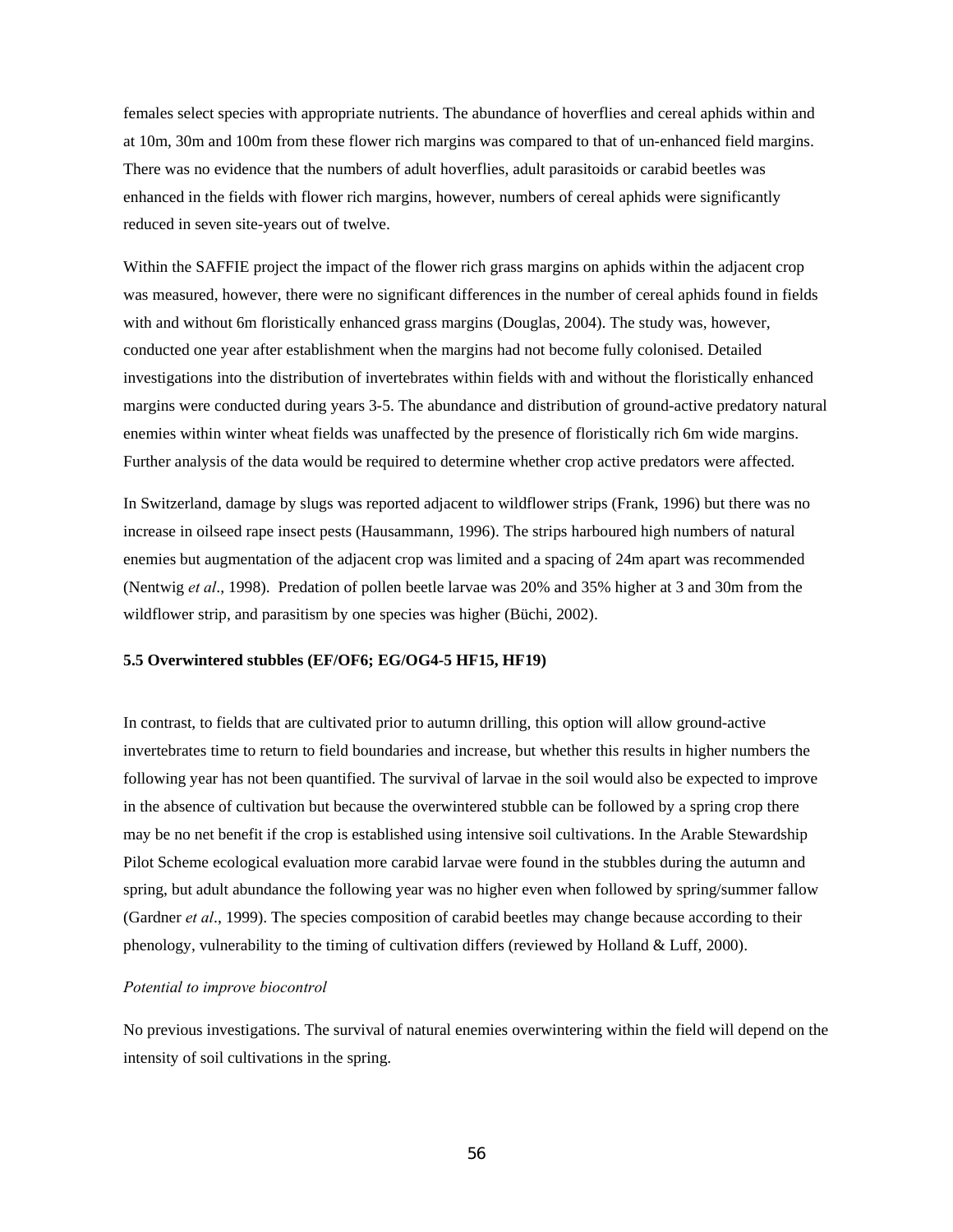### **5.6 Beetle banks (EF/OF7)**

This is the only option designed to encourage natural enemies although in practice farmers were found to choose this option in order to demark large fields or for game management rather than biocontrol (Thomas, 2000). High numbers of natural enemies (Carabidae, Staphylinidae, Araneae) were found overwintering within the ground vegetation of hedgerows (Sotherton, 1984, 1985). Raised areas that were less prone to water-logging and were preferred by overwintering beetles and this led to the development of "beetle banks", raised banks of approximately 40 cm height and 1.5 m wide covered by tussocky grasses. Initially a combination of Dactylis glomerata L. and Holcus lanatus L. was recommended (Thomas *et al*., 1991; 1992), the former was subsequently found to support Carabidae while *H. lanatus* (Yorkshire fog) was favoured by Staphylinidae (MacLeod *et al*., 2004). However, *D. glomerata* (Cock's foot) was found to rapidly out competed *H. lanatus* whose seed was expensive and difficult to obtain (Collins, 1999). In a comparison of six grass species, *D. glomerata* supported the highest densities of Carabidae and *Arrhenatherum elatius* L. (False oat grass) those of Staphylinidae and Araneae, therefore this combination is now recommended (Collins *et al*., 2003a). Mixes of grasses also increase the structural diversity of the vegetation and thereby that of the beneficial arthropods (Baines *et al*., 1998). Web-building spiders prefer a close structure, although litter depth was also considered an important determinant of spider community composition (Bultman & Uetz, 1982). Tussocky grasses provide both a close structure and abundance of dead leaf material.

The value of beetle banks as overwintering habitat was not found to deteriorate with successional changes in the vegetation and those over 10 years old had a similar diversity to that of a hedge bank (Thomas *et al*., 2002). Moreover, the abundance and diversity of beneficial arthropods did not decline with age (MacLeod *et al*., 2004). Indeed when compared to established hedge banks, beetle banks supported similar densities of beneficial arthropods even though their numbers fluctuated to a greater extent between years (Collins *et al*., 2003b; Macleod *et al*., 2004). The hedgerow was considered to provide additional shelter so buffering environmental conditions, whilst the soil within the hedgebank was also more organic and better drained compared to the clay soil of the beetle bank (Collins *et al*., 2003b). Overwinter survival is higher where there is lower soil moisture (Dennis *et al*., 1994).

#### *Potential for biocontrol*

Based upon the dispersal distances of invertebrates overwintering within the banks, the deployment of beetle banks through the centre of fields greater than 16 ha was recommended (Thomas *et al*., 1991). However, an impact on pests (cereal aphids) attributed to generalist predators originating from the beetle bank was only detected up to 58 m from the beetle bank (Collins *et al*., 2002).

### **5.7 Skylark and fallow plots (EF/OF8; HF13, HF16, HF17, HF20)**

57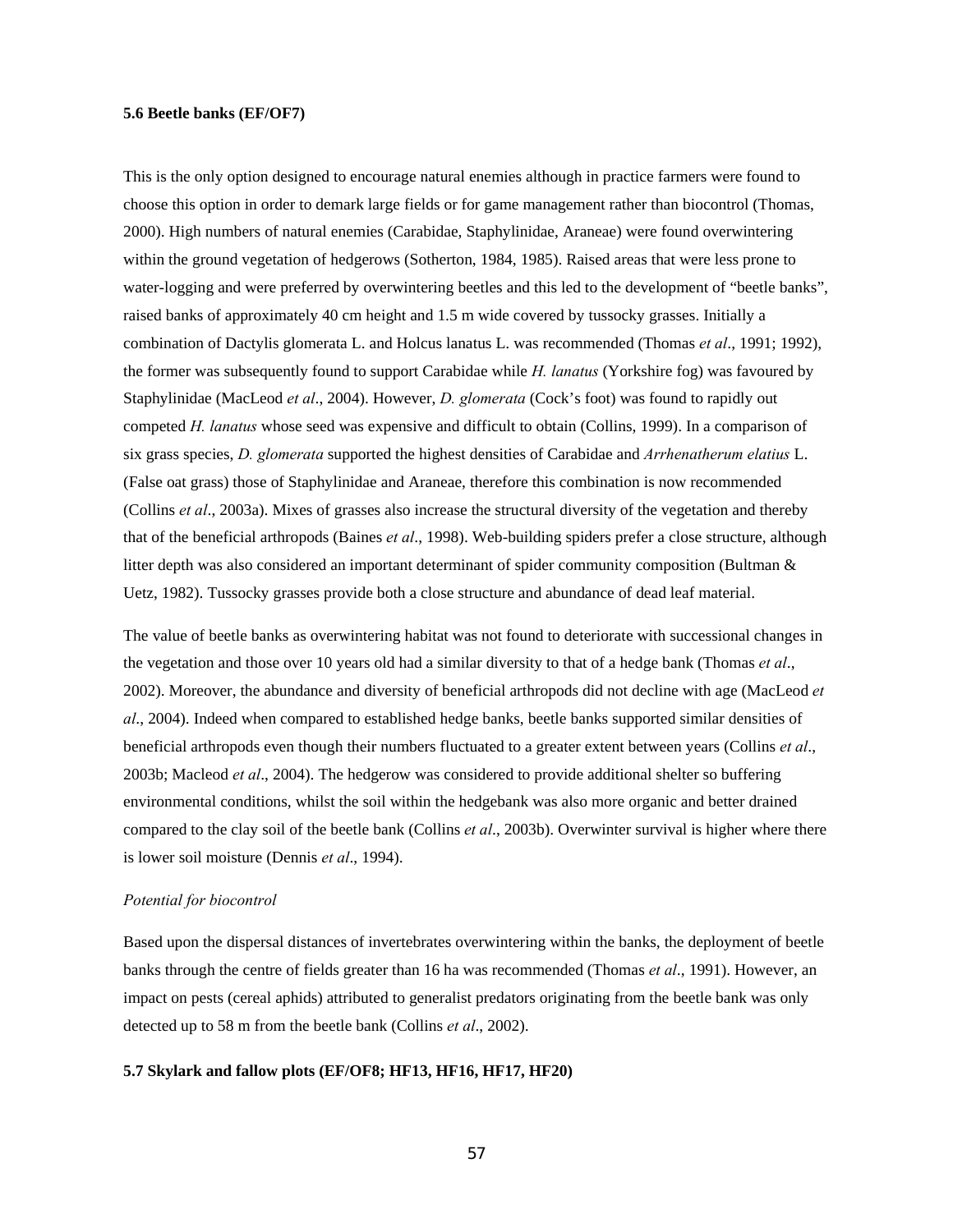Skylark plots were found to support few extra invertebrates compared to the adjacent crop (Smith & Jones, 2007). No information regarding the invertebrate fauna of fallow plots was found although species composition is most likely to depend on the composition and abundance of weeds.

#### *Potential for biocontrol*

Owing to the relatively small area occupied by these two options, they would not be expected to have any value for biocontrol.

#### **5.8 Reduced or no herbicide inputs (EF9-10, EF11; HF14, HF15, HF18, HF19, HG7)**

Within the crop modern herbicide regimes prevent the survival of all but the hardiest or herbicide resistant weeds. Unsprayed headlands were originally conceived as a means of protecting the native arable flora from herbicides (Schumacher, 1987). They were trialled and adopted as Conservation Headlands in the UK as means to increasing food resources for gamebirds because many of the key chick food insects were dependent on weeds (Sotherton, 1991). More latterly in the UK they have been promoted as a method to preserve and encourage rare arable plants and farmland birds *per se* and the approach can be also implemented within fields in some ES options. Their use by predatory arthropods has also been widely examined, because besides creating a suitable habitat the enriched invertebrate community should be a source of alternative food for polyphagous species. In addition, the flowers of arable plants can provide some pollen and nectar while the seeds are also consumed by polyphagous predators.

Whether unsprayed crop headlands enhanced non-target arthropods within arable fields was reviewed by Frampton (2003) for Defra (PN0939). In total, 31 research studies were reviewed and of the 25 frequently monitored groups of arthropods, 19 exhibited significantly higher abundance and/or species number in the unsprayed edges and only three were significantly lower. Phytophagous invertebrates benefitted most, utilising the higher weed levels found within Conservation Headlands. It was concluded that there would be no increase in invertebrates within the adjacent sprayed crop. Of the predatory arthropods, there was no benefit for Carabidae as also found in the Arable Stewardship Pilot Scheme ecological evaluation (Gardner *et al*., 1999). Carabid beetles were, however, shown to be better fecund more fecund in conservation headlands compared to conventional cereals (Chiverton, 1984). Overall, only a marginal increase was found for Coccinellidae, Syrphidae and Araneae although in the Netherlands 3-4 times more invertebrates were collected from the upper canopy of unsprayed winter wheat margins compared to conventionally sprayed (De Snoo, 1999). The increase was attributed to higher numbers of flower visiting species (Syrphidae) and aphid predators (Coccinellidae). Syrphidae, especially *Episyrphus balteatus* were shown to utilise the floral resources provided by the arable weeds in Conservation Headlands (Cowgill *et al*., 1993; De Snoo, 1999). Aphids were only significantly more abundant in the unsprayed margins (Cowgill *et al*., 1993) but they did not spread into the adjacent crop (De Snoo & De Leeuw, 1996).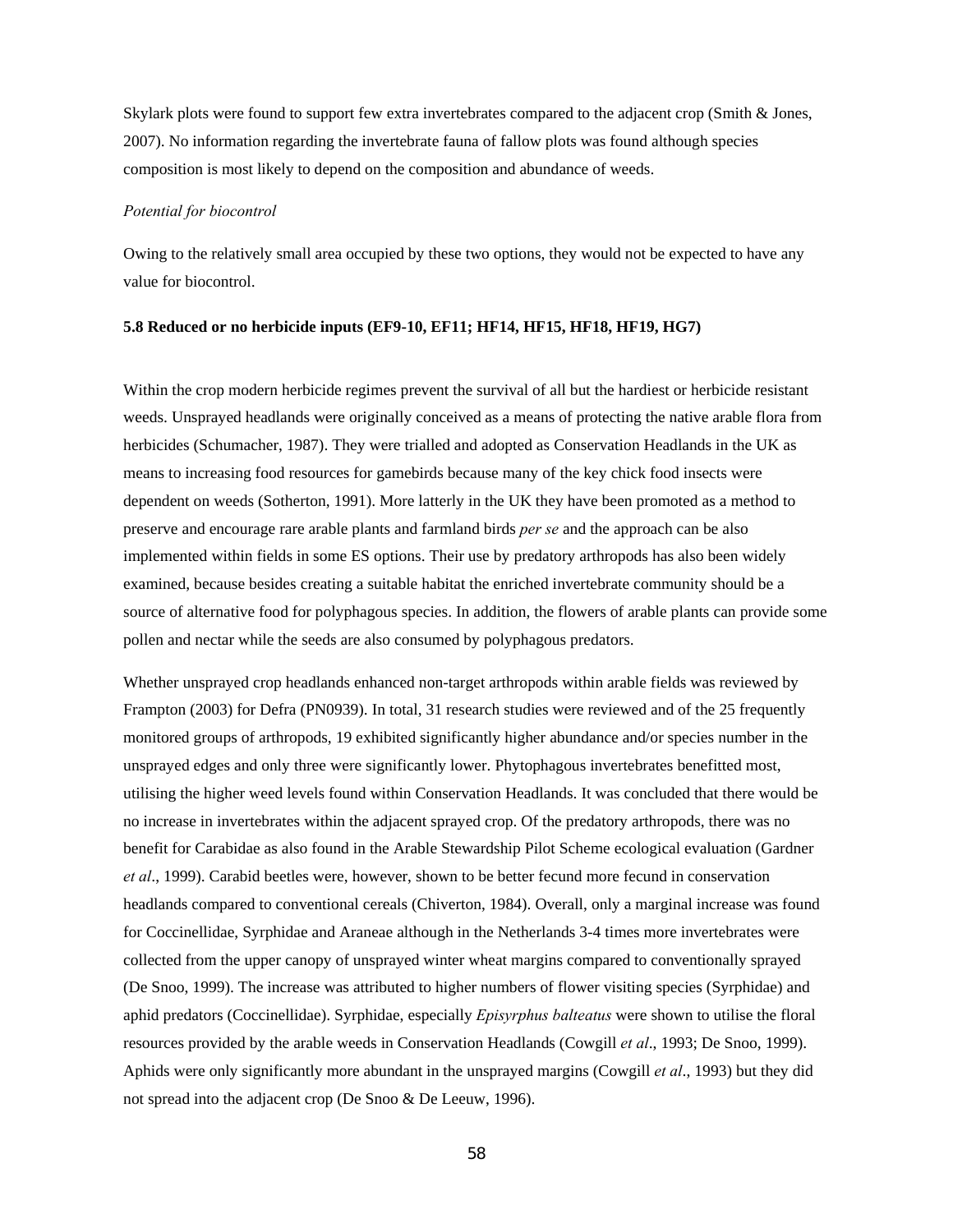Where plots or fields with reduced herbicide inputs are created within fields, natural enemies may increase. If this occurs whether these subsequently survive into the following year in sufficient numbers to have an impact on pests in the same or neighbouring fields is not known. Alternatively the fields may act as a sink for natural enemies within the landscape.

### *Potential for biocontrol*

Enhancement of Syrphidae using Conservation Headlands did not lead to higher numbers of their eggs on the adjacent wheat crop (Cowgill *et al*., 1993).

### **5.9 Undersown spring cereals (EG/OG1)**

This option should improve the survival of those natural enemies overwintering in the soil because the soil remains undisturbed from drilling until 15 July the following year. The emergence of Carabidae was twice as high in undersown barley compared to barley (Vickerman, 1978). Likewise in Sweden, the emergence rates of carabid beetles was increased by an average of 50% and by up to 100% for *Bembidion* species (Carabidae) in spring cereals undersown with clover or ryegrass (Helenius *et al*., 1995). The increase was attributed to preferential selection of the undersown crop or improved larval survival. Although there may be some yield loss, the undersowing may help prevent soil erosion, nitrate leaching and improve soil structure (Helenius, 1998). The undersown vegetation may also create different environmental conditions and host alternative prey for natural enemies if sufficient a sward develops. Indeed, the abundance of Araneae and Opiliones, Hymenoptera, Coleoptera and Diptera was higher in undersown barley compared to barley (Vickerman, 1978). However, in the ASPS there was no difference in the abundance or diversity of Carabidae between undersown and conventional crops during this period (Gardner *et al*., 1999).

### *Potential for biocontrol*

In two of the three study years 60% more cereal aphids were found in barley compared to undersown barley, and this was attributed to increased predation in the undersown crop (Vickerman, 1978). Undersown fields may act as either a sink or source of natural enemies in the landscape.

#### **5.10 Uncropped, cultivated margins (EF11)**

This option was primarily designed to protect rare arable plants. When their usage by arthropods was examined, the diversity and abundance of Carabidae captured using pitfall traps within uncropped headlands was higher than either Conservation Headlands or sprayed headlands (Cardwell *et al*., 1994; Hawthorne & Hassall, 1994, 1995) and that the diversity of spiders showed the same trend (White & Hassall, 1994).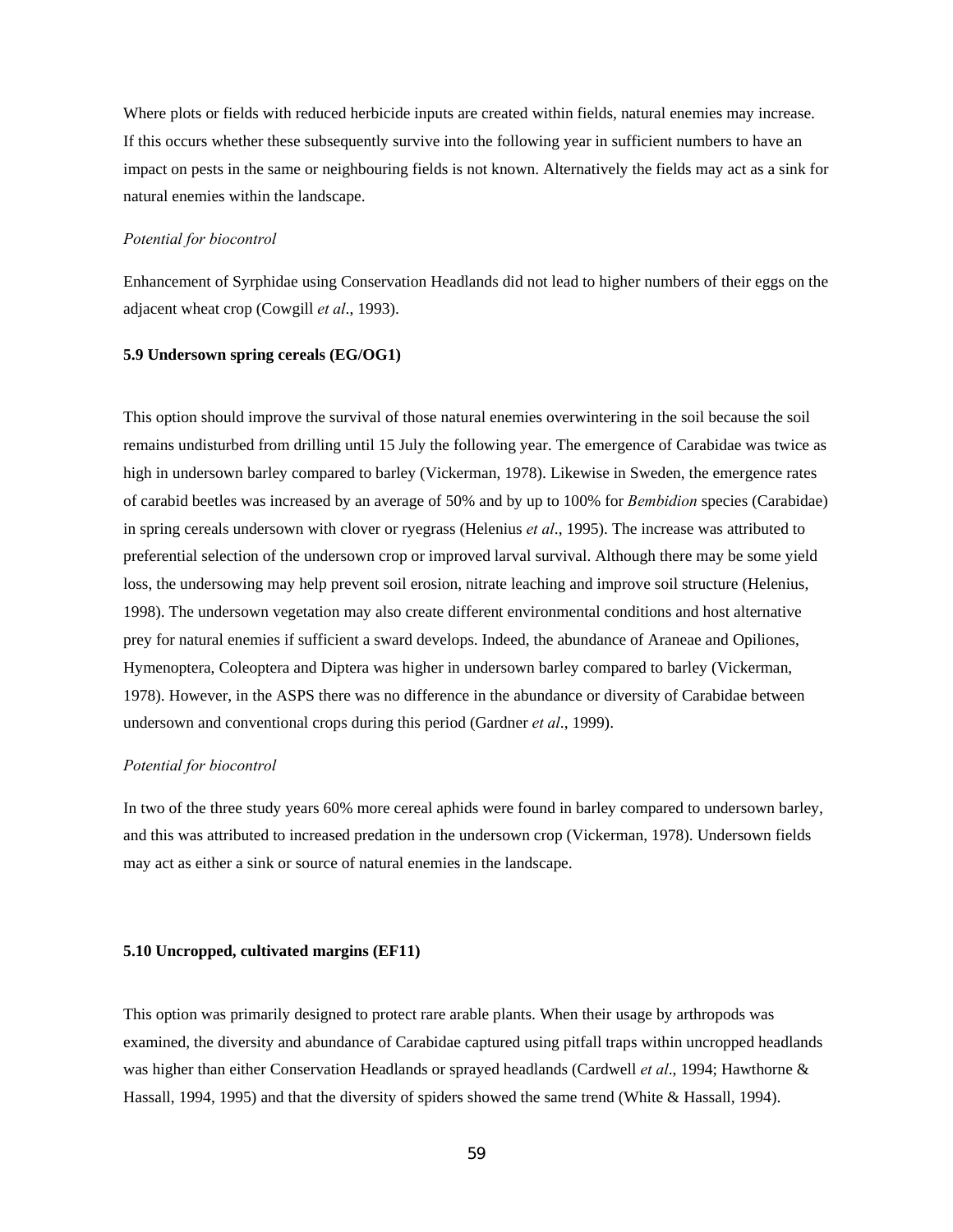Carabid abundance was higher 8m into the crop adjacent to the uncropped headlands (Hawthorne & Hassall, 1994, 1995).

### *Potential for biocontrol*

Uncropped headlands were recommended as a tool for enhancing aphid control (White & Hassall, 1994) but no evidence of their impact on aphids was presented. The habitat created using this option may be extremely attractive to natural enemies having an abundance of weeds and phytophagous arthropods, whilst also being structural diverse and consequently their may be little incentive for them to disperse into the adjacent crop. When the movement of *Agonum dorsale* between the field boundary and the centre of the crop, traversing the uncropped headland was examined there was no evidence that this species was retained in the uncropped headland (Hawthorne *et al*., 1998). In addition the headland acted as a source of another carabid, *Bembidion lampros*. In a detailed study of cereal aphids in wheat up to 64m from the adjacent unsprayed headlands, Conservation Headlands and a fully sprayed crop, there was no consistent effect of the latter two treatments on aphids. They were lower next to the unsprayed headland but only early in the season (Hawthorne & Hassall, 1994). The floral resources provided by the annual weeds may be utilised but there is no evidence that this has any impact on the subsequent effectiveness of the natural enemies.

#### **5.11 Minimum or non-inversion tillage (ED/OD3; HD6)**

Mimimum tillage (MT) is now practised upon 50% of arable farms () and has the potential to dramatically alter the arthropod fauna. No funding is available except where annual crops are established over archaeological features. A wide diversity of natural enemies overwinter buried within the field, predominantly from the Coleoptera, Diptera and Hymenoptera while some Arachnida survive year round on the surface. As a consequence they are vulnerable to cultivation. Cultivation may effect survival directly by causing mortality whilst also having indirect effects by modifying habitat and the availability of prey. In the longer-term, MT encourages grass weeds and retains organic matter on the soil surface, thereby increasing saprophytic and detritus feeding species upon which these predators depend. Many studies have been conducted on different tillage systems but the results for natural enemies are largely inconsistent (Holland, 2004). Partly this is because ground-active arthropods were monitored using pitfall traps which have many limitations, the most important being that capture is related to activity (Adis, 1979). In addition, studies of tillage were often conducted as part of farming systems experiments and interactions often occurred with the cropping system, the latter often exerting a greater effect (Hance, 2002).

The effects of cultivation on carabid beetles were summarised by Kromp (1999), Holland and Luff (2000) and Hance (2002). Of the 47 taxa listed by Holland and Luff (2000), 20 had been shown to favour ploughed crops, 21 favoured minimum tillage, with six shown to favour both types of cultivation. They concluded that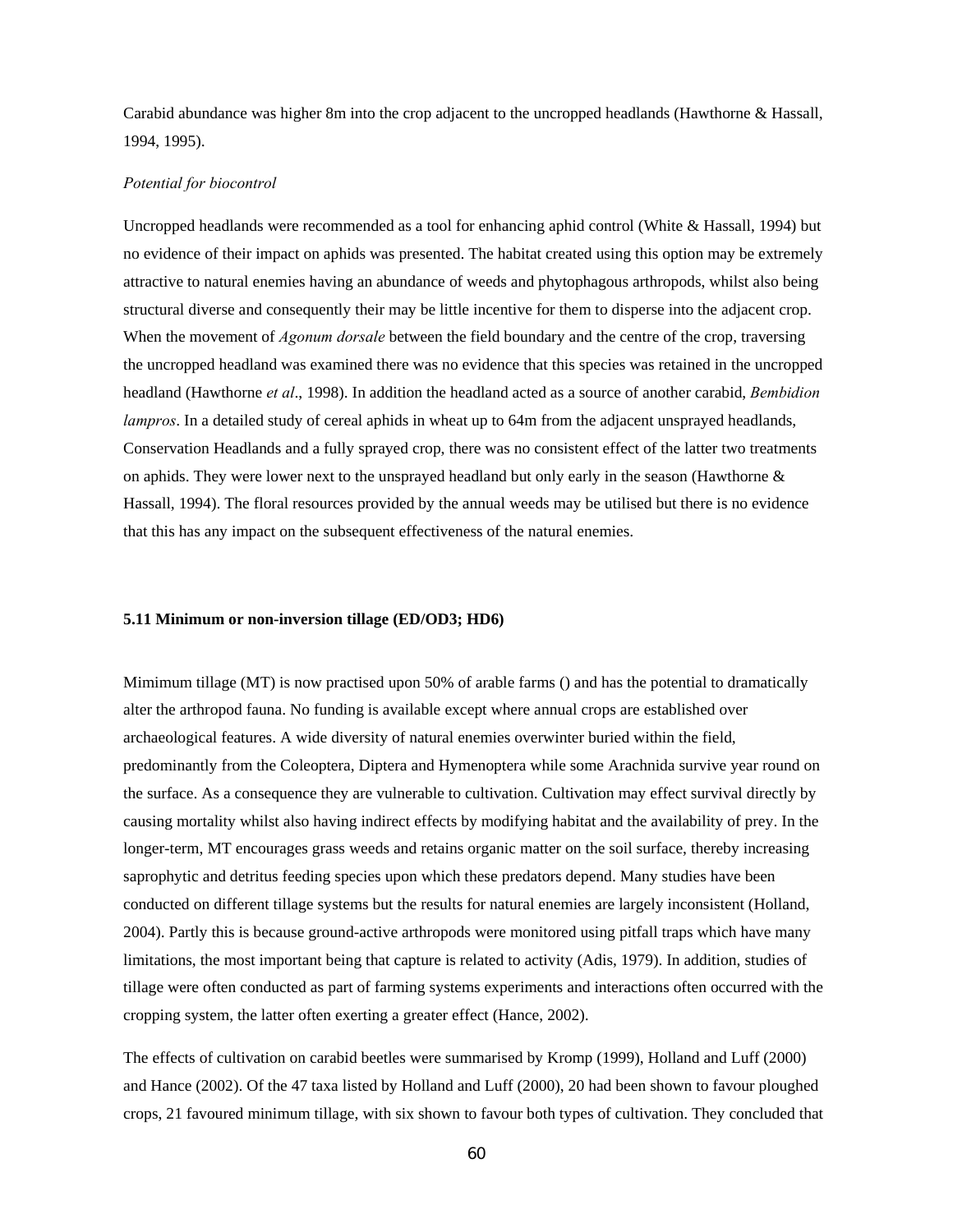because different species respond according to their phenology; changing cultivation practices selects for those species best adapted to the new regime, and as a consequence, overall abundance may not differ but the species assemblage may change. Firmer conclusions can be drawn where arthropod density was estimated using emergence traps (Purvis and Fadl, 1996; Holland and Reynolds, 2003). These studies indicated that ploughing adversely affected the survival of many carabid species. A few species of rove beetle (Coleoptera: Staphylinidae) overwinter as larvae within fields. Greater numbers of two species were found in MT compared to autumn ploughed plots (Andersen, 1999), however, no effect of ploughing was found by Holland and Reynolds (2003). Spiders are usually the most abundant arthropods within arable fields and some groups e.g. wolf spiders (Araneae: Lycosidae) are relatively sensitive to disturbance (Holland and Reynolds, 2003). On the contrary, money spiders (Linyphiidae) were considered able to survive ploughing (Duffey, 1978), although this was not found by Holland and Reynolds (2003). It would be expected that spiders would readily colonise MT fields because they prefer an architecturally complex environment and this is better created by MT because there is a more complex litter layer, possibly higher weed densities and more stable soil conditions (Rypstra *et al*., 1999).

### *Potential for biocontrol*

Aphid infestations in the autumn and consequently the incidence of BYDV were lower where minimum tillage was used (Kendall *et al*., 1991). This was attributed to either lower initial infestations or higher high predation. With minimum tillage a greater proportion of the previous crops residues remains on the soil surface and this was considered enough to alter the appearance of the field sufficiently to deter aphids. Larger numbers of ground-based predators were also present helping to reduce aphid survival and prevent the secondary spread of the virus.

### **5.12 Crop protection management plan (EM4)**

The recommended actions that should be undertaken for this option are based upon those developed in studies of integrated farming or integrated crop management. There is clear evidence that the adoption of an integrated approach to crop protection is associated with lower pesticide inputs. A 39% reduction in the overall amount of active ingredient most toxic to arthropods (insecticides, nematicides and molluscicides) was achieved across nine sites (Ogilvy, ed., 2000). In a further review of 11 European studies, insecticide/molluscicide use was reduced by 55% compared with conventional management (Berry *et al*., 2004).

#### *Potential to improve biocontrol*

Beneficial arthropods were measured in 10 of the 11 European studies and an increase was reported in eight with no increase in the other two. There was however, considerable variation between studies and taxa in their response to the different farming systems.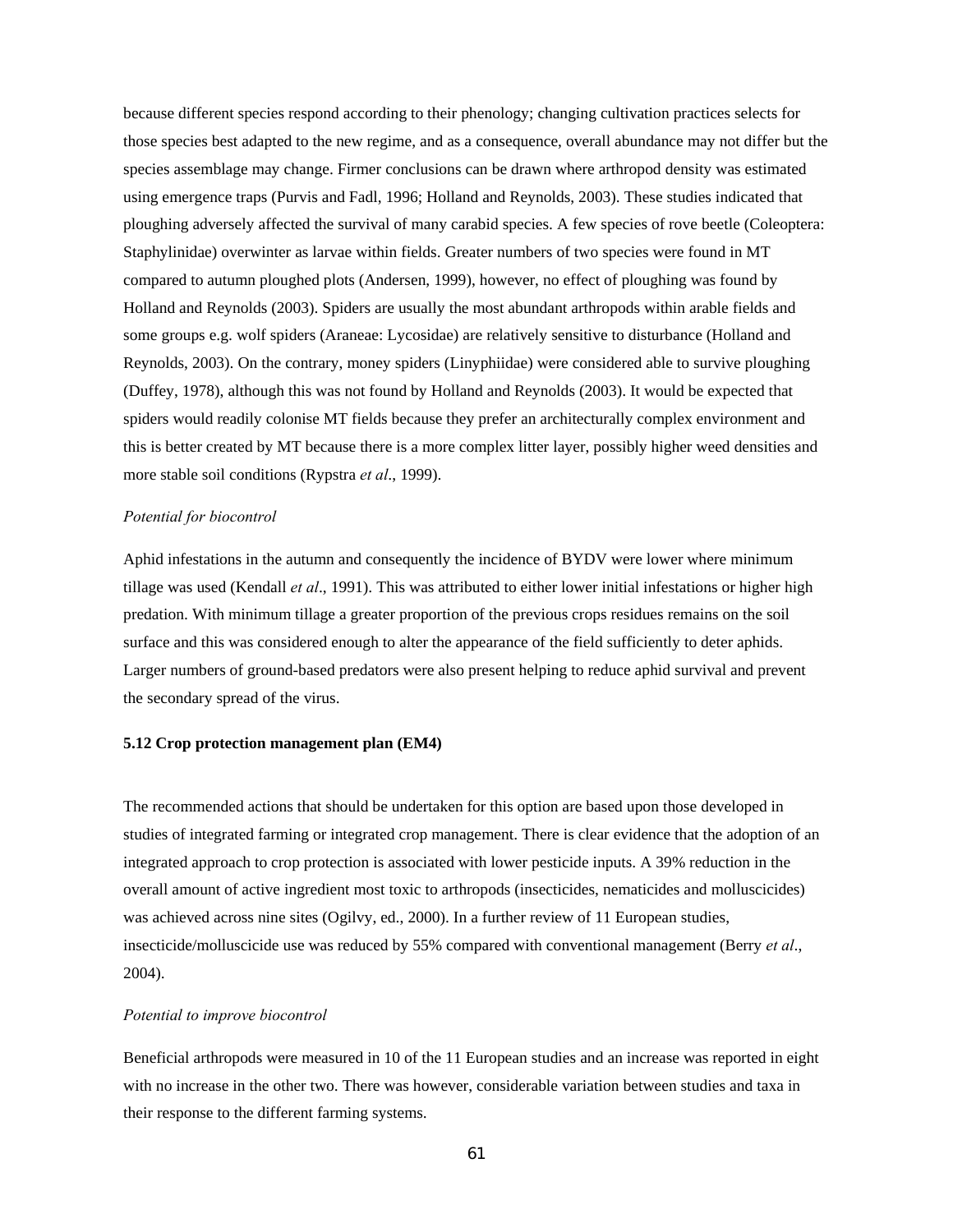### **6. Conclusions on potential of Environmental Stewardship to encourage biocontrol**

### **6.1 Utilising Environmental stewardship for pest control**

The potential of each habitat manipulation approach to provide the key resources for natural enemies is summarised in Table 5. The scoring was considered and revised at the project workshop. Overall well managed hedgerows comprised a substantial shrubby component with a 2m wide floristically diverse hedgebase provide most resources. Current cross-compliance regulations stipulate that the ground flora must be preserved for 2m from the hedge centre, however, where a wide shrubby component occurs the herbaceous strip at the hedgebase may exist beyond this distance. Given the importance of this area for natural enemies and wildlife, some refinement of the rules is needed to ensure that this strip is preserved. Uncultivated margin strips/buffer zones also provide an appropriate ground flora, although their value will depend on whether a herbaceous component exists. Relatively few of the options allow for manipulation of the cropped area even though this is important for some of the most abundant natural enemies (Carabidae, Linyphiidae and some parasitoids). A considerable number of uncertainties exist as indicated in table .

The types of natural enemies supported by each option are summarised in table 6. Hedgerows, field margin strips and beetle banks were considered the best, although whether natural enemies occurring within hedgerows then populate adjacent fields has not been examined in any great detail. Of the within field habitats, the effects of non-inversion tillage warrants further investigation especially as it is now becoming widespread.

Whether habitat enhancement subsequently leads to an increase in pest control, remains on the whole uncertain (Table 8). The effects on cereal aphids have been most studied and the emphasis of the current research on parasitoids is to combine habitat enhancement with semiochemicals in a push-pull approach (Appendix 4: Project nos. 18 & 31) as tried in the 3D Farming project (Powell *et al*., 2004). For other natural enemies, the effectiveness of the habitat enhancement depends on there being adequate dispersal of the natural enemies between these habitats and the crop, and in sufficient numbers to change the natural enemy:pest ratio in favour of the natural enemies. The alternative approach is to improve the environment for natural enemies within the field by, for example, increasing plant diversity and reducing the impact of tillage. This may be achieved by adopting minimum tillage, undersowing or manipulating herbicide inputs but few options are available for this under ES. The two approaches may complement each other. For example, when the number of ground-active natural enemies overwintering in the margins was estimated and the number that they provide per unit area of crop in the following year estimated and compared to that of field overwintering species, it was apparent that except in the smallest field (5ha), their contribution was always smaller than that of the field overwintering taxa (Holland *et al*., 2006). However, the boundary overwintering taxa were more active earlier in the year and consequently if pressure on the pests is to be maintained season long, measures to encourage both aggregrated and dispersed diversity are needed. Many other flying natural

62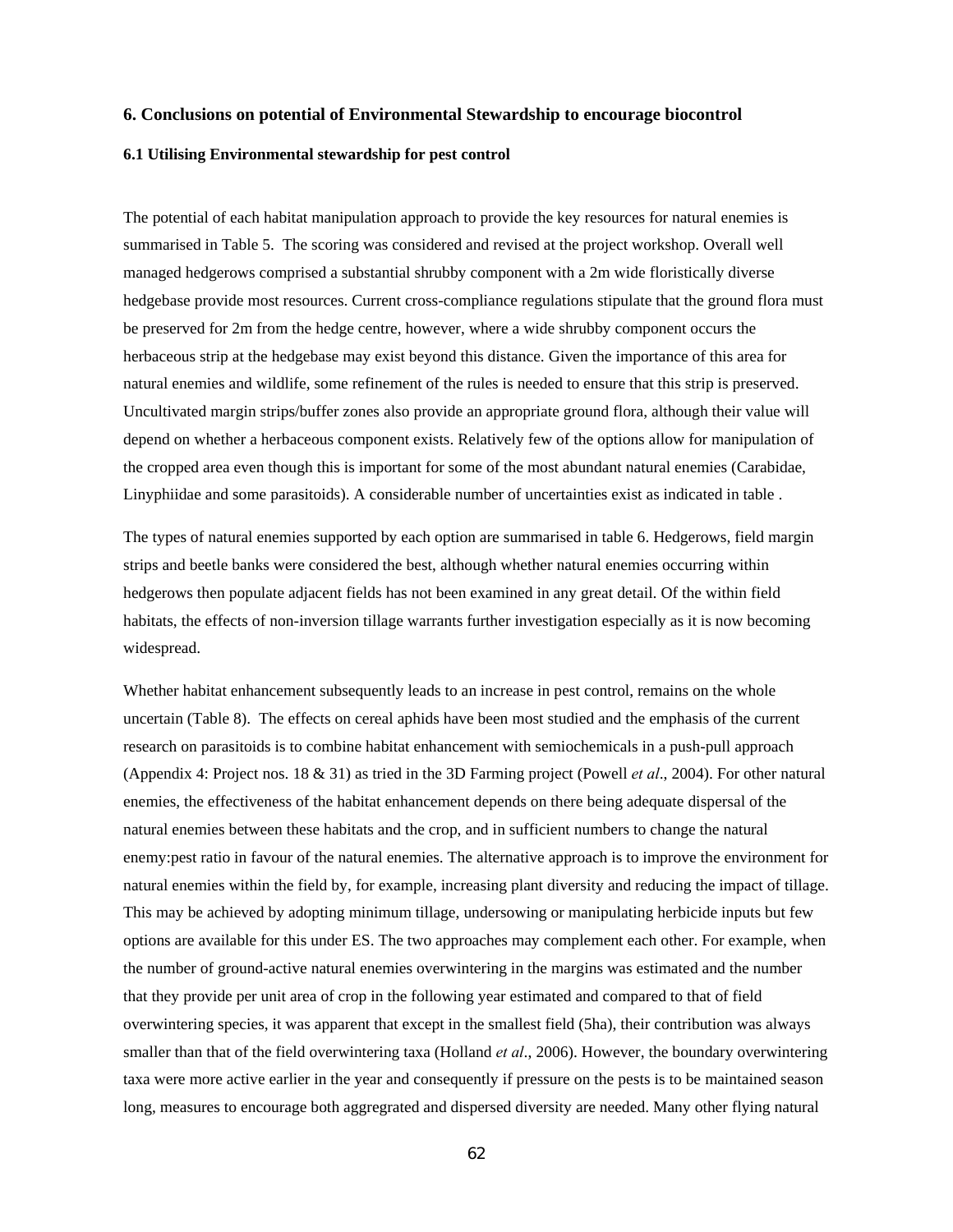enemies also make use of non-crop habitats but these were excluded in these calculations and so the value of the margins was underestimated. Even so, they may remain within the margins or move elsewhere if the crop environment does not provide suitable food or hosts. Further research is needed to develop more options to enhance dispersed diversity. Options to increase the suitability of the crop for natural enemies that may be acceptable to farmers and maintain profitability are limited. Minimum tillage has shown to be acceptable, with 50% of farms now adopting this practice (SMI). The level of weed cover may also strongly influence the abundance and diversity of natural enemies (Powell *et al*., 1985). Certain carabid species are known to favour weedier areas (Powell *et al*., 1985) and in the 3D Farming

Table 8. Potential for Environmental Stewardship habitats to improve biocontrol in cereal and oilseed rape crops and whether they support pests.

| <b>ES Option</b>          | <b>Potential for</b> | <b>Potential to</b> | <b>Potential for</b> | <b>Potential to</b> |  |
|---------------------------|----------------------|---------------------|----------------------|---------------------|--|
|                           | biocontrol in        | support cereal      | biocontrol in        | support OSR         |  |
|                           | cereals              | pests               | <b>OSR</b>           | pests               |  |
|                           | $***9$               | $\star$             | ***                  | $\star$             |  |
| Hedgerow management       |                      |                     |                      |                     |  |
| Protection/creation of    | $**$ ?               | ***                 | $\ast$ $\gamma$      | ***                 |  |
| uncultivated ground flora |                      |                     |                      |                     |  |
| Wild bird seed mixture    | $\overline{?}$       | $\ast$              | $\overline{?}$       | ***                 |  |
| Flower rich habitats      | ***                  | $**$                | $\ast$               | ***                 |  |
| Overwintered stubbles     | $\ast$               | $\star$             | $**9$                | $\ast$              |  |
| Beetle banks              | $**$                 | $\ast$              | $** 9$               | $\star$             |  |
| Fallow plots              |                      | no                  | $*$ ?                | no                  |  |
| Reduced or no herbicide   | $\ast$               | no                  | $\gamma$             | $\star$             |  |
| inputs                    |                      |                     |                      |                     |  |
| Undersown spring cereals  |                      | $**$                | $*$ ?                | no                  |  |

project, carabids were found to be most abundant with 10-14% weed cover (Powell *et al*., 2004). The impact on other natural enemies is less well understood. The manipulation of weed cover using different herbicide regimes, harrowing and row spacing was investigated as part of the SAFFIE project (Jones & Smith, 2007).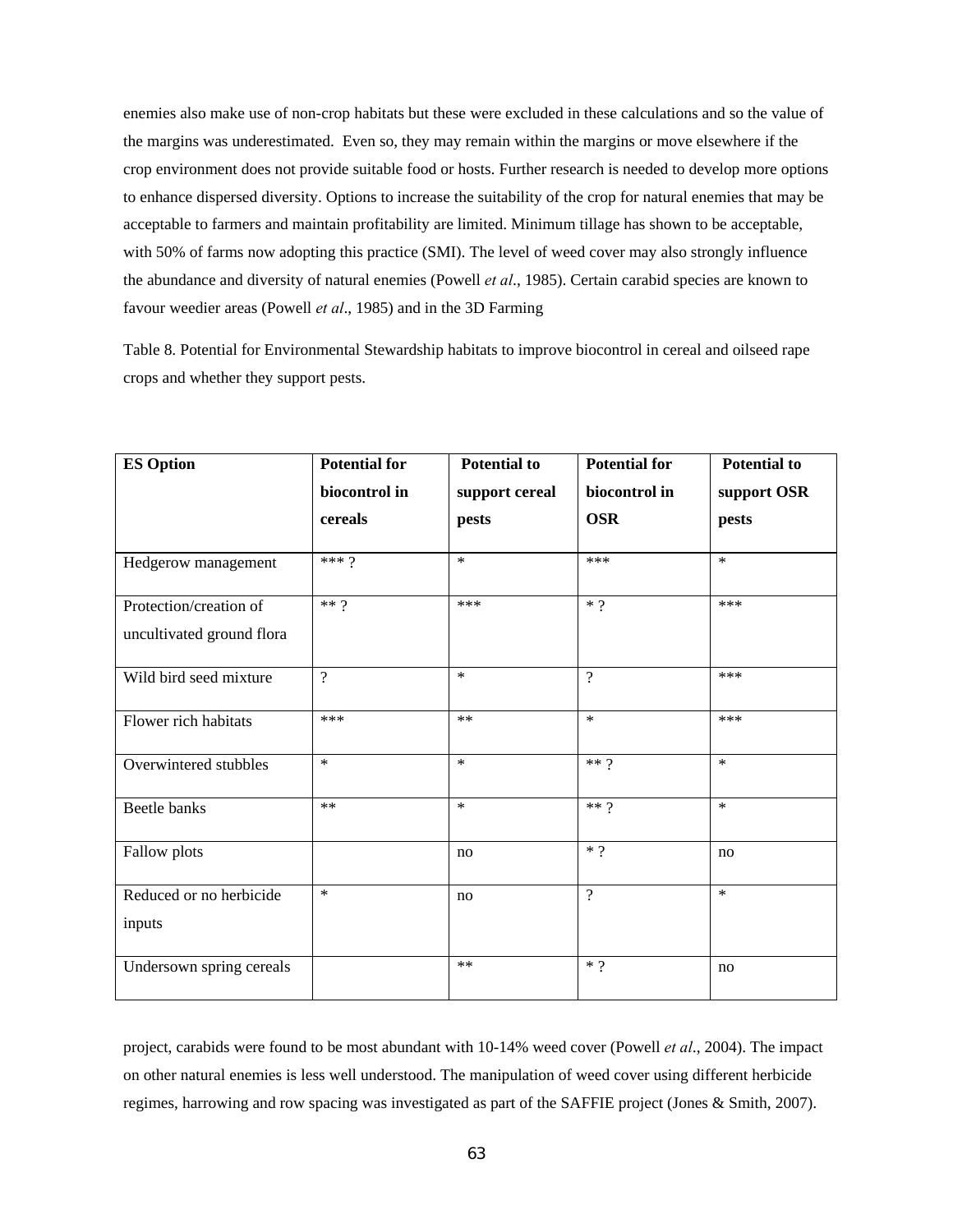Where no noxious weeds or volunteers were present it was possible to reduce herbicide inputs and allow the more desirable weeds to survive, without compromising yield. Analyses are currently underway to determine whether the strength of the relationship between natural enemies and weed cover, and whether an optimum level can be identified.

A diverse cropping system may also be used to achieve dispersed plant diversity. Rotations, are recommended in ICM and their impact is better understood for pests than natural enemies. However, the spatial arrangement of crops in the rotation may also affect natural enemies and pests, but has received less attention. Studies of intercropping or strip cropping go some way towards helping understand these issues but these techniques are rarely used in western Europe. Where practised they can successfully enhance natural enemies and reduce pests (Parajulee *et al*., 1999). The development of such techniques relies on a full understanding of the natural enemies and pest's biology if these are to be exploited. In the UK, there is a move towards more block cropping to reduce costs but whether this will effect pests and their natural enemies remains uncertain. Some evidence already exists indicating that the spatial arrangement of crops is important. Pollen beetle parasitoids are poor dispersers and rely on their being a suitable crop nearby when they emerge (Hokkanen, 1989). There is also some evidence that other predators make use of the floral resources provided by oilseed rape (Bowie *et al*., 1995). On the other hand, some pests are poor dispersers (e.g. orange wheat blossom midge) and would be equally favoured by spatially diverse cropping.

Intercropping oats and faba bean was examined in Finland, but although some natural enemies (Carabidae) were enhanced, others were unaffected (Coccinellidae and parasitoids) and the overall cereal aphid densitity was the same because the aphids were concentrated on fewer plants.

### **6.2 Integrated Pest Management (IPM)**

The principles of IPM have been widely publicised to farmers and agronomists and guidelines periodically produced over the last 20 years, most recently by HGCA (Oakley, 2003). In addition, these principles have been incorporated into the BASIS courses in Crop Protection and Integrated Crop Management. Effective pest control in arable crops relies on four main principles (Oakley, 2003):

- 1. Minimise the risk of infestation using cultural means (e.g. rotations and resistant varieties)
- 2. Assess pest abundance before treatment
- 3. Only use treatments if economically justified

4. Maximise the effects of natural enemies by using selective products and habitat manipulation.

In 1996, British farmers were surveyed to determine the level of awareness and use of Integrated Crop Management and IPM techniques. This survey was repeated in 2002 to gauge whether there any been any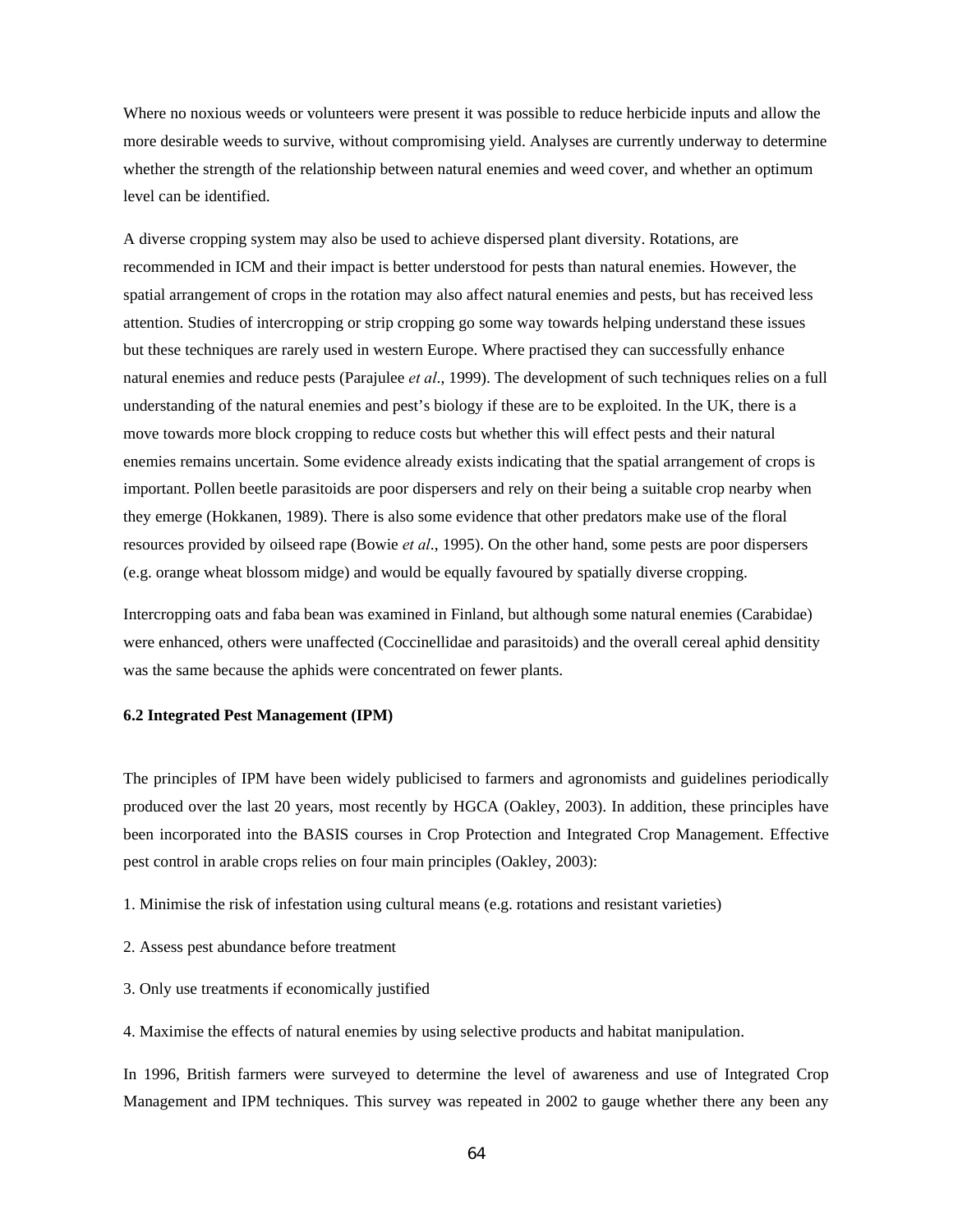changes (Bradshaw & Scott, 2002). Farmers were classified according to the crops produced and this included a combinable crops category. Understanding of the principles of IPM was highest amongst fruit and vegetable producers, probably because the research focus and consequently developments were initially made in this sector. Of the cereal farmers many were aware of and used ICM and to a lesser extent IPM principles, although only 22% had a clear understanding, an improvement of 10% since 1996. A large proportion of cereal farmers were using some of the above principles, but the survey did not differentiate whether they were used for insect pest control alone, instead grouping them for weeds, pests and diseases. Crop monitoring was the most widely used and perceived as the most effective IPM technique. Crop rotations, thresholds, products compatible with natural enemies and reduced rates were also commonly used. With respect to alternative methods of production, 88% of the cereal farmers agreed that there was insufficient information on non-pesticide control methods, although the same proportion would not consider switching to organic methods. This indicated that a large proportion of farmers were interested in reducing pesticide usage and indeed the survey revealed that they were feeling some degree of public pressure to adopt alternatives. Environmental considerations had also moved up their list of business priorities. Overall the survey suggests that farmers have and are willing to change their methods of production but it is likely that of the ICM/IPM techniques adopted, many were most likely to have been used in disease control. Similar detailed information on how to reduce insecticide/molluscicide inputs are likely to be well received although they must remain robust and not compromise profitability.

At the project workshop there was discussion relating to IPM. Thresholds were not considered to be widely used in pest control because of the time required and difficulty in obtaining meaningful assessments. Pollen beetle and orange wheat blossom midge meet these criteria. Indeed, the abundance of cereal aphids (Winder *et al*., 1999) and oilseed rape pests (Ferguson *et al*., 2000, 2003, 2006; Warner *et al*., 2003) were shown to be highly variability within fields, with some showing distinct preferences for field edges. Consequently, the methodology used to assess their overall abundance can affect the subsequent result; random counts or line transects were the most accurate (Alexander *et al*., 2005). However, such detailed assessments of abundance are very time consuming and the presence/absence of pests in the locality is often used as a guideline for a treatment recommendation, especially for those pests known to regularly occur. A requirement for simpler and quicker monitoring methods was identified and the use of pheromone traps for pea aphid control was highlighted as an example of a highly desirable approach. Alternatively a greater understanding of pest's distribution patterns within and between fields may allow simpler monitoring methods to be developed and indicate the number of fields that require assessment within a locality.

Pest control using insecticide/molluscicide was also perceived to be the mainstay in the future alongside the use of natural enemies. To achieve such a balance would require further information and the use of reduced doses was seen as one possible way forward. This would necessitate not only identifying the key natural enemies and their response but also that of the pests. Selectivity may also be achieved using application technology, ensuring minimal contamination of non-target areas. Such studies, however, cannot be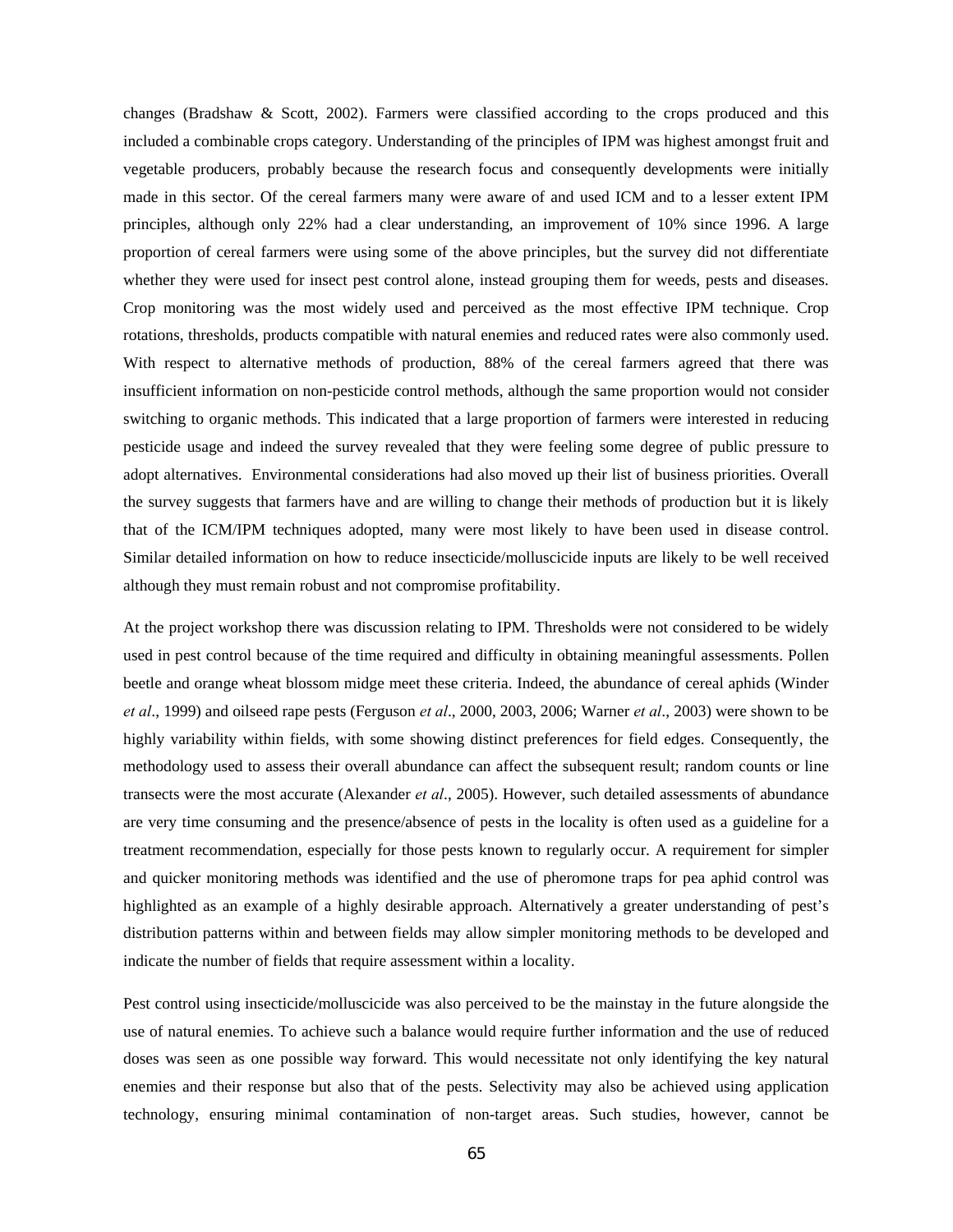conducted in isolation because of the complexity of the agroecosystem and therefore an understanding of the whole system is also needed. For example, natural enemies may recover following an insecticide treatment but the extent and speed by which this occurs depends on the lifecycle of the organism, its mobility and the availability of recolonisers in the surrounding landscape. Further work on recovery following insecticide treatments was identified as a requirement but needs to be conducted on a larger scale than previously tried (e.g. SCARAB) because of new knowledge relating to the importance of the wider landscape in pest regulation. Whatever the approach, an economic costing would be needed for any new method if it is to be adapted. The social and economic reasons that inhibit the adoption of alternative pest management practices is currently being investigated by Kent University as part of the RELU funded project "Re-bugging the system." No results are available at present; the project will report fully in 2008.

Some treatments that were considered to be particularly damaging or were implemented prophylactically and should be a priority to reduce; these included:

1. Application of organophosphate insecticides for control of orange wheat blossom midge. Further work on the development of pheromone trap monitoring system is underway.

2. Insecticides applied mid-flowering in oilseed rape. Research on resistant varieties, an alternative flower colour and petaless flowers is in the pipeline. Resistance by pollen beetle to pyrethoid insecticides may provide a further impetus to reduce insecticide applications.

Further development of an integrated approach to oilseed rape pest control continues in the MASTER project (Appendix 4: Project no. 39) from which short papers from the projects first workshop provide further detail (Various, 2006). In addition, the optimising biocontrol through manipulation of crop husbandry is currently being investigated in a Defra funded project (Appendix 4: Project no. 16).

### **7. Future work**

### **7.1 Habitat manipulation**

1. Determine the extent to which habitat manipulation can improve the level and reliability of pest control and how this is influenced by the complexity of surrounding landscapes - specifically, to identify how much non-crop habtat is needed and its spatial arrangement on-farm to maximise levels of biocontrol. Some answers may be gained from four current projects (nos 17, 25, 27, 31, Table).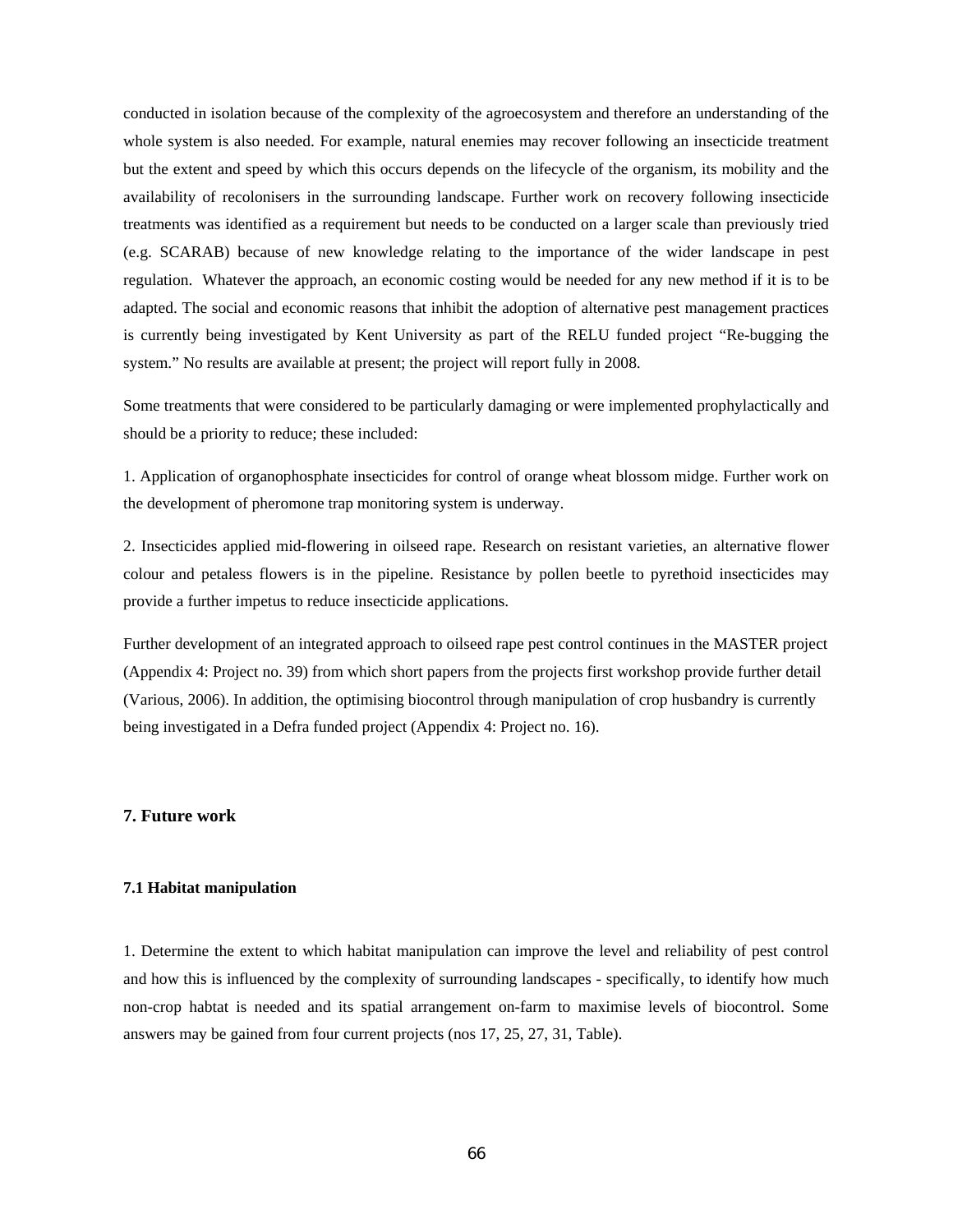2. Examine to what extent non-crop habitats encourage or inhibit the movement and distribution of natural enemies and pests. In particular, the extent to which they also affect reinvasion of fields following insecticide treatment.

3. Determine whether habitats under ES are harbouring pest populations and whether these are subsequently increasing the risk of crop losses.

### **7.2 Natural enemies**

1. Investigate the biology and especially diet of some of the more abundant natural enemies about which little is known. Specifically:

a. diet/prey selection of beetle larvae and their predation of pests, especially the overwintering stages.

b. diet of predatory flies e.g. Histeridae, Hybotidae, Dolichopodidae and Emididae

c. Identify those natural enemies that contribute to the control of those pests most frequently requiring insecticide treatments e.g. pollen beetle.

d. Using information above to then identify ways to enhance the most efficient natural enemies.

2. Examine the movement of natural enemies, especially following insecticide applications and for those species (especially parasitoids) emerging in unsuitable crops.

### **7.3 IPM**

1. Investigate the use of reduced insecticide dosages to preserve natural enemies in conjunction with the impact on reliability and persistence of pest control.

2. Investigate the potential to reduce insecticide impacts using application technology.

3. Examine the recovery of natural enemies following insecticide applications, the impact of scale of treatment and importance of the surrounding landscape.

4. Compare the effects of different cultivation systems on pests overwintering within the soil and the survival of their parasitoids.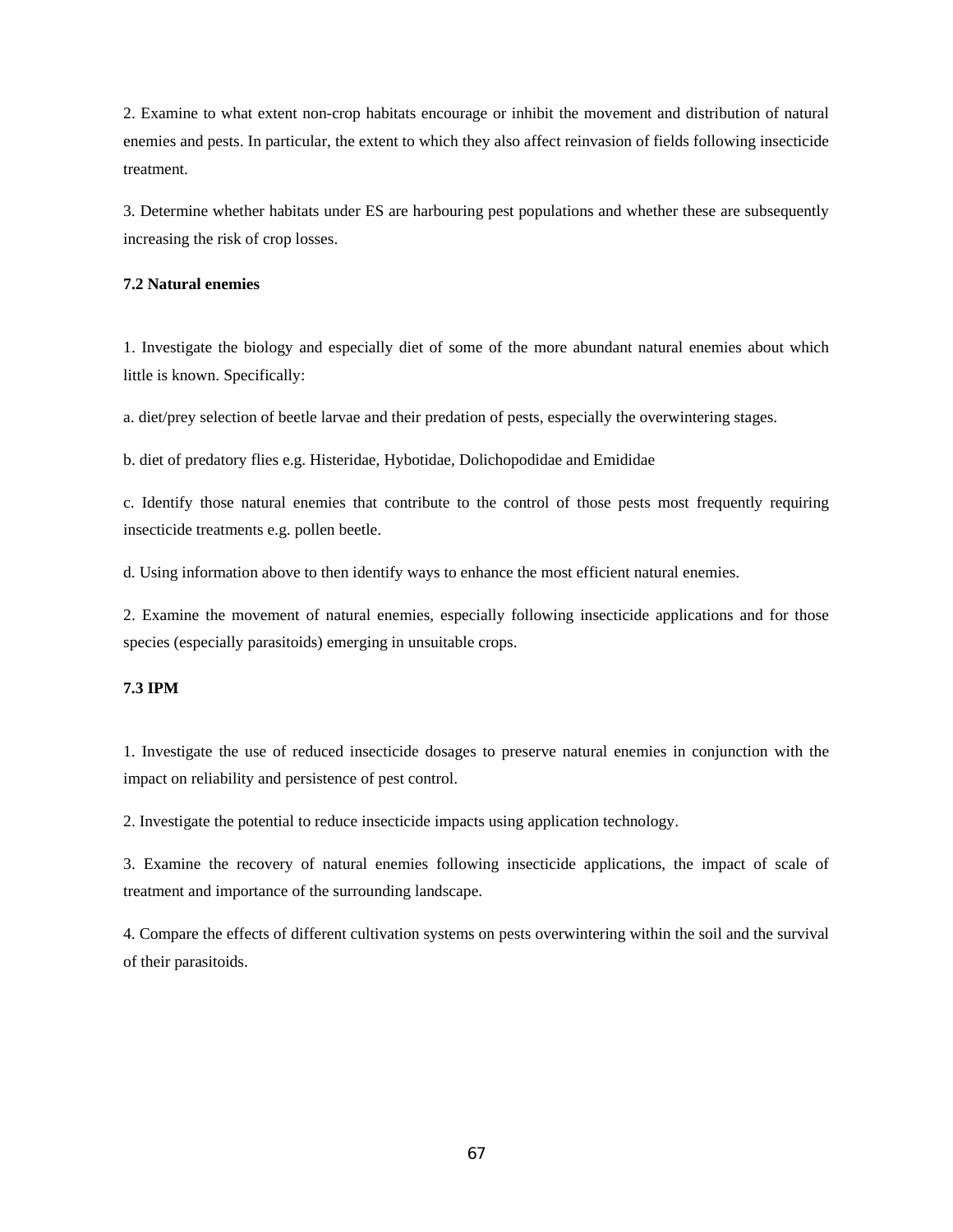### **8. References**

- Adis, J. (1979) Problems of interpreting arthropod sampling with pitfall traps. *Zoologischer Anzeiger Jena*, **202,** 177-184.
- Alexander C.J., Holland J.M., Winder L., & Perry J.N. (2005) Performance of sampling strategies in the presence of known insect spatial pattern. *Annals of Applied Biology*, **146**, 361-370.
- Alford, D. V. (2003) *Biocontrol of oilseed rape pests*. Blackwell Science, Oxford.
- Altieri, M. A. & Letourneau, D. K. (1982) Vegetation management and biological control in agroecosystems. *Crop Protection*, **1,** 405-430.
- Andersen, A. (1997) Densities of overwintering carabids and staphylinids (Col., Carabidae and Staphylinidae) in cereal and grass fields and their boundaries. *Journal Applied Entomology*, **121,** 77- 80.
- Andersen, A. (1999) Plant protection in spring cereal production with reduced tillage. II. Pests and beneficial insects. *Crop Protection*, **18,** 651-657.
- Anonymous (1918). *Report on the occurrence of insect and fungus pests on plants in England and Wales in the year 1917*. Board of Agriculture and Fisheries, London.
- Anonymous (2001) Ecological evaluation of the arable stewardship Pilot Scheme, 1998-2000. Report to MAFF by ADAS Consulting ltd., Centre for Land Use & Water Resources, University of Newcastle, Edward Grey Institute of Field Ornithology, University of Oxford, The Game Conservancy Trust.
- Bach, C. E. (1988) Effects of host plant patch size on herbivore density: underlying mechanisms. *Ecology*, **69**, 1103-1117.
- Baines, M., Hambler, C., Johnson, P. J., Macdonald, D. W. & Smith, H. (1998) The effects of arable field margin management on the abundance and species richness of Araneae (Spiders). *Ecography*, **21,** 74- 86.
- Barnes, H.F. (1956) Gall midges of economic importance. In Gall Midges of Cereal Crops. Vol VII (ed H. F. Barnes), pp. 40-80. Crosby, Lockwood & Son, London.
- Basedow, T. (1973) Der Einfluss epigaischer Raubarthropoden auf die Abundanz phytophager Inseckten in der Agrarlandschaft. *Pedobiologia.*, **13,** 410-422.
- Bell, J. R., Johnson, P. J., Hambler, C., Haughton, A. J., Smith, H., Feber, R. E., Tattersall, F. H., Hart, B. H., Manley, W. & Macdonald, D. W. (2002) Manipulating the abundance of Lepthyphantes tenuis (Araneae: Linyphiidae) by field margin management. *Agriculture, Ecosystems & Environment*, **93,** 295-304.
- Berry, P., Ogilvy, S. & Gardner, S.M. (2004) *Integrated farming and biodiversity*. English Nature Research Report 634. English Nature, Peterborough.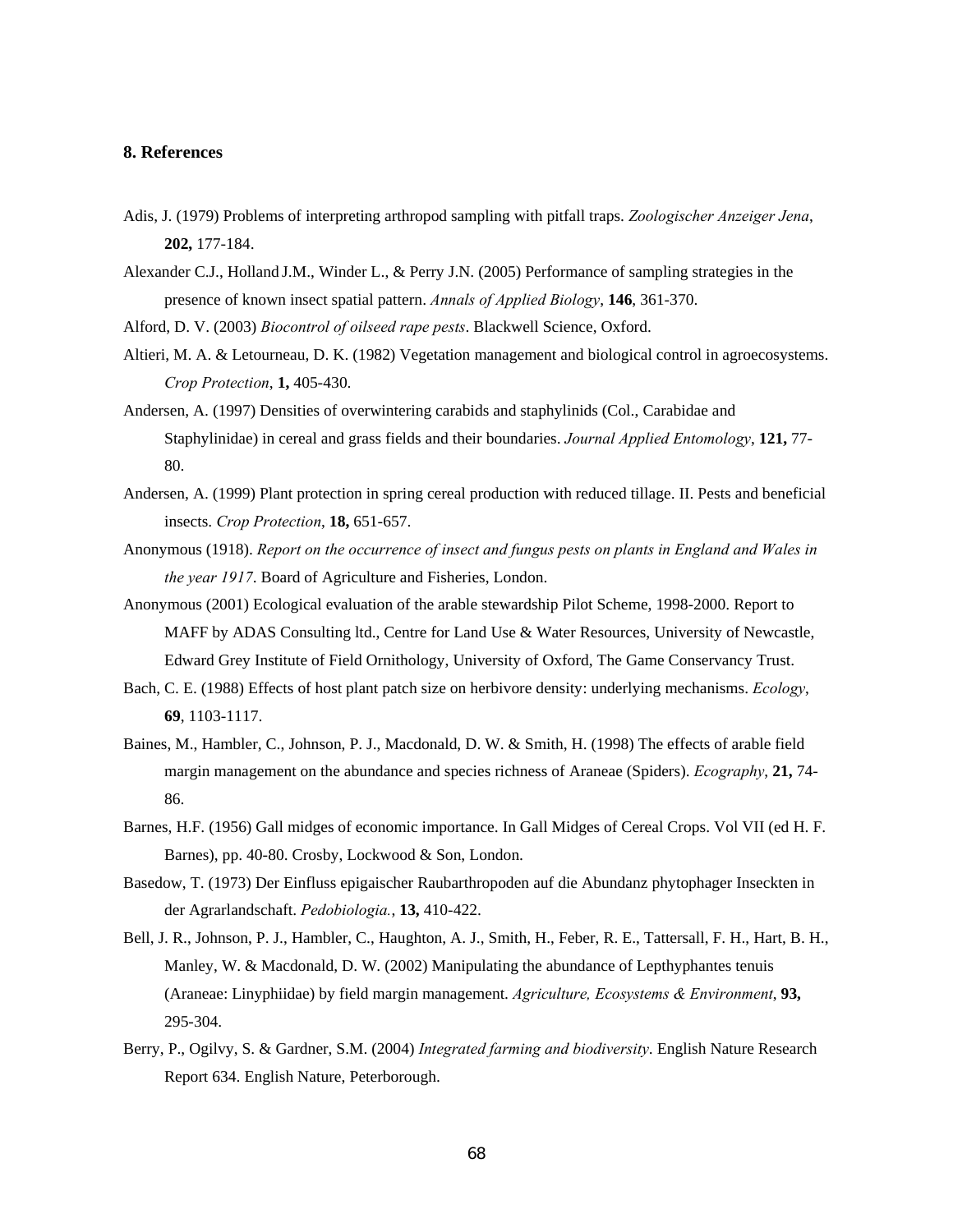- Bilde, T. & Toft, S. (1998) Quantifying food limitation of arthropod predators in the field. *Oecologia*, **115,** 54-58.
- Blackshaw, R. P., Coll, C. (1999). Economically important leatherjackets of grassland and cereals, biology, impact and control. *Integrated Pest Management Reviews*, **4**, 143-160.
- Boatman, N. D., Jones, N. E., Garthwaite, D. & Pietravalle, S. (2007) Option uptake in entry level scheme agreements in England. *Aspects of Applied Biology* 81, *Delivering arable biodiversity*, 309-316.
- Bohan, D. A., Bohan, A. C., Glen, D. M., Symondson, W. O., Wiltshire, C. W. & Hughes, L. (2000) Spatial dynamics of predation by carabid beetles on slugs. *Journal of Animal Ecology*, **69,** 367-379.
- Bowie, M. H., Wratten, S. D. & White, A. J. (1995) Agronomy and phenology of ''companion plants'' of potential for enhanc ement of insect biological control. *New Zealand Journal of Crop and Horticultural Science*, **23,** 423-427.
- Bradshaw, N. J. & Scott, P. E. (2002) Contract Report No. YA0303: the awareness, use and promotion of integrated crop & pest management amongst farmers and growers. Defra, London.
- Brewer, M. J. & Elliott, N. C. (2004) Biological control of cereal aphids in North America and mediating effects of host plant and habitat manipulations. *Annual Review of Entomology*, **49,** 219-242.
- Bryson, R, Alford, J, Oakley J N (2005) *Development of guidelines for improved control of gout fly (Chlorops pumilionis) in winter wheat* HGCA Project Report 372.
- Buchi, R. (2002) Mortality of pollen beetle (Meligethes spp.) larvae due to predators and parasitoids in rape fields and the effect of conservation strips. *Agriculture, Ecosystems and Environment*, **90,** 255-263.
- Büchs, W. & Alford , D. V. (2003) Predators of oilseed rape pests. *Biocontrol of oilseed rape pests* (ed D. V. Alford), pp. 181-199. Blackwell Science, Oxford.
- Büchs, W. & Nuss, H. (2000) First steps to assess the importance of epigaeic active polyphagous predators on oilseed rape insect pests with soil pupating larvae. *IOBC/WPRS Bulletin* 23 (6), 151-163.
- Bultman, T. L. & Uetz, G. W. (1982) Abundance and Community Structure of Forest Floor Spiders Following Litter Manipulation. *Oecologia*, **55,** 34-41.
- Burn, A. J. (1992) Interactions between cereal pests and their predators and parasites. In *Pesticides, cereal farming and the environment* (eds P. Grieg-Smith, G. Frampton & A. Hardy), pp. 110-131. HMSO, London.
- Calder, C. R., Harwood, J. D. & Symondson, W. O. C. (2005) Detection of scavenged material in the guts of predators using monoclonal antibodies: a significant source of error in measurement of predation? *Bulletin of Entomological Research*, **95,** 57-62.
- Canters, K. J. & Tamis, W. L. (1999) Arthropods in grassy field margins in the Wieringermeer Scope, population development and possible consequences for farm practice. *Landscape Urban Planning*, **46,** 63-69.
- Cardwell, C., Hassall, M. & White, P. (1994) Effects of headland management on carabid beetle communities in Breckland cereal fields. *Pedobiologia*, **38,** 50-62.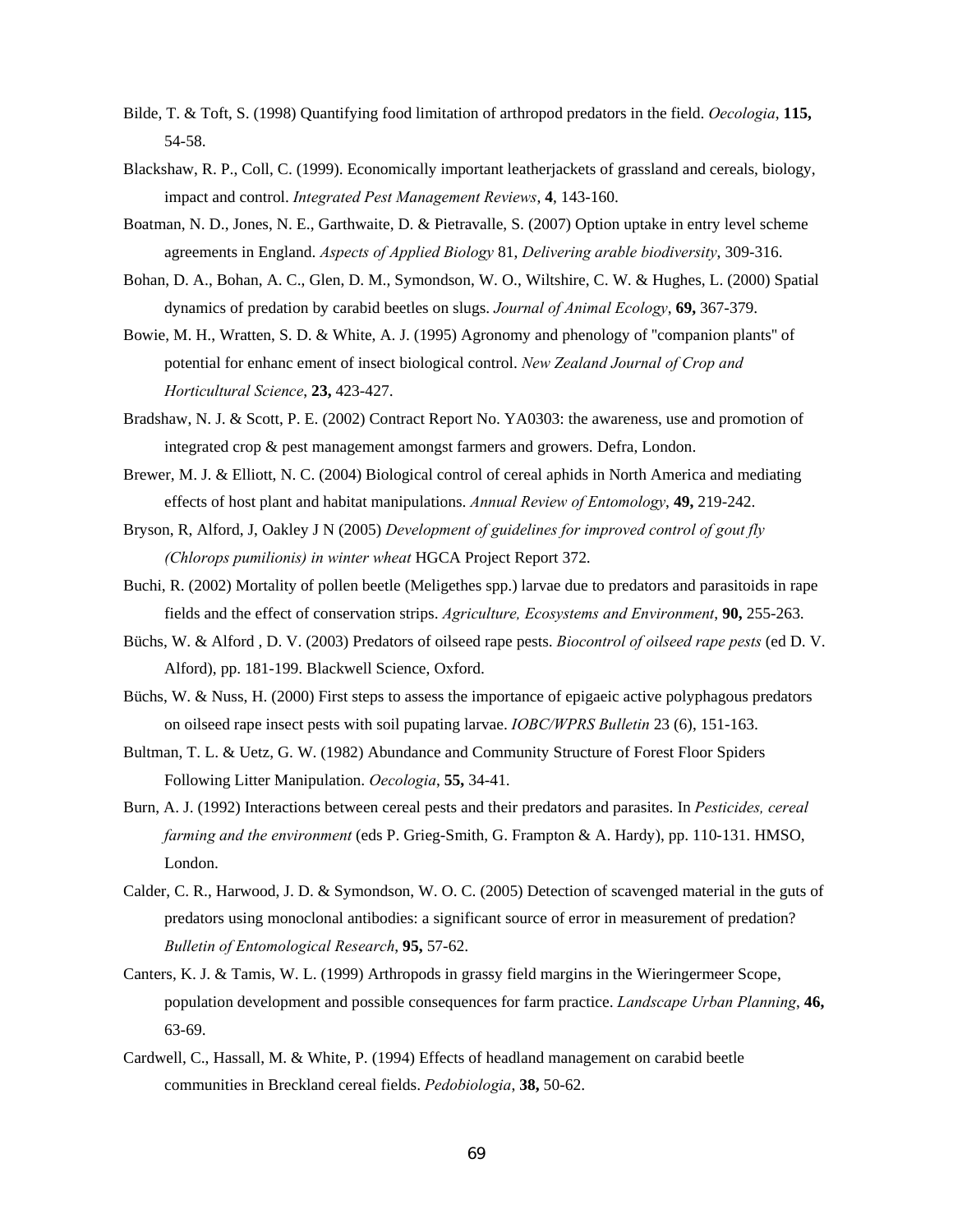- Chambers, R. J., Sunderland, K. D., Wyatt, I. J. & Vickerman, G. P. (1983) The effects of predator exclusion and caging on cereal aphids in winter wheat. *Journal of Applied Ecology*, **20,** 209-224.
- Chiverton, P. A. (1984) Pitfall-trap catches of the carabid beetle *Pterostichus melanarius*, in relation to gut contents and prey densities, in insecticide treated and untreated spring barley. *Entomologia Experimentalis et Applicata*, **36,** 23-30.
- Chiverton, P. A. (1986) Predator density manipulations and its effects on population of Rhopalosiphum padi (Homoptera: Aphididae) in spring barley. *Annals of Applied Biology*, **106,** 49-60.
- Collins, K.L. (1999) *The effect of habitat creation for predatory arthropods on aphid populations in winter wheat.* PhD The Open University.
- Collins, K. L., Boatman, N. D., Wilcox, A. & Holland, J. M. (2002) The influence of beetle banks on cereal aphid population predation in winter wheat. *Agriculture, Ecosystems & Environment*, **93,** 337-350.
- Collins, K. L., Boatman, N. D., Wilcox, A. & Holland, J. M. (2003a) A 5-year comparison of overwintering polyphagous predator densities within a beetle bank and two conventional hedgebanks. *Annals of Applied Biology*, **143,** 63-71.
- Collins, K. L., Boatman, N. D., Wilcox, A. & Holland, J. M. (2003b) Effects of different grass treatments used to create overwintering habitat for predatory arthropods on arable farmland. *Agriculture, Ecosystems & Environment*, **96,** 59-67.
- Coombes, D. S. & Sotherton, N. W. (1986) The dispersal and distribution of predatory Coleoptera in cereals. *Annals of Applied Biology*, **108,** 461-474.
- Cowgill, S. E., Wratten, S. D. & Sotherton, N. W. (1993) The selective use of floral resources by the hoverfly Episyrphus balteatus (Diptera: Syrphidae) on farmland. *Annals of Applied Biology*, **122,** 223- 231.
- D'Hulster, M. & Desender, K. (1982) Ecological and faunal studies on Coleoptera in agricultural land. III. Seasonal abumdance and hibernation of Staphylinidae in the grassy edge of a pasture. *Pedobiologia.*, **23,** 403-414.
- De Snoo, G. R. & de Leeuw, J. (1996) Non-target insects in unsprayed cereal edges and aphid dispersal to the adjacent crop. *Journal of Applied Entomology*, **120,** 501-504.
- DeClercq, R. & Pietraszko, R. (1983) Epigeal arthropods in relation to predation of cereal aphids. *Aphid Antagonists, Ed.by R.Cavalloro, A.A.Balkema, Rotterdam* 88-92.
- Dennis, P., Thomas, M. B. & Sotherton, N. W. (1994) Structural features of field boundaries which influenced the overwintering densities of beneficial arthropod predators. *Journal of Applied Ecology*, **31,** 361-371.
- Denys, C. & Tscharntke, T. (2002) Plant-insect communities and predator-prey ratios in field margin strips, adjacent crop fields, and fallows. *Oecologia*, **130,** 315-324.
- De Snoo, G. R. (1999) Unsprayed field margins: effects on environment, biodiversity and agricultural practice. *Landscape Urban Planning*, **46,** 151-160.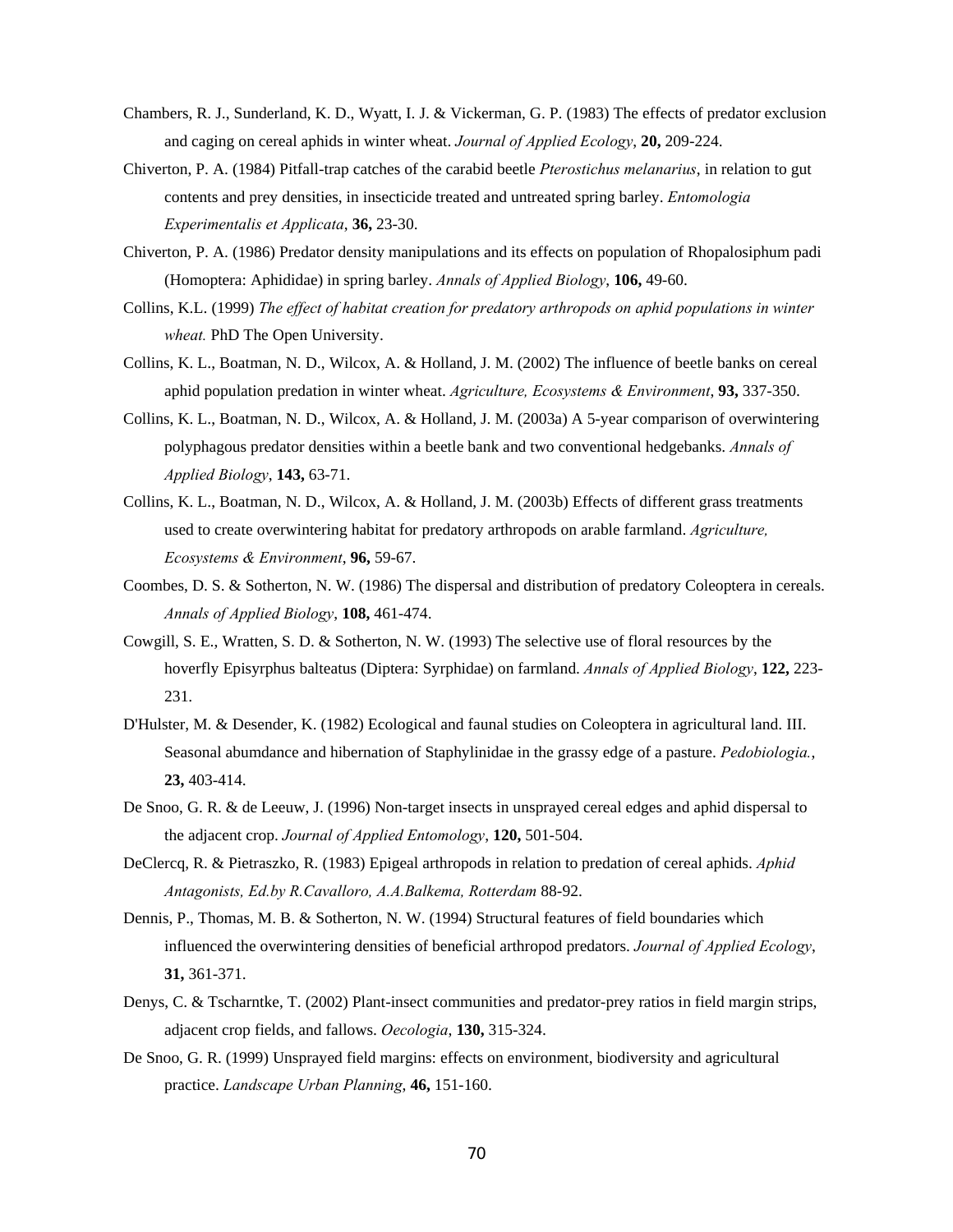- Dinter, A. (1998) Intraguild predation between erigonid spiders, lacewing larvae and carabids. *Journal Applied Entomology*, **122,** 163-167.
- Douglas, E. 2004. The effect of enhanced field margins on populations of aphids and their natural enemies. HGCA studentship report, unpublished.
- Duelli, P., Struder, M., Marchand, I. & Jakob, S. (1990) Population movements of arthropods between natural and cultivated areas. *Biological Conservation*, **54,** 193-207.
- Duffey, E. (1978) Ecological strategies in spiders includng some characteristics of species in pioneer and mature habitats. *Symposium of the Zoological Society of London*, **42,** 109-123.
- Edwards C.A, Sunderland, K. D. & George, K. S. (1979) Studies of polyphagous predators of cereal aphids. *Journal of Applied Ecology*, **16,** 811-823.
- Edwards, C. A., Parsons, N., George, K. S. & Heilbroon, T. (1978) Carabids as predators of cereal aphids. *Annual Report of Rothamsted Experimental Station for 1977,* 101.
- Ericson, D. (1978) Distribution, activity and density of some Carabidae (Coleoptera) in winter wheat fields. *Pedobiologia*, **18,** 202-217.
- Evans, E. W. (1991) Intra versus interspecific interactions of ladybeetles (Coleoptera: Coccinellidae) attacking aphids. *Oecologia*, **87,** 401-408.
- Ferguson, A. W., Barari, H., Warner, D. J., Campbell, J. M., Smith, E. T., Watts, N. P. & Williams, I. H. (2006) Distributions and interactions of the stem miners Psylliodes chrysocephala and Ceutorhynchus pallidactylus and their parasitoids in a crop of winter oilseed rape (Brassica napus). *Entomologia Experimentalis et Applicata*, **119,** 81-92.
- Ferguson, A. W., Klukowski, Z., Walczak, B., Clark, S. J., Mugglestone, M. A., Perry, J. N. & Williams, I. H. (2003) Spatial distribution of pest insects in oilseed rape: implications for integrated pest management. *Agriculture Ecosystems & Environment*, **95,** 509-521.
- Ferguson, A. W., Klukowski, Z., Walczak, B., Perry, J. N., Mugglestone, M. A., Clark, S. J. & Williams, I. H. (2000) The spatio-temporal distribution of adult Ceutorhynchus assimilis in a crop of winter oilseed rape in relation to the distribution of their larvae and that of the parasitoid Trichomalus perfectus. *Entomologia Experimentalis et Applicata*, **95,** 161-171.
- Fernández-García, A. F., Griffiths, G. J. K. & Thomas, C. F. G. (2000) Density, distribution and dispersal of the carabid beetle Nebria brevicollis in two adjacent cereal fields. *Annals of Applied Biology*, **137,** 89- 97.
- Floate, K. D., Doane, J. F. & Gillott, C. (1990) Carabid predators of the wheat midge (Diptera: Cecidomyiidae) in Saskatchewan. *Environmental Entomology*, **19,** 1503-1511.
- Flückiger, R. & Schmidt, M. H. (2006) Contribution of sown wildflower areas to cereal aphid control: from local to landscape scale. *IOBC/WPRS Bulletin* **29** (6), 41-44.
- Frampton, G. K. (2003) The role of unsprayed crop headlands for the protection of non-target arthropods within arable fields. Defra Project PN0939: Full Project Report. Defra, London.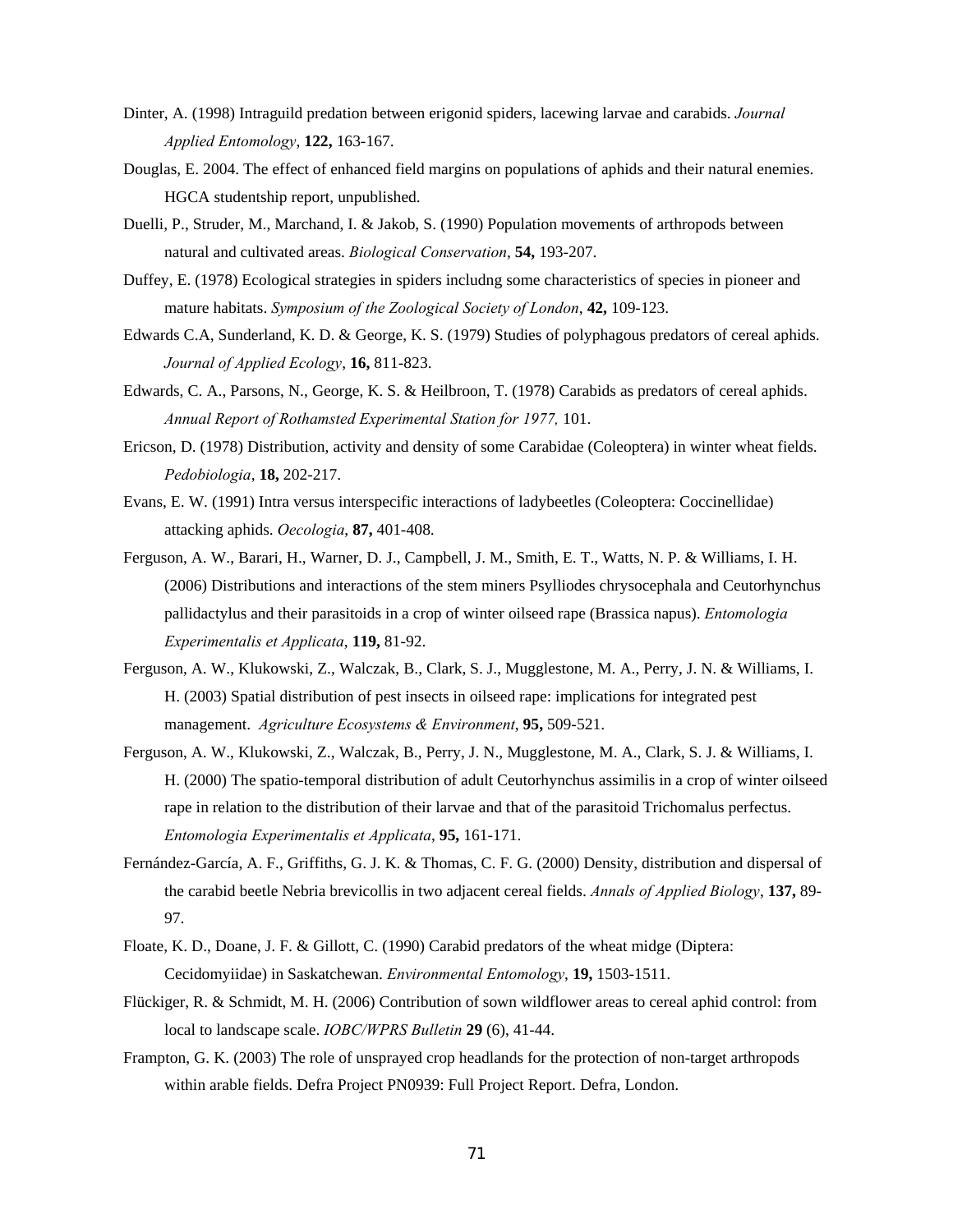- Frampton, G. K., Cilgi, T., Fry, G. L. A. & Wratten, S. D. (1995) Effects of grassy banks on the dispersal of some carabid beetles (Coleoptera, Carabidae) on farmland. *Biological Conservation*, **71,** 347-355.
- Frank, T. (1996) Species diversity and activity densities of epigeic and flower visiting arthropods in sown weed strips and adjacent fields. *IOBC/WPRS Bulletin*, **19,** 101-105.
- Gardner, S.M., Luff, M.L., Riding, A. & Holland, J.M. (1999) Evaluation of carabid beetle populations as indicators of normal field ecosystems. *MAFF Project report.* MAFF, London.
- Garthwaite, D. G., Thomas, M. R., Anderson, H., Stoddart, H. (2005). *Pesticide Usage Survey Report 202. Arable crops in Great Britain 2004.* National Statistics, London.
- Golterman, S. (1994*) Das Aufreten von Laufkäfern (Col., Carabidae) auf Winterapsfeldern und deren Einfluβ auf den Massenwechsel von* Meligethes aenus F. (Col., Nitidulidae). PhD Thesis, University of Rostock, Germany.
- Golterman, S. (1995) Einfluss epigäischer Raubarthropoden auf den Massenwechesel von Meligethes aenus F. Poster Session. Entomologen-Tagung, Göttingen, Germany, 1995.
- Good, J. A. & Giller, P. S. (1991) The diet of predatory staphylinid beetles- A review of records. *Entomologist's Monthly Magazine*, **127,** 77-89.
- Griffiths, G. J. K., Winder, L., Holland, J. M., Thomas, C. F. G., Williams, E. (2007). The representation and functional composition of carabid and staphylinid beetles in different field boundary types at a farmscale. *Biological Conservation*, 135, 145-152.
- Gurr, G. M., Wratten, S. D. & Barbosa, P. (2000) Success in conservation biological control of arthropods. In *Biological Control: Measures of Success* (Ed. by G. Gurr & S.D. Wratten), pp. 105-132. Kluwer Academic Publishers, Netherlands.
- Hance, T. (2002) *The Agroecology of carabid beetles* (ed J.M. Holland), pp. 231-250. Intercept, Andover.
- Harrington, R. (2003). Turning up the heat on pests and diseases: a case study for Barley yellow dwarf virus. *Proceedings 2003 BCPC International Congress*, **2**, 1195-1200.
- Hausammann, A. (1996) The effects of weed strip-management on pests and beneficial arthropods in winter wheat fields. *Zeitschrift fur Pflanzenkrankheiten und Pflanzenschutz*, **103,** 70-81.
- Hawthorne, A. & Hassall, M. (1994) Effects of management treatments on carabid communities of cereal field headlands. BCPC Monograph No.58, Field Margins: Integrating Agriculture and Conservation, 313-318.
- Hawthorne, A. & Hassall, M. (1995) Validation of the use of pitfall traps to study carabid populations in cereal field headlands*. Acta Jutlandica*, **70**, 195-198.
- Hawthorne, A. J., Hassall, M. & Sotherton, N. W. (1998) Effects of cereal headland treatments on the abundance and movements of three species of carabid beetles. *Applied Soil Ecology*, **9,** 417-422.
- Heimpel, G. E., Lee, J. C., Wu, Z. S., Weiser, L., Wäckers, F. & Jervis, M. A. (2004) Gut sugar analysis in field-caught parasitoids: adapting methods originally developed for biting flies. *International Journal of Pest Management*, **50,** 193-198.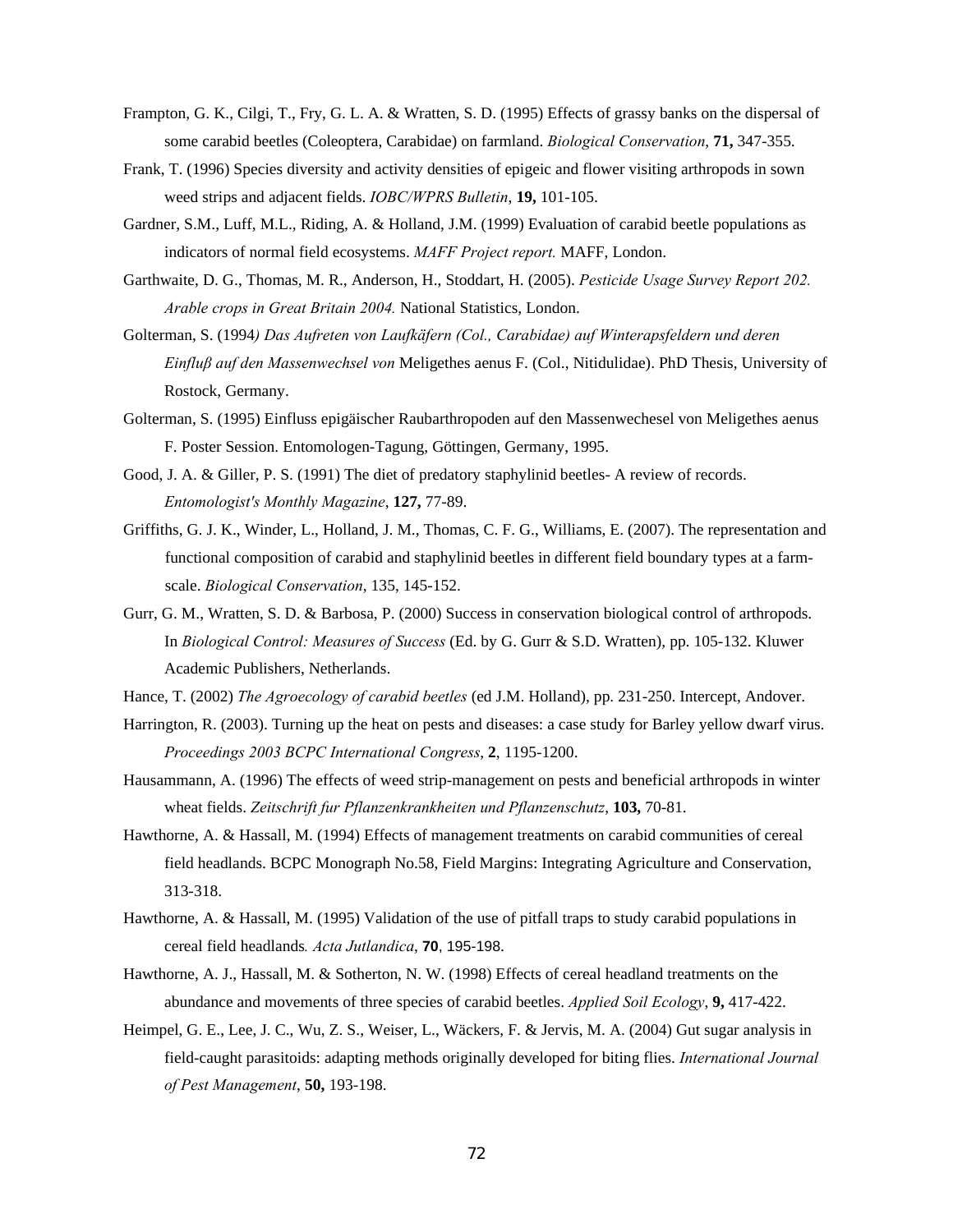- Helenius, J. (1998) Enhancement of predation through within-field diversification. In *Enhancing Biological Control* (eds C. H. Pickett & R. L. Bugg), pp. 121-160. California University Press, Berkeley, California, USA.
- Helenius, J., Holopainen, J., Muhojoki, M., Pokki, P., Tolonen, T. & Venalainen, A. (1995) Effect of undersowing and green manuring on abundance of ground beetles (Coleoptera, Carabidae) in cereals. *Acta Zoologica Fennica*, **196,** 156-159.
- Hengeveld, R. (1979) The analysis of spatial patterns of some ground beetles (Col. Carabidae). In *Spatial and Temporal Analysis in Ecology* (eds R. M.Cormack & J. K.Ord), pp. 333-346. International Cooperative Publishing House, Fairland.
- Hickman, J.M. & Wratten, S.D. (1996) Use of Phacelia tanacetifolia strips to enhance biological control of aphids by hoverfly larvae in cereal fields. *Journal of Economic Entomology*, **89**, 832-840.
- Hodgson, D.J. & Lovei, G.L. (1993) Novel crops in cereal fields: Habitat refuges for arthropod natural enemies. *Proceedings of the 46th New Zealand Plant Protection Conference*, 329-333.
- Hokkanen, H. M. T. (1989) Biological and agrotechnical control of the rape blossom beetle Meligethes aeneus (Coleoptera, Nitidulidae). *Acta Entomologica Fennica*, **53,** 25-29.
- Holland, J. & Fahrig, L. (2000) Effect of woody borders on insect density and diversity in crop fields: a landscape-scale analysis. *Agriculture, Ecosystems & Environment*, **78,** 115-122.
- Holland J. M. (2000) Invertebrates (beetles & spiders). In *LINK Integrated Farming Systems (a field scale comparison of arable rotations), Volume 1: Experimental work*. Project Report No. 173 (ed. S. Ogilvy), pp. 46-55. HGCA, London.
- Holland, J.M. (2002) Carabid beetles: their ecology, survival and use in agroecosystems. In *The Agroecology of Carabid Beetles* (ed. J. M. Holland), pp. 1-40. Intercept, Andover, UK.
- Holland, J. M. (2004) The environmental consequences of adopting conservation tillage in Europe reviewing the evidence. *Agriculture Ecosystems & Environment*, **103,** 1-25.
- Holland, J. M. (2007) The potential of agri-environment schemes to enhance biocontrol in arable crops. *Aspects of Applied Biology* 81, *Delivering arable biodiversity*, 127-134.
- Holland, J. M., Begbie, M., Birkett, T., Southway, S., Thomas, S. R., Alexander, C. J. & Thomas, C. F. G. (2004a) The spatial dynamics and movement of *Pterostichus melanarius* and *P. madidus* (Carabidae) between and within arable fields in the UK. *International Journal of Ecology and Environmental Sciences*, **30,** 35-50.
- Holland, J.M., Cook S.K., Drysdale, A., Hewitt, M.V., Spink J. & Turley, D. (1998) The impact on nontarget arthropods of integrated compared to conventional farming: results from the LINK Integrated Farming Systems project. *Proceedings of the 1998 Brighton Crop Protection Conference, Pests & Diseases*, **2**, 625-630.
- Holland, J. M. & Luff, M. L. (2000) The effects of agricultual practices on Carabidae in temperate agroecosystems. *Integrated Pest Management Reviews*, **5,** 105-129.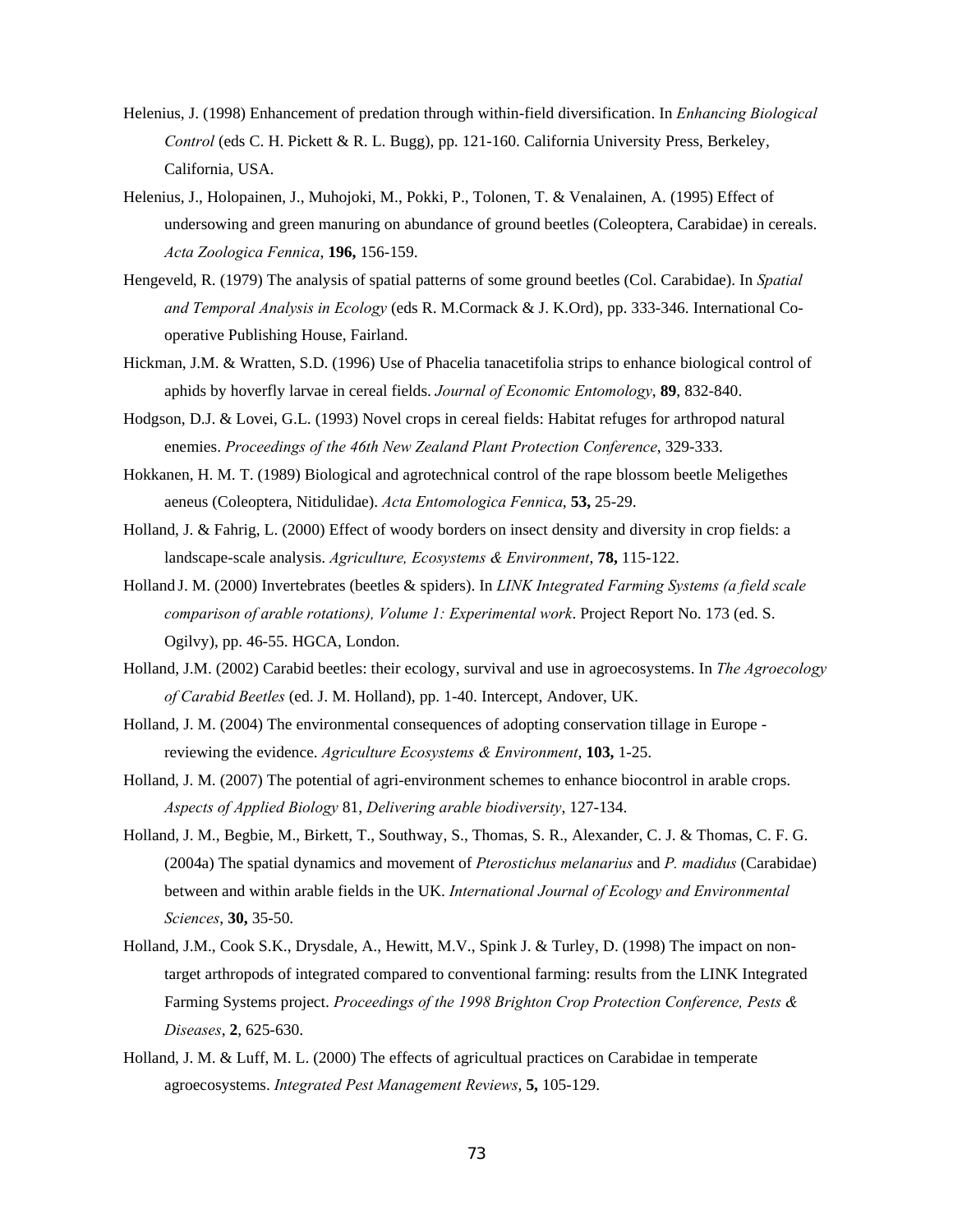- Holland, J. M., Perry, J. N. & Winder, L. (1999) The within-field spatial and temporal distribution of arthropods in winter wheat. *Bulletin of Entomological Research*, **89,** 499-513.
- Holland, J. M. & Reynolds, C. J. M. (2003) The impact of soil cultivation on arthropod emergence on arable land. *Pedobiologia*, **47,** 181-191.
- Holland, J.M, Southway, S., Birkett, T., & Moreby, S. (2006) The relative merits of field and boundary habitats for conservation biocontrol. *IOBC/WPRS Bulletin*, **29** (6), 57-60.
- Holland, J.M., Thomas, C.F.G., Birkett, T., Southway, S. (2007) Spatio-temporal distribution and emergence of beetles in arable fields in relation to soil moisture**.** *Bulletin of Entomological Research* 97, 89-100.
- Holland, J. M., Thomas, C. F. G., Birkett, T., Southway, S. & Oaten, H. (2005) Farm-scale spatiotemporal dynamics of predatory beetles in arable crops. *Journal of Applied Ecology*, **42,** 1140-1152.
- Holland, J. M. & Thomas, S. R. (1997) Quantifying the impact of polyphagous invertebrate predators in controlling cereal aphids and in preventing wheat yield and quality reductions. *Annals of Applied Biology*, **131,** 375-397.
- Holland, J. M., Thomas, S. R. & Hewett, A. (1996) Some effects of polyphagous predators on an outbreak of cereal aphid (Sitobion avenae F.) and orange wheat blossom midge (Sitodiplosis mosellans Gehin). *Agriculture, Ecosystems and the Environment*, **59,** 181-190.
- Holland, J. M., Winder, L. & Perry, J. N. (2000) The impact of dimethoate on the spatial distribution of beneficial arthropods. *Annals of Applied Biology*, **136**, 93-105.
- Holland, J. M., Winder, L., Woolley, C., Alexander, C. J. & Perry, J. N. (2004b) The spatial dynamics of crop and ground active predatory arthropods and their aphid prey in winter wheat. *Bulletin of Entomological Research*, **94,** 419-431.
- Jepson, P. C. (1989) The temporal and spatial dynamics of pesticide side-effects on non-target invertebrates. In *Pesticides and non-target invertebrates* (ed P. C. Jepson), pp. 95-128. Intercept Ltd., Wimborne.
- Jepson, P. C. (1994) Field margins as habitats, refuges and barriers of variable permeability to Carabidae. *BCPC Monograph No.58, Field Margins: Integrating Agriculture and Conservation,* 67-76.
- Jones, N. E. & Smith, B. M. (2007) Effects of selective herbicide treatment, row width and spring cultivation on weed and arthropod communities in winter wheat. *Aspects of Applied Biology* 81, *Delivering arable biodiversity*, 39-46.
- Kendall, D. A., Chinn, N. E., Smith, B. D., Tidboald, C., Winstone, L. & Western, N. M. (1991) Effects of straw disposal and tillage on spread of barley yellow dwarf virus in winter barley. *Annals of Applied Biology*, **119,** 359-364.
- Kennedy, C. E. J. & Southwood, T. R. E. (1984) The Number of Species of Insects Associated with British Trees - A Re-Analysis. *Journal of Animal Ecology*, **53,** 455-478.
- Kromp, B. (1999) Carabid beetles in sustainable agriculture: a review on pest control efficacy, cultivation impacts and enhancement. *Agriculture, Ecosystems & Environment*, **74,** 187-228.
- Kromp, B. & Nitzlader, M. (1995) Dispersal of ground beetles in a rye field in Vienna, Eastern Austria. *Acta Jutlandica*, **70,** 269-277.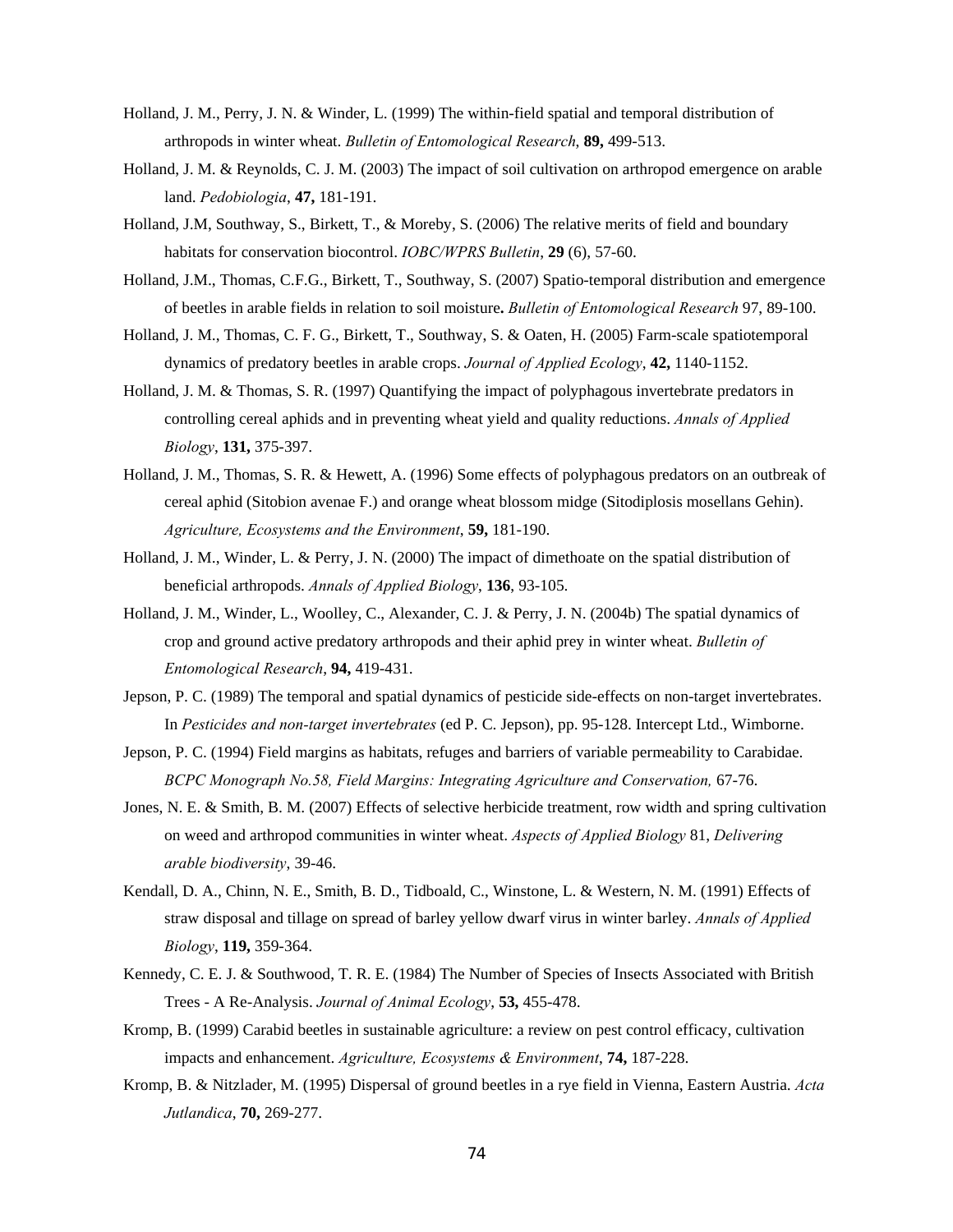- Kromp, B. & Steinberger, K.-H. (1992) Grassy field margins and arthropod diversity: a case study on ground beetles and spiders in eastern Austria (Coleoptera: Carabidae; Arachnida: Aranei, Opoliones). *Agriculture, Ecosystems & Environment*, **40,** 71-93.
- Landis, D. A., Wratten, S. D. & Gurr, G. M. (2000) Habitat management to conserve natural enemies of arthropod pests in agriculture. *Annual Review of Entomology*, **45,** 175-201.
- Lang, A. (2003) Intraguild interference and biocontrol effects of generalist predators in a winter wheat field. *Oecologia*, **134,** 144-153.
- Leather, S. R., Walters, K. F. A. & Bale, J. S. (1993) *The ecology of insect overwintering*. Cambridge University Press, Cambridge.
- Lee, J. C., Menalled, F. D. & Landis, D. A. (2001) Refuge habitats modify impact of insecticide disturbance on carabid beetle communities. *Journal of Applied Ecology*, **38,** 472-483.
- Lewis, T. (1969a) The distribution of flying insects near a low hedgerow. *Journal of Applied Ecology*, **6**, 443-452.
- Lewis, T. (1969b) The diversity of the insect fauna in a hedgerow and neighbouring fields. *Journal of Applied Ecology*, **6**, 453-458.
- Lipkow, E. (1966) Biologisch-ökologische untersuchungen über Tachyporus-Arten und *Tachinus rufipes* (Col., Staphylinidae). *Pedobiologia*, **6,** 140-177.
- Losey, J. E. & Denno, R. F. (1998) Positive predator-predator interactions: enhanced predation rates and synergistic supression of aphid populations. *Ecology*, **79,** 2143-2152.
- Luff, M. L. (1966) The abundance and diversity of the beetle fauna of grass tussocks. *Journal of Animal Ecology*, **35,** 189-208.
- Luff, M. L. (1987) Biology of polyphagous ground beetles in agriculture. *Agricultural Zoology Reviews,* **2,** 237-278.
- Macleod, A. (1999) Attraction and retention of Episyrphus balteatus DeGeer (Diptera: Syrphidae) at an arable field margin with rich and poor floral resources. *Agriculture, Ecosystems & Environment*, **73,** 237-244.
- MacLeod, A., Wratten, S. D., Sotherton, N. W., & Thomas, M. B. (2004) Beetle banks as refuges for beneficial arthropods in farmland: Long-term changes in predator communities and habitat. *Agricultural and Forest Entomology*, **6**, 147-154.
- Maudsley, M., Seeley, B. & Lewis, O. (2002) Spatial distribution patterns of predatory arthropods within an English hedgerow in early winter in relation to habitat variables. *Agriculture, Ecosystems & Environment*, **89,** 77-89.
- Maudsley, M. J. (2000) A review of the ecology and conservation of hedgerow invertebrates in Britain. *Journal of Environmental Management*, **60,** 65-76.
- Mauremootoo, J. R., Wratten, S. D., Worner, S. P. & Fry, G. L. A. (1995) Permeability of hedgerows to predatory carabid beetles. *Agriculture, Ecosystems and Environment*, **52,** 141-148.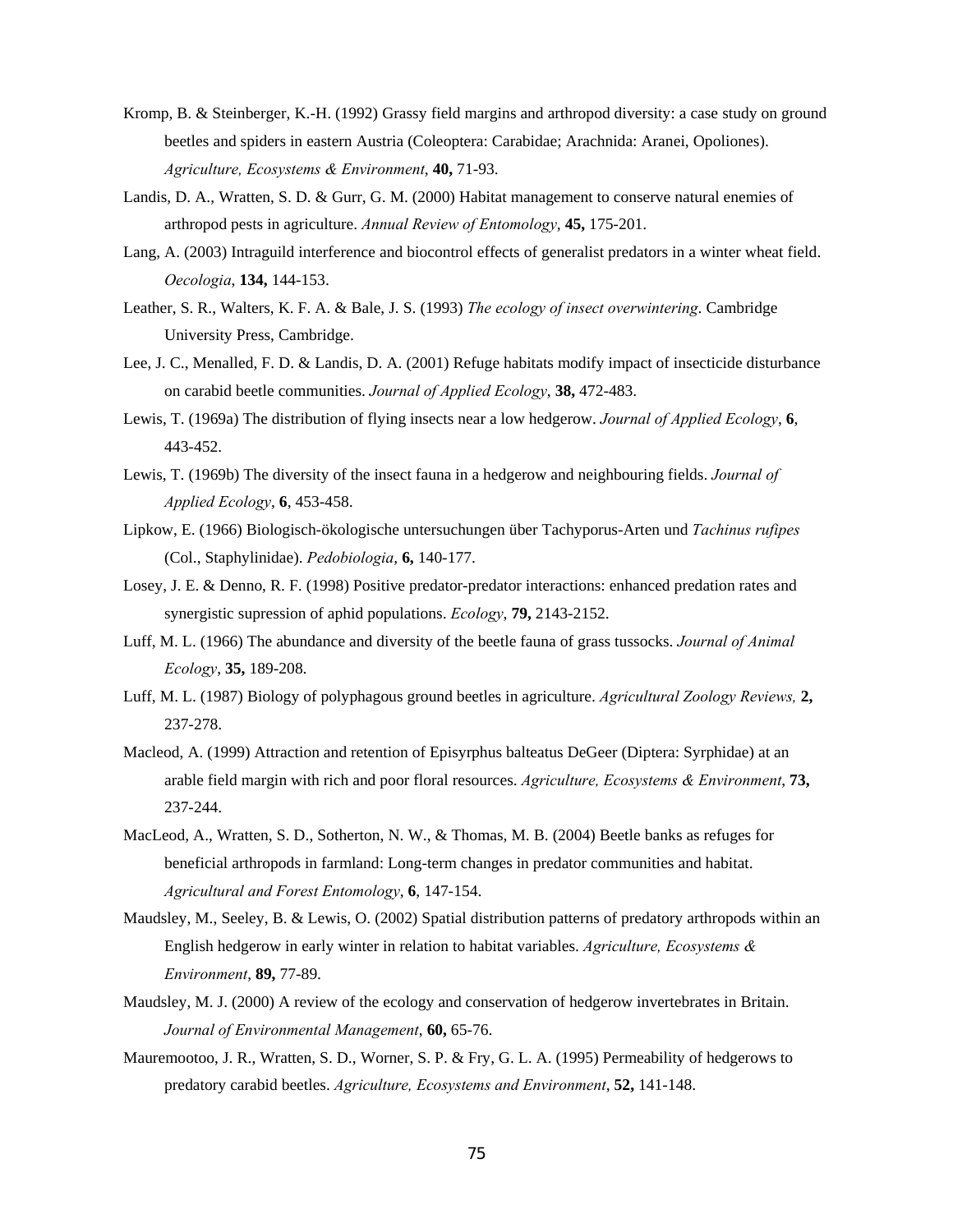Meek, B., Loxton, D., Sparks, T., Pywell, R., Pickett, H. & Nowakowski, M. (2002) The effect of arable field margin composition on invertebrate biodiversity. *Biological Conservation*, **106,** 259-271.

Menneer, R. (1994) *Wildlife Revival in Cornish Hedges*. Redruth: Dyllansow Truran Publications.

- Moreby, S. J., Southway, S., Barker, A. & Holland, J. M. (2001) A comparison of the effect of new and established insecticides on nontarget invertebrates of winter wheat fields. *Environmental Toxicology and Chemistry*, **20,** 2243-2254.
- Morris, M.G. & Webb, N.R. (1987) The importance of field margins for the conservation of insects. In *Field Margins*, *BCPC Monograph no.35* (eds Way J.M. & P.W. Greig-Smith), 53-65. Lavenham Press, Suffolk.
- Nentwig, W., Frank, T. & Lethmayer, C. (1998) Sown weed strips: artificial ecological compensation areas as an important tool in conservation biological control. In *Conservation Biological Control* (Ed. P.Barbosa), pp. 133-153. Academic Press, San Diego, USA.
- Nilsson, C. (1985) Impact of ploughing on emergence of pollen beetle parasitoids after hibernation. *Journal of Applied Entomology*, **100**, 302-308.
- Nyffeler, M. & Sunderland, K. D. (2003) Composition, abundance and pest control potential of spider communities in agroecosystems: a comparison of European and US studies. *Agriculture, Ecosystems & Environment*, **95,** 579-612.
- Oakley J. N. (1994) *Orange wheat blossom midge: a literature review and survey of the 1993 outbreak*. Research Review No. 28, London: Home-Grown Cereals Authority, 51 pp.
- Oakley J. N. (1995) *Orange wheat blossom midge: survey of the 1994 outbreak.* Project Report No. 106, Home-Grown Cereals Authority, London.
- Oakley J. N., Young J. E. B. (2000) Economics of pest control in cereals in the UK. *The BCPC Conference Pests and Diseases 2000*, 663-670.
- Oakley J. N. (2003) *Pest management in cereals and oilseed rape a guide*. Home-Grown Cereals Authority, London.
- Oaten, H., Holland, J.M. & Smith, B.M. (2007) Attack from above: The effect of field margins on movements of aerially dispersing aphid predators. *Aspects of Applied Biology 83, Crop Protection in Southern Britain,* 89-93.
- Ogilvy, S. ed (2000) *LINK Integrated Farming Systems (a field scale comparison of arable rotations), Volume 1: Experimental work*. Project Report No. 173. HGCA, London.
- Olson, D.M., Takasu, K. & Lewis, W.J. (2005) Food needs of adult parasitoids: behavioural adaptions and consequences. In *Plant-provided Food for Carnivorous Insects: A Protective Mutualism and Its Applications* (eds. F. L. Wäckers, P. C. J. van Rijn & J. Bruin), pp.137-147. Cambridge University Press, Cambridge.
- Ostman, O., Ekbom, B., Bengtsson, J. & Weibull, A. C. (2001) Landscape complexity and farming practice influence the condition of polyphagous carabid beetles. *Ecological Applications*, **11,** 480-488.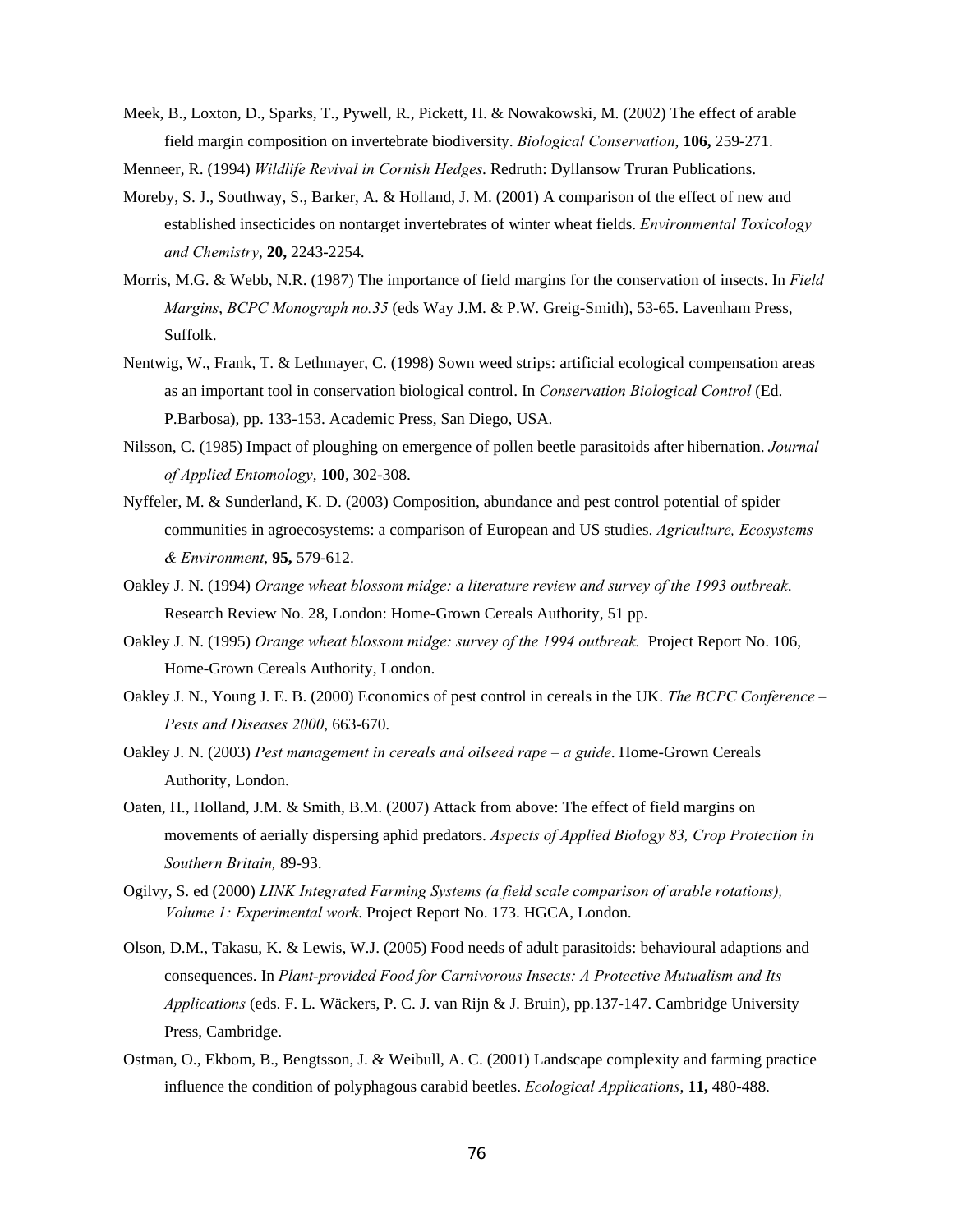- Parajulee, M. N. & Slosser, J. E. (1999) Evaluation of potential relay strip crops for predator enhancement in Texas cotton. *International Journal of Pest Management*, **45,** 275-286.
- Parker, W. E. & Howard, J. J. (2001) The biology and management of wireworms (*Agriotes* spp.) on potato with particular reference to the United Kingdom. *Agricultural & Forest Entomology*, **3**, 85-98.
- Pollard, E., Hooper, M. D. & Moore, N. W. (1974) *Hedges. The New Naturalist. A Survey of British Natural History*. Collins, London.
- Pollard, K. A. & Holland, J. M. (2006) Arthropods within the woody element of hedgerows and their distribution pattern. *Agricultural and Forest Entomology*, **8,** 203-211.
- Potts, G. R., Ewald, J. A. & Moreby, S. J. (2006) Biodiversity in a cereal ecosystem 1968-2004: a 38 year study of the cereal fields on the Sussex downs. Part two: The invertebrates. Report for the Leverhulme Trust (unpublished).
- Powell, W., Dean, D. A. & Dewar, A. (1985) The influence of weeds on polyphagous arthropod predators in winter wheat. *Crop Protection*, **4,** 298-312.
- Powell, W., A'Hara, S.A., Harling, R., Holland, J.M., Northing, P., Thomas, C.F.G. & Walters, K.F.A. (2004) Managing biodiversity in field margins to enhance integrated pest control in arable crops (3-D Farming Project). HGCA Project Report 356. HGCA, London.
- Purvis, G. & Bannon, J. W. (1992) Non-target effects of repeated methiocarb slug pellet application on carabid beetle (Coleoptera: Carabidae) activity in winter-sown cereals. *Annals of Applied Biology*, **121,** 401-422.
- Purvis, G. & Fadl, A. (1996) Emergence of Carabidae (Coleoptera) from pupation: A technique for studying the 'productivity' of carabid habitats. *Annales Zoologici Fennici*, **33**, 215-223.
- Riechert, S. E. (1998) The role of spiders and their conservation in the agroecosystem. In *Enhancing Biological Control* (Ed C. H. Pickett & R. L. Bugg), pp. 211-237. University of California Press, Berkeley, USA.
- Riechert, S. E. & Lockley, T. (1984) Spiders as biological control agents. *Annual Review of Entomology*, **29,** 299-320.
- Rypstra, A. L., Carter, P. E., Balfour, R. A. & Marshall, S. D. (1999) Architectural features of agricultural habitats and their impact on the spider inhabitants. *Journal of Arachnology*, **27,** 371-377.
- Schaumacher, W. (1987) Measures taken to preserve arable weeds and their associated communities in central Europe. In *Field Margins*, *BCPC Monograph no.35* (eds J. M. Way & P. W. Greig-Smith), pp. 109-112. Lavenham Press, Suffolk.
- Schmidt, M. H., Thewes, U., Thies, C. & Tscharntke, T. (2004) Aphid suppression by natural enemies in mulched cereals. *Entomologia Experimentalis et Applicata*, **113,** 87-93.
- Smith, B. M. & Jones, N. E. (2007) Effects of manipulating crop architecture on weed and arthropod diversity in winter wheat. *Aspects of Applied Biology* 81, *Delivering arable biodiversity*, 31-38.
- Sotherton, N. W. (1984) The distribution and abundance of predatory arthropods overwintering on farmland. *Annals of Applied Biology*, **105,** 423-429.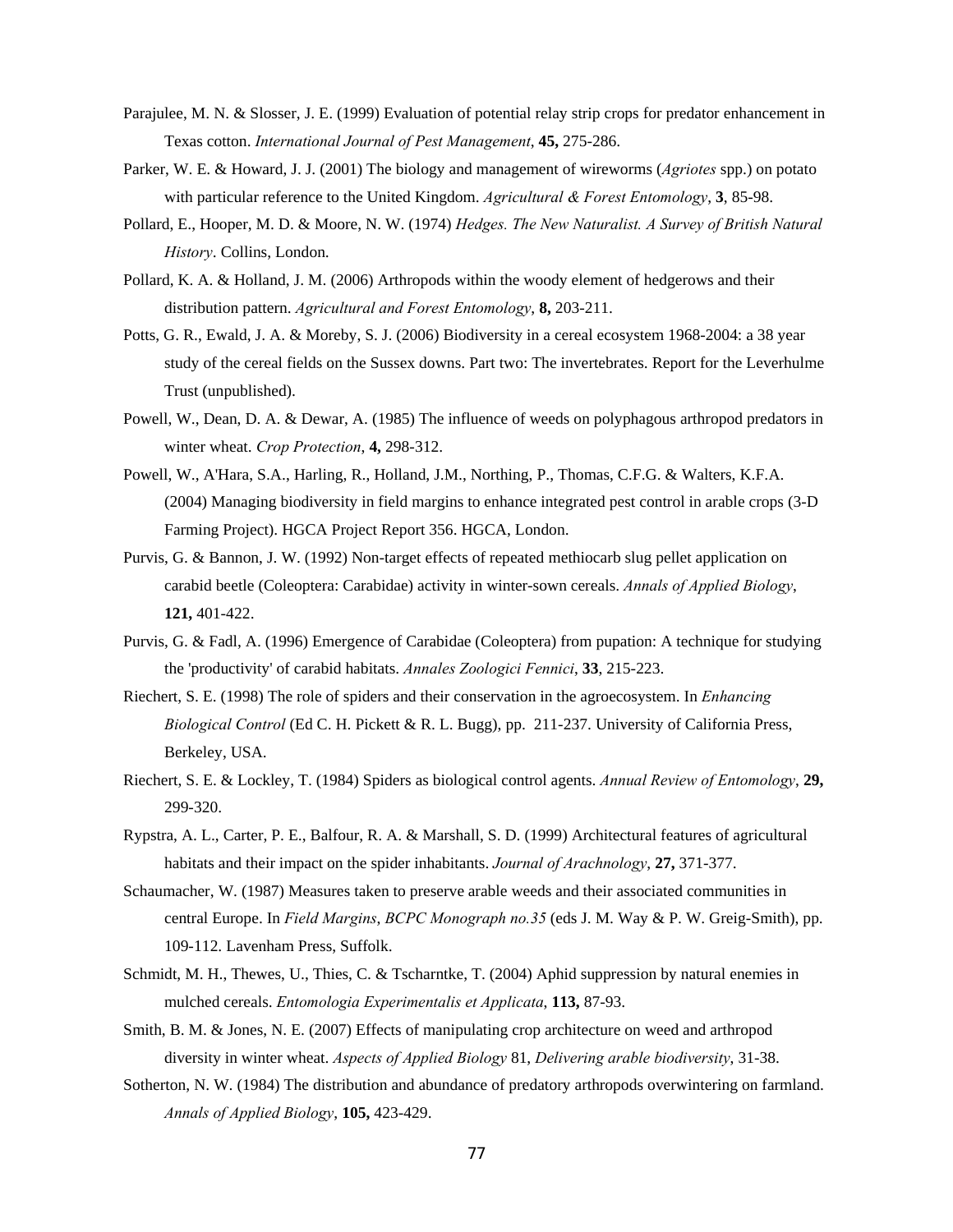- Sotherton, N. W. (1985) The distribution and abundance of predatory Coleoptera overwintering in field boundaries. *Annals of Applied Biology*, **106,** 17-21.
- Sotherton, N. W. (1991) Conservation Headlands: a practical combination of intensive cereal farming and conservation. In *Ecology of temperate cereal fields* (eds L. G. Firbank, N. Carter, J. F. Darbyshire & G. R. Potts), pp. 373-397. Blackwell Scientific Publications, Oxford.
- Sotherton, N. W., Wratten, S. D., Price, S. B. & White, R. J. (1981) Aspects of hedge management and their effects on hedgerow fauna. *Zeitschrift fur angewandte Entomologie*, **92,** 25-432.
- Sunderland, K. & Samu, F. (2000) Effects of agricultural diversification on the abundance, distribution, and pest control potential of spiders: a review. *Entomologia Experimentalis et Applicata*, **95,** 1-13.
- Sunderland, K. D. (2002) Invertebrate pest control by carabids. *The Agroecology of Carabid Beetles* (ed J.M.Holland), pp. 165-214. Intercept, Andover.
- Sunderland, K. D., Axelsen, J. A., Dromph, K., Freier, B., Hemptinne, J.-L., Holst, N. H., Mols, P. J. M., Petersen, M. K., Powell, W., Ruggle, P., Triltsch, H. & Winder, L. (1997) Pest control by a community of natural enemies. *Acta Jutlandica*, **72,** 271-326.
- Sunderland, K.D., Stacey, D.L. & Edwards C.A (1980) The role of polyphagous predators in limiting the increase of cereal aphids in winter wheat. *IOBC/WPRS Bulletin*, 445-449.
- Symondson, W. O. C., Sunderland, K. D. & Greenstone, M. H. (2002) Can generalist predators be effective biocontrol agents? *Annual Review of Entomology*, **47,** 561-594.
- Thies, C., Roschewitz, I. & Tscharntke, T. (2005) The landscape context of cereal aphid-parasitoid interactions. *Proceedings of the Royal Society B-Biological Sciences*, **272,** 203-210.
- Thies, C., Steffan-Dewenter, I. & Tscharntke, T. (2003) Effects of landscape context on herbivory and parasitism at different spatial scales. *Oikos*, **101,** 18-25.
- Thies, C. & Tscharntke, T. (1999) Landscape structure and biological control in agroecosystems. *Science*, **285,** 893-895.
- Thomas, C. F. G., Brown, N. J. & Kendall, D. A. (2006) Carabid movement and vegetation density: Implications for interpreting pitfall trap data from split-field trials. *Agriculture, Ecosystems & Environment*, **113,** 51-61.
- Thomas, C. F. G. & Marshall, E. J. P. (1999) Arthropod abundance and diversity in differently vegetated margins of arable fields. *Agriculture, Ecosystems and Environment*, **72,** 131-144.
- Thomas, C. F. G., Parkinson, L., Griffiths, G. J. K., Garcia, A. F. & Marshall, E. J. P. (2001) Aggregation and temporal stability of carabid beetle distributions in field and hedgerow habitats. *Journal of Applied Ecology*, **38,** 100-116.
- Thomas, C. F. G., Parkinson, L. & Marshall, E. J. P. (1998) Isolating the components of activity-density for the carabid beetle Pterostichus melanarius in farmland. *Oecologia*, **116,** 103-112.
- Thomas, M. B., Wratten, S. D. & Sotherton, N. W. (1991) Creation of "Island" habitats in farmland to manipulate populations of beneficial arthropods: predator densities and emigration. *Journal of Applied Ecology*, **28,** 906-917.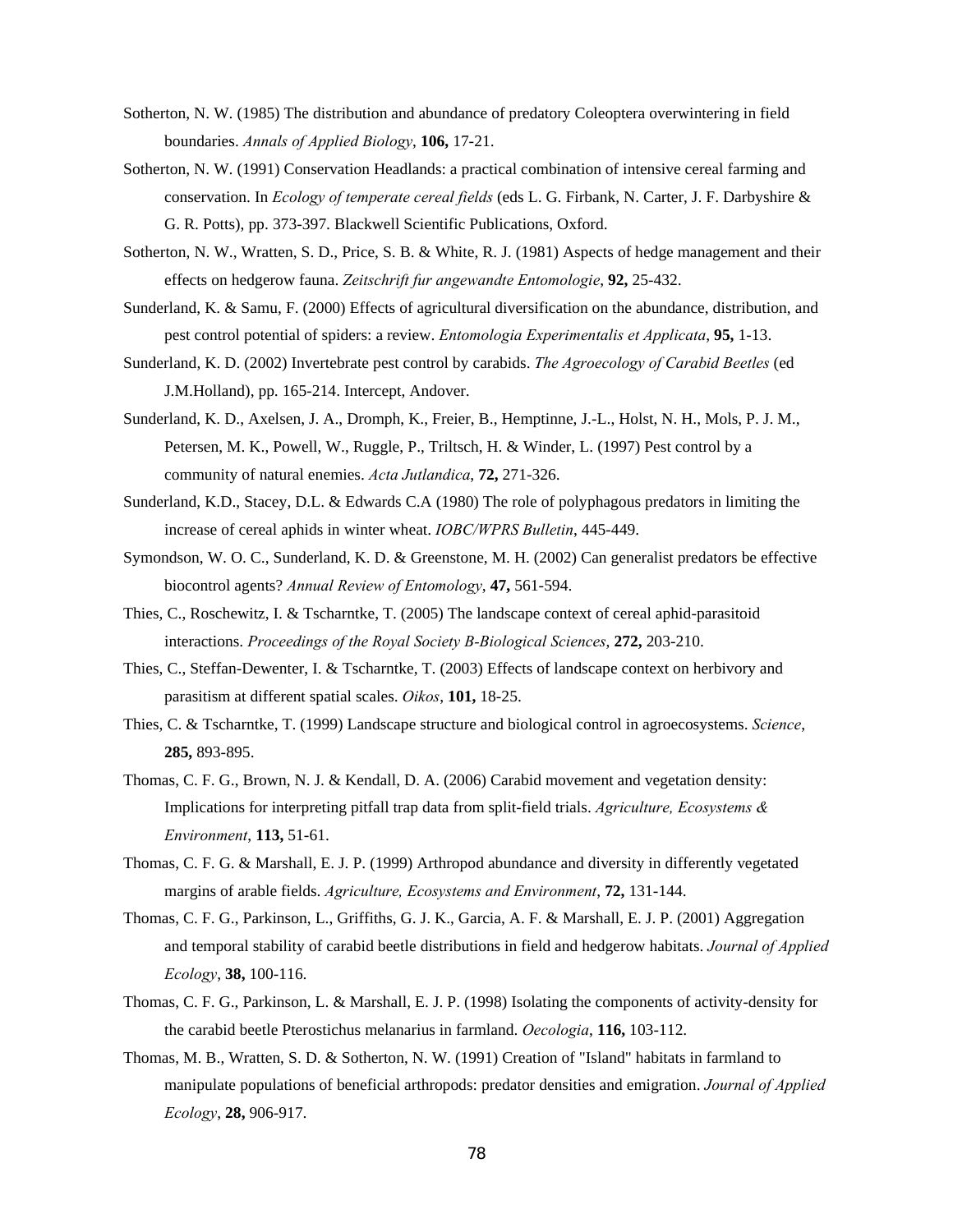- Thomas, M. B., Mitchell, H. J. & Wratten, S. D. (1992) Abiotic and biotic factors influencing the winter distribution of predatory insects. *Oecologia*, **89,** 78-84.
- Thomas, S. R. (2000) Progress on beetle banks in UK arable farming. *Pesticide Outlook*, **11**, 51-53.
- Thomas, S. R., Goulson, D. & Holland, J. M. (2000) Spatial and temporal distributions of predatory Carabidae in a winter wheat field. *Aspects of Applied Biology*, **62,** 55-60.
- Thomas, S. R., Noordhuis, R., Holland, J. M. & Goulson, D. (2002) Botanical diversity of beetle banks: effects of age and comparison with conventional arable field margins in southern UK. *Agriculture, Ecosystems and Environment*, **93,** 403-412.
- Toft, S. (1996) Indicators of prey quality for arthropod predators. *Acta Jutlandica*, **71,** 107-116.
- Toft, S. & Bilde, T. (2002) Carabid diets and food value. In *The Agroecology of Carabid Beetles* (ed J.M. Holland), pp. 81-110. Intercept, Andover, *UK*.
- Van Emden, H. F. (1963) A preliminary study of insect numbers in field and hedgerow. *Entomologists Monthly Magazine*, **98**, 255-259.
- Various (2006) Proceedings of International Symposium on Integrated Pest Management in Oilseed Rape, held in Göttingen, Germany, in April 2006 (published on CD).
- Vickerman, G. P. (1978) The arthropod fauna of undersown grass and cereal fields. *Scientific Proceedings of the Royal Dublin Society* pp. 155-165. Royal Dublin Society, Dublin.
- Waage, J. K. & Mills, N. J. (1992) Biological control. In *Natural Enemies* (ed M. J. Crawley), pp. 412-430. Blackwell Scientific Publications, London.
- Wäckers, F. L. (2005) Suitability of (extra)floral nectar, pollen and honeydew as insect food sources. In *Plant-provided Food for Carnivorous Insects: A Protective Mutualism and Its Applications* (eds. F. L. Wäckers, P. C. J. van Rijn & J. Bruin), pp. 17-74. Cambridge University Press, Cambridge.
- Wäckers, F. L., van Rijn, P. C. J. & Bruin, J. (2005) *Plant-provided Food for Carnivorous Insects: A Protective Mutualism and Its Applications*. Cambridge University Press, Cambridge.
- Wallin, H. (1989) Habitat selection, reproduction and survival of two small carabid species on arable land: a comparison between Trechus secalis and Bembidion lampros. *Holarctic Ecology*, **12,** 193-200.
- Warner, D. J., Allen-Williams, L. J., Warrington, S., Ferguson, A. W. & Williams, I. H. (2003) Mapping, characterisation, and comparison of the spatio-temporal distributions of cabbage stem flea beetle (Psylliodes chrysocephala), carabids, and Collembola in a crop of winter oilseed rape (Brassica napus). *Entomologia Experimentalis et Applicata*, **109,** 225-234.
- White, P. C. L. & Hassall, M. (1994) Effects of management on spider communities of headlands in cereal fields. *Pedobiologia*, **38,** 169-184.
- Williams, I. H. (2004) Advances in Insect Pest Management of Oilseed Rape in Europe. In *Insect Pest Management* (ed A. R. Horowitz), pp. 181-208. Springer-Verlag Berlin, Heidberg.
- Williams, I. H., Buchs, W., Hokkanen, H., Menzler-Hokkanen, I., Johnen, A., Klukowski, Z., Luik, A., Nilsson, C. & ULBER, B. (2005) MASTER - Integrating biological control within IPM for winter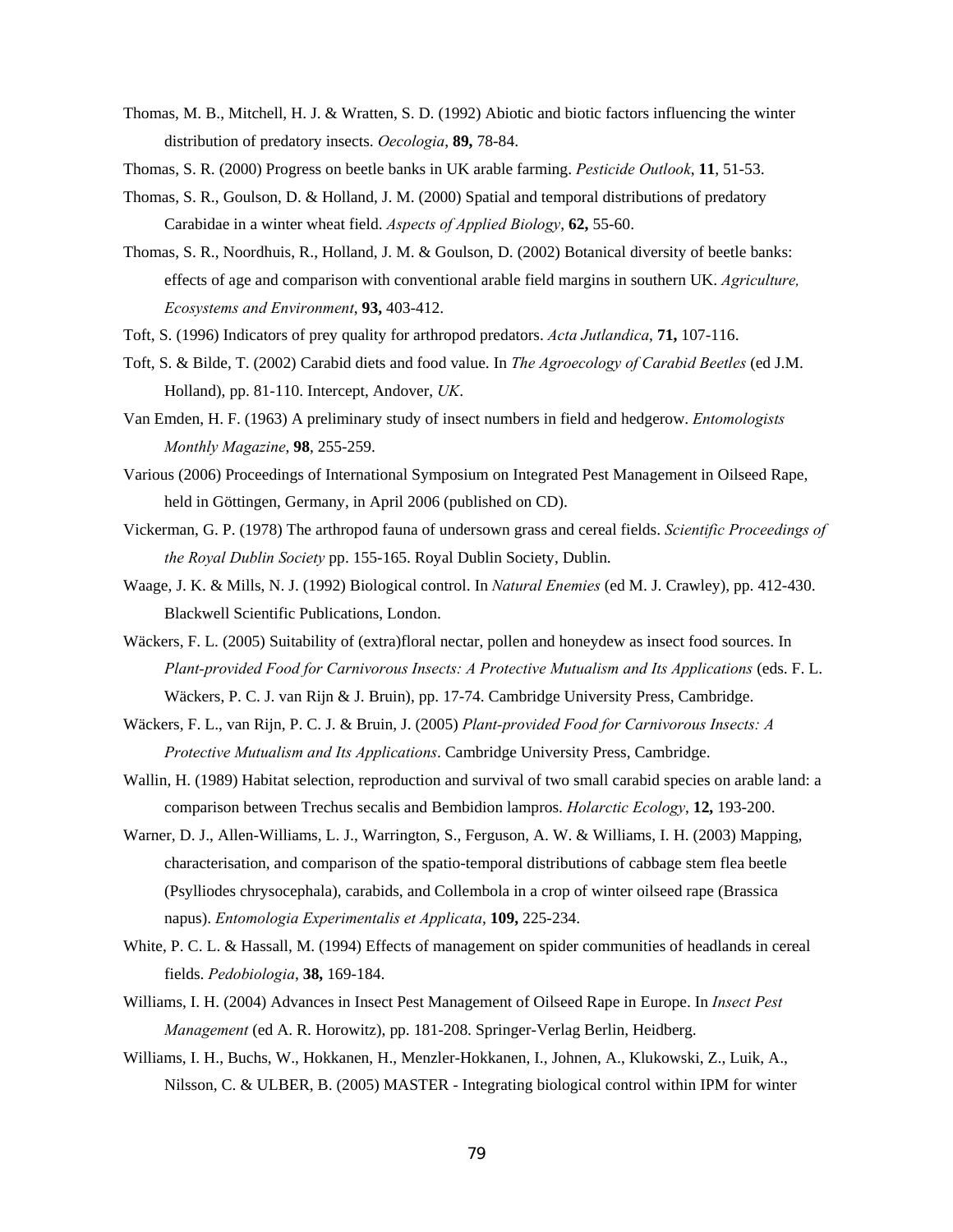oilseed rape across Europe. *The BCPC International Congress - Crop Science & Technology*, 301- 308.

- Winder L., Alexander C.J., Holland J. M., Symondson W.O.C., Perry J. N. & Woolley C. (2005) Predatory activity and spatial pattern: the response of generalist carabids to their aphid prey. *Journal of Animal Ecology,* **74**, 443-454.
- Winder, L., Perry, J. N. & Holland, J. M. (1999) The spatial and temporal distribution of the grain aphid Sitobion avenae in winter wheat. *Entomologia Experimentalis et Applicata*, **93,** 277-290.
- Wise, D. H. (1993) Spiders in Ecological Webs. *Cambridge University Press* 328 pp.
- Young J. E. B., Ellis S. A. (1996). *Impact of changes in arable agriculture on the biology and control of wheat bulb fly*. Research Review No. 33, London: Home-Grown Cereals Authority, 103pp.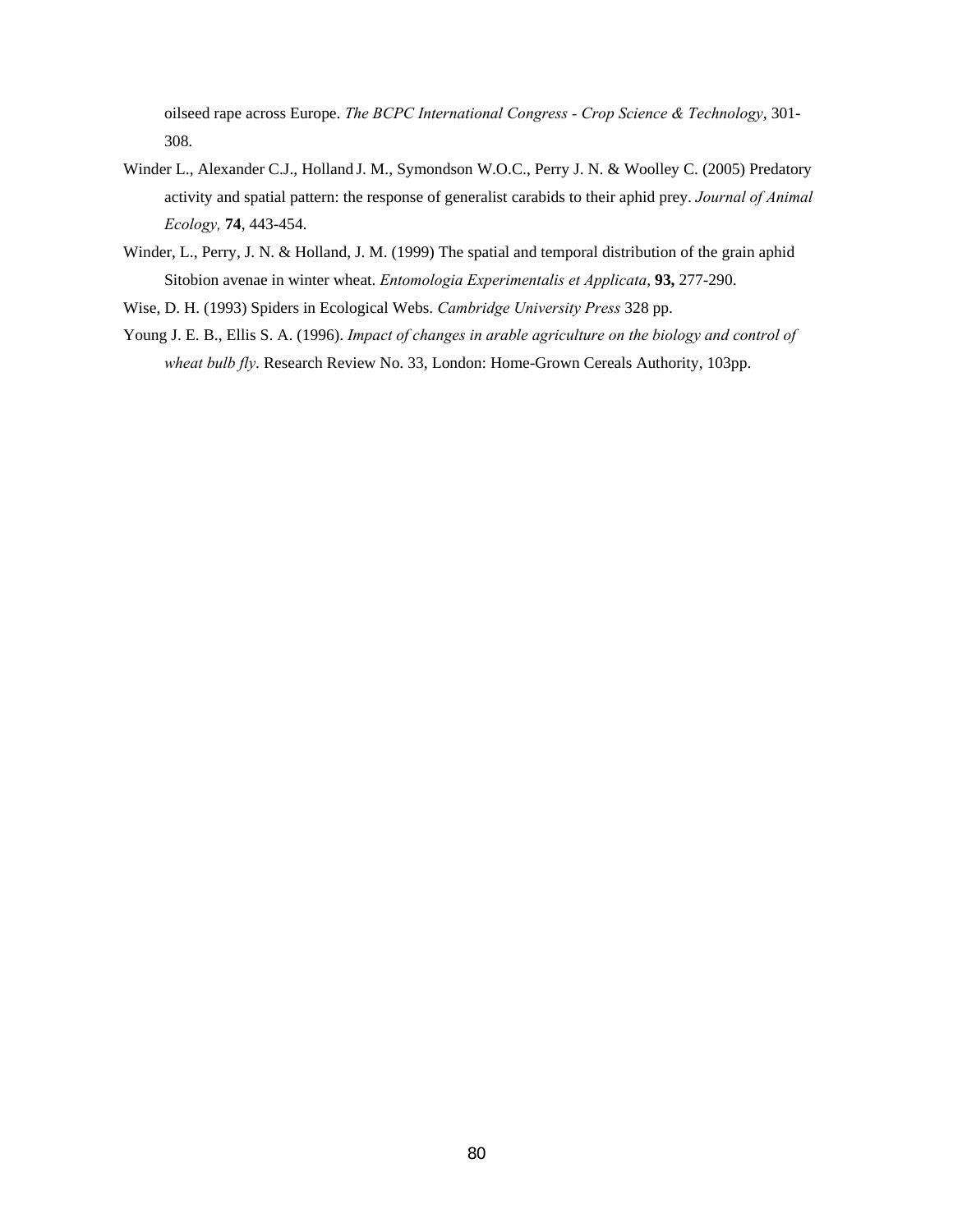# **Appendix 1. Annual reports of pest incidence - Crop agronomy**

#### **Winter cereals**

| Harvest year |                                                                                                                               |  |
|--------------|-------------------------------------------------------------------------------------------------------------------------------|--|
| 2007         | Early or timely drilling. Warmer than average autumn and winter. Rapid establishment of wheat and barley, forward, well-      |  |
|              | tillered crops by late December.                                                                                              |  |
| 2006         | Early or timely drilling. Warmer than average autumn. Near normal winter temperatures but colder than average in March        |  |
|              | 2006. Initially rapid crop establishment, forward, well-tillered wheat and barley crops by late December. Development         |  |
|              | checked by colder weather in late winter making crops relatively backward compared with previous year. Ear emergence in       |  |
|              | wheat at normal timings (late May to mid June (north). July was the hottest on record leading to premature senescence and     |  |
|              | early start to harvest.                                                                                                       |  |
| 2005         | Later drilling on completion of delayed harvest. Drilling progress then rapid. Favourable autumn-spraying conditions.         |  |
|              | Warmer than average winter. Ear emergence wheat from end of May to mid June (north) – typical timings.                        |  |
| 2004         | Normal drilling dates but dry autumn (<50% of average rainfall in eastern England in Sept and Oct) – delayed cereal           |  |
|              | emergence. Crops in east relatively 'backward' in winter (impact on wbf). Warmer than average winter. W.wheat GS 59           |  |
|              | late May to mid June (north). Wet weather in August substantially delayed wheat harvest with impact on next cropping year.    |  |
| 2003         | Most first wheat crops drilled mid-late September (wet conditions delayed start of drilling campaign).                        |  |
|              | Patchy emergence in subsequent dry conditions in mid October. Relatively backward crops overwinter due to late                |  |
|              | emergence (impact on wbf). Ear emergence wheat late May – typical timing.                                                     |  |
| 2002         | Rapid drilling progress. Rapid establishment. December 2001 colder (-0.5 to 1.5°C) than average, then mild esp. Feb 2002.     |  |
|              | More late Aug drilling than normal (response to problems with drilling in previous year). Few late drilled crops except after |  |
|              | roots. Ear emergence wheat late may to mid June (north).                                                                      |  |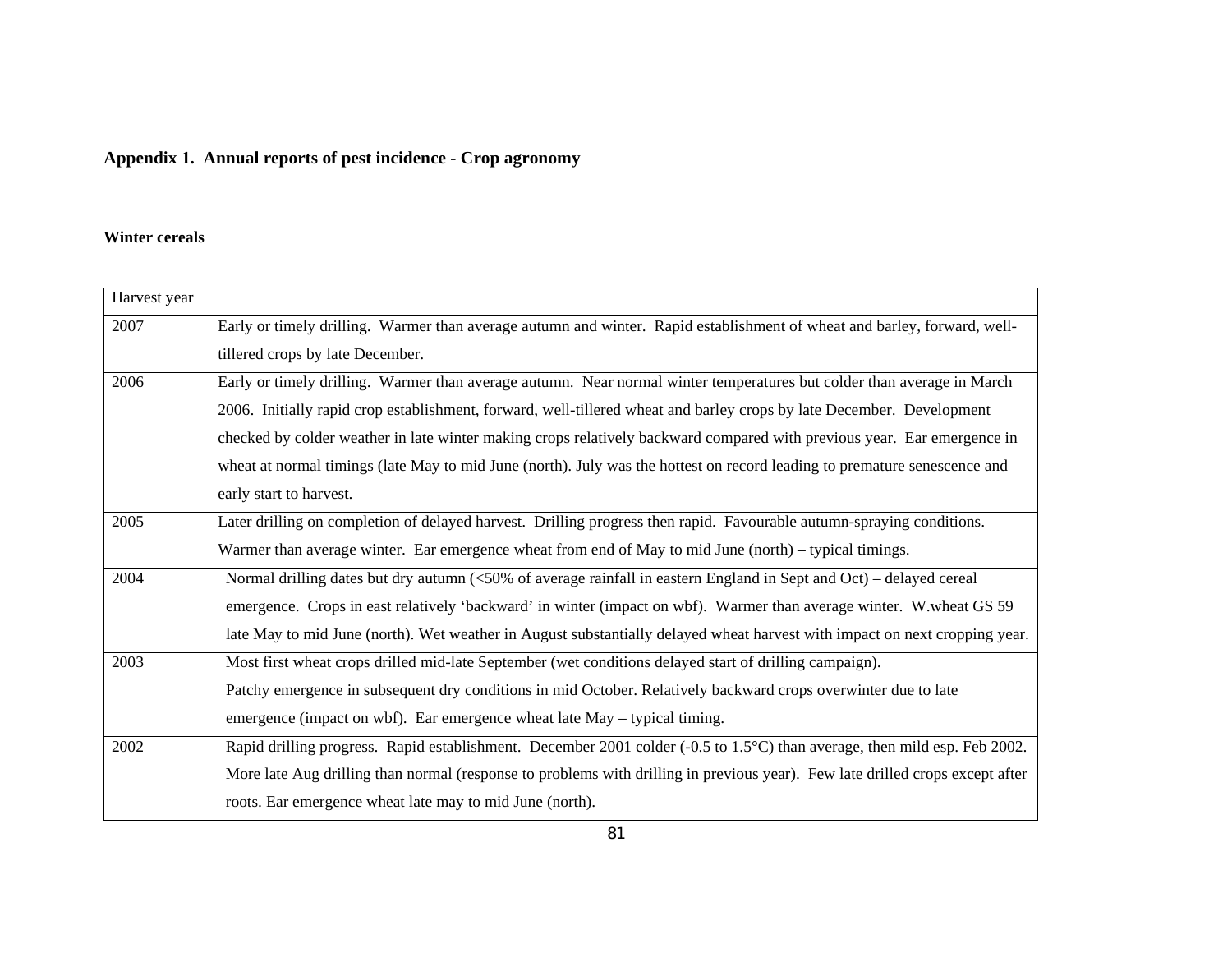| 2001 | More late August drilled winter wheat crops than usual (follow on effect from harvest year 2000). Autumn rainfall above      |
|------|------------------------------------------------------------------------------------------------------------------------------|
|      | average. Extended drilling period and ultimately it became too late to drill winter cereals prompting a switch to spring     |
|      | cereals (winter wheat area down by 21%, winter barley 12% lower, spring barley area up by 86% compared with previous         |
|      | year). Too wet to roll effectively. Oct, Jan, March, April slightly colder than average. Ear emergence wheat from early      |
|      | June (a week later than usual).                                                                                              |
| 2000 | Rapid drilling progress. Most winter cereals drilled by late October. Wet October – early return to field capacity. Delayed  |
|      | drilling of later sowings (WBF impact). Mild winter notably Jan and Feb (2 C above normal). Ear emergence wheat late         |
|      | May to early June. Most spring cereals drilled by late March.                                                                |
| 1999 | Early start to drilling followed by wet weather in late September and October. 10-20% winter cereal crops remained           |
|      | undrilled in mid Feb. Cereal area down by 9% compared with previous year (set-aside requirement increased from 5% to         |
|      | 10%). Winter cereal drillings not completed until February. Ear emergence wheat from late May or early June (majority of     |
|      | wheat crops).                                                                                                                |
| 1998 | Favourable conditions for autumn drilling. Mild winter. Winter wheat ear emergence early (third week of May).                |
| 1997 | Timely drilling, dry seedbeds delayed emergence of winter cereals esp. east and south. Ear emergence in wheat from late      |
|      | May.                                                                                                                         |
| 1996 | Seedbeds dry after hot, dry summer. Wheat crops in the east slow to establish. Colder than average winter slowed crop        |
|      | establishment (impact on wbf).                                                                                               |
| 1995 | Wet weather early autumn delayed drilling. 10-20% winter wheat drilled by end September. Most winter barley drilled          |
|      | later than usual in late September. June very dry; August was the hottest on record; also dry with early crop senescence and |
|      | harvest.                                                                                                                     |
| 1994 | Wet autumn $-$ late drilling of winter wheat                                                                                 |
| 1993 | Wetter than average September in Midlands and east. Some drilling delays                                                     |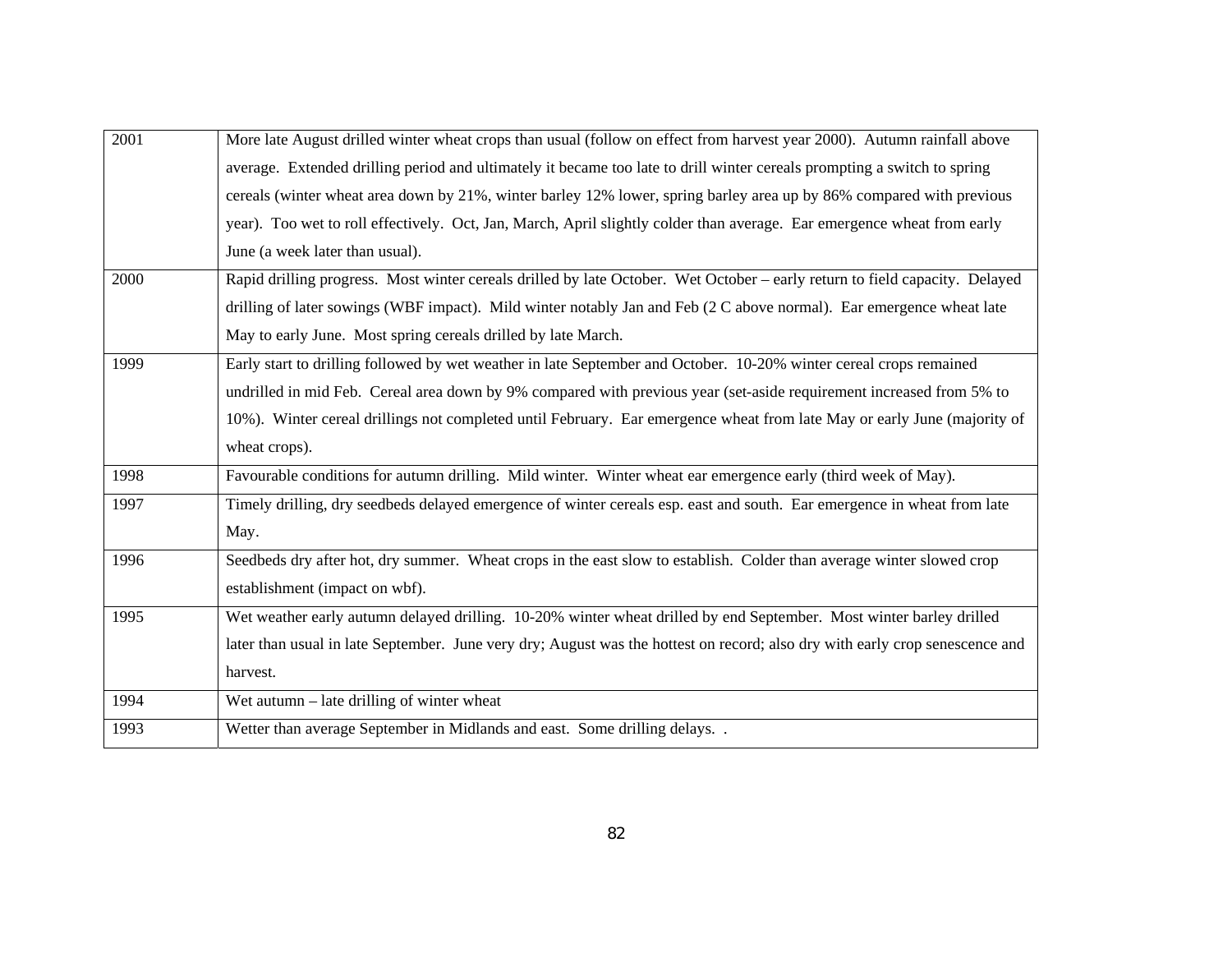## **Winter oilseed rape**

| Harvest year |                                                                                                                             |
|--------------|-----------------------------------------------------------------------------------------------------------------------------|
| 2007         | Most crops drilled mid-late August, remainder during early September. Favourable conditions in late August for rapid        |
|              | emergence and good establishment, although patchy in straw swaths. Dry start to September delayed establishment of later    |
|              | drillings esp. in east. Typically vigorous crops with $12+$ leaves by late December.                                        |
| 2006         | Timely drilling; mainly latter half of August. Warmer than average autumn. Rapid crop establishment, forward, well-         |
|              | leafed crops by late December. Development checked by colder than average March making crops relatively backward            |
|              | compared with previous year. Late start to flowering in mid-late April. July was the hottest on record leading to premature |
|              | senescence and early start to harvest.                                                                                      |
| 2005         | Rapid drilling progress from 30 August after completion of delayed harvest. Milder than average winter, strong canopy       |
|              | development. Flowering from late March/early April.                                                                         |
| 2004         | Normal drilling dates but patchy establishment in dry seedbeds esp. in east where drier than average in Sept/Oct. Later     |
|              | development than previous year; flowering from early-mid April. Many crops remained 'backward'.                             |
| 2003         | Dry soils in September delayed emergence until mid-September rains. Two crop categories – normal and backward.              |
|              | Slower start to spring growth than previous year. Flowering from late March or early April.                                 |
| 2002         | Rapid drilling progress and good establishment. Exceptionally early season. Forward crops flowering in late March.          |
| 2001         | Most crops drilled at normal timings (mid Aug to early Sept). Extended drilling period of any later crops due to wet        |
|              | autumn and problems with establishment (slugs). Late start to flowering typically from mid April.                           |
| 2000         | Rapid drilling progress. Flowering from late March to early April.                                                          |
| 1999         | Most wosr crops drilled by 10 September in all areas. Temperatures above normal during winter. Rapid crop                   |
|              | development; flowering from late March or early April.                                                                      |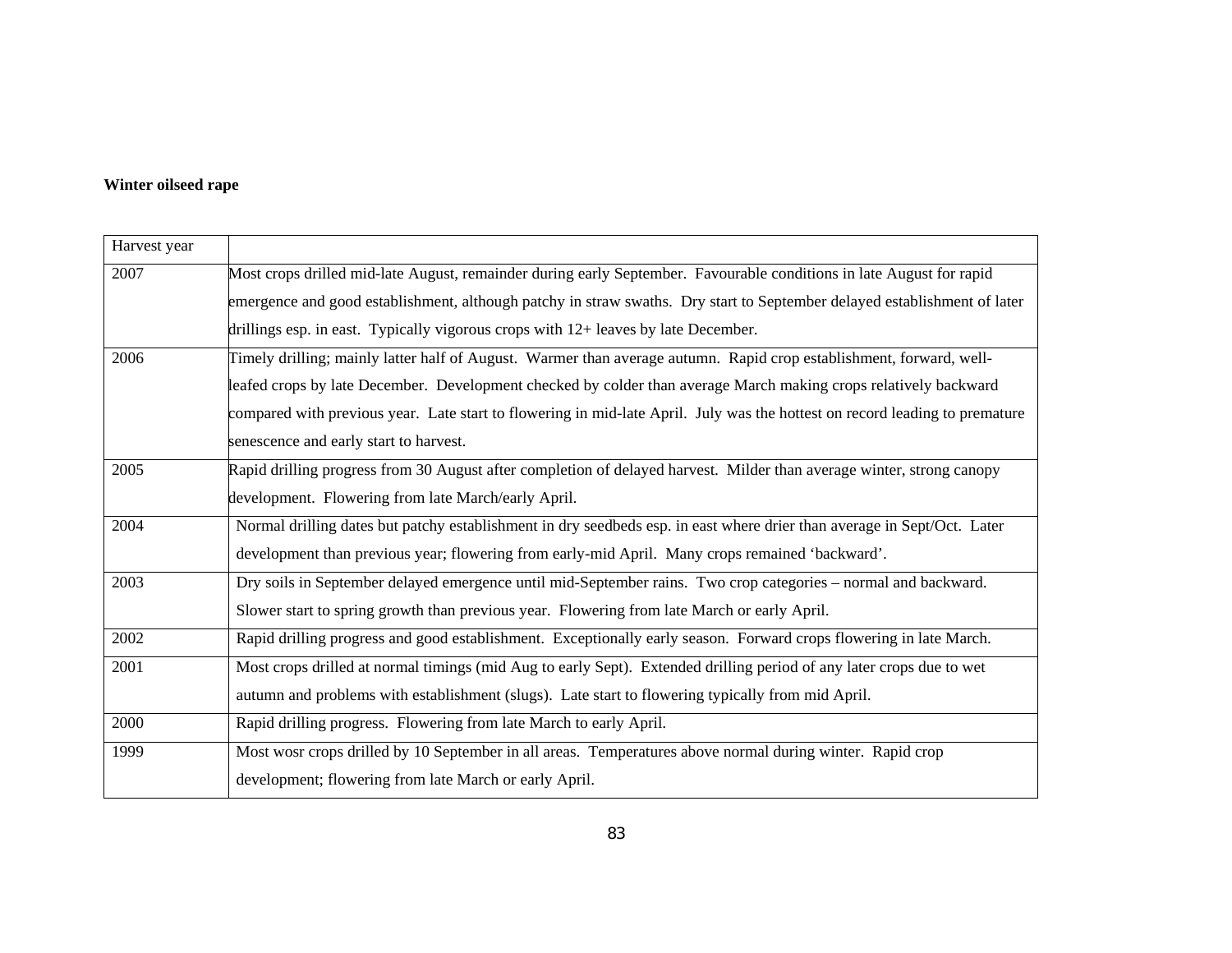| 1998 | August drillings emerged rapidly. September-drilled crops established slowly from drier seedbeds. Flowering late March |
|------|------------------------------------------------------------------------------------------------------------------------|
|      | or early April.                                                                                                        |
| 1997 | Timely drilling. Rapid emergence of August drilled wosr. Dry seedbeds in September delayed establishment of later      |
|      | drilling. Flowering from early April.                                                                                  |
| 1996 | Dry seedbeds in autumn (following hot, dry summer) delayed establishment especially in east. Few crops emerged before  |
|      | mid September. Backward crops after colder winter. Late April start to flowering.                                      |
| 1995 | Initially slow establishment; more rapid after wetter than average weather in September. June very dry; August was the |
|      | hottest on record; also dry.                                                                                           |
| 1994 | Wetter than average autumn $-$ slug impact. Many crops re-drilled.                                                     |
| 1993 | Rapid establishment of wosr in wetter than average September (impact on slugs)                                         |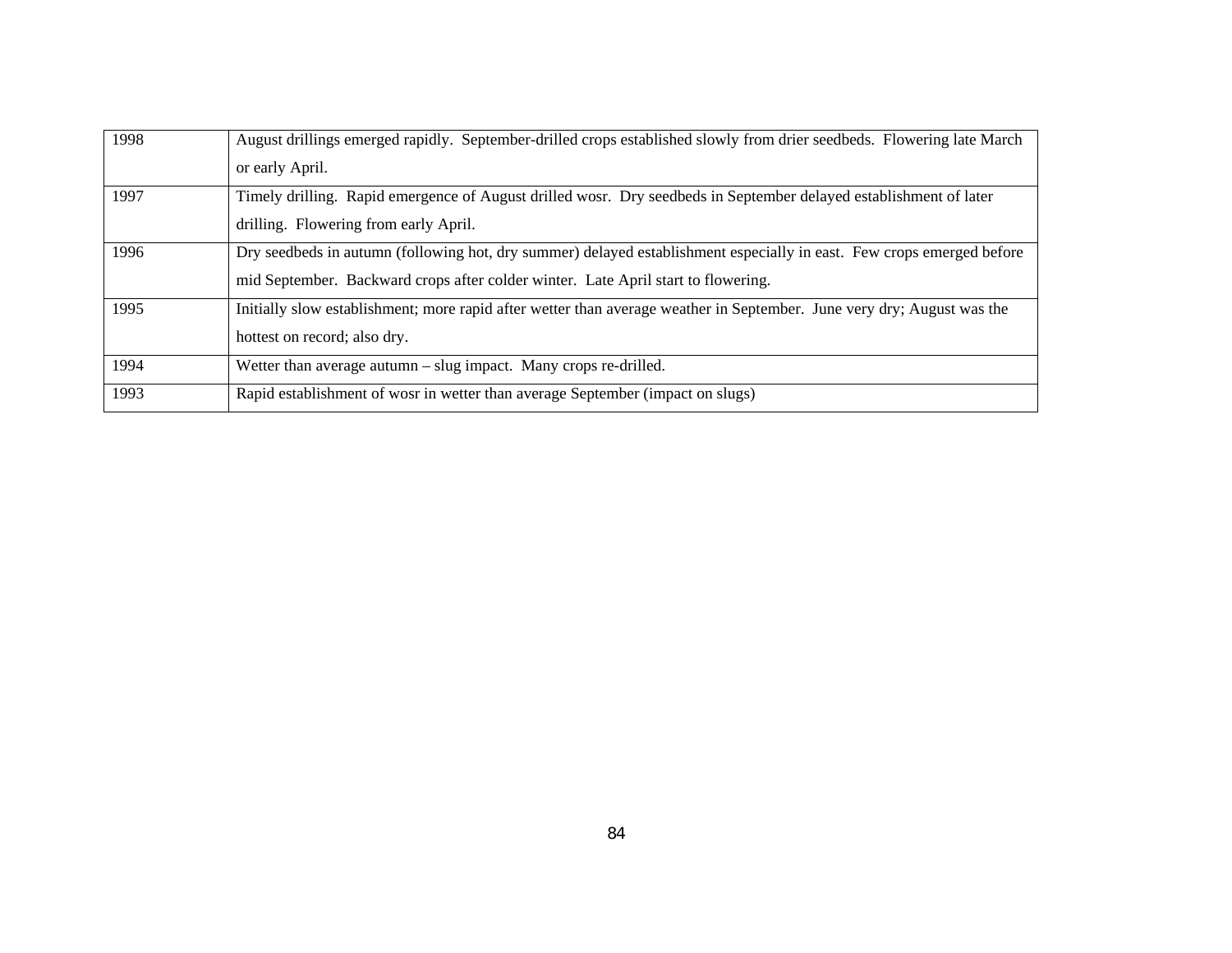# **Appendix 2. Pest highlights of current year to date**

#### **Winter cereals**

| <b>Harvest</b> | Review – pest highlights of current year to date                                                                                   |
|----------------|------------------------------------------------------------------------------------------------------------------------------------|
| year           |                                                                                                                                    |
| 2007           | <b>Aphids/BYDV.</b> Grain aphids flying until mid November in most arable areas and until late November in south. Warm             |
|                | autumn favourable for flights into crops and some rapid increases in populations in winter cereals. Frosts in early November       |
|                | temporarily checked bird-cherry aphid increases but subsequent conditions favourable for aphid survival. Symptoms of BYDV          |
|                | reported from Wales in late February. Concerns that follow up sprays will be needed pre GS 31.                                     |
|                | <b>Wheat bulb fly.</b> Autumn 2006. 29% of fields with $>250$ eggs/m2 (lower than previous year). Warmer than average autumn       |
|                | and winter probably extended diapause period for eggs. Slow egg hatch progress in January; rapid hatch and plant invasion          |
|                | after cold period in early February 2007. Deadhearts evident from mid February as second instars developed. Longer than            |
|                | expected period for egg hatch spraying but wet soils prevented field access before early February.                                 |
|                | <b>Leatherjackets.</b> Mean populations were overall 47% lower (46 sites) than in the previous year in the Midlands and north (but |
|                | higher in south) probably due to desiccation of eggs in hot, dry weather in September 2006. Damaging populations in some           |
|                | fields (61% fields with >50 leatherjackets/m2). Damage symptoms seen in late winter in grass in northern England and wheat         |
|                | after grass in western Midlands. Potential risk of damage to susceptible spring crops.                                             |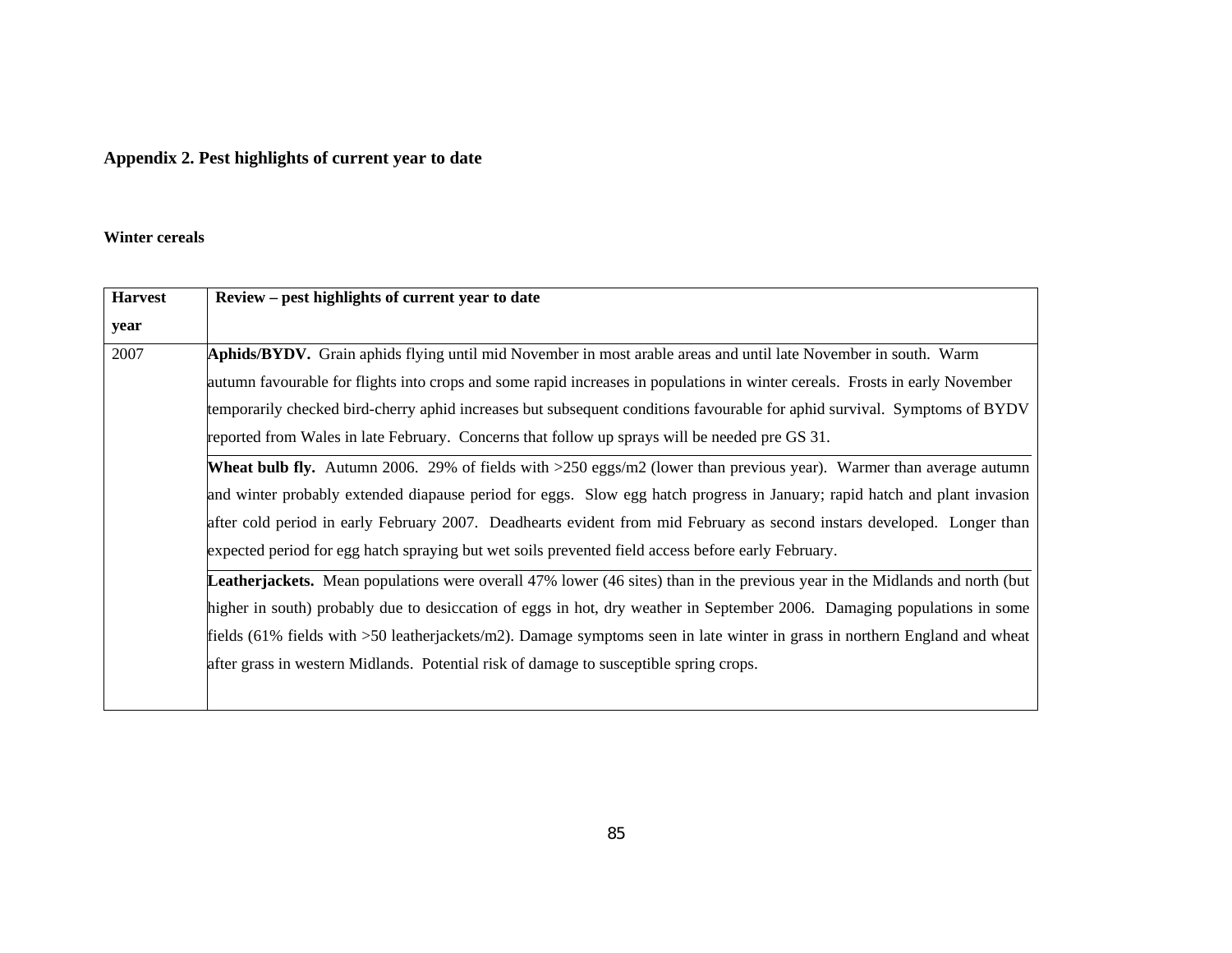## **Oilseed rape**

| <b>Harvest</b> | Review – pest highlights of current year to date                                                                           |  |
|----------------|----------------------------------------------------------------------------------------------------------------------------|--|
| year           |                                                                                                                            |  |
| 2007           | Cabbage stem flea beetle: Continued increase in beetle activity during autumn, esp. in Midlands and northern England. Low  |  |
|                | activity in eastern England. Early-mid October start of larval invasion. Larval numbers higher than previous year. Obvious |  |
|                | damage in Chinook-treated crops (as in previous year).                                                                     |  |
|                | Turnip sawfly: Notable resurgence of pest previously considered of low importance. Severe canopy damage in wosr in         |  |
|                | September and early October – many crops sprayed. Larvae have high potential to cause damage – 1-2 larvae per plant        |  |
|                | justified spraying but often applied too late when damage was at a peak.                                                   |  |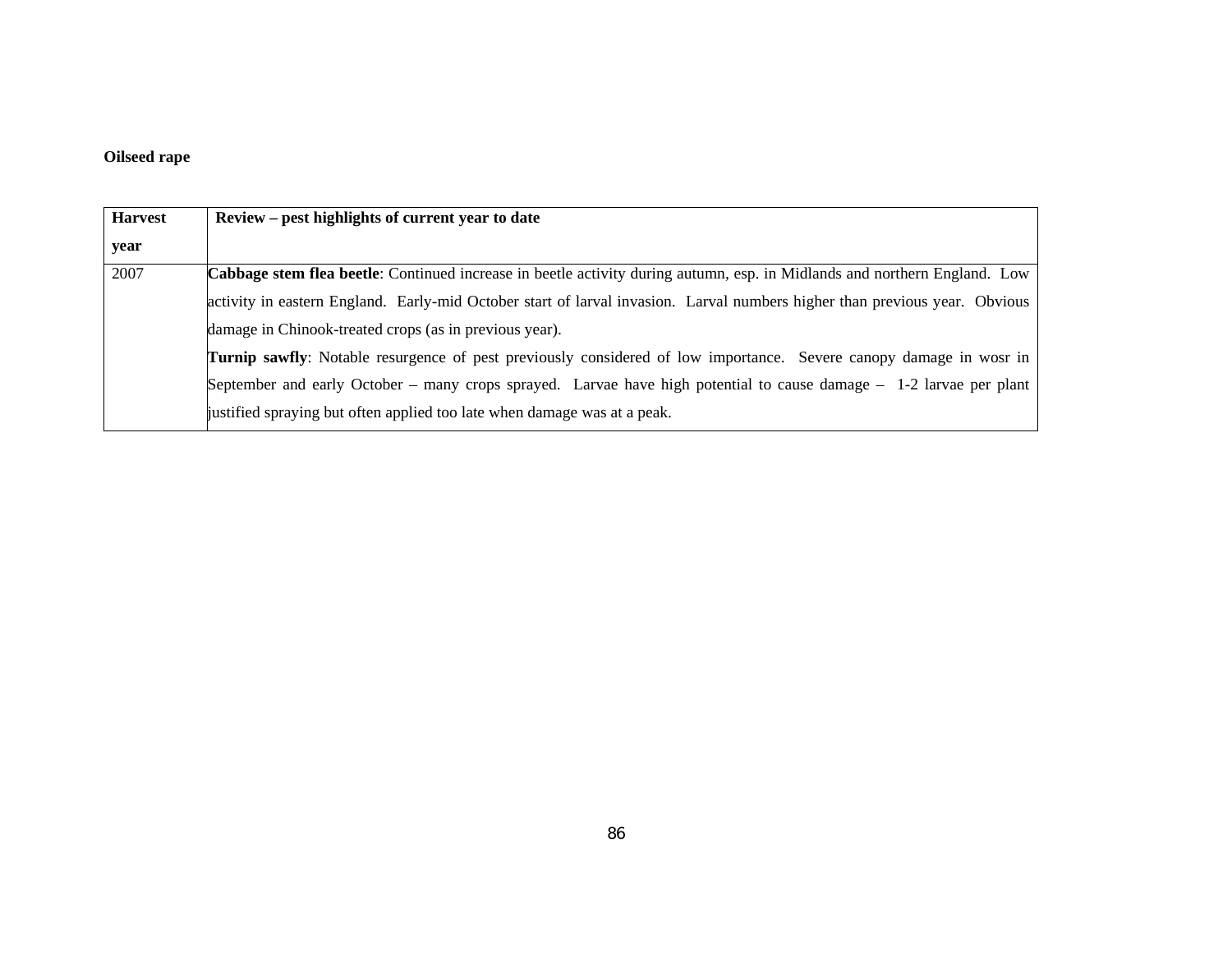### **Appendix 3. Cereal pest incidence 1992-2007**

#### **Wheat bulb fly**

*Variable incidence – often no clear trend. Significant weather-related and agronomic factors in harvest years 2002, 2003, 2004, 2006. Low incidence in 1994 and 1995 due to unfavourable weather in late summer for maturation of female wbf and egg laying. Strong agronomic factor if high proportions of crops are drilled later than planned and cold weather overwinter restricts crop growth – more crops then at susceptible single shoot stages during egg hatch and larval invasion periods. Egg population surveys helpful but more sites needed. Model predictions gave uncertain information but accuracy improved by actual field studies. Little or no recent information on oviposition timing and progress of egg lay.* 

Harvest year 2007: 29% of fields with >250 eggs/m² (slightly lower than previous year). Warmer than average autumn and winter probably extended diapause period for eggs. Slow egg hatch progress in January; rapid hatch and plant invasion after cold period in early February 2007. Deadhearts evident from mid February as second instars developed. Longer than expected period for egg hatch spraying but wet soils prevented field access before early February. Well-tillered crops (after warmer and wetter than average winter) likely to minimise effect on most crops but improved conditions for larval development and survival.

#### Harvest year 2006:

Overall 32% of fields (combined total for east and north) with >250 eggs/m². Favourable conditions for crop establishment, although checked by colder than average weather in March 2006 making crops relatively backward compared with recent seasons. Slow progress with egg hatch and larval invasion (not peaking until late March). Poorer than expected control from Evict seed treatment as many crops well-tillered when main period of larval invasion occurred. Lengthy hatch period led to reported poorer than expected damage reductions from chlorpyrifos egg hatch sprays applied in late January. Soil temps <5 ºC also reduced activity of chlorpyrifos.

#### Harvest year 2005:

High populations especially in beet and potato rotations. Mean 336 eggs/ $m<sup>2</sup>$  and 50% of fields with  $>250$ eggs/m². Harvest 2004 was delayed by wet weather in August leading to fungal development on ears (favourable to female wbf adults prior to oviposition). Also delayed drilling of winter cereals but mild winter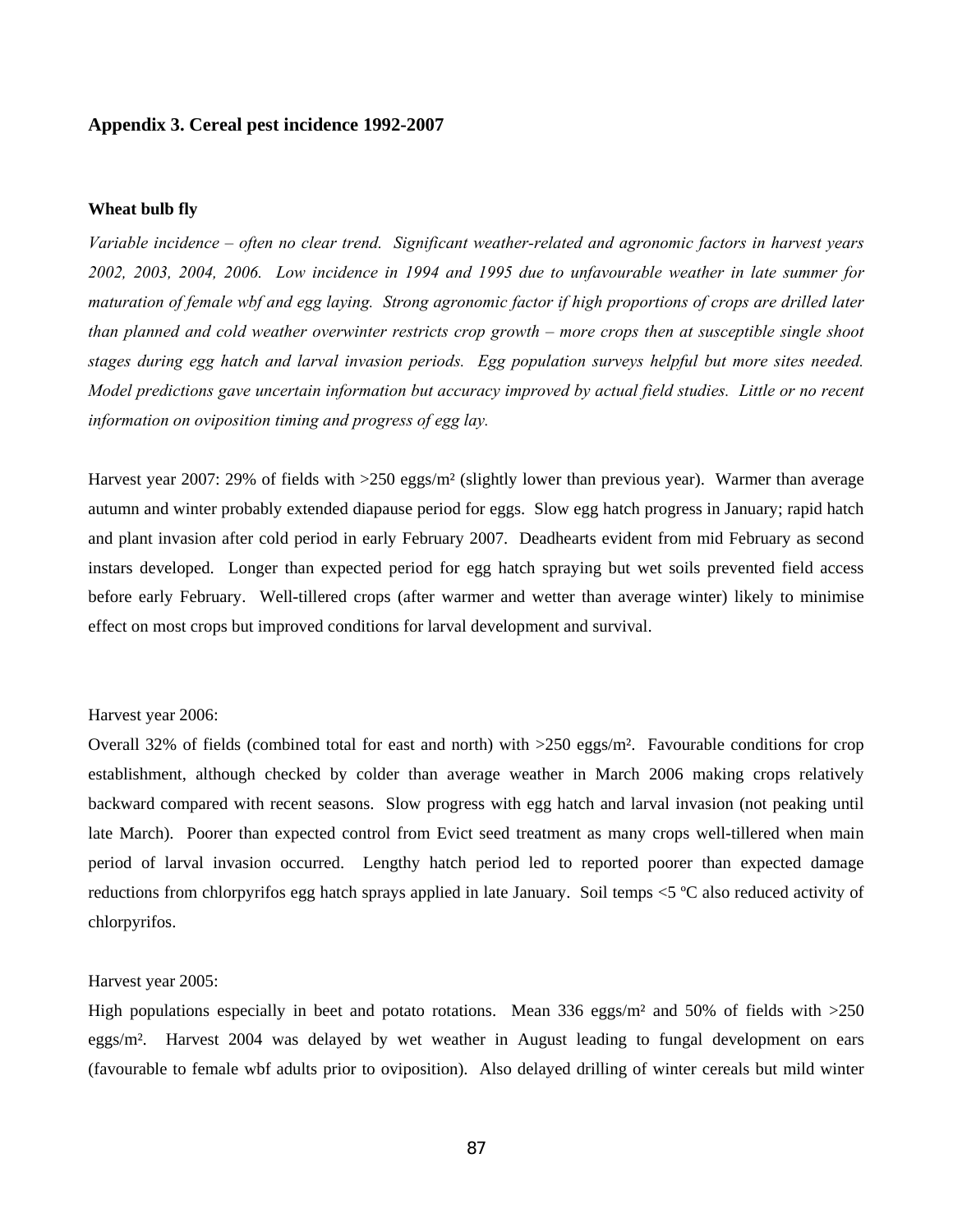favoured rapid crop development and tillering which reduced impact of wbf in potentially high-risk year. Damage overall was less severe than had been expected.

Harvest year 2004. Significant agronomic factor (contrasting reason with previous season). Dry autumn delayed winter cereal emergence in eastern England leading to some relatively backward (more crops at single shoot stages) crops in east during wbf egg hatch and larval invasion period. Mean 280 eggs/m² and 37.5% of fields with  $>250$  eggs/m<sup>2</sup> (Figure 1).

Harvest year 2003. Recovery of egg numbers to near normal values 20% of fields with >250 eggs/m<sup>2</sup> (compared with 9% in previous year). As in previous year, some damaging attacks. Damage potential was favoured agronomically as a wetter than average autumn delayed drilling progress and led to a higher proportion of winter wheat crops at single shoot sates during egg hatch and larval invasion.

Harvest year 2002. Mean egg numbers 50% lower than previous year. 9% of fields in high-risk infestation category (>250 eggs/m2). Low risk overall to crops mitigated by early drilling and rapid crop establishment. Very few late-drilled crops except after roots.

Harvest year 2001. Higher egg numbers than previous year (34% fields >250 eggs/m2)– highest since 1991 (Figure 1). Strong agronomic effect with more late-drilled crops than usual (33% of winter cereal crops remained undrilled in mid November). Mean egg counts in east and north were 220 and 230 eggs/m2 respectively.

#### Harvest year 2000.

Agronomic effect with locally severe damage mainly on late-drilled crops.

#### Harvest year 1999.

Wet autumn delayed wheat drilling, some crops not drilled until February. Severe damage in later-drilled crops. *Localised damage in NW England (south Lancashire*) following damage in previous year in this area (outside normal main wbf range in east and north).

### Harvest year 1998

Mild winter reduced damage impact – predominantly well tillered crops during larval invasion period.

#### Harvest year 1997

Risk high with 31% of fields with >250 eggs/m2 (highest percentage of sampled fields since 1991). *Much higher egg counts than previous two years.* Shows how rapidly populations can recover with suitable conditions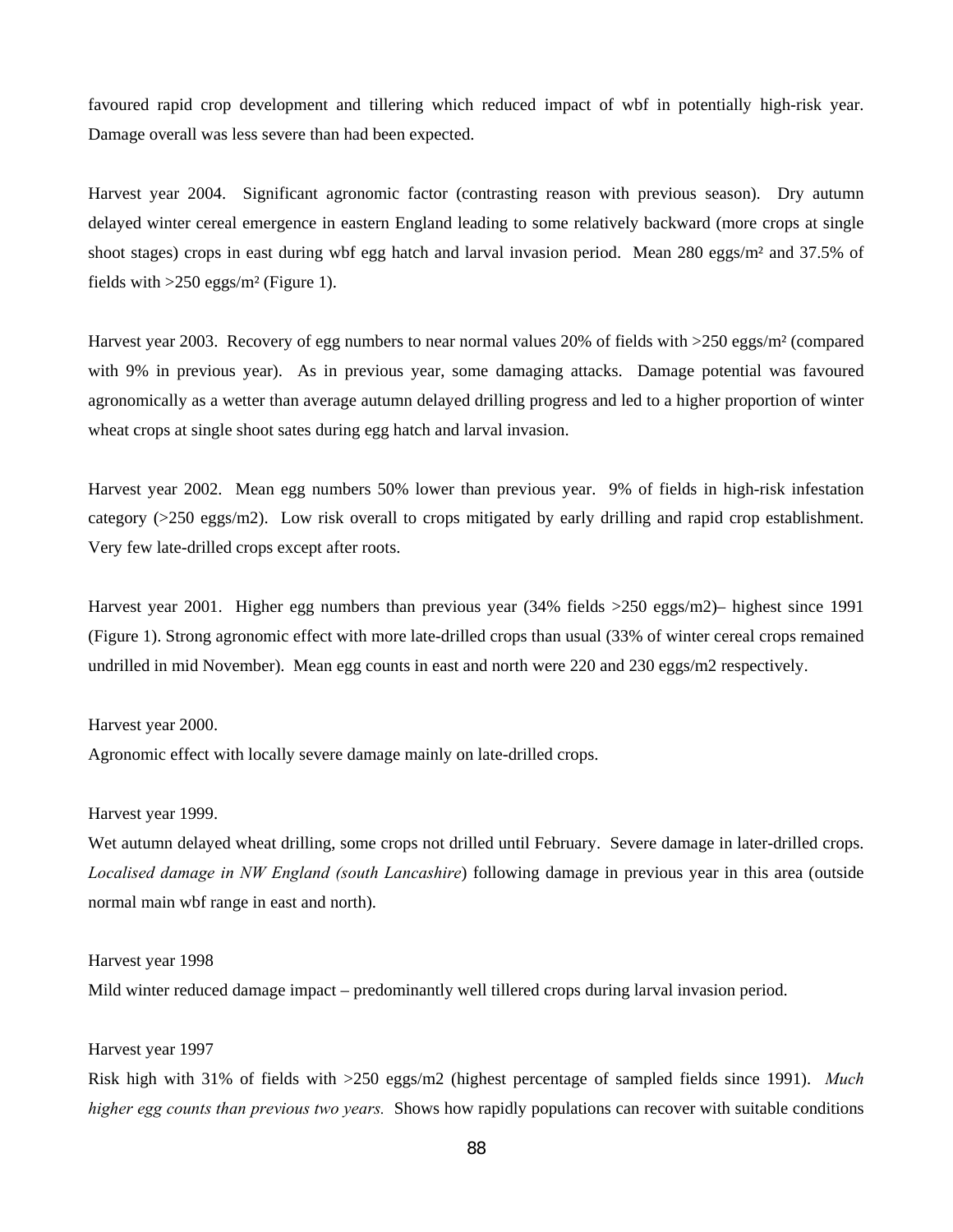in August for maturation of female wbf. Severe damage on late-drilled crops; economically-important damage seen in Lancashire and in south as far west as Hampshire and Glos.

Harvest year 1996.

Low incidence of egg laying in autumn 1995 after hot, dry August. Low damage predictions but late expression of symptoms – concerns that damage was locally more severe than had been expected.

Harvest year 1995.

Low incidence of damage following low egg numbers.

Harvest year 1992. High egg counts in previous autumn but damage not severe – crops well tillered during larval invasion.

### **Leatherjackets**

*Steady increase in populations from 1995 to a peak in winter 1997/98. Fluctuating numbers until substantial crash in numbers in harvest year 2003 (only 2% of fields with >50/m²). During two autumns that favoured survival of eggs and small larvae, substantial recoveries in numbers were recorded (Dow surveys, 45+ sites per year) in harvest years 2005 and especially 2006. In 2006, mean populations in the Midlands and in northern England were the highest on record. Changes in population status are strongly influenced by autumn rainfall. Population crash in West and South Yorkshire in 1996 following hot, dry weather in August 1995) but less effect in other survey regions despite similarly hot, dry weather in August (mean max 26C and monthly rainfall only 4mm (Oxford).* 

Harvest year 2007. Mean population (46 sites) was 97/m² which was above the long-term mean (1992-2006) of 70/m2 and lower than in the previous year (mean 182/m2), probably due to desiccation of eggs in warm/very warm, dry weather in September 2006. Damaging populations in some fields (61% fields with  $>50$ leatherjackets/m2). Damage symptoms were seen in late winter in grass in northern England and wheat after grass in western Midlands. Potential risk of damage to susceptible spring crops.

Harvest year 2006. Favourable conditions in autumn 2005 for further substantial recovery in numbers. Mean numbers in Midlands, north and south were x3 higher than in previous year. 83% fields with  $>50$ /m2. Mean number (all sites) 182/m2 compared with 68/m2 for period 1991-2005. Severe damage to spring crops after grass esp. in northern England.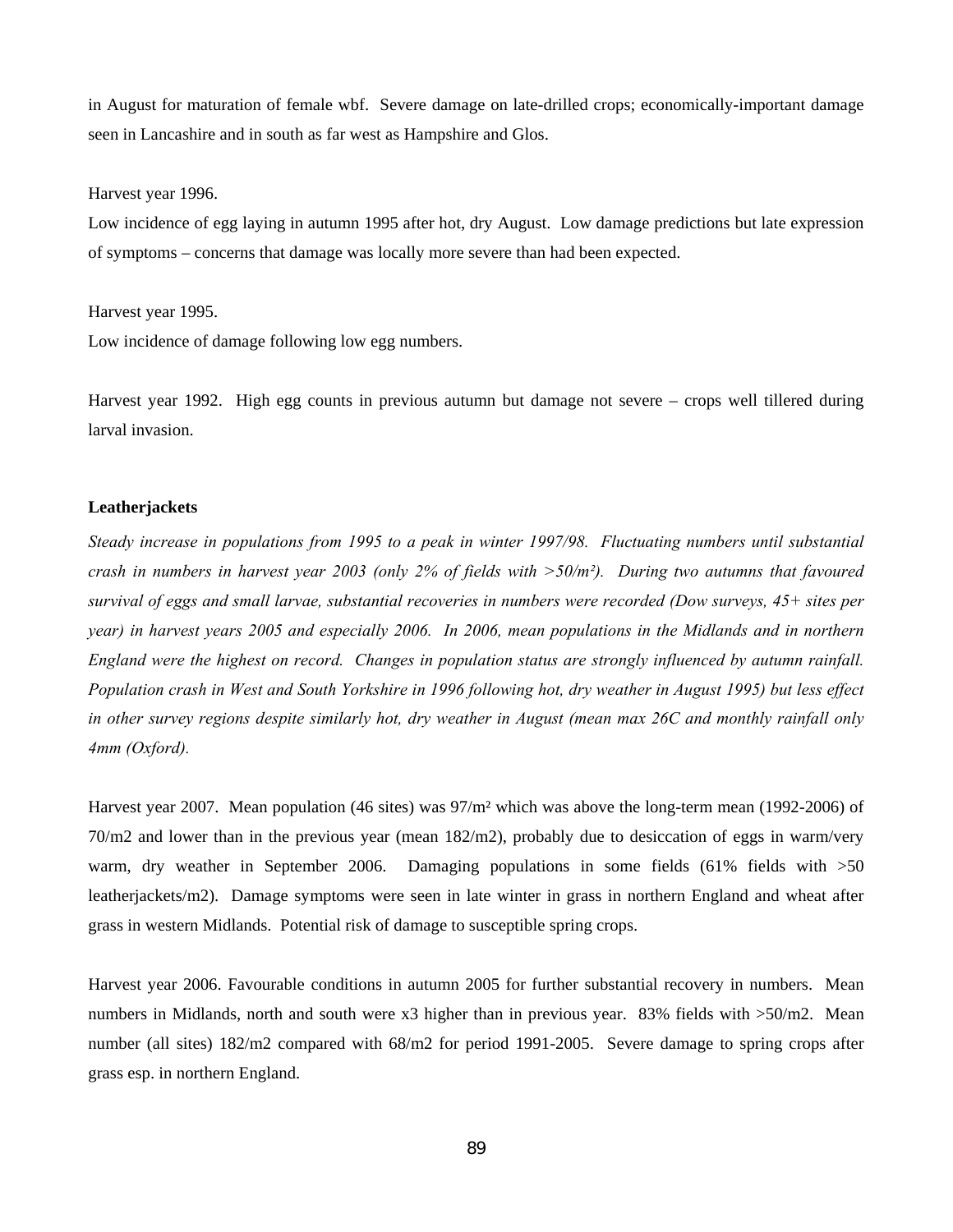Harvest year 2005. Substantial recovery in mean numbers. Wet soils in early autumn after wetter than average August, but drier than average September. Autumn rainfall overall close to or slightly above normal. x5 increase in mean numbers in Midlands and north. Overall 34% fields with >50/m2.

Harvest year 2004. As in previous year, very low numbers in harvest year 2004 for second year running (only 2% fields with >50/m2). Second year with unsuitable conditions in autumn (drier than average Sept and Oct) for egg/larval survival. Higher numbers in Scotland where 50% of fields with >60/m2.

Harvest year 2003. Unsuitable conditions in England for egg and larval survival in autumn – hot, dry conditions from 17 Sept to 8 October 2002. Only 2% of fields (from 49 sampled) with >50/m2. No leatherjackets at all extracted from samples from southern sites. No damage reported to cereals or grass reported from any area.

Harvest year 2002. Upward trend reversed in next harvest year due to adverse weather in autumn.

Harvest years 1992-2001. Rising trend 1995 – 1998 but some annual variations.

Harvest year 1996. *Notable due to population crashes in West and South Yorkshire* ,following hot, dry weather in late summer 2005 (comparable with the 1955 and 1959 crashes in leatherjacket populations recorded in NE England. In these years, dry weather extended from August into September). The downward trend in harvest year 1996 was not so marked elsewhere, despite apparently similar weather conditions. Reasons speculative.

#### **Frit fly**

*Fluctuating activity for reporting period with strong agronomic factor in harvest year 2001. Typically only localised damage seen in period 1992-2006 in winter wheat after grass especially in crops in the western Midlands and northern England.* 

In harvest year 2001, third generation activity was high in late summer (2000) and harvest year 2001 overall was a higher than average risk year. As a follow-on effect from the previous season, a few winter wheat crops were drilled exceptionally early in late August and were emerging in early September when adult frit fly activity remained high. Indications of direct egg laying onto winter wheat with damage showing in non-grass rotations.

### *Aphids/BYDV*

*Good strategic research progress leading to improved decision making (good industry uptake of risk definition based on accumulated day degrees above 3C). Incidence of BYDV strongly influenced by agronomic and*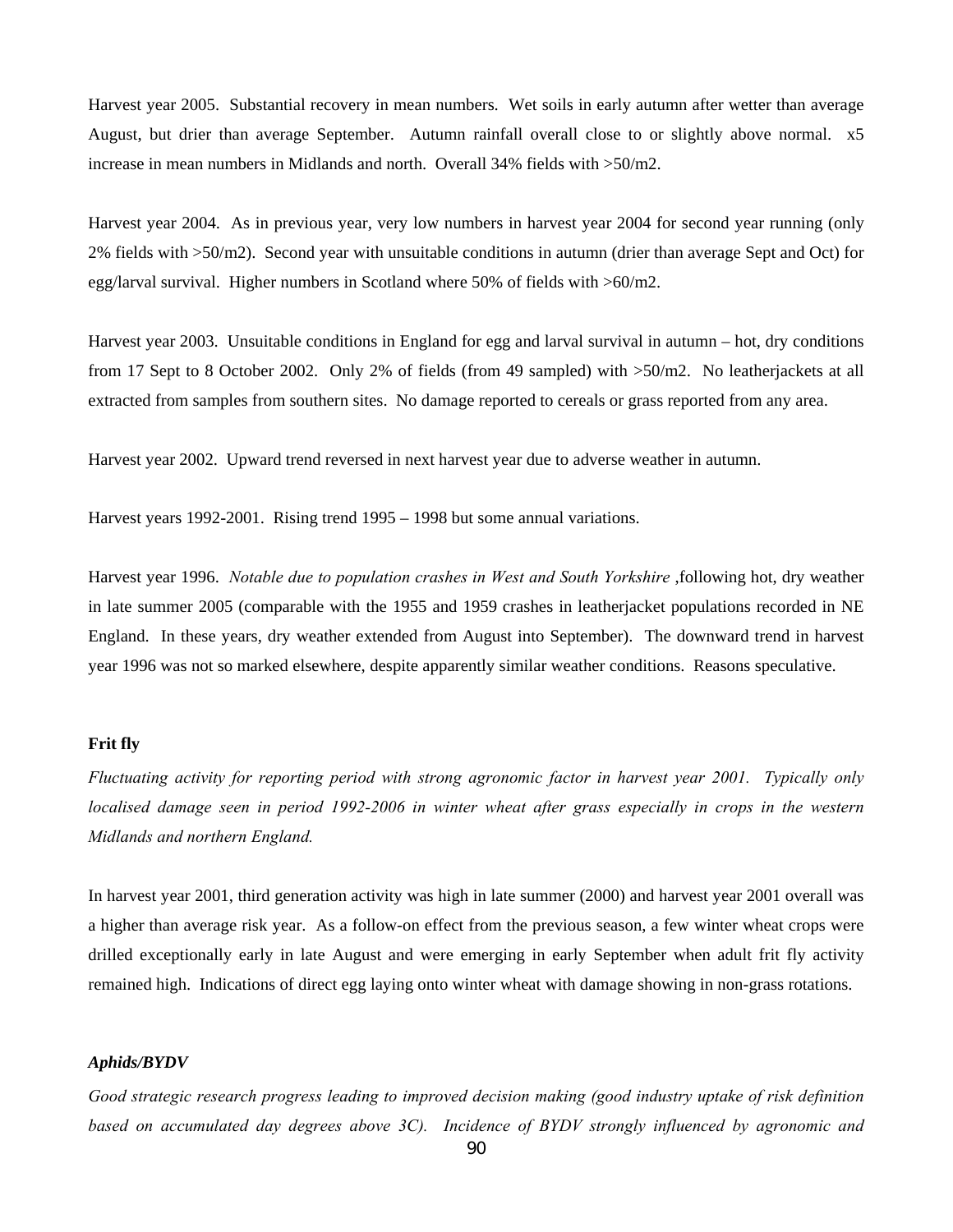*weather factors in autumn/winter with impacts on drilling dates, timeliness of autumn spray treatments. Need improved knowledge of overwinter mortality which impacts on need for late winter sprays or follow-up sprays pre GS 30/31. Need for follow-up sprays after use of seed treatments now defined. Reasons for limited or no build-up and limited secondary spread overwinter still poorly defined. Effect of wet weather – uncertain effects on aphid survival and build. High incidence years show evidence of aphid increases in crops in late autumn or winter (Harvest year 2007 possibly – to be confirmed, harvest year 1998 notable). Most years only low incidence of BYDV (but most crops at risk sprayed given suitable conditions in autumn for field access).* 

*Majority of winters in period were considered mild (some very mild) during the reporting period 1992-2007 (exceptions were 1996 and 1997). But in most years there was only limited or no build-up of aphids overwinter. Poor understanding of aphid build-up under actual field conditions. Perhaps a tendency for DSS models to overestimate risk and need for follow-up sprays (risk-aversion approach at farm level with cheap and effective aphicides available). No evidence of resistance in grain aphid or bird-cherry aphid to pyrethroids.* 

Harvest year 2007 – *potentially high-risk year*. Grain aphids flying until mid November in most arable areas and until late November in south. Warm autumn favourable for flights into crops and some rapid increases in populations in winter cereals. Frosts in early November temporarily checked bird-cherry aphid increases but subsequent conditions favourable for aphid survival. Symptoms of BYDV reported from Wales in late February. Cereal aphids building in barley ex Rosemaund; re-invasion of crops post spraying reported from Holderness. Concerns that follow up sprays will be needed pre GS 30/31. Clothianidin (Deter) seed treatment launched in 2006 by Bayer – offers longer (around 8 week protection period from crop emergence compared with 6 weeks from Secur).

Harvest year 2006. Favourable weather until frosts in late November (2005) for flights of grain aphids and birdcherry aphids into crops. Early but limited build of populations in wheat and especially barley until aphid development was checked by cold weather. Low overwinter survival (colder than average March). BYDV infection at low incidence in most crops, typically at trace or low levels with <1% crop areas affected from autumn spread. Foliar symptoms not apparent until flag leaf emergence stages.

Harvest year 2005. Agronomic impacts on risk. Later drilling and later emergence of winter cereals after late completion of harvest 2004. Infection risks reduced but not eliminated as favourable weather for migration into crops and overall warmer than average autumn, winter and spring (esp. January 2ºC above average in England and Wales). Drier than average November enabled timely applications of planned aphicide sprays to be applied. Good spray timing possible. Low incidence of BYDV in spring but most crops at risk were sprayed or received imidacloprid seed treatment.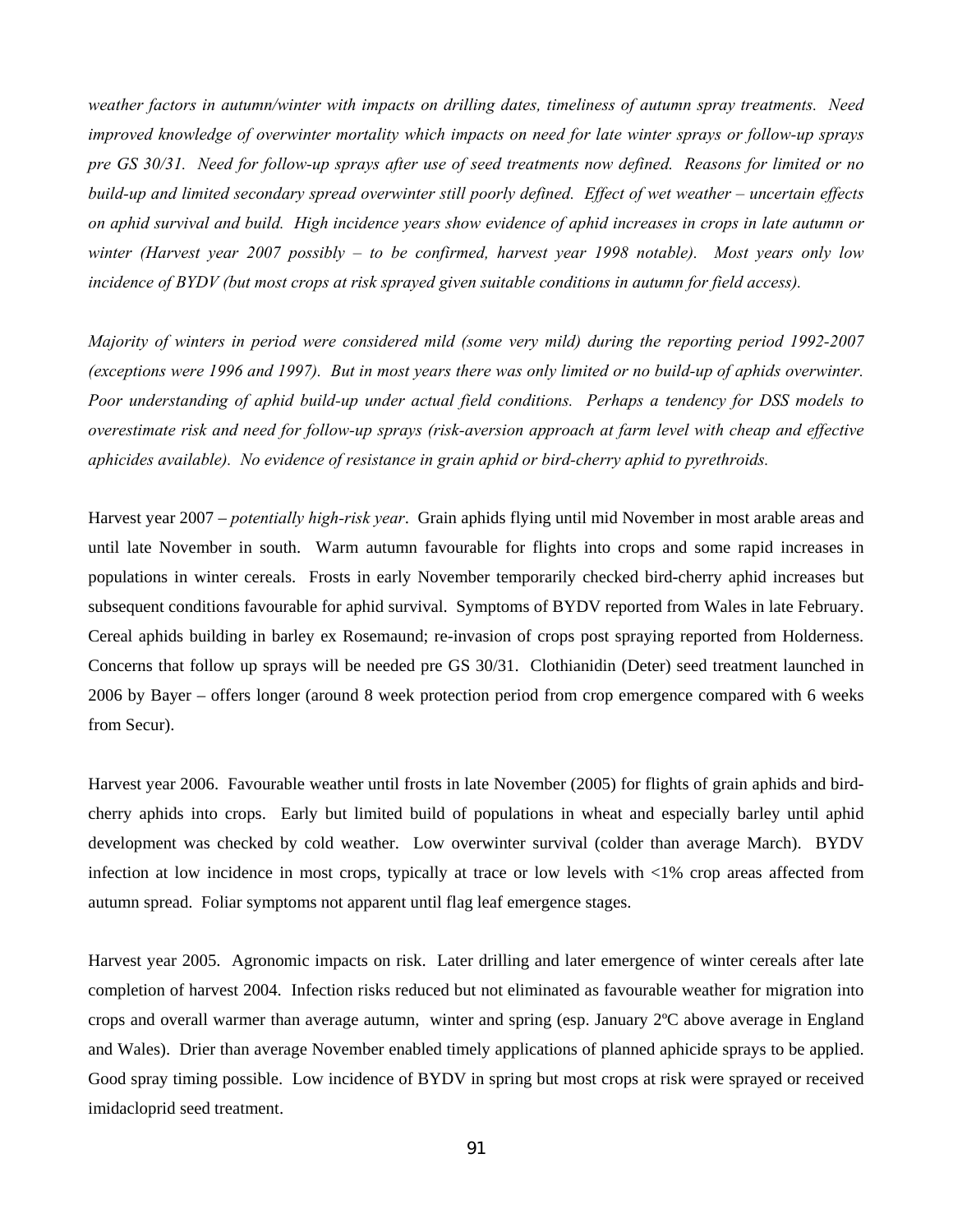Harvest years 2004 and 2003. Limited overwinter build and spread leading to overall low BYDV incidence in spring. Relatively late drilling and delayed emergence of winter cereals in harvest year 2003 with impact on infection incidence.

Harvest year 2002. Favourable conditions for early drilling and autumn colonisation of winter cereals by cereal aphids. Typically good conditions for autumn spraying effectively mitigated risk. Very few untreated crops. Warmer than average January and February with mean temps. up to 3 °C above average. Aphid survived anholocyclically in winter cereal crops. Direct transfer a problem in south-west England. Severe infection (80% infection with severe stunting) in unsprayed winter barely (early October drilled) in unsprayed trial plots of winter barley in Devon.

Harvest year 2001. Noticeable agronomic impact on risk as the wet autumn led to considerable delays to drilling winter cereals and difficulties with application of aphicide sprays. Not possible to drill all planned crops, prompting large switch to spring cereals. Noticeable agronomic impact on risk. Reduced aphid migration pressure and little or no overwinter build-up, with colder than average October, January, March and April. Low incidence of BYDV infection in spring 2001.

Harvest year 2000. Early drilling of early-drilled winter cereals. Late drilling and emergence (wet autumn) of later drillings. Late end to aphid migration. Mild winter (esp. Jan and Feb) but no evidence of overwinter buildup of aphids in winter cereals. Late expression of BYDV symptoms but not severe, despite apparently favourable conditions for secondary spread.

Harvest year 1999. Late migration (perhaps the norm?). Warm winter but little overwinter build and secondary spread. Estimated 20% of crops at risk not sprayed due to wet autumn and restricted field access. No/limited overwinter build.

Harvest year 1998. *Significant BYDV in spring and early summer with marked stunting in early-drilled cereals esp. barley; wheat to lesser extent wheat*. Lengthy autumn migration (norm again?). Mild winter. Evidence for increasing numbers in crops from November. Need for pre GS 30/31 sprays applied in response to aphid build overwinter.

Harvest year 1997. Secondary spread prevented by frosts in Dec/Jan (mean min. January <0C (Oxford). Most crops at risk sprayed preventatively.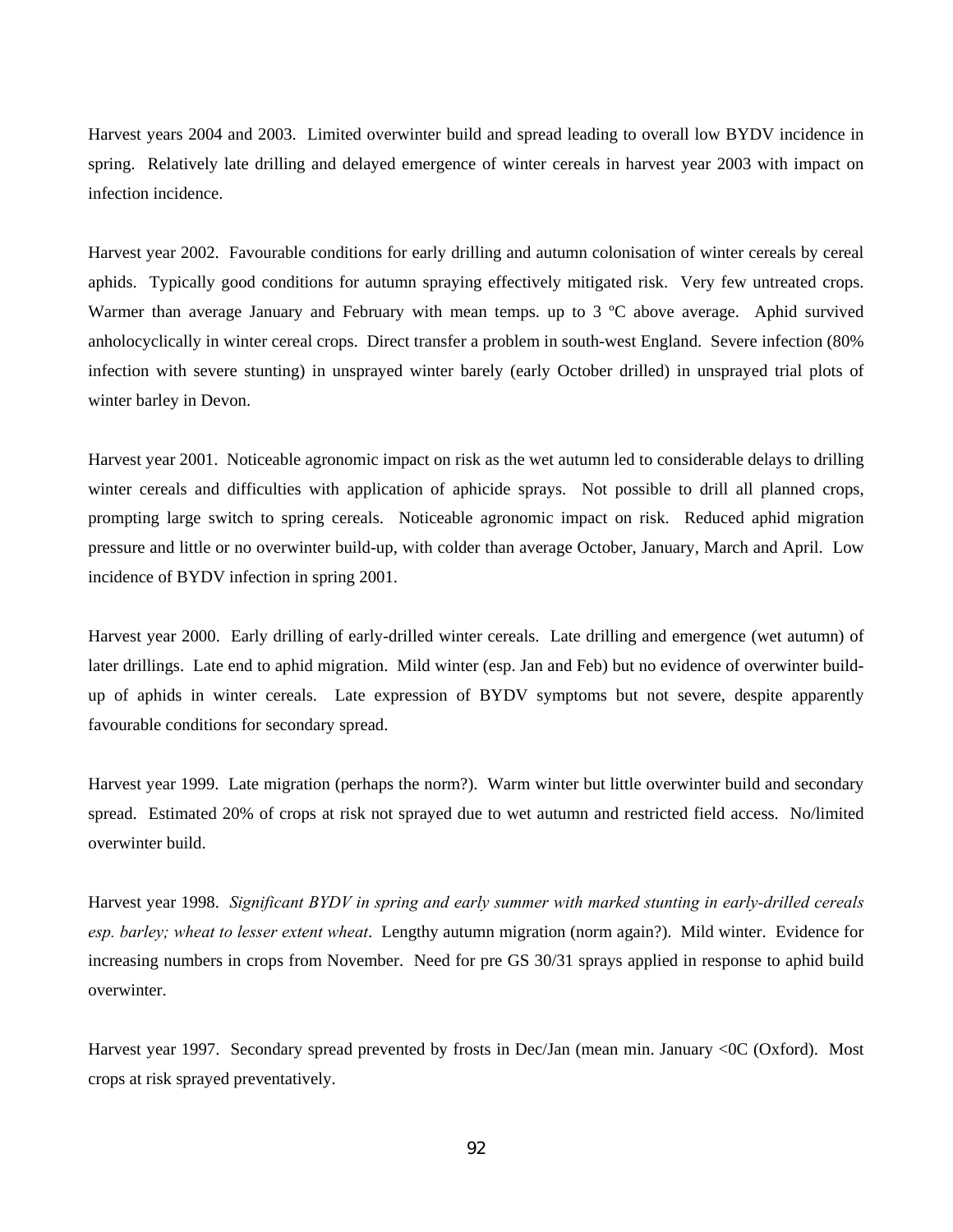Harvest year 1996. No/limited overwinter build. Cold February (mean min <0C Oxford).

Harvest year 1995. Migration into mid November. Limited secondary spread. Low and patchy incidence of BYDV esp. Midlands and south.

Harvest year 1994. Low autumn populations of aphids in crops. Little overwinter increase in populations in crops. Low incidence of BYDV in spring.

Harvest year 1993. Delayed drilling and crop emergence (wet autumn). Low aphid numbers. Low incidence BYDV in spring.

Harvest year 1992. BYDV incidence described as 'lowest for years'. Low overwinter survival.

#### **Cereal aphids summer**

*Most years only sub threshold populations during flowering. Late build-up occurred in some years esp. in eastern and northern England. Evidence of rapid overwinter increases e.g. 1998 but populations did not continue to develop. Outbreak years 1992-1995 (esp. 1994 and 1995), 1999 and 2001. Evidence that in outbreak years, most crops at risk are sprayed too late. Logistical problems at farm level with crop monitoring and taking effective action, in time, where necessary. In recent years, treatments also applied (esp. south, Midlands and east) at ear emergence to winter wheat for owbm control providing incidental aphid control. tendency to record late increases (late flowering/early grain fill period of winter wheat) in aphids in northern England.* 

Harvest year 2006. Little or very limited overwinter build-up in winter cereal crops. Colder than average March (mean temps in England and Wales in w/e 7 and 14 March were 1.7 and 4.5 ºC (4.3 and 1.5 ºC respectively below normal) with impact on survival of anholocyclic populations of aphids. Slow increases in populations in crops from ear emergence. Main build-up occurred at end of flowering period after migration (RIS trap records) in June. Few control thresholds reached and very hot weather (>32ºC) in July checked population development. Early crop senescence induced by drought stress reduced green leaf area during early grain filling period. Post pyrethroid spraying, evidence for a substantial increase in rose-grain aphid on remaining leaves but too late for effective control. Differences recorded between pyrethroids tested - variable effects against beneficials perhaps (Moreby *et al*., 2001).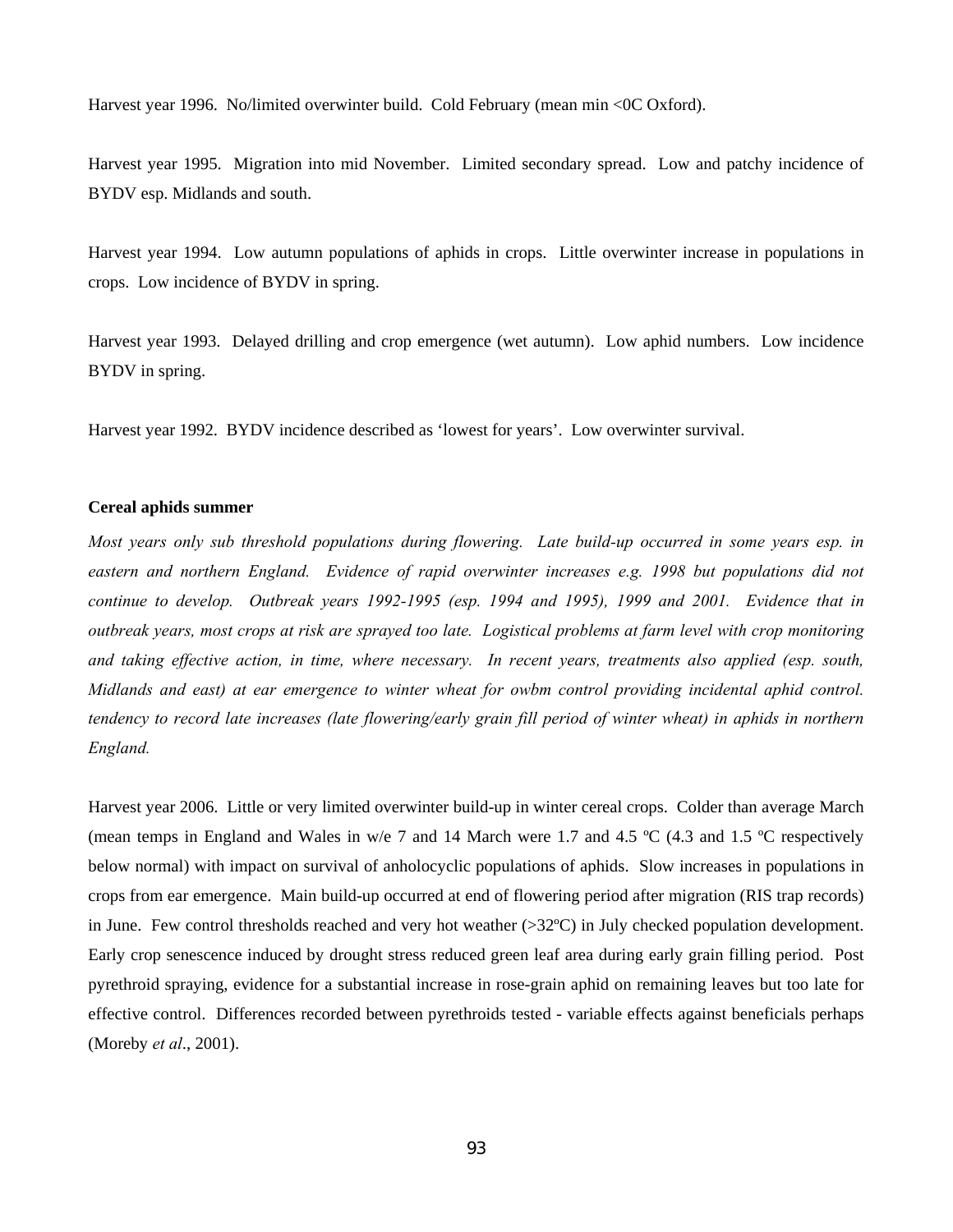Harvest year 2005. Low numbers of overwintered aphids in crops, limited build in spring, populations remained below control thresholds in most wheat crops.

Harvest year 2004. Limited overwinter increases in aphids and low populations in winter wheat before ear emergence followed by steady increases during flowering (5-10% ears infested at GS 59 rising to mean of 40% ears infested at GS 71). Control thresholds reached in Midlands and in eastern England. Hot, dry weather in early-mid June favoured migration into crops. Increased incidence of alate grain aphids on ears of winter wheat with colony development on leaves. Incidental impact of sprays applied to control owbm in early June, which effectively controlled aphids also just as populations were starting to increase.

Harvest year 2003. Limited overwinter increase in cereal aphids in winter wheat crops. Higher populations than in previous year. Relatively late build-up in crops peaking at GS 71 (mean 26% tillers infested at GS 71 compared with means of 15% at GS 61 and 6% at GS 59 (31 fields monitored in Midlands, north and southeast). Increased evidence of parasitised aphids and hoverfly larvae at GS 71.

Harvest year 2002. Mild winter (January and February) enabled aphids to overwinter in crops (see also aphids – BYDV section). Populations building in late winter (from mid February in Midlands) prompting some late winter spraying pre GS 31/31. Early (April) start of grain aphid migrations (RIS traps) increasing during May. But only limited increases in crops due to obvious beneficial activity and fungosed aphids by mid June. Mean 4%, 5% and 7% tillers infested at GS 59, 61 and 71 respectively (60 sites). Few thresholds reached despite early spring build-up in winter wheat crops.

Harvest year 2001. Mean 11%, 22% and 33% tillers infested at GS 59, 61 and 71 respectively. Evidence that populations were increasing at GS 59 followed by rapid increases in late June and early July. In the Midlands*, infestations were the highest for many years; some crops with 100% tillers infested at GS 71-73.* Threshold for control (66% tillers infested) was reached at 31% of sites in the Midlands. Due to the late and very rapid buildup, it was logistically difficult to spray wheat crops,; some of which were sprayed too late to prevent yield losses.

Harvest year 2000. Low overwintered popualtions. Main build during late flowering period in winter wheat. Mean 2%, 7% and 12% ears infested at GS 59, 61 and 71 respectively

Harvest year 1999. *An outbreak year.* Low overwintered populations with few beneficials. Rapid increases in winter wheat crops from ear emergence. Thresholds for control reached esp. Midlands. Late increases in N and NE.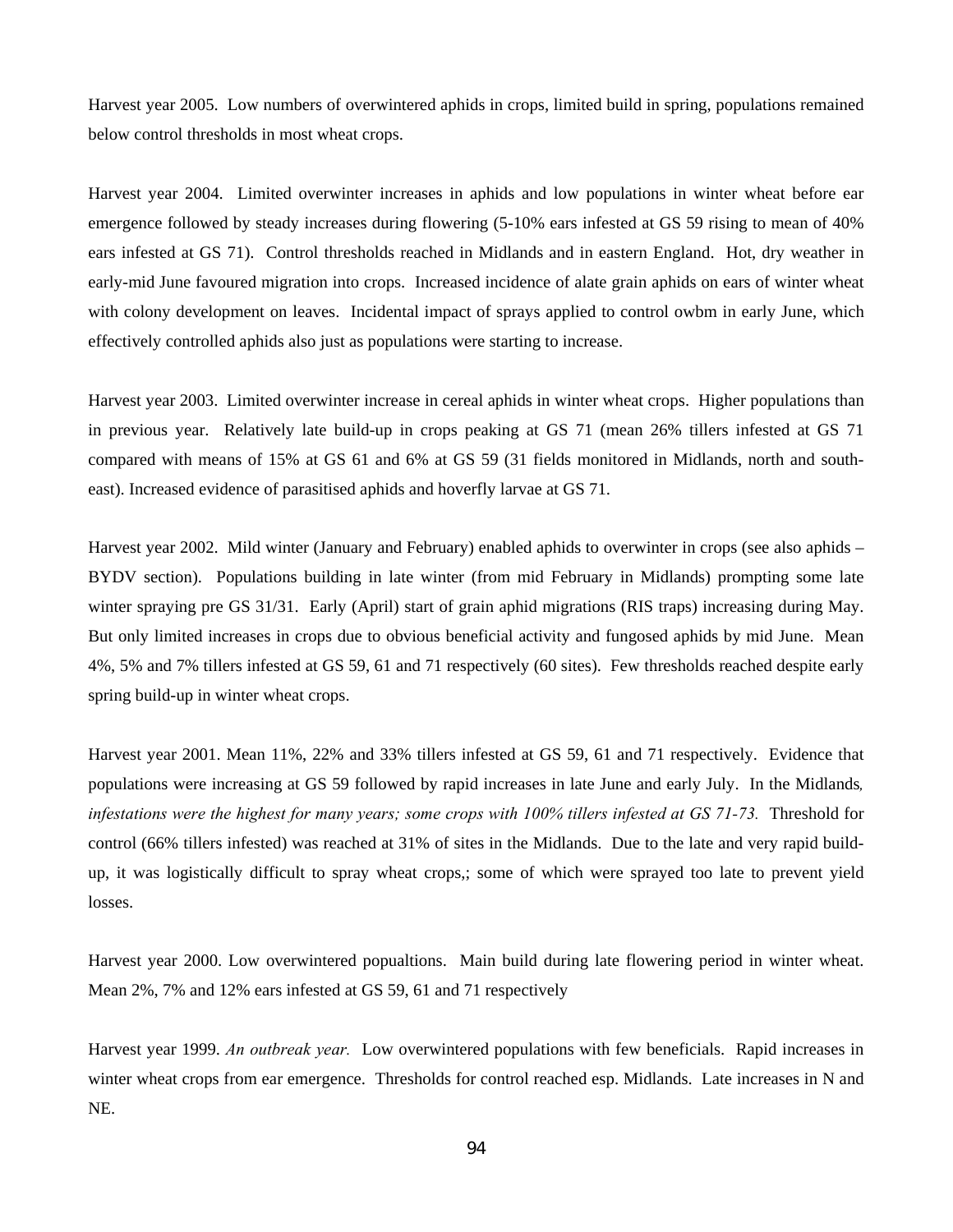Harvest year 1998. *Overwinter increase (obvious BYDV infection in spring). Potentially high-risk season.* Steady increases in populations during March/April (similar to 1990) until checked by cool, wet weather in June.

Harvest year 1997. Low incidence overall, localised thresholds reached.

Harvest year 1996. Many winter cereal crops emerged late (dry autumn seedbeds). Autumn spraying delayed (herb+ins). Cold weather overwinter (esp Feb mean min <0C Oxford).

Harvest year 1995. *Very high incidence.* Initially only low overwintered populations (mainly low incidence BYDV). Rapid increases during flowering period of winter wheat. Threshold for control widely reached logistical problems with monitoring and so many wheat crops in a short period. Mean 18.2 grain aphids per tiller at GS 71 in winter wheat (25 sites). Exceptionally high populations reported from eastern England. Some re-invasion in east with follow-up treatments required.

Harvest year 1994. *Large increases in grain aphid numbers during winter wheat flowering period.* Populations initially low at GS 45. Late and rapid build. Large areas treated (wheat and oats).

Harvest year 1993. Localised thresholds reached in Midlands and northern England.

Harvest year 1992. Late increases in grain aphids esp. in eastern England where described as severe locally.

#### **Orange Wheat Blossom Midge**

*Incidence determined by suitability of soil conditions in May for pupation to occur and for adult flushes to appear when winter wheat crops are at susceptible ear emerging to emerged stages (coincidence effect). Consider effect of resistant wheat varieties. Remains a major challenge to farmers and agronomists – logistical problem with responding in time to risk factors. Excellent results from collaborative research, backed by pupation tracking studies – but limited number of sites. Improved benefits from collaborative approach from industry. Future monitoring partly dependent on outcome of chlorpyrifos review. First recorded outbreaks (1992-2007 period) were in 1993; severe damage also in 1994. Lower incidence 1995-1997 followed by steady increases in period 1998-2001. Locally severe outbreaks continued to occur 2003-2005 esp. 2004. Lower incidence overall with hot spots in 2006.*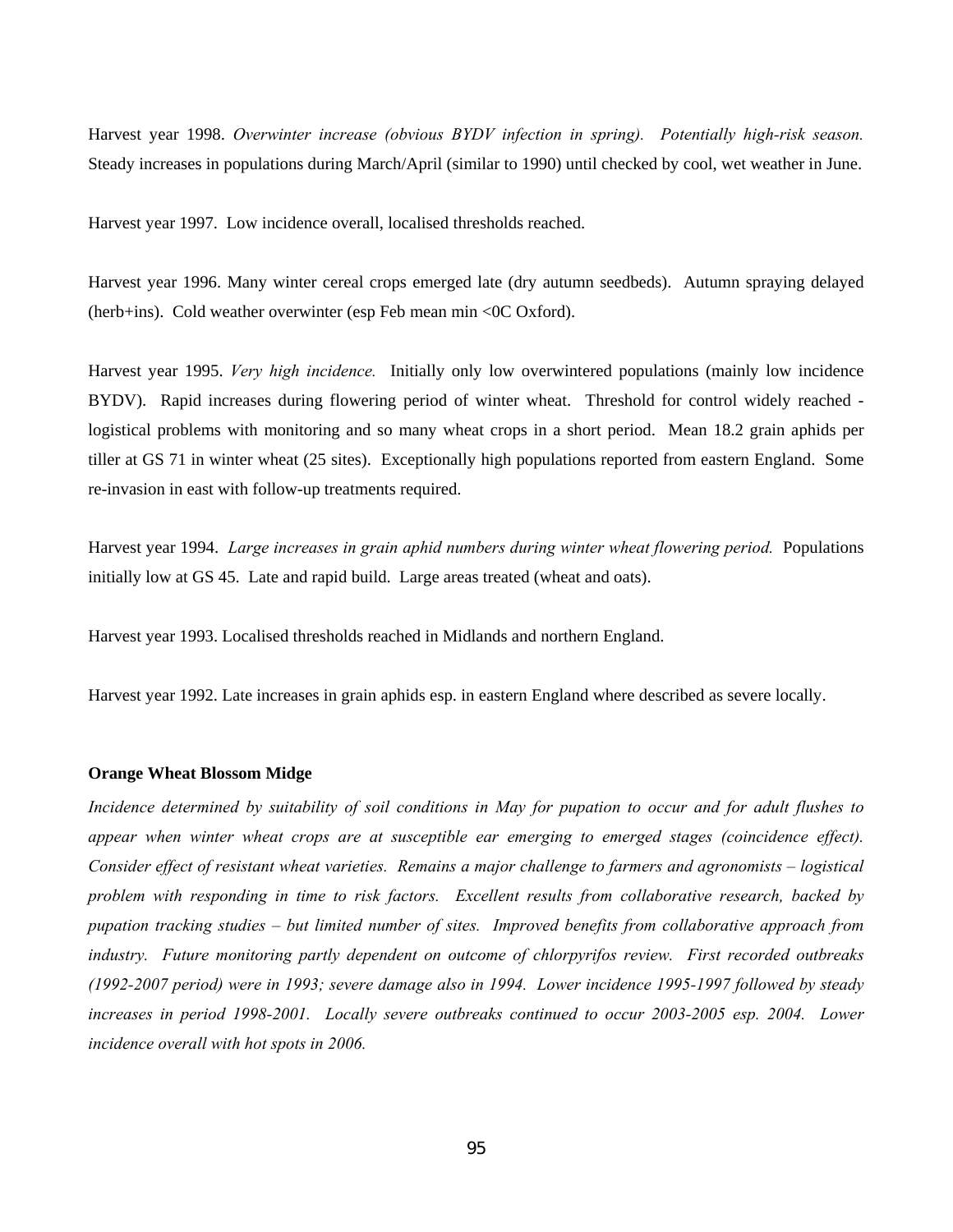Harvest year 2006. Moderate to high numbers in soil in fields where damage occurred in 2005. Slow and late advance into pupal stages – mean 11% in late May compared with a mean of 26% in 2005. First adult emergence in late May in southern England and south Midlands; early June in western Midlands and in mid June in northern England (Yorkshire Wolds). First flushes of adults in south coincided with susceptible growth stages of winter wheat but in Midlands, crops were flowering when delayed midge emergence occurred. Main emergence on Wolds occurred at GS 57-59 near the end of period of risk (before bulk of crop flowering) and weather precluded application of some planned sprays of chlorpyrifos. Smaller area with resistant varieties in 2006 (19% of winter wheat area compared with 34% of wheat area sown with resistant varieties in harvest year 2005). Robigus was the most frequently grown resistant variety followed by Glasgow.

Harvest year 2005. Widespread and locally severe attacks on winter wheat although overwintered populations in soil were lower than the previous two years (mean 6.7/kg soil compared with 21.5/kg in 2004 and 9.3/kg in 2003. In 2005, only 4% pupation in mid May (32% in previous year). Variation in pupation and more patchy emergence made crop monitoring difficult. Emergence (from late May) coincided with susceptible ear emergence stages in east, Midlands and north.

Harvest year 2004. High overwintered populations in soil and favourable conditions in May for pupation. *Severe attacks in most arable areas from North Yorkshire through to the southern counties.* Supplies of chlorpyrifos ran out due to high demand.

Harvest year 2003. Locally severe attacks. Favourable conditions for pupation, advancing from 12% in late May to 33% in mid June.

Harvest year 2002. Damage more sporadic and less severe overall than previous year.

Harvest year 2001. *Widespread damage, locally severe*. Variable pupation in May, especially in drier soils in the Midlands. Lengthy period of adult emergence coinciding with susceptible growth stages in wheat crops. Many crops were at relatively 'backward' growth stages on account of late drilling dates. Hot spots for activity in the south Midlands, eastern England, Yorkshire Wolds. Many crops sprayed – logistical difficulties.

Harvest year 2000.

More widespread and severe than previous year. Many thresholds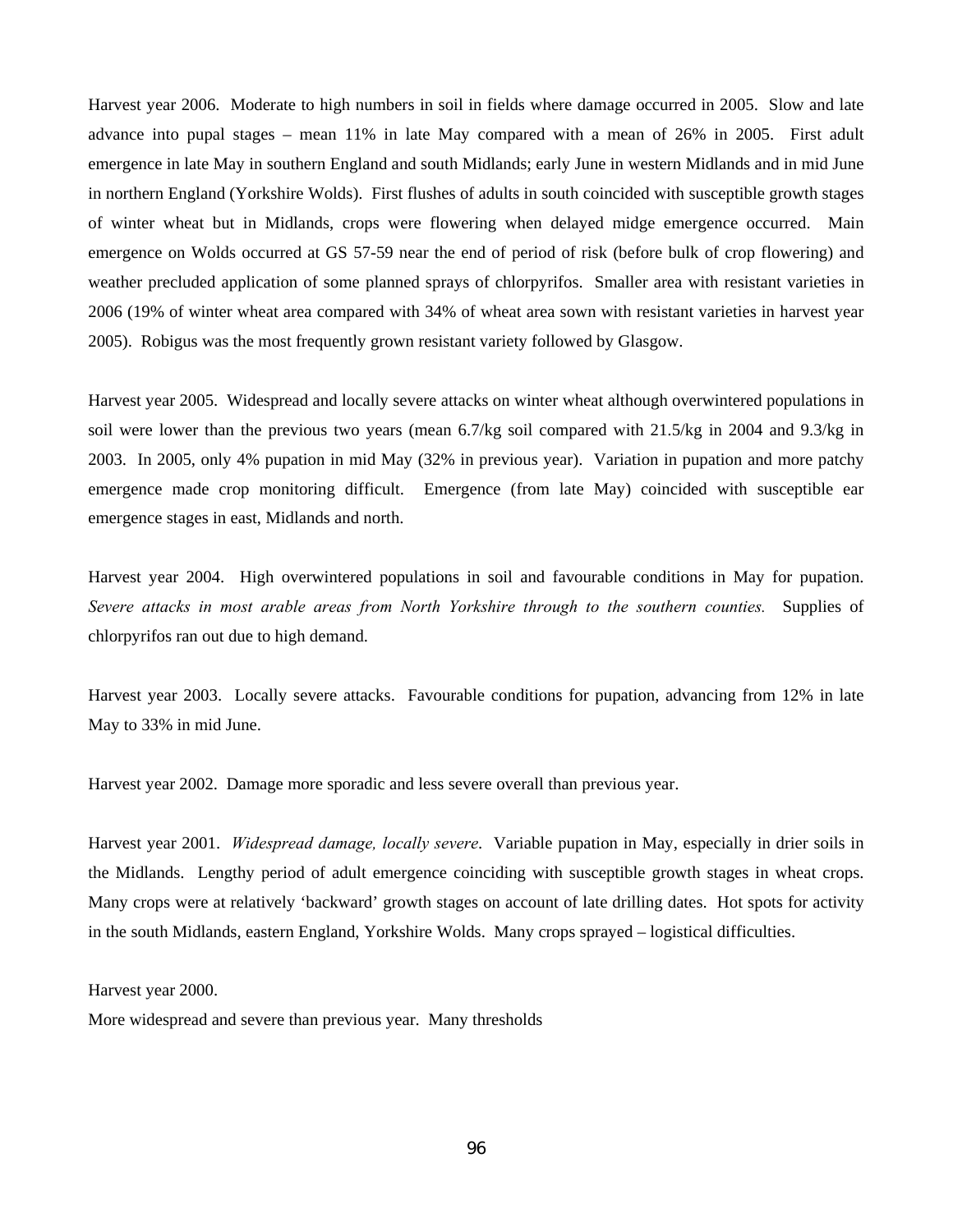Harvest year 1999.

Described (for second year running) as the most severe since the 1993 outbreak year. First adult emergence in late May, large flushes 8-11 June. Many wheat crops drilled late with main period of ear emergence occurring in early June leading to improved coincidence of ear emergence and adult flushes.

Harvest year 1998. Higher incidence than previous year. Described as worst since 1993 (see also 1999 comments)

Harvest year 1997. Slight overall, a few hot spots in S and SW, locally in Midlands. First adult emergence was in early June which was 10-14 days later than in 1996.

Harvest year 1996. Populations in soil (limited monitoring) lower than previous year. Not a major problem overall but localised control thresholds in Hampshire, south Midlands and Shropshire. Adult emergence in mid June when most winter wheat crops were flowering.

Harvest year 1995. Low incidence overall, lower than previous year. Localised hot spots only.

Harvest year 1994. *Severe infestations leading to major losses (estimated at £20 million).* First adult emergence in early June coinciding with ear emergence stages of winter wheat (many crops drilled later than planned due to wet autumn).

Harvest year 1993. *Reported to have been unexpected and widespread*. Most severe in SE and east Anglia. 10% yield reductions in some wheat crops. Grain rejections by millers.

Harvest year 1992. No reports.

### **Gout fly**

*Damage mainly confined to southern counties in period 1994-1996 with evidence of northwards spread into the south Midlands in 1997 and 1999. Continued spread and more severe and widespread outbreaks in 2000. Severe and widespread attacks in all arable areas in harvest years 2001 and 2002, more locally in 2003. Trend towards lower incidence in period 2004-2006. Increased incidence with obvious (but localised) damage showing in February 2007. In 2001, major effect of spring generation on late-drilled winter wheat crops in which ears failed to emerge normally.*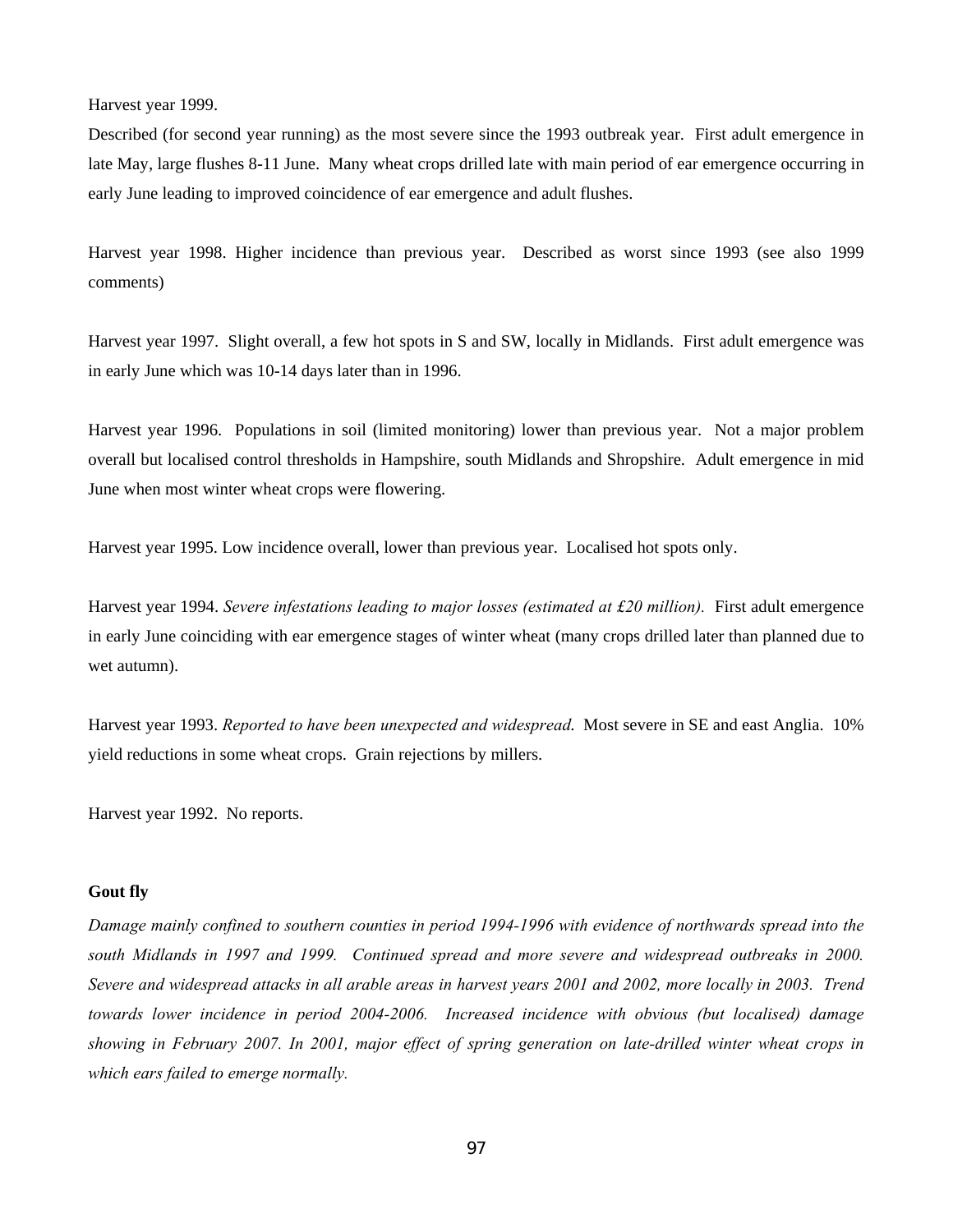Harvest year 2007 (to date). Increased incidence compared with previous year. Locally severe attacks (e.g. Midlands and northern England). Early expression of damage symptoms (by end of 2006). Egg laying favoured by early drilling and warmer than average autumn. Feb 2007 – severe damage (patches of crop killed out) in September-drilled winter wheat in Vale of York. Pyrethroids applied for BYDV control (earliest sprays in first week of October) probably too late for effective reduction of gout fly before start of significant egg hatch.

Harvest year 2006. Generally low incidence.

Harvest year 2005 lower incidence than 2004. Late emergence of spring generation with few eggs on winter wheat.

Harvest year 2004. Agronomic factor – egg laying favoured by early drilling but incidence lower than 2003. In the east, dry seedbeds delayed crop emergence and provided an incidental reduction in damage. Decision making influenced by presentations of results from ADAS/Velcourt spray-timing trials and fewer crops were sprayed to control gout fly. Clear advice available on spray timing.

Harvest year 2003. Widespread and locally widespread attacks but not as severe as in harvest years 2002 and 2001. High incidence of egg laying on early-drilled winter cereals – up to 90% of plants in September-emerged crops infested with eggs in many arable areas. Low incidence of egg laying in crops emerging from 15 October. In 2003, damage occurred as far north as Lancashire and Yorkshire.

Harvest year 2002. *Severe and widespread damage in main arable areas.* More severe than 2001 when damage also obvious. Strong agronomic (time of drilling) effect. Damage obvious in February and March, large patches in some fields prompting crop destruction and re-drilling with spring cereals. Follow-on spring cereals drilled as early as practicable to minimise risk from spring generation.

Harvest year 2001. Continued trend towards increased incidence*. Strong agronomic effects impacting on autumn and spring generations*. Attacks more widespread and severe than in harvest year 2000. Two distinct risk phases – early drilled crops (higher proportion of wheat crops drilled in late August) were affected by a high egg laying incidence and developed severe symptoms of damage overwinter. Extended wheat drilling period (wet autumn) and many wheat crops were drilled exceptionally late (wet autumn) with some not being drilled until February. *Obvious effects on ears which failed to emerge normally due to attack by spring generation (active from late May). Late-drilled winter wheat crops in the Midlands had up to 50% of ears that failed to emerge normally*.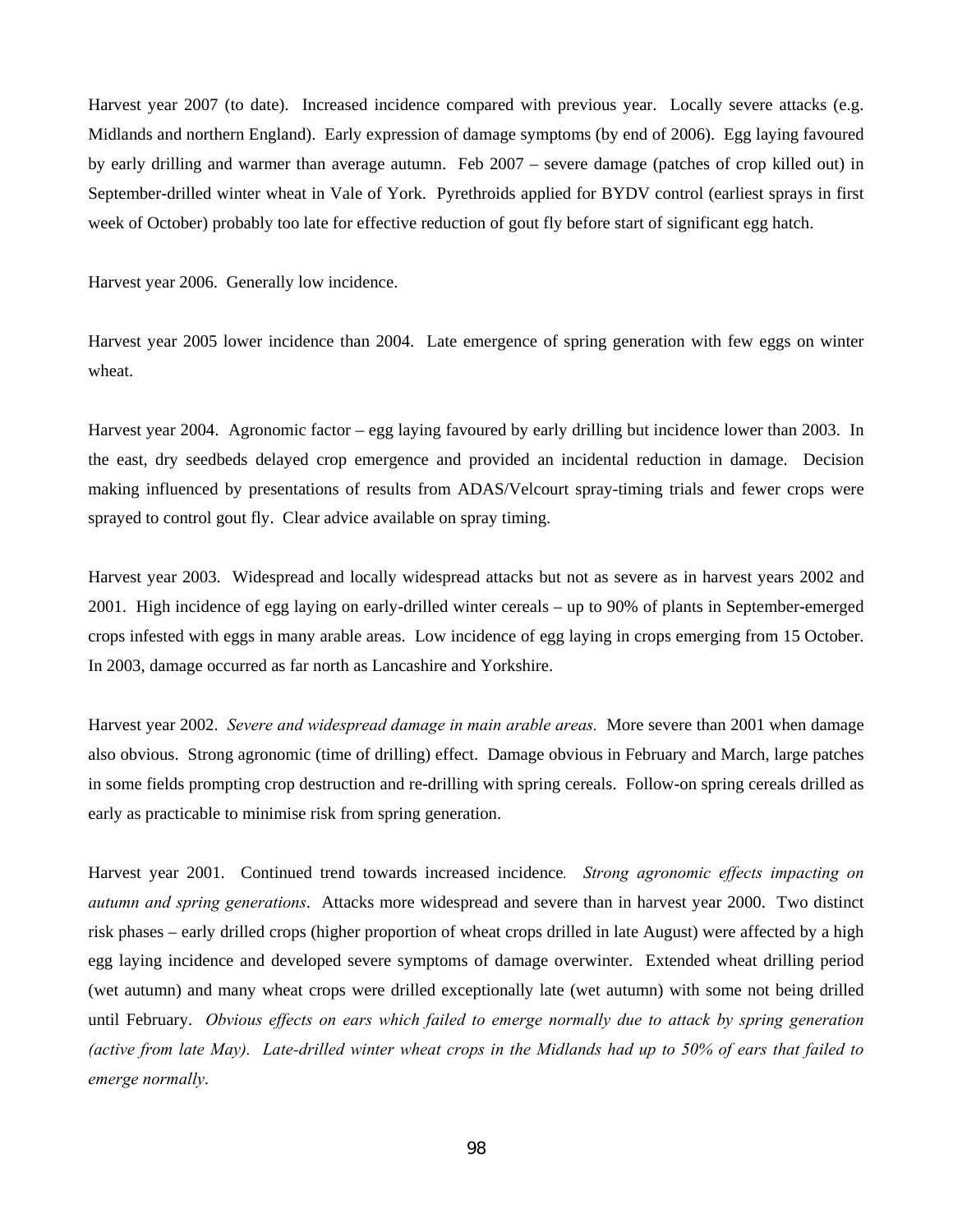Harvest year 2000. More widespread and severe than previous year. Many early-drilled crops.

Harvest year 1999. Obvious attacks in southern England and south Midlands (as far north as Oxfordshire) following trend towards increased incidence in 1997 and 1998.

Harvest year 1998. Localised outbreaks confined to southern England (Hampshire, Berkshire).

Harvest year 1997. Localised attacks in southern counties and in south Midlands.

Harvest year 1996, 1995, 1994. Localised in south, occasional slight damage in Midlands (south Midlands in 1994 and unusually (at that time ) in south Staffordshire).

Harvest year 1993, 1992. No gout fly reports.

### **Wessex flea beetle (Psylliodes luteola)**

Harvest year 2001. Continued outwards spread from herbage seed growing areas in Hampshire, Dorset and Wiltshire.

Harvest year 1999. Damage to winter wheat in Hampshire. *P. luteola* previously recorded as rare in the UK. Similar cases of damage in Dorset and Wiltshire in 1995 and 1996.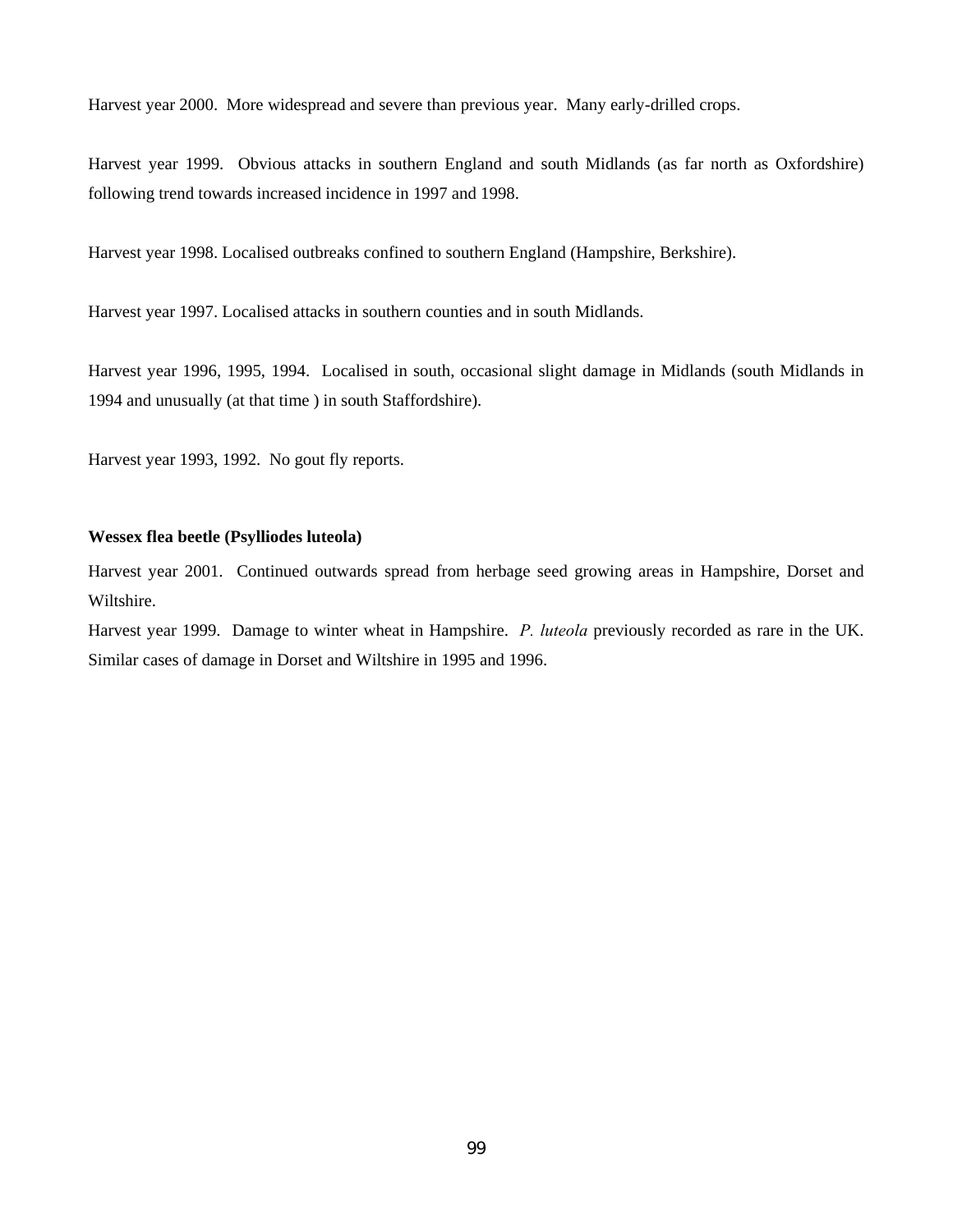# **Appendix 4. Current and recent completely research projects relating to pest control in cereal and oilseed crops**

| Project        | <b>Title</b>                                                                       | <b>Lead research</b>           | <b>Start date</b> | <b>End date</b> |
|----------------|------------------------------------------------------------------------------------|--------------------------------|-------------------|-----------------|
| <b>Number</b>  |                                                                                    | organisation                   |                   |                 |
|                | <b>BBSRC</b> funded projects - current                                             |                                |                   |                 |
|                | Enemies reunited - understanding the behaviour of parasitic nematodes in soil      | University of Abertay          | 04/10/2004        | 03/10/2007      |
|                | systems                                                                            | Dundee                         |                   |                 |
| $\overline{2}$ | Genomic analysis of adaptive biodiversity in Aphidius ervi parasitoids             | <b>Rothamsted Research</b>     | 16/08/2004        | 15/08/2007      |
| 3              | Developing the potential of Phasmarhabditis hermaphrodita as a biological          | University of Aberdeen         | 02/10/2006        | 01/10/2009      |
|                | control agent of slugs (PhD)                                                       |                                |                   |                 |
| $\overline{4}$ | Sustainable pest control - comparing tritrophic interactions in organic and        | University of Southampton      | 01/04/2006        | 31/03/2009      |
|                | conventional production systems                                                    |                                |                   |                 |
| 5 <sup>1</sup> | Chemical mediation of contest behaviour in parasitoid wasps                        | University of Nottingham       | 18/10/2004        | 17/10/2007      |
| 6              | Parasitoid webs in organic and conventional farming systems: structure,            | University of Bristol          | 01/06/2004        | 31/05/2007      |
|                | sustainability and exploitation                                                    |                                |                   |                 |
| $\tau$         | Dynamic responses of predators to biodiversity in sustainable agriculture: spatial | <b>Cardiff University</b>      | 01/09/2005        | 31/08/2008      |
|                | and molecular analyses                                                             |                                |                   |                 |
| 8              | Chemical enhancement of plant resistance to aphids                                 | <b>Imperial College London</b> | 01/05/2006        | 30/04/2009      |
| 9              | Role of foraging behaviour in parasitoid ecology and population structure          | <b>Rothamsted Research</b>     | 01/04/1999        | 31/03/2007      |
| 10             | Biodiversity on farms: a complex systems approach                                  | University of Bristol          | 01/08/2006        | 31/07/2009      |
|                |                                                                                    |                                |                   |                 |
|                | <b>BBSRC</b> funded projects - recently completed                                  |                                |                   |                 |
| 11             | Effects of biodiversity on the dynamics of predation in low- input arable systems: | <b>Cardiff University</b>      | 01/05/2001        | 21/05/2004      |
|                | molecular approaches                                                               |                                |                   |                 |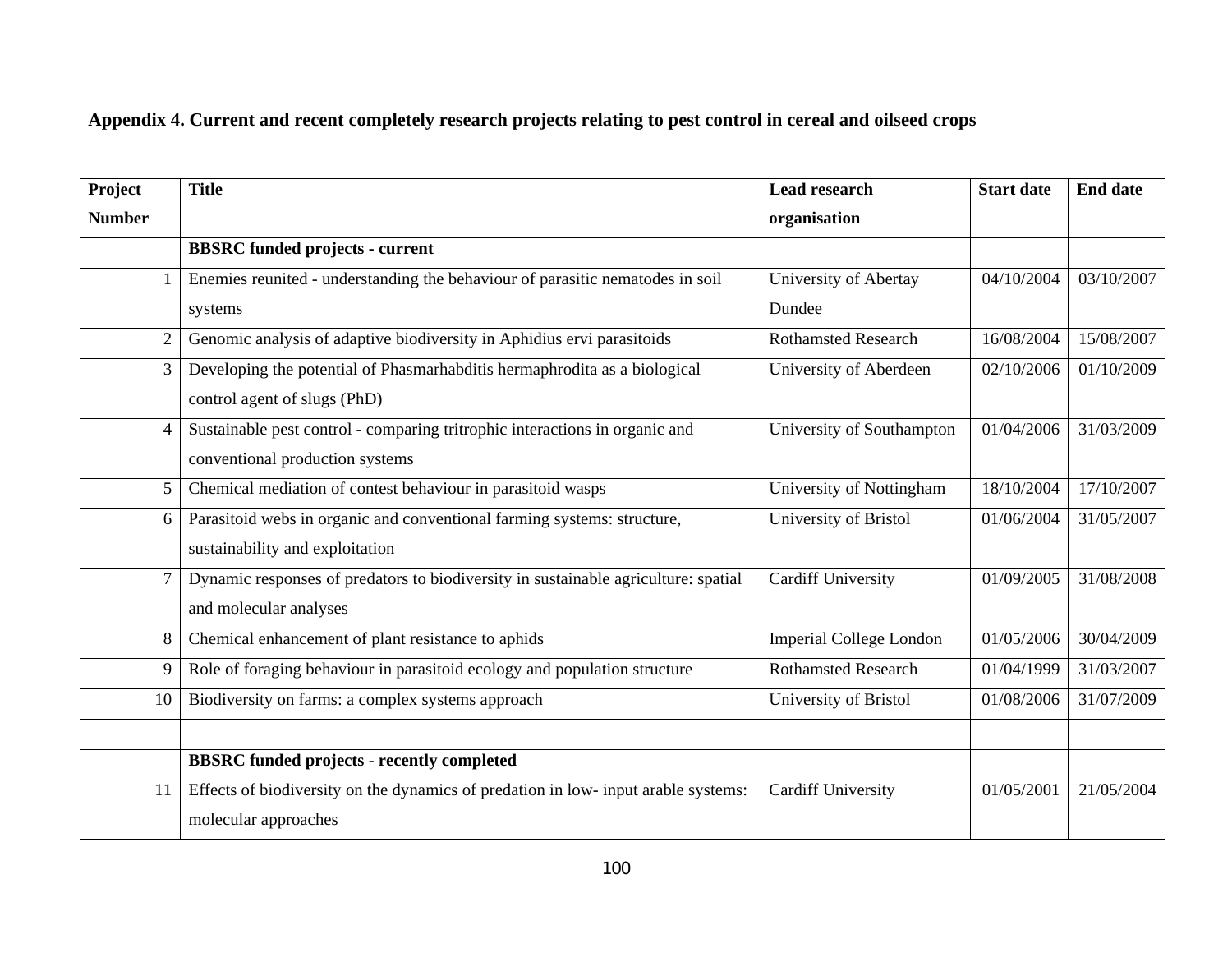| 12 | New semiochemical opportunities from Nepeta spp. as a non-food crop                  | <b>Rothamsted Research</b>   | 02/06/2003 | 01/12/2006 |
|----|--------------------------------------------------------------------------------------|------------------------------|------------|------------|
| 13 | Predicting the success of biological control using a slug-pathogenic nematode        | <b>Rothamsted Research</b>   | 01/04/2000 | 30/09/2004 |
|    | against pest slugs                                                                   |                              |            |            |
| 14 | Utilising ecological profiling to evaluate the significance of predator biodiversity | <b>Cardiff University</b>    | 01/07/2003 | 30/06/2006 |
|    | for sustainable pest regulation                                                      |                              |            |            |
| 15 | Individual-based spatio-temporal predator-prey dynamics                              | <b>Rothamsted Research</b>   | 29/08/2002 | 29/08/2005 |
|    |                                                                                      |                              |            |            |
|    | Defra funded Projects - current                                                      |                              |            |            |
| 16 | Oilseed rape crop ecology: optimising crop husbandry for conservation biological     | <b>Rothamsted Research</b>   | 01/04/2004 | 31/03/2008 |
|    | control and greater biodiversity (AR0316)                                            |                              |            |            |
| 17 | Habitat diversification and aphid-specific natural enemies in arable ecosystems:     | Rothamsted Research          | 01/04/2004 | 31/03/2007 |
|    | optimising crop protection and environmental benefits (AR0318)                       |                              |            |            |
| 18 | Further development of a framework for practical application of semiochemicals       | <b>Rothamsted Research</b>   | 01/04/2006 | 15/05/2009 |
|    | in field crops. (PS2113)                                                             |                              |            |            |
|    |                                                                                      |                              |            |            |
|    | Defra funded Projects - recently completed                                           |                              |            |            |
| 19 | Utilising populations of natural enemies for control of cereal aphids (AR0305)       | <b>Rothamsted Research</b>   | 01/04/2000 | 31/03/2004 |
| 20 | Natural enemies of arable pests - study of movement and host preference using        | <b>Rothamsted Research</b>   | 01/04/2000 | 31/03/2004 |
|    | molecular markers (AR0303)                                                           |                              |            |            |
| 21 | Natural enemies for enhanced biocontrol of cereal pests (AR0301)                     | <b>Horticulture Research</b> | 01/04/2000 | 31/03/2004 |
|    |                                                                                      | International                |            |            |
| 22 | Integrating management of pest and beneficial insects on oilseed rape. (AR0302       | <b>Rothamsted Research</b>   | 01/04/2000 | 31/03/2004 |
| 23 | Delivery of semiochemicals within plant-pest-natural enemy systems. (PS2105)         | <b>Rothamsted Research</b>   | 01/04/2003 | 31/03/2006 |
| 24 | A framework for the practical use of semiochemicals in field crops. (PS2107)         | <b>Rothamsted Research</b>   | 01/04/2003 | 31/03/2006 |
|    |                                                                                      |                              |            |            |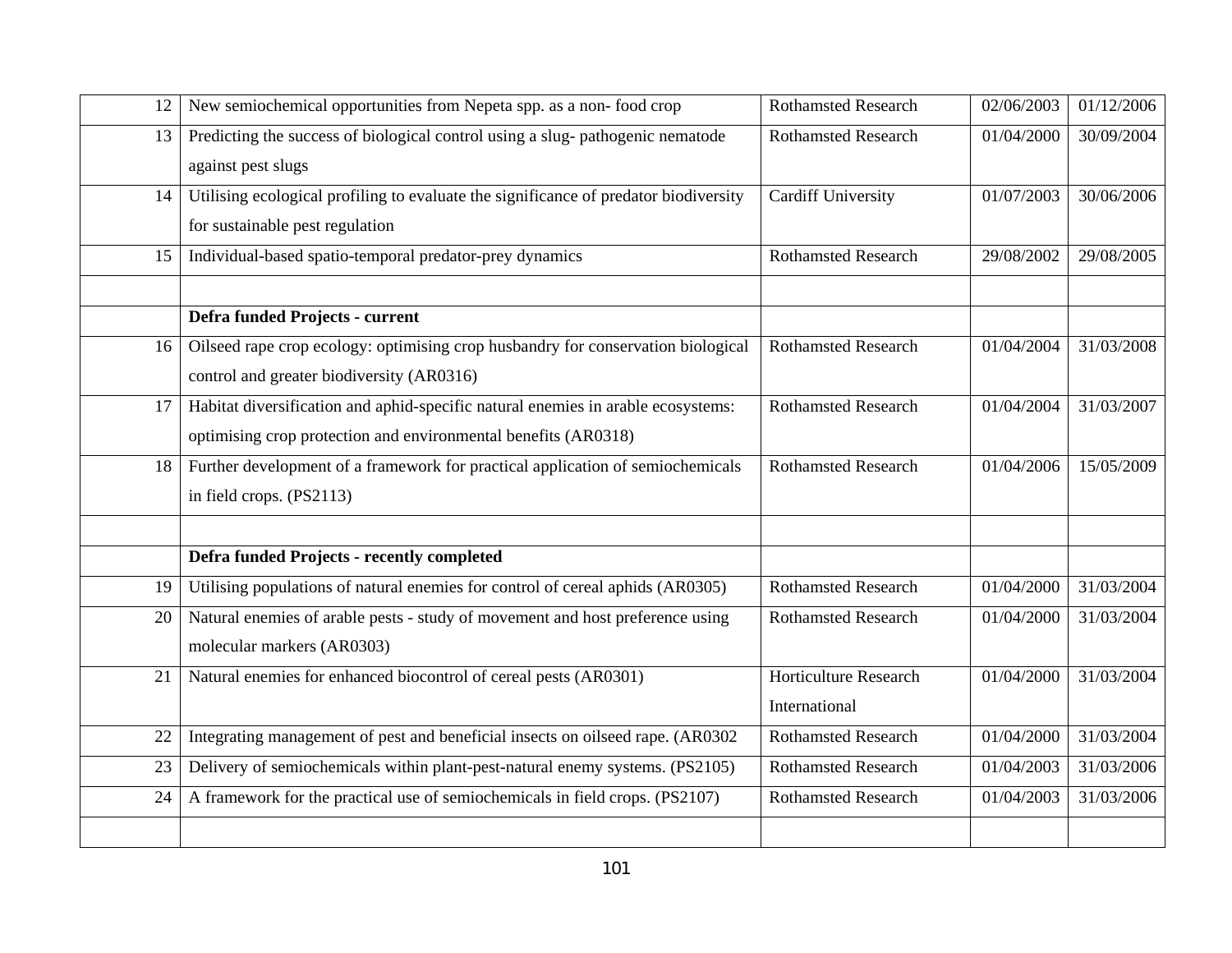|    | <b>LINK</b> funded projects - current                                             |                            |             |             |
|----|-----------------------------------------------------------------------------------|----------------------------|-------------|-------------|
| 25 | Managing uncropped land in order to enhance biodiversity benefits of the arable   | The Game Conservancy       | 01/08/2005  | 28/02/2010  |
|    | farmed landscape (LK0971)                                                         | <b>Trust</b>               |             |             |
| 26 | Assessment of wheat blossom midge risk and exploitation of resistant and tolerant |                            | 2005        | 2008        |
|    | varieties - LK0969                                                                |                            |             |             |
| 27 | Sustainable Arable Farming For an Improved Environment (SAFFIE)                   | <b>ADAS</b>                | 01/01/2002  | 31/12/2006  |
|    |                                                                                   |                            |             |             |
|    | <b>LINK</b> funded projects - recently completed                                  |                            |             |             |
| 28 | 3D Farming - making biodiversity work for the farmer (LK0915)                     | <b>Rothamsted Research</b> | 01/04/2000  | 31/03/2004  |
| 29 | Integrated control of slugs in arable crops (LK0925)                              |                            | 01/09/2001  | 31/08/2005  |
| 30 | Integrated control of wheat blossom midge: Variety choice, use of pheromone       |                            | 01/10/2001  | 28/02/2005  |
|    | traps and treatment thresholds                                                    |                            |             |             |
|    |                                                                                   |                            |             |             |
|    | <b>RELU Funded - current</b>                                                      |                            |             |             |
| 31 | Overcoming Market and Technical Obstacles to Alternative Pest Management in       | Kent University            | 01/01/2005  | 31/11/2008  |
|    | Arable Systems                                                                    |                            |             |             |
| 32 | Improving the Success of Agri-Environment Schemes                                 | <b>CEH</b>                 |             |             |
|    |                                                                                   |                            |             |             |
|    | <b>HGCA</b> funded projects - current                                             |                            |             |             |
| 33 | Novel Approaches to the Control and Management of the Field Slug, Deroceras       | <b>SAC</b>                 | 01/10/2006  | 30/09/2009  |
|    | reticulatum (PhD)                                                                 |                            |             |             |
| 34 | Autumn survey of wheat bulb fly incidence                                         | <b>ADAS</b>                | 01/07/2005  | 31/12/2007  |
| 35 | Revised thresholds for cabbage stem flea beetle                                   | <b>ADAS</b>                | $01-Aug-04$ | 31-Oct-07   |
| 36 | Enhancing management of wheat bulb fly via the use of lure and kill and           | <b>SAC</b>                 | $01-Sep-07$ | $31-Aug-10$ |
|    | assessment of egg numbers                                                         |                            |             |             |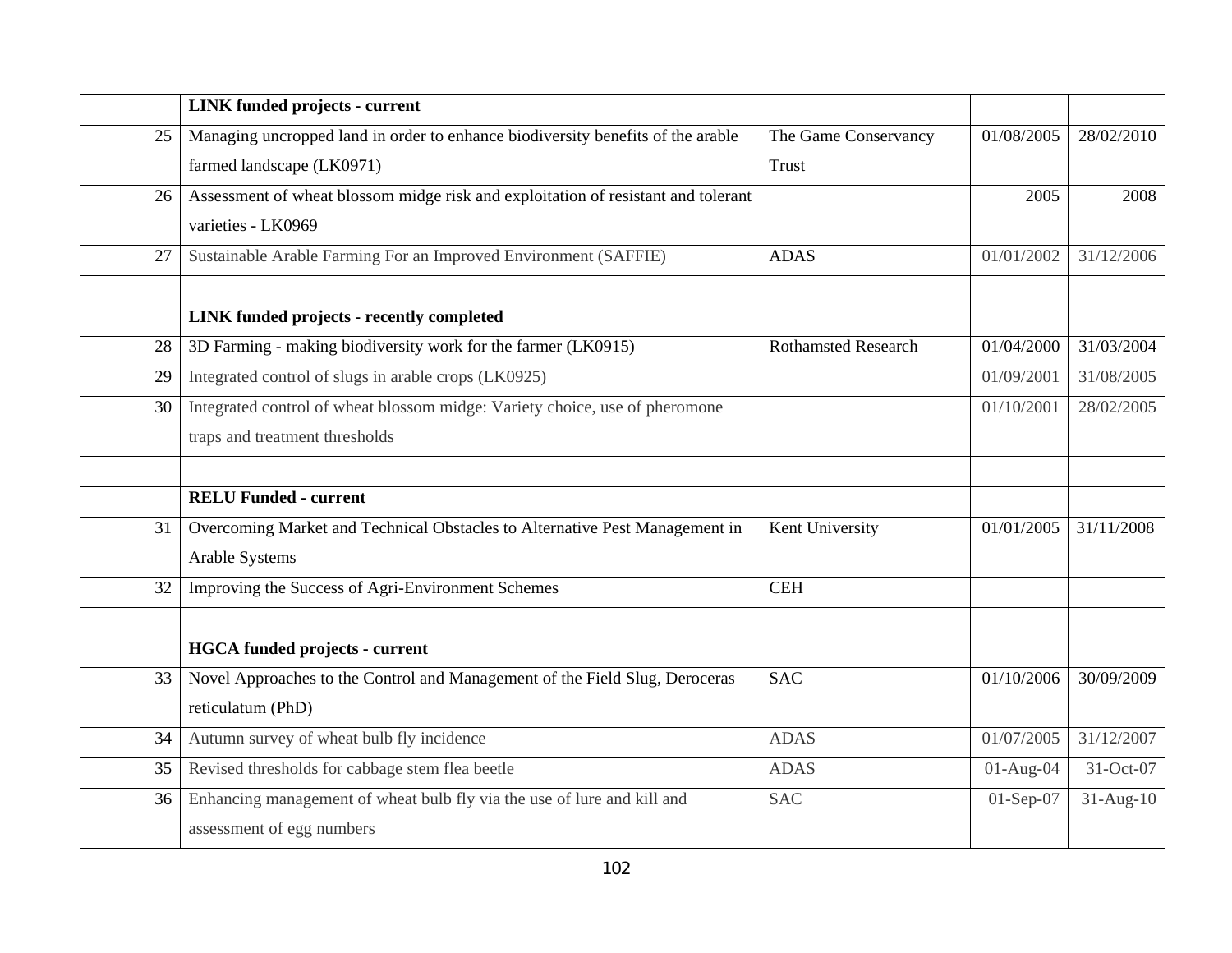|    | <b>HGCA</b> funded projects - recently completed                                 |                          |             |            |
|----|----------------------------------------------------------------------------------|--------------------------|-------------|------------|
| 37 | Plant-insect interactions in oilseed rape (PhD)                                  | University of Nottingham | $01-Oct-02$ | 30-Sep-05  |
| 38 | Development of guidelines for improved control of gout fly                       | Velcourt, ADAS           | $01-Sep-02$ | 31-Dec-04  |
|    |                                                                                  |                          |             |            |
|    | EU funded projects                                                               |                          |             |            |
| 39 | Integrated pest management strategies incorporating biocontrol for European rape | Rothamsted Research in   | 01/12/2001  | 30/11/2005 |
|    | pests (MASTER)                                                                   | <b>UK</b>                |             |            |
|    |                                                                                  |                          |             |            |
|    | <b>SAC</b>                                                                       |                          |             |            |
| 40 | Determining nematode damage thresholds in cereals and potatoes                   | <b>SAC</b>               | 2006        | 2007       |
|    |                                                                                  |                          |             |            |
|    | <b>SEERAD</b>                                                                    |                          |             |            |
| 41 | Effects of climate change on the distribution of pests of arable crops           | <b>SAC</b>               | 2006        | 2007       |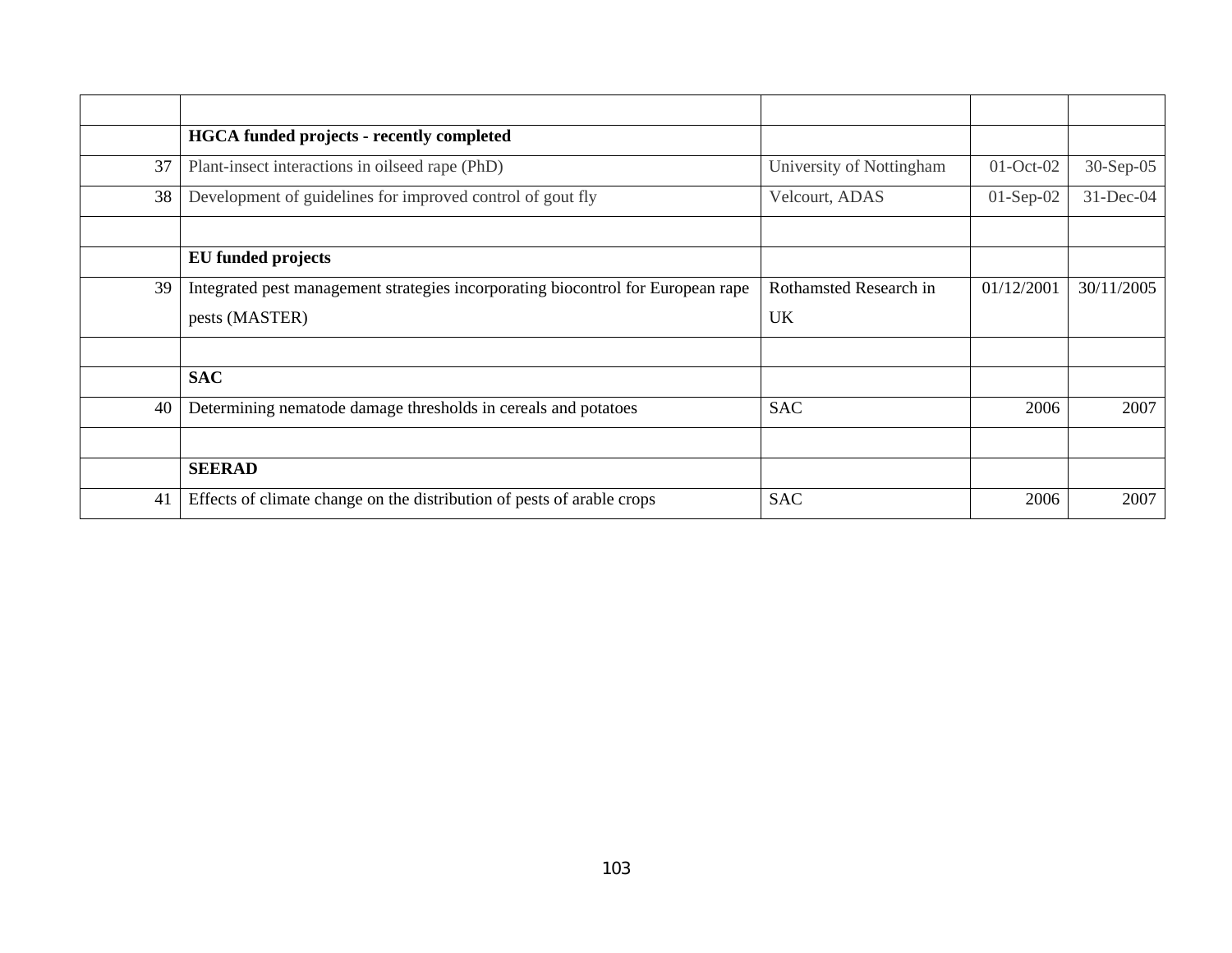**Appendix 5. List of British researchers working on biocontrol or aspects of pest control in cereal and oilseed crops.** 

| <b>Name</b>             | Organisation                   |
|-------------------------|--------------------------------|
| Dr James Bell           | <b>Rothamsted Research</b>     |
| Dr Anthony Biddle       | <b>PGRO</b>                    |
| Prof Rod Blackshaw      | Plymouth University            |
| Dr Dave Bohan           | <b>Rothamsted Research</b>     |
| Mr David Brooks         | <b>Rothamsted Research</b>     |
| Dr Toby Bruce           | <b>Rothamsted Research</b>     |
| Dr Dave Chandler        | University of Warwick HRI      |
| Dr Sam Cook             | <b>Rothamsted Research</b>     |
| Dr Ian Denholm          | <b>Rothamsted Research</b>     |
| Dr Andy Evans           | <b>SAC</b>                     |
| Dr Jason Chapman        | <b>Rothamsted Research</b>     |
| Mr Andrew Ferguson      | <b>Rothamsted Research</b>     |
| Dr Stephen Foster       | <b>Rothamsted Research</b>     |
| Dr Geoff Frampton       | University of Southampton      |
| Dr Georgianne Griffiths | <b>Imperial College London</b> |
| Dr Cathy Hawes          | <b>SCRI</b>                    |
| Dr Richard Harrington   | <b>Rothamsted Research</b>     |
| Dr Pat Haydock          | <b>Harper Adams</b>            |
| Dr John Holland         | The Game Conservancy Trust     |
| Dr Simon Leather        | <b>Imperial College London</b> |
| Dr Alice Mauchline      | University of Reading          |
| Dr Jane Memmott         | University of Bristol          |
| Mr Steve Moreby         | The Game Conservancy Trust     |
| Dr Sean Murphy          | <b>CABI</b>                    |
| Dr Phil Northing        | <b>CSL</b>                     |
| Dr Jon Oakley           | <b>ADAS</b>                    |
| Dr Bill Parker          | <b>ADAS</b>                    |
| Dr Judith Pell          | <b>Rothamsted Research</b>     |
| Prof John Pickett       | <b>Rothamsted Research</b>     |
| Dr Jon Pickup           | SASA - Edinburgh               |
| Prof Guy Poppy          | University of Southampton      |
| Dr Simon Potts          | University of Reading          |
| Prof Wilf Powell        | <b>Rothamsted Research</b>     |
| Dr Dave Skirvin         | University of Warwick HRI      |
| Dr Barbara Smith        | The Game Conservancy Trust     |
| Dr Bill Symondson       | <b>Cardiff University</b>      |
| Prof Felix Wackers      | University of Lancaster        |